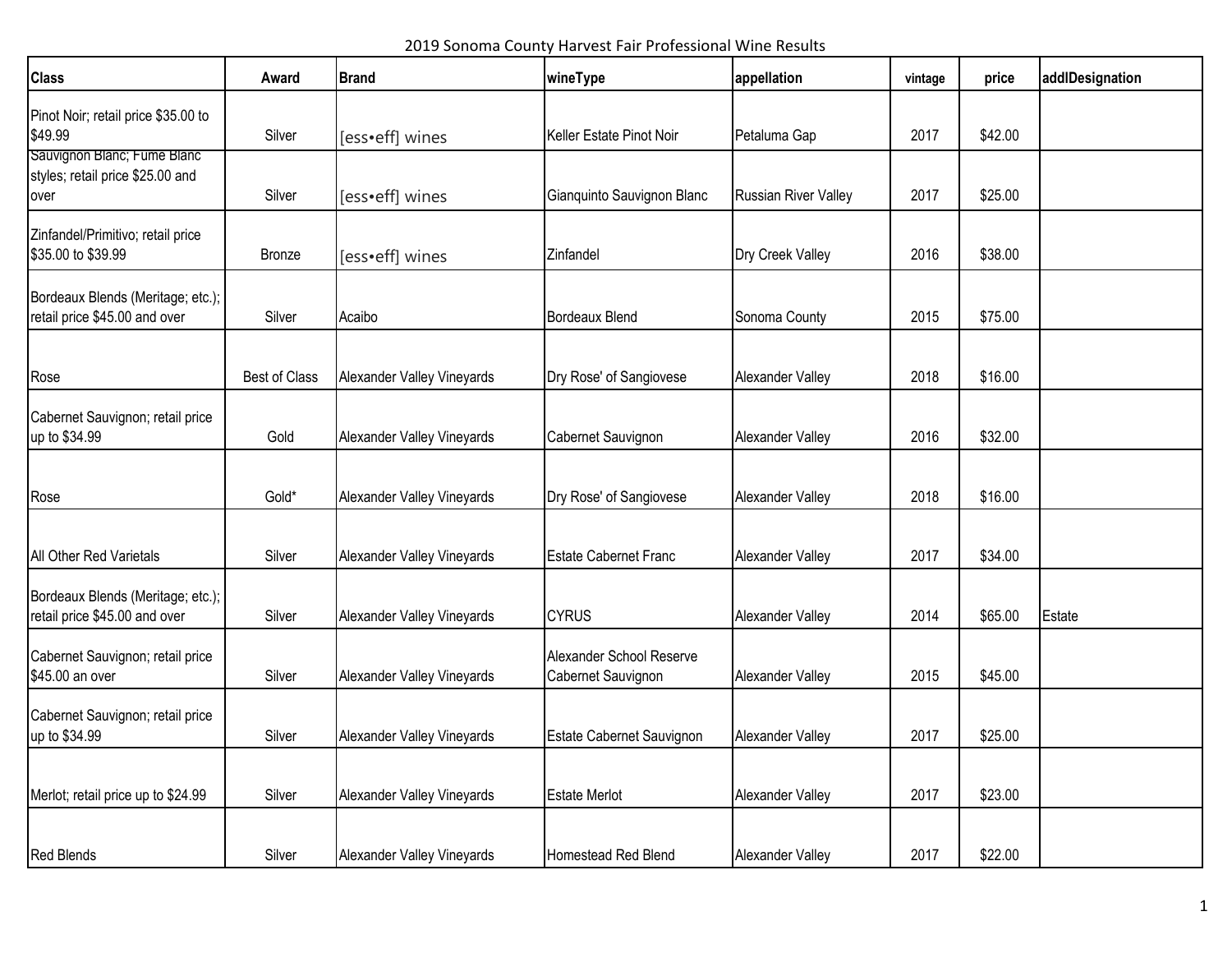2019 Sonoma County Harvest Fair Professional Wine Results

| <b>Class</b>                                                       | Award         | <b>Brand</b>                 | wineType                            | appellation                 | vintage | price   | addlDesignation |
|--------------------------------------------------------------------|---------------|------------------------------|-------------------------------------|-----------------------------|---------|---------|-----------------|
| Zinfandel/Primitivo; retail price up<br>to \$34.99                 | Bronze        | Alexander Valley Vineyards   | Redemption Zinfandel                | Dry Creek Valley            | 2015    | \$24.00 |                 |
| Cabernet Sauvignon; retail price<br>\$45.00 an over                | Silver        | <b>Allen Wines</b>           | Audacieux Knights Link              | Sonoma County               | 2016    | \$55.00 |                 |
| Pinot Noir; Retail Price \$50.00<br>and over                       | Silver        | <b>Allen Wines</b>           | Audacieux King Arthur Pinot<br>Noir | <b>Knights Valley</b>       | 2017    | \$59.00 |                 |
| Bordeaux Blends (Meritage; etc.);<br>retail price \$45.00 and over | Silver        | Amaino                       | <b>Trinite Estate</b>               | Sonoma County               | 2014    | \$49.00 |                 |
| Sauvignon Blanc; Fume Blanc<br>styles; retail price up to \$24.99  | Silver        | Angeline Winery              | Sauvignon Blanc                     | Sonoma County               | 2018    | \$12.00 | Reserve         |
| Pinot Noir; retail price up to<br>\$34.99                          | <b>Bronze</b> | Angeline Winery              | <b>Pinot Noir</b>                   | Russian River Valley        | 2018    | \$18.00 |                 |
| Pinot Noir; retail price up to<br>\$34.99                          | Silver        | Annabella                    | Pinot Noir                          | <b>Russian River Valley</b> | 2017    | \$22.00 |                 |
| Pinot Noir; Retail Price \$50.00<br>and over                       | Bronze        | Anthesis                     | Pinot Noir                          | Petaluma Gap                | 2017    | \$55.00 | Alla Vecia      |
| All Other Red Varietals                                            | Silver        | Arbor Bench Vineyards        | Malbec                              | Dry Creek Valley            | 2017    | \$30.00 | Estate          |
| All Other Red Varietals                                            | Silver        | <b>Arbor Bench Vineyards</b> | Malbec                              | Dry Creek Valley            | 2016    | \$30.00 | Estate          |
| Bordeaux Blends (Meritage; etc.);<br>retail price up to \$44.99    | Silver        | Arbor Bench Vineyards        | Meritage                            | Dry Creek Valley            | 2017    | \$44.00 | Estate          |
| Bordeaux Blends (Meritage; etc.);<br>retail price up to \$44.99    | Silver        | Arbor Bench Vineyards        | Meritage                            | Dry Creek Valley            | 2016    | \$44.00 |                 |
| Cabernet Sauvignon; retail price<br>\$45.00 an over                | Silver        | Arbor Bench Vineyards        | Cabernet Sauvignon                  | Dry Creek Valley            | 2017    | \$48.00 | Estate          |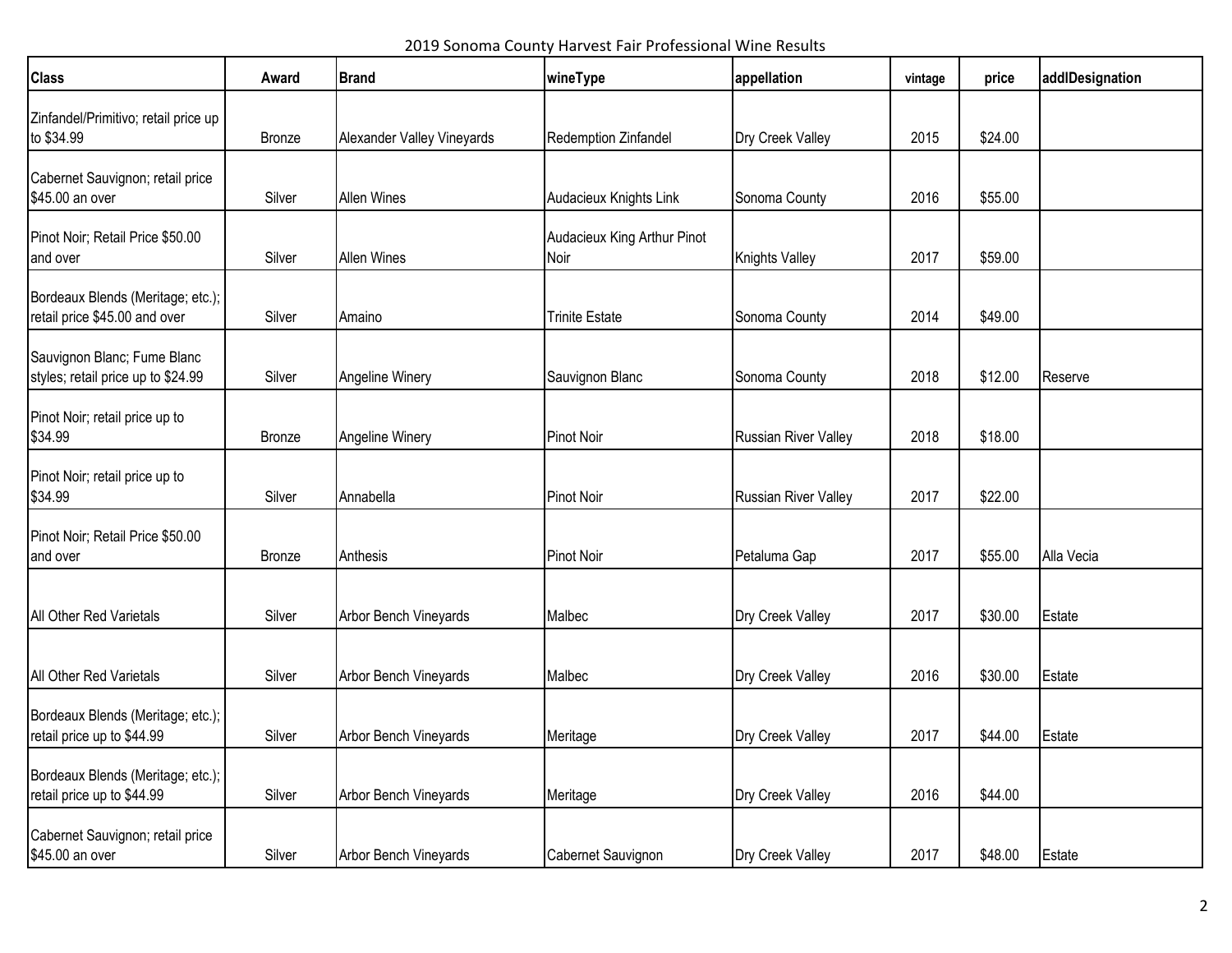2019 Sonoma County Harvest Fair Professional Wine Results

| <b>Class</b>                                                      | Award         | <b>Brand</b>              | wineType                   | appellation                 | vintage | price   | addlDesignation                   |
|-------------------------------------------------------------------|---------------|---------------------------|----------------------------|-----------------------------|---------|---------|-----------------------------------|
| Cabernet Sauvignon; retail price<br>\$45.00 an over               | Silver        | Arbor Bench Vineyards     | Cabernet Sauvignon         | Dry Creek Valley            | 2016    | \$49.00 | Estate                            |
| Sauvignon Blanc; Fume Blanc<br>styles; retail price up to \$24.99 | Gold          | B.R. Cohn Winery          | Sauvignon Blanc            | Sonoma County               | 2018    | \$18.00 |                                   |
| Cabernet Sauvignon; retail price<br>up to \$34.99                 | Silver        | B.R. Cohn Winery          | Cabernet Sauvignon         | Sonoma County               | 2016    | \$30.00 |                                   |
| Any Sparkling Wines                                               | Best of Class | <b>Balletto Vineyards</b> | <b>Brut Rose Sparkling</b> | <b>Russian River Valley</b> | 2013    | \$42.00 | Estate                            |
| Any Sparkling Wines                                               | Gold          | <b>Balletto Vineyards</b> | <b>Brut Rose Sparkling</b> | <b>Russian River Valley</b> | 2013    | \$42.00 | Estate                            |
| Chardonnay; retail price \$25.00<br>to \$34.99                    | Gold*         | <b>Balletto Vineyards</b> | Chardonnay                 | <b>Russian River Valley</b> | 2016    | \$28.00 | Estate                            |
| Pinot Gris/ Pinot Grigio                                          | Gold          | <b>Balletto Vineyards</b> | <b>Pinot Gris</b>          | Russian River Valley        | 2018    | \$20.00 | Estate                            |
| Pinot Noir; retail price \$35.00 to<br>\$49.99                    | Gold*         | <b>Balletto Vineyards</b> | <b>Pinot Noir</b>          | <b>Russian River Valley</b> | 2016    | \$44.00 | Burnside Road Vineyard,<br>Estate |
| Rose                                                              | Gold          | <b>Balletto Vineyards</b> | Rose of Pinot Noir         | <b>Russian River Valley</b> | 2018    | \$20.00 | Estate                            |
| Zinfandel/Primitivo; retail price up<br>to \$34.99                | Gold          | <b>Balletto Vineyards</b> | Zinfandel                  | <b>Russian River Valley</b> | 2017    | \$29.00 | Estate                            |
| Chardonnay; retail price up to<br>\$24.99                         | Silver        | <b>Balletto Vineyards</b> | Teresa's Chardonnay        | <b>Russian River Valley</b> | 2018    | \$20.00 | Estate                            |
| Other White Varietals and Blends                                  | Silver        | <b>Balletto Vineyards</b> | Gewurztraminer             | Russian River Valley        | 2018    | \$20.00 | Estate                            |
| Pinot Noir; retail price \$35.00 to<br>\$49.99                    | Silver        | <b>Balletto Vineyards</b> | Pinot Noir                 | Russian River Valley        | 2017    | \$46.00 | Cider Ridge Vineyard,<br>Estate   |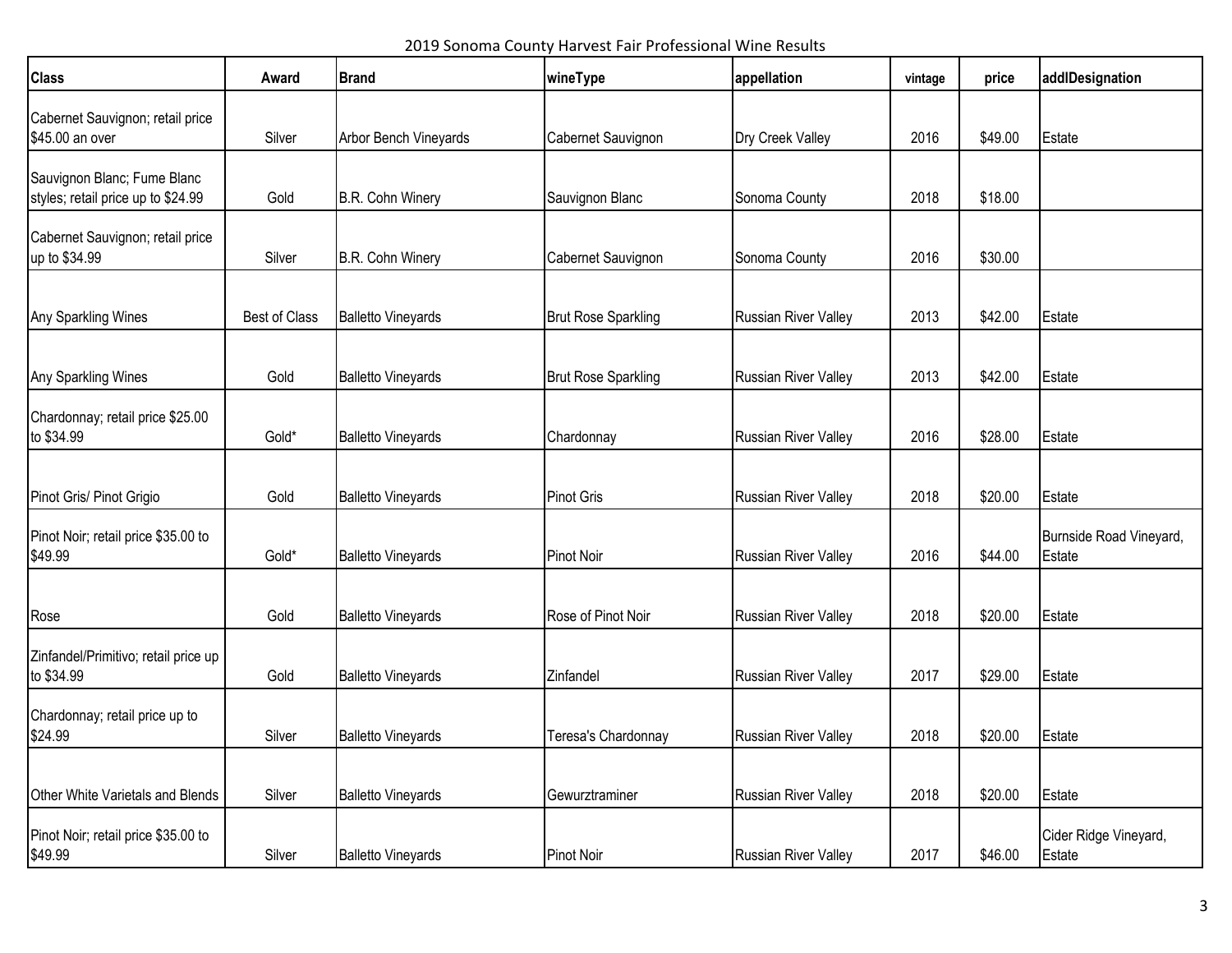2019 Sonoma County Harvest Fair Professional Wine Results

| <b>Class</b>                                                            | Award         | <b>Brand</b>              | wineType                              | appellation          | vintage   | price   | addlDesignation              |
|-------------------------------------------------------------------------|---------------|---------------------------|---------------------------------------|----------------------|-----------|---------|------------------------------|
| Pinot Noir; retail price \$35.00 to<br>\$49.99                          | Silver        | <b>Balletto Vineyards</b> | <b>Pinot Noir</b>                     | Russian River Valley | 2017      | \$46.00 | Sexton Hill Vineyard, Estate |
| Pinot Noir; retail price \$35.00 to<br>\$49.99                          | Silver        | <b>Balletto Vineyards</b> | <b>Pinot Noir</b>                     | Russian River Valley | 2017      | \$46.00 | <b>BCD Vineyard, Estate</b>  |
| Sauvignon Blanc; Fume Blanc<br>styles; retail price up to \$24.99       | Silver        | <b>Balletto Vineyards</b> | Sauvignon Blanc                       | Russian River Valley | 2018      | \$20.00 | Estate                       |
| Syrah/ Shiraz                                                           | Silver        | <b>Balletto Vineyards</b> | Syrah                                 | Russian River Valley | 2016      | \$32.00 | Estate                       |
| Pinot Noir; retail price \$35.00 to<br>\$49.99                          | <b>Bronze</b> | <b>Balletto Vineyards</b> | <b>Pinot Noir</b>                     | Russian River Valley | 2016      | \$44.00 | Winery Block, Estate         |
| Pinot Noir; retail price up to<br>\$34.99                               | <b>Bronze</b> | <b>Balletto Vineyards</b> | <b>Pinot Noir</b>                     | Russian River Valley | 2017      | \$29.00 | Estate                       |
| Red Blends                                                              | Silver        | <b>Band Blend</b>         | Track 11                              | Sonoma Valley        | <b>NV</b> | \$30.00 | Estate                       |
| Rose                                                                    | Silver        | <b>Bartholomew Estate</b> | Antonia's Garden Rose of<br>Zinfandel | Sonoma Valley        | 2018      | \$25.00 |                              |
| Sauvignon Blanc; Fume Blanc<br>styles; retail price \$25.00 and<br>over | Silver        | <b>Bartholomew Estate</b> | Sauvignon Blanc                       | Sonoma Valley        | 2018      | \$28.00 | Estate                       |
| Cabernet Sauvignon; retail price<br>\$35.00 to \$44.99                  | Gold          | Bear Flag                 | Cabernet Sauvignon                    | Sonoma County        | 2016      | \$30.00 |                              |
| Zinfandel/Primitivo; retail price up<br>to \$34.99                      | Silver        | Bear Flag                 | Zinfandel                             | Sonoma County        | 2017      | \$30.00 |                              |
| Sauvignon Blanc; Fume Blanc<br>styles; retail price up to \$24.99       | Silver        | Bellacana                 | Sauvignon Blanc                       | Alexander Valley     | 2018      | \$18.00 |                              |
| Cabernet Sauvignon; retail price<br>up to \$34.99                       | Bronze        | Bellacana                 | Cabernet Sauvignon                    | Alexander Valley     | 2016      | \$30.00 | Hillside Select              |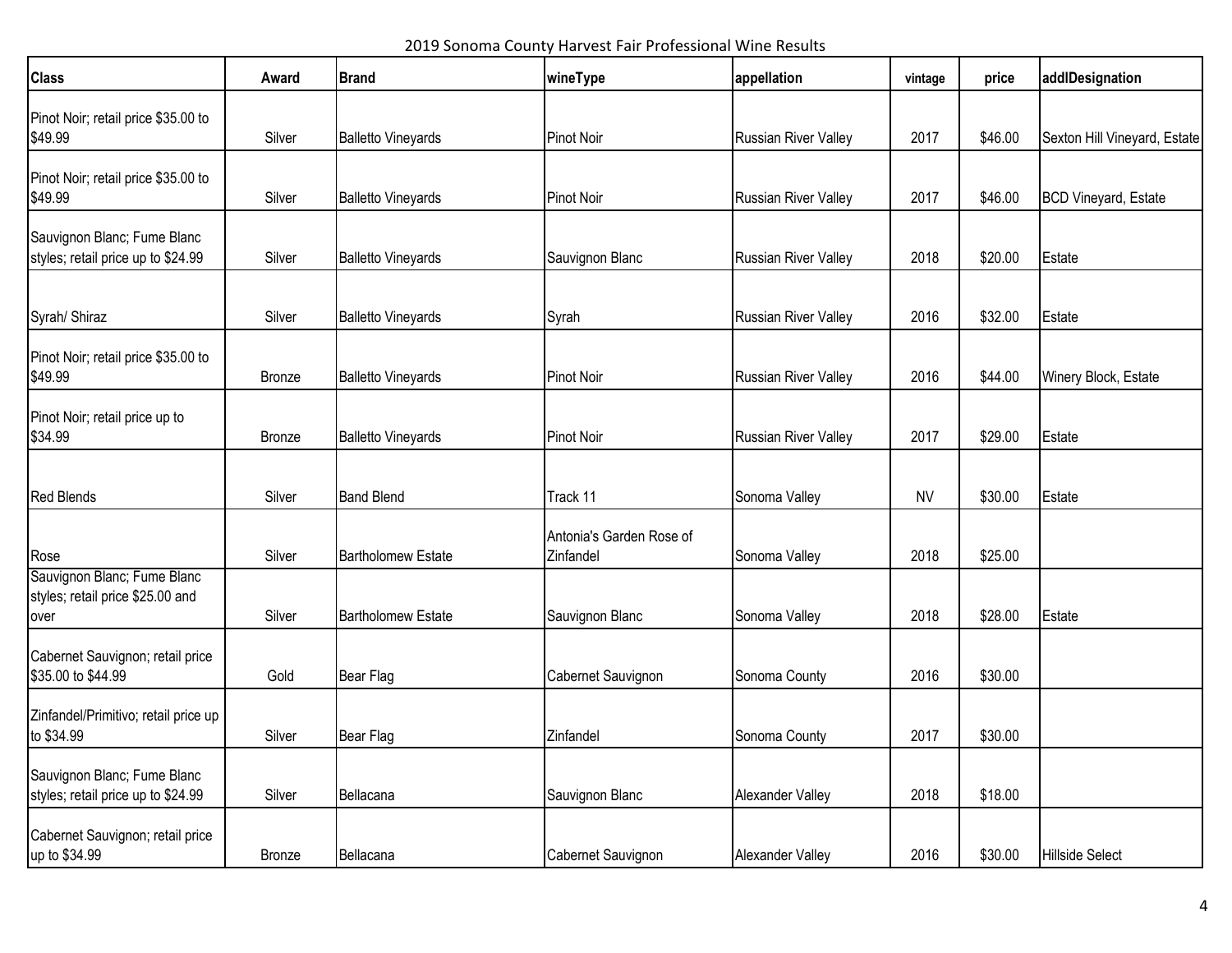2019 Sonoma County Harvest Fair Professional Wine Results

| <b>Class</b>                                                       | Award         | <b>Brand</b>                  | wineType                      | appellation           | vintage   | price   | addlDesignation        |
|--------------------------------------------------------------------|---------------|-------------------------------|-------------------------------|-----------------------|-----------|---------|------------------------|
| Cabernet Sauvignon; retail price                                   |               | Bellacana                     |                               |                       |           | \$25.00 |                        |
| up to \$34.99                                                      | <b>Bronze</b> |                               | Cabernet Sauvignon            | Alexander Valley      | 2012      |         |                        |
| Sauvignon Blanc; Fume Blanc<br>styles; retail price up to \$24.99  | <b>Bronze</b> | Bellacana                     | Sauvignon Blanc               | Alexander Valley      | 2017      | \$18.00 |                        |
| Sauvignon Blanc; Fume Blanc<br>styles; retail price \$25.00 and    |               |                               |                               |                       |           |         |                        |
| over                                                               | Gold          | Beltane Ranch                 | Sauvignon Blanc               | Sonoma Valley         | 2018      | \$29.00 | Drummond Block, Estate |
| Zinfandel/Primitivo; retail price<br>\$40.00 to \$49.99            | Bronze        | Beltane Ranch                 | Zinfandel                     | Sonoma Valley         | 2017      | \$46.00 | Heins Block, Estate    |
|                                                                    |               |                               |                               |                       |           |         |                        |
| Any Sparkling Wines                                                | Silver        | <b>Bennett Valley Cellars</b> | <b>Cuvee Marina</b>           | Sonoma County         | <b>NV</b> | \$30.00 |                        |
| Chardonnay; retail price up to<br>\$24.99                          | Silver        | <b>Bennett Valley Cellars</b> | Chardonnay                    | <b>Bennett Valley</b> | 2015      | \$22.99 |                        |
| Chardonnay; retail price up to<br>\$24.99                          | Silver        | <b>Bennett Valley Cellars</b> | Chardonnay                    | Sonoma County         | 2016      | \$19.00 |                        |
| Pinot Noir; retail price up to<br>\$34.99                          | Silver        | <b>Bennett Valley Cellars</b> | <b>Pinot Noir</b>             | <b>Bennett Valley</b> | 2017      | \$34.99 |                        |
| Pinot Noir; retail price up to<br>\$34.99                          | Bronze        | <b>Bennett Valley Cellars</b> | BIN 6410 Pinot Noir           | Sonoma County         | 2017      | \$19.00 |                        |
| Bordeaux Blends (Meritage; etc.);<br>retail price \$45.00 and over | Gold          | Benziger Family Winery        | Tribute                       | Sonoma Valley         | 2016      | \$85.00 | Estate                 |
| Cabernet Sauvignon; retail price<br>\$45.00 an over                | Gold*         | Benziger Family Winery        | Signaterra Cabernet Sauvignon | Sonoma Valley         | 2016      | \$59.00 | Sunny Slope Vineyard   |
| Pinot Noir; Retail Price \$50.00<br>and over                       | Gold          | Benziger Family Winery        | Arbore Sacra Pinot Noir       | Sonoma Coast          | 2017      | \$75.00 | de Coelo               |
| Bordeaux Blends (Meritage; etc.);<br>retail price \$45.00 and over | Silver        | <b>Benziger Family Winery</b> | Oonapais                      | Sonoma Valley         | 2016      | \$49.00 |                        |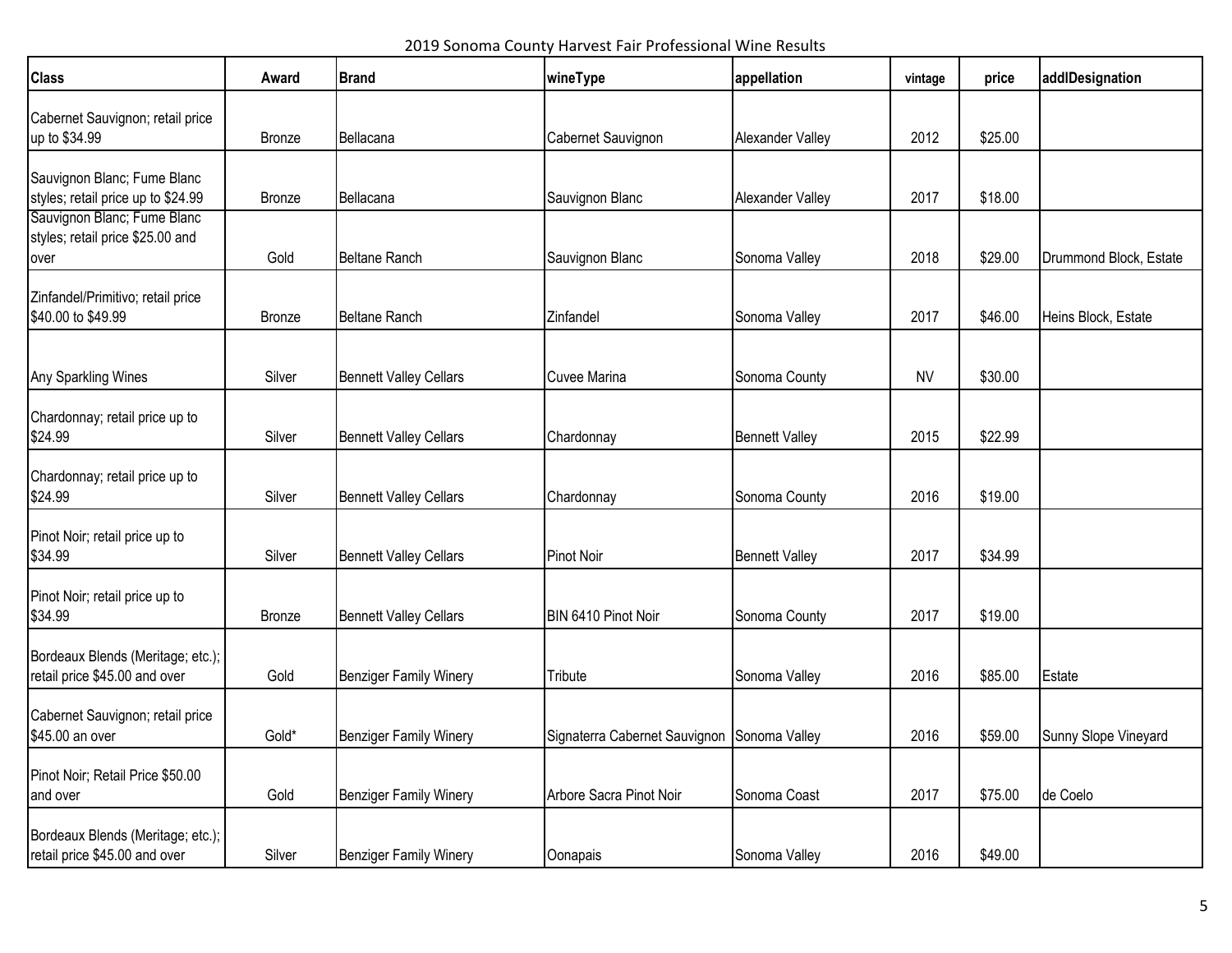2019 Sonoma County Harvest Fair Professional Wine Results

| <b>Class</b>                                                            | Award  | <b>Brand</b>                  | wineType                      | appellation                 | vintage   | price   | addlDesignation        |
|-------------------------------------------------------------------------|--------|-------------------------------|-------------------------------|-----------------------------|-----------|---------|------------------------|
| Cabernet Sauvignon; retail price<br>\$45.00 an over                     | Silver | <b>Benziger Family Winery</b> | Cabernet Sauvignon            | Sonoma Valley               | 2016      | \$65.00 | <b>Obsidian Point</b>  |
| Chardonnay; retail price \$25.00<br>to \$34.99                          | Silver | <b>Benziger Family Winery</b> | Chardonnay                    | Carneros                    | 2017      | \$34.00 | <b>West Rows</b>       |
| Merlot; retail price \$25.00 and<br>over                                | Silver | <b>Benziger Family Winery</b> | Signatera Etta's Blend Merlot | Sonoma Valley               | 2016      | \$47.00 | Sunny Slope Vineyard   |
| Pinot Noir; Retail Price \$50.00<br>and over                            | Silver | <b>Benziger Family Winery</b> | Quintus Pinot Noir            | Sonoma Coast                | 2017      | \$75.00 | de Coelo               |
| Pinot Noir; Retail Price \$50.00<br>and over                            | Silver | <b>Benziger Family Winery</b> | Terra Neuma Pinot Noir        | Sonoma Coast                | 2017      | \$75.00 | de Coelo               |
| <b>Red Blends</b>                                                       | Silver | <b>Benziger Family Winery</b> | Signatera Three Blocks        | Sonoma Valley               | 2016      | \$49.00 |                        |
| Sauvignon Blanc; Fume Blanc<br>styles; retail price \$25.00 and<br>over | Silver | <b>Benziger Family Winery</b> | Sauvignon Blanc               | Dry Creek Valley            | 2018      | \$27.00 | Frank Johnson Vineyard |
| Pinot Noir; retail price \$35.00 to<br>\$49.99                          | Bronze | <b>Benziger Family Winery</b> | Signaterra Pinot Noir         | Sonoma Coast                | 2017      | \$49.00 | La Reyna               |
| <b>Red Blends</b>                                                       | Bronze | <b>Benziger Family Winery</b> | Joaquin's Inferno             | Sonoma Mountain             | 2017      | \$70.00 | Estate                 |
| Chardonnay; retail price \$25.00<br>to \$34.99                          | Silver | Bowman                        | Chardonnay                    | <b>Russian River Valley</b> | 2018      | \$32.00 |                        |
| Pinot Noir; retail price \$35.00 to<br>\$49.99                          | Silver | Bowman                        | Pinot Noir                    | Russian River Valley        | 2017      | \$42.00 |                        |
| Any Sparkling Wines                                                     | Gold   | <b>Breathless Wines</b>       | <b>Blanc de Noirs</b>         | Sonoma County               | <b>NV</b> | \$34.00 |                        |
| Any Sparkling Wines                                                     | Silver | <b>Breathless Wines</b>       | <b>Blanc de Blancs</b>        | Sonoma County               | <b>NV</b> | \$32.00 |                        |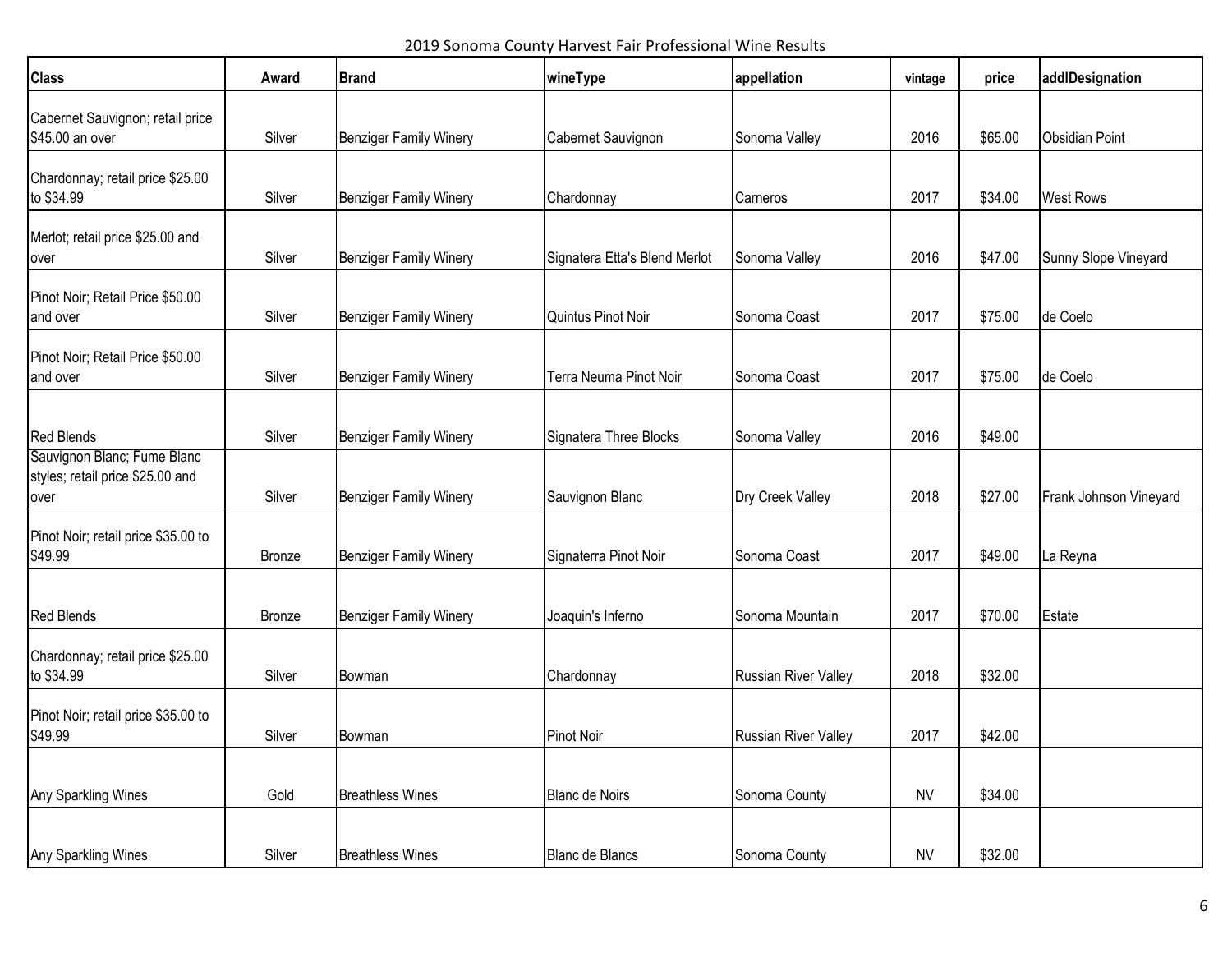2019 Sonoma County Harvest Fair Professional Wine Results

| <b>Class</b>                                                      | Award  | <b>Brand</b>              | wineType                                    | appellation          | vintage   | price   | addlDesignation       |
|-------------------------------------------------------------------|--------|---------------------------|---------------------------------------------|----------------------|-----------|---------|-----------------------|
|                                                                   |        |                           |                                             |                      |           |         |                       |
| Any Sparkling Wines                                               | Silver | <b>Breathless Wines</b>   | <b>Brut</b>                                 | Sonoma County        | <b>NV</b> | \$27.00 |                       |
|                                                                   |        |                           |                                             |                      |           |         |                       |
| Rose                                                              | Silver | <b>Breathless Wines</b>   | Rose                                        | Sonoma County        | 2018      | \$25.00 |                       |
| Any Sparkling Wines                                               | Bronze | <b>Breathless Wines</b>   | <b>Brut Rose</b>                            | Sonoma County        | <b>NV</b> | \$33.00 |                       |
| Chardonnay; retail price \$25.00<br>to \$34.99                    | Bronze | <b>Breathless Wines</b>   | Chardonnay                                  | Sonoma County        | 2018      | \$27.00 |                       |
| Chardonnay; retail price \$35.00<br>and over                      | Gold   | <b>Buena Vista Winery</b> | Chateau Buena Vista<br>Chardonnay           | Carneros             | 2017      | \$35.00 |                       |
| Chardonnay; retail price \$35.00<br>and over                      | Gold*  | <b>Buena Vista Winery</b> | Chardonnay                                  | Sonoma County        | 2016      | \$50.00 | Reserve               |
| Pinot Noir; retail price \$35.00 to<br>\$49.99                    | Gold   | <b>Buena Vista Winery</b> | Chateau Buena Vista Pinot Noir Sonoma Coast |                      | 2017      | \$40.00 |                       |
| Pinot Noir; Retail Price \$50.00<br>and over                      | Gold*  | <b>Buena Vista Winery</b> | <b>Geza's Selection Pinot Noir</b>          | Sonoma Coast         | 2016      | \$50.00 |                       |
| <b>Red Blends</b>                                                 | Silver | <b>Buena Vista Winery</b> | The Sheriff                                 | Sonoma County        | 2017      | \$40.00 |                       |
| Chardonnay; retail price \$25.00<br>to \$34.99                    | Gold*  | <b>Calstar Cellars</b>    | Chardonnay                                  | Sonoma County        | 2016      | \$30.00 | <b>Bennett Valley</b> |
| Pinot Noir; retail price up to<br>\$34.99                         | Silver | <b>Calstar Cellars</b>    | <b>Pinot Noir</b>                           | Russian River Valley | 2016      | \$33.00 |                       |
| Sauvignon Blanc; Fume Blanc<br>styles; retail price up to \$24.99 | Silver | <b>Calstar Cellars</b>    | Sauvignon Blanc                             | Russian River Valley | 2018      | \$20.00 |                       |
| All Other Red Varietals                                           | Bronze | <b>Calstar Cellars</b>    | <b>Pinot Muenier</b>                        | Russian River Valley | 2018      | \$35.00 | Christina's Vineyard  |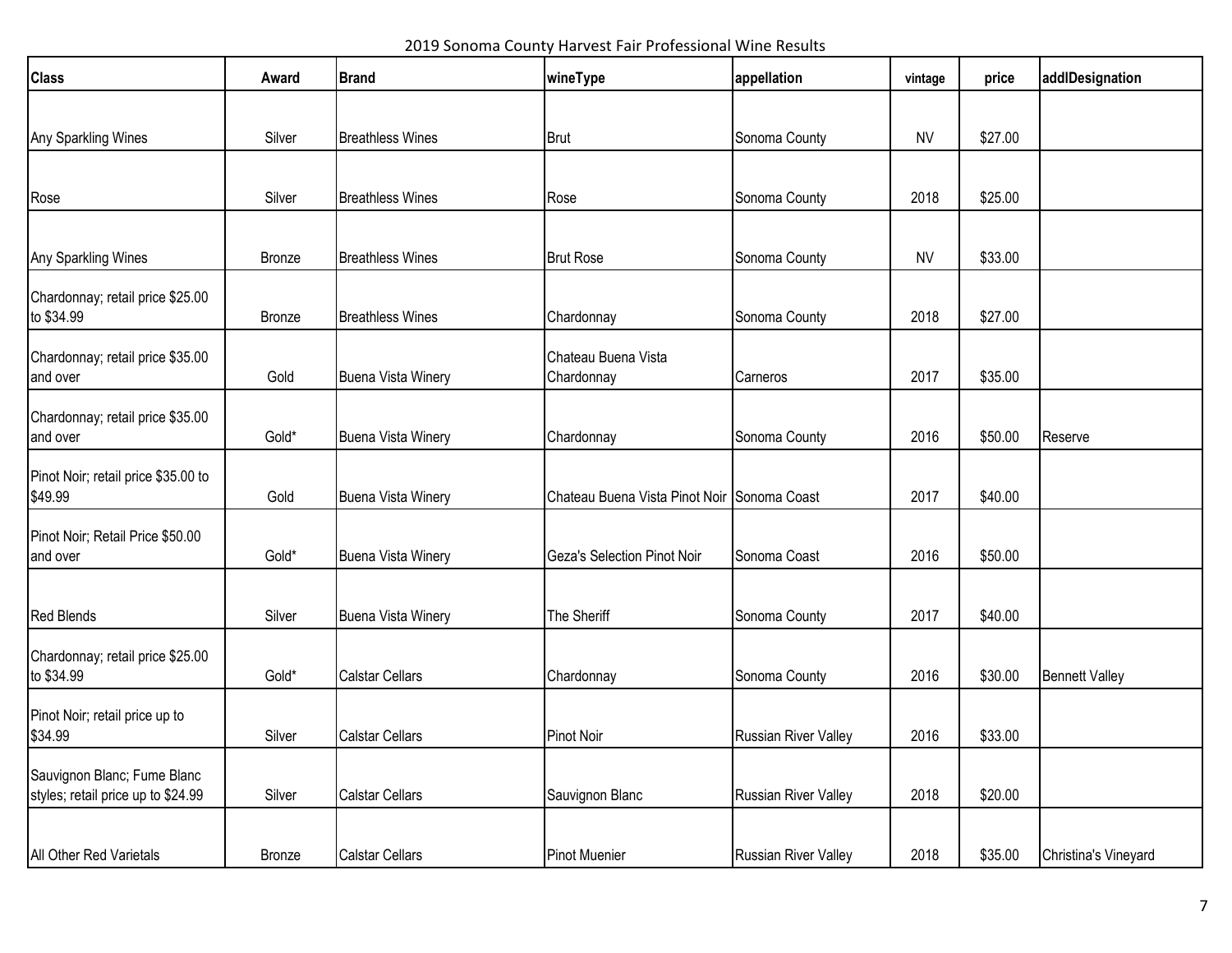2019 Sonoma County Harvest Fair Professional Wine Results

| <b>Class</b>                                            | Award         | <b>Brand</b>               | wineType                | appellation           | vintage | price   | addlDesignation            |
|---------------------------------------------------------|---------------|----------------------------|-------------------------|-----------------------|---------|---------|----------------------------|
| Pinot Noir; retail price up to<br>\$34.99               | Bronze        | <b>Calstar Cellars</b>     | Pinot Noir              | Sonoma Coast          | 2014    | \$33.00 |                            |
|                                                         |               |                            |                         |                       |         |         |                            |
| Rose                                                    | <b>Bronze</b> | <b>Calstar Cellars</b>     | Rose <sup>®</sup>       | Russian River Valley  | 2018    | \$20.00 |                            |
| All dessert wines (late harvest;<br>port;etc)           | Silver        | Campana Ranch Winery       | Forte Port              | Sonoma County         | 2017    | \$49.00 |                            |
| All Other Red Varietals                                 | Silver        | Campana Ranch Winery       | Malbec                  | Fountain Grove        | 2017    | \$59.00 |                            |
| All Other Red Varietals                                 | Silver        | Campana Ranch Winery       | Petit Verdot            | <b>Fountain Grove</b> | 2017    | \$59.00 |                            |
| Chardonnay; retail price up to<br>\$24.99               | <b>Bronze</b> | Carneros Highway           | Nueva Chardonnay        | Carneros              | 2018    | \$19.50 |                            |
| Petite Sirah                                            | Gold          | <b>Carol Shelton Wines</b> | Petite Sirah            | Rockpile              | 2016    | \$45.00 | Reserve                    |
| All dessert wines (late harvest;<br>port;etc)           | Silver        | Carol Shelton Wines        | <b>Black Magic</b>      | Sonoma County         | 2017    | \$20.00 | Late Harvest               |
| Cabernet Sauvignon; retail price<br>\$35.00 to \$44.99  | Silver        | <b>Carol Shelton Wines</b> | Cabernet Sauvignon      | Sonoma Coast          | 2014    | \$40.00 | King Ridge Vineyard        |
| Cabernet Sauvignon; retail price<br>\$45.00 an over     | Silver        | Carol Shelton Wines        | Cabernet Sauvignon      | Rockpile              | 2014    | \$50.00 | Reserve                    |
| Chardonnay; retail price up to<br>\$24.99               | Silver        | <b>Carol Shelton Wines</b> | Wild Thing Chardonnay   | Sonoma                | 2018    | \$19.00 |                            |
| Petite Sirah                                            | Silver        | <b>Carol Shelton Wines</b> | Petite Sirah            | Dry Creek Valley      | 2016    | \$40.00 | Florence Vineyard          |
| Zinfandel/Primitivo; retail price<br>\$35.00 to \$39.99 | Silver        | <b>Carol Shelton Wines</b> | Rocky Reserve Zinfandel | Rockpile              | 2017    | \$38.00 | Florence Vineyard, Reserve |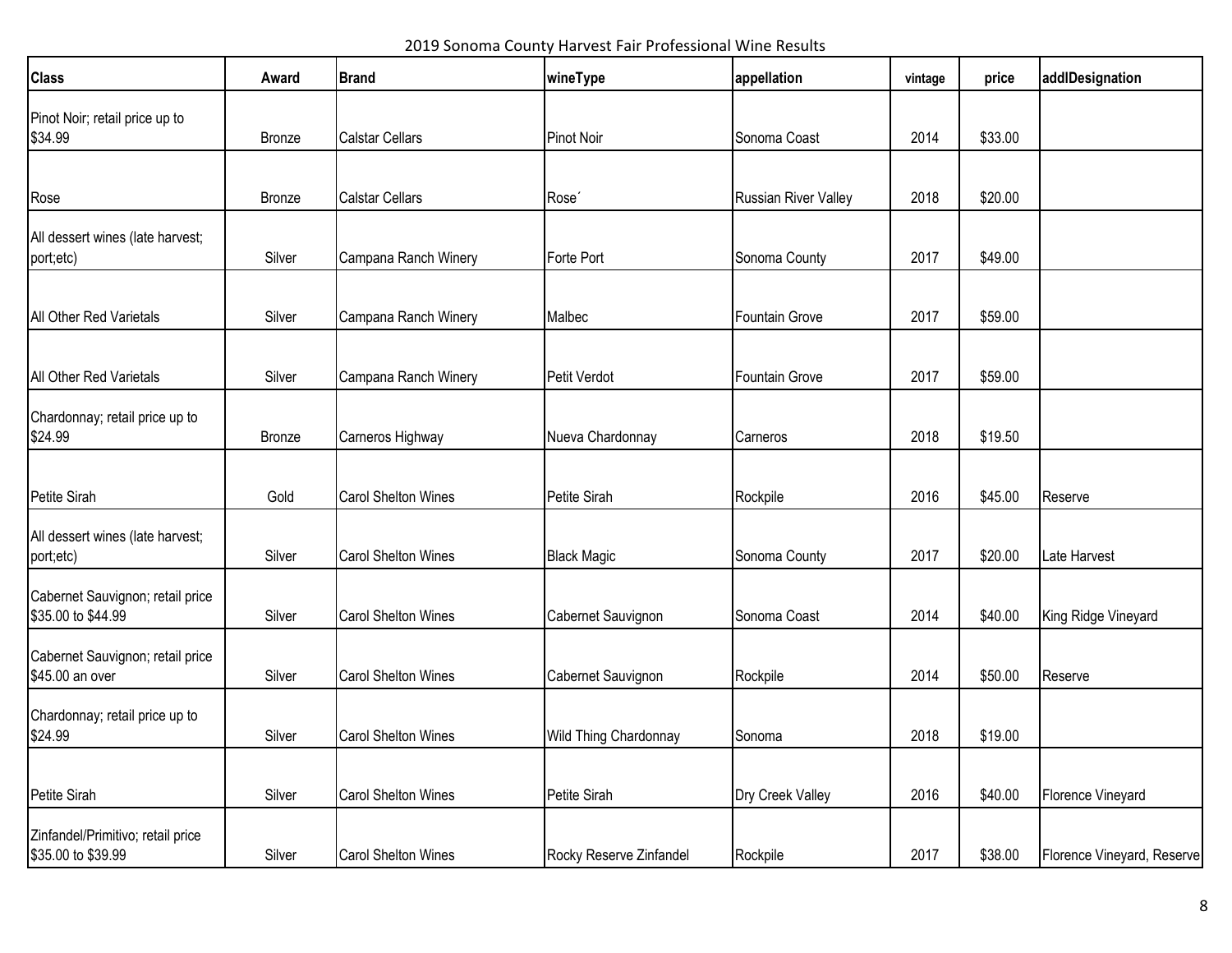2019 Sonoma County Harvest Fair Professional Wine Results

| <b>Class</b>                                            | Award         | <b>Brand</b>               | wineType           | appellation                                    | vintage | price   | addlDesignation                  |
|---------------------------------------------------------|---------------|----------------------------|--------------------|------------------------------------------------|---------|---------|----------------------------------|
| Zinfandel/Primitivo; retail price up<br>to \$34.99      | Silver        | <b>Carol Shelton Wines</b> | Zinfandel          | Fountaingrove District                         | 2016    | \$34.99 | Peaceland Vineyard               |
| All Other Red Varietals                                 | <b>Bronze</b> | <b>Carol Shelton Wines</b> | Carignane          | Alexander Valley                               | 2016    | \$28.00 | Oat Valley Vineyard, Old<br>Vine |
| Zinfandel/Primitivo; retail price<br>\$35.00 to \$39.99 | Bronze        | <b>Carol Shelton Wines</b> | Zinfandel          | <b>Russian River Valley</b>                    | 2015    | \$38.00 | Mancini Vineyard, Old Vine       |
| Zinfandel/Primitivo; retail price up<br>to \$34.99      | Bronze        | <b>Carol Shelton Wines</b> | Karma Zin          | Fountaingrove District                         | 2016    | \$33.00 | Bastoni Vineyard                 |
| Cabernet Sauvignon; retail price<br>\$45.00 an over     | Silver        | Cazadero Winery            | Cabernet Sauvignon | Sonoma Coast                                   | 2015    | \$49.50 | Bei Ranch                        |
| Cabernet Sauvignon; retail price<br>\$45.00 an over     | Silver        | Cazadero Winery            | Cabernet Sauvignon | Sonoma Coast                                   | 2014    | \$49.50 | Bei Ranch                        |
| Chardonnay; retail price \$35.00<br>and over            | Silver        | Cazadero Winery            | Chardonnay         | Sonoma Coast                                   | 2017    | \$39.00 | Bei Ranch                        |
| Chardonnay; retail price \$35.00<br>and over            | <b>Bronze</b> | Cazadero Winery            | Chardonnay         | Sonoma Coast                                   | 2016    | \$39.00 | Bei Ranch                        |
| Pinot Gris/ Pinot Grigio                                | Silver        | Char Vale                  | <b>Pinot Gris</b>  | Russian River Valley                           | 2018    | \$38.50 |                                  |
| Rose                                                    | Silver        | Char Vale                  | Rose               | Green Valley of Russian<br><b>River Valley</b> | 2018    | \$26.50 |                                  |
| Chardonnay; retail price \$35.00<br>and over            | Bronze        | Char Vale                  | Chardonnay         | Carneros                                       | 2015    | \$42.00 |                                  |
| Chardonnay; retail price up to<br>\$24.99               | Silver        | Chateau St. Jean           | Chardonnay         | Sonoma County                                  | 2018    | \$15.99 |                                  |
| Other White Varietals and Blends                        | Bronze        | Cline Amphora              | Chiaro Bianco      | Sonoma Coast                                   | 2017    | \$45.00 | Wine Made in Amphorae            |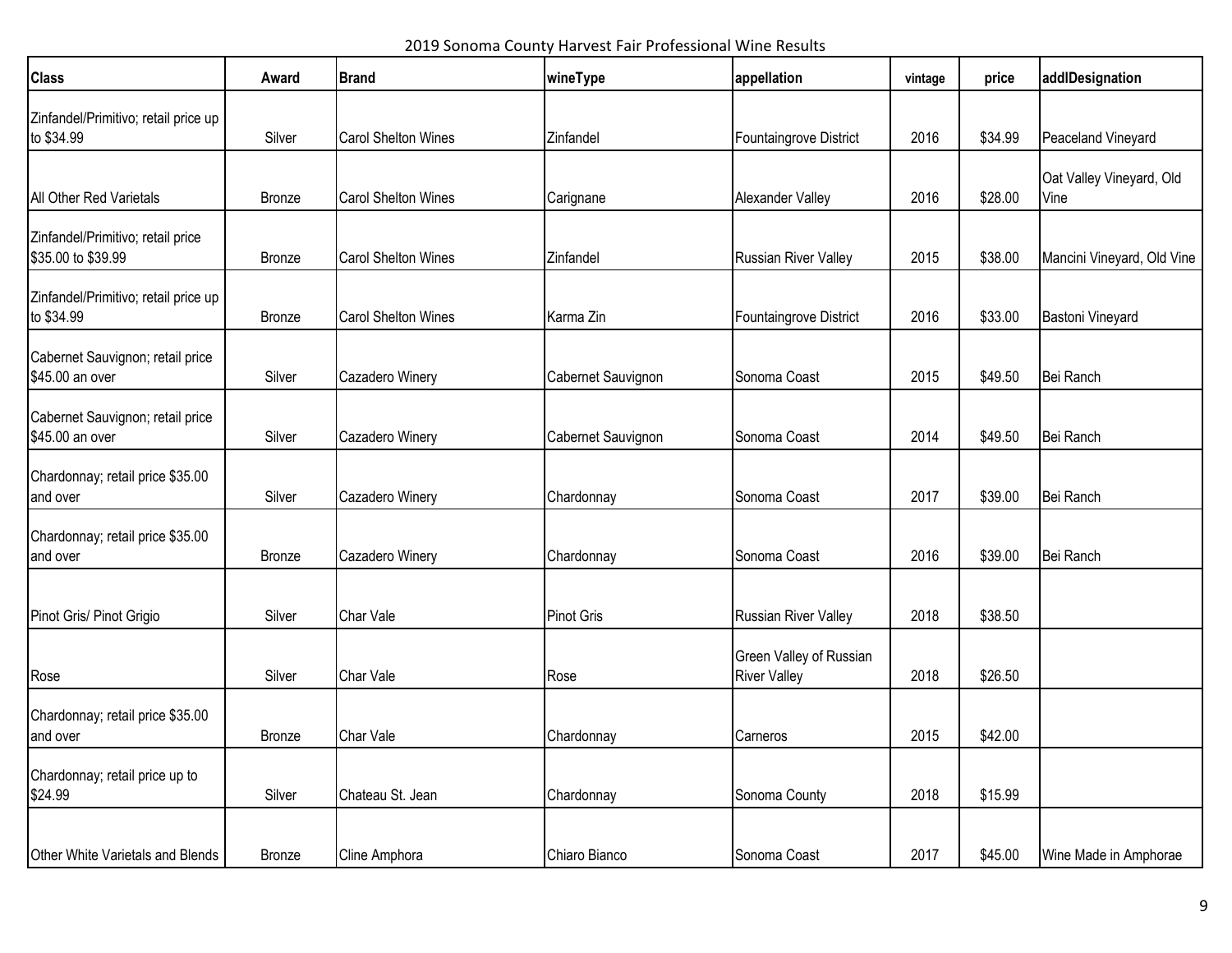2019 Sonoma County Harvest Fair Professional Wine Results

| <b>Class</b>                                                      | Award                | <b>Brand</b>         | wineType           | appellation                 | vintage | price   | addlDesignation       |
|-------------------------------------------------------------------|----------------------|----------------------|--------------------|-----------------------------|---------|---------|-----------------------|
|                                                                   |                      |                      |                    |                             |         |         |                       |
| Syrah/ Shiraz                                                     | <b>Best of Class</b> | <b>Cline Cellars</b> | Syrah              | Sonoma Coast                | 2018    | \$12.99 | Estate                |
|                                                                   |                      |                      |                    |                             |         |         |                       |
| Syrah/ Shiraz                                                     | Gold*                | <b>Cline Cellars</b> | Syrah              | Sonoma Coast                | 2018    | \$12.99 | Estate                |
| Chardonnay; retail price up to<br>\$24.99                         | Silver               | <b>Cline Cellars</b> | Chardonnay         | Sonoma Coast                | 2018    | \$12.99 | Estate                |
| Pinot Noir; retail price up to<br>\$34.99                         | Gold                 | Coyote Sonoma        | <b>Pinot Noir</b>  | <b>Russian River Valley</b> | 2017    | \$34.00 | Fog                   |
| Zinfandel/Primitivo; retail price<br>\$35.00 to \$39.99           | Gold                 | Coyote Sonoma        | Zinfandel          | Dry Creek Valley            | 2017    | \$36.00 | <b>West Dry Creek</b> |
| Cabernet Sauvignon; retail price<br>\$35.00 to \$44.99            | Silver               | Coyote Sonoma        | Cabernet Sauvignon | Dry Creek Valley            | 2016    | \$40.00 | Block 3               |
| Cabernet Sauvignon; retail price<br>\$45.00 an over               | Silver               | Coyote Sonoma        | Cabernet Sauvignon | Dry Creek Valley            | 2016    | \$45.00 | Kitchen Hill          |
| Sauvignon Blanc; Fume Blanc<br>styles; retail price up to \$24.99 | Silver               | Coyote Sonoma        | Sauvignon Blanc    | Alexander Valley            | 2018    | \$24.00 | Riverbank             |
| Zinfandel/Primitivo; retail price up<br>to \$34.99                | Silver               | Coyote Sonoma        | Zinfandel          | Dry Creek Valley            | 2017    | \$29.00 | Guido's Block         |
| Merlot; retail price \$25.00 and<br>over                          | Bronze               | Coyote Sonoma        | Merlot             | Dry Creek Valley            | 2017    | \$32.00 | Hale's                |
| <b>Red Blends</b>                                                 | Silver               | Crux                 | <b>GSM</b>         | Russian River Valley        | 2015    | \$45.00 |                       |
| Rose                                                              | Silver               | Crux                 | 2018 GSM Rose'     | Russian River Valley        | 2018    | \$24.00 |                       |
| Grenache                                                          | Bronze               | Crux                 | Grenache           | Russian River Valley        | 2015    | \$45.00 |                       |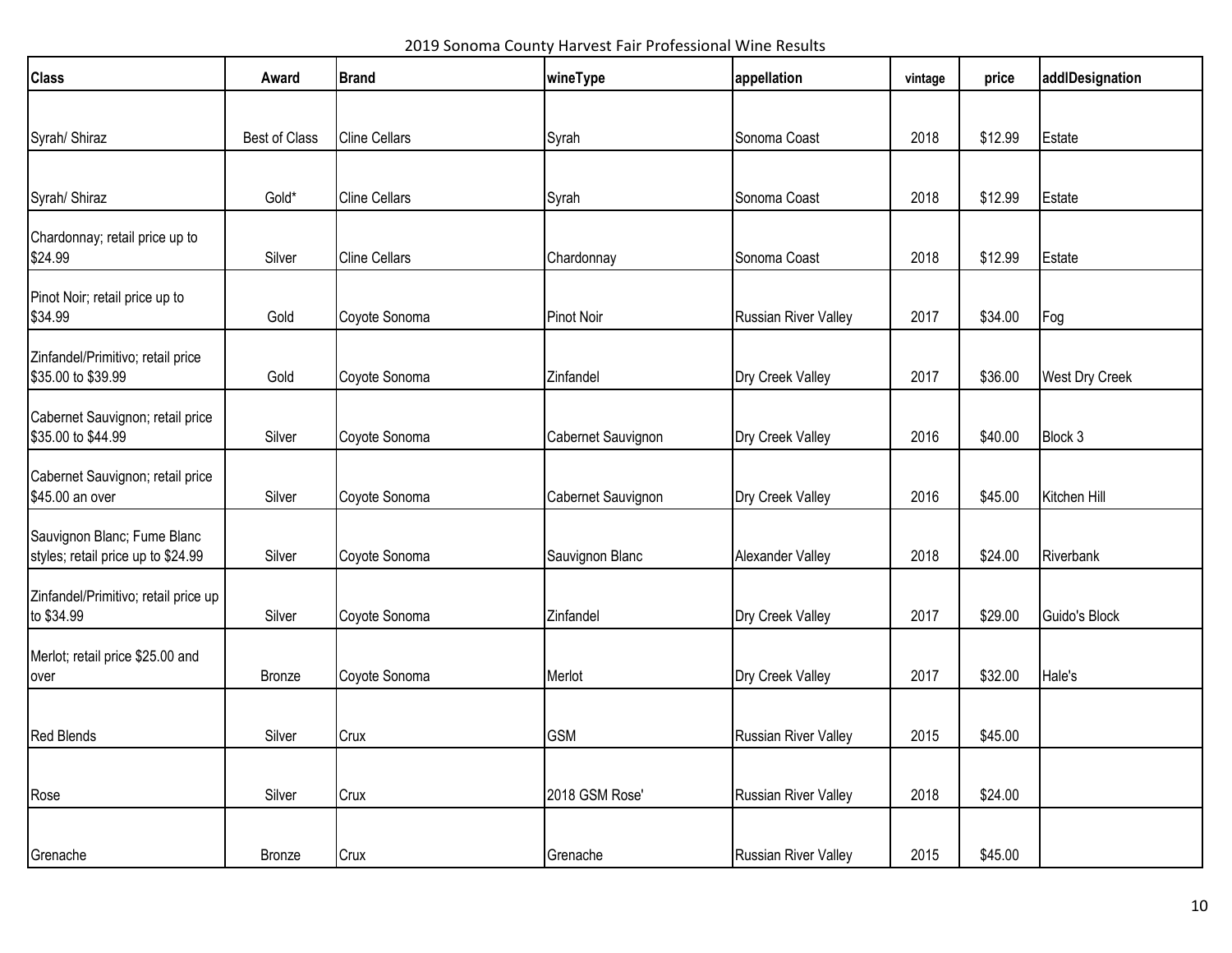2019 Sonoma County Harvest Fair Professional Wine Results

| <b>Class</b>                                   | Award         | <b>Brand</b>              | wineType           | appellation                 | vintage | price   | addlDesignation                      |
|------------------------------------------------|---------------|---------------------------|--------------------|-----------------------------|---------|---------|--------------------------------------|
|                                                |               |                           |                    |                             |         |         |                                      |
| Syrah/ Shiraz                                  | Gold*         | <b>Crux Winery</b>        | Syrah              | Russian River Valley        | 2015    | \$40.00 |                                      |
|                                                |               |                           |                    |                             |         |         |                                      |
| Petite Sirah                                   | Silver        | <b>Crux Winery</b>        | Petite Sirah       | Russian River Valley        | 2014    | \$48.00 |                                      |
|                                                |               |                           |                    |                             |         |         |                                      |
| Other White Varietals and Blends               | <b>Bronze</b> | <b>Crux Winery</b>        | Grenache Blanc     | Russian River Valley        | 2017    | \$30.00 |                                      |
| Chardonnay; retail price up to<br>\$24.99      | Silver        | D & L Carinalli Vineyards | Chardonnay         | Russian River Valley        | 2016    | \$20.00 | D & L Carinalli Vineyards,<br>Estate |
|                                                |               |                           |                    |                             |         |         | D & L Carinalli Vineyards,           |
| Pinot Gris/ Pinot Grigio                       | Silver        | D & L Carinalli Vineyards | Pinot Grigio       | Russian River Valley        | 2018    | \$15.00 | Estate                               |
| Pinot Noir; retail price up to<br>\$34.99      | Silver        | D & L Carinalli Vineyards | Pinot Noir         | Russian River Valley        | 2016    | \$25.00 | D & L Carinalli Vineyards,<br>Estate |
|                                                |               |                           |                    |                             |         |         |                                      |
| Pinot Noir; retail price up to<br>\$34.99      | Silver        | D & L Carinalli Vineyards | Pinot Noir         | Russian River Valley        | 2017    | \$25.00 | Estate                               |
| Chardonnay; retail price up to                 |               |                           |                    |                             |         |         |                                      |
| \$24.99                                        | Bronze        | D & L Carinalli Vineyards | Chardonnay         | Russian River Valley        | 2017    | \$20.00 | Estate                               |
|                                                |               |                           |                    |                             |         |         |                                      |
| Rose                                           | <b>Bronze</b> | D & L Carinalli Vineyards | Rose of Pinot Noir | Russian River Valley        | 2018    | \$12.00 | Estate                               |
| Pinot Noir; Retail Price \$50.00               |               |                           |                    |                             |         |         |                                      |
| and over                                       | Silver        | D'Argenzio Winery         | <b>Pinot Noir</b>  | <b>Russian River Valley</b> | 2018    | \$50.00 | Marcucci Vineyard                    |
| Pinot Noir; retail price up to<br>\$34.99      | Silver        | D'Argenzio Winery         | <b>Pinot Noir</b>  | Russian River Valley        | 2018    | \$32.00 | Forchini Vineyard                    |
| Pinot Noir; retail price \$35.00 to<br>\$49.99 | <b>Bronze</b> | D'Argenzio Winery         | <b>Pinot Noir</b>  | Sonoma Coast                | 2018    | \$46.00 | <b>Starkey Red Shed Vineyard</b>     |
| Chardonnay; retail price \$25.00<br>to \$34.99 | Gold          | Davis Bynum Winery        | Chardonnay         | <b>Russian River Valley</b> | 2016    | \$25.00 | River West Vyd                       |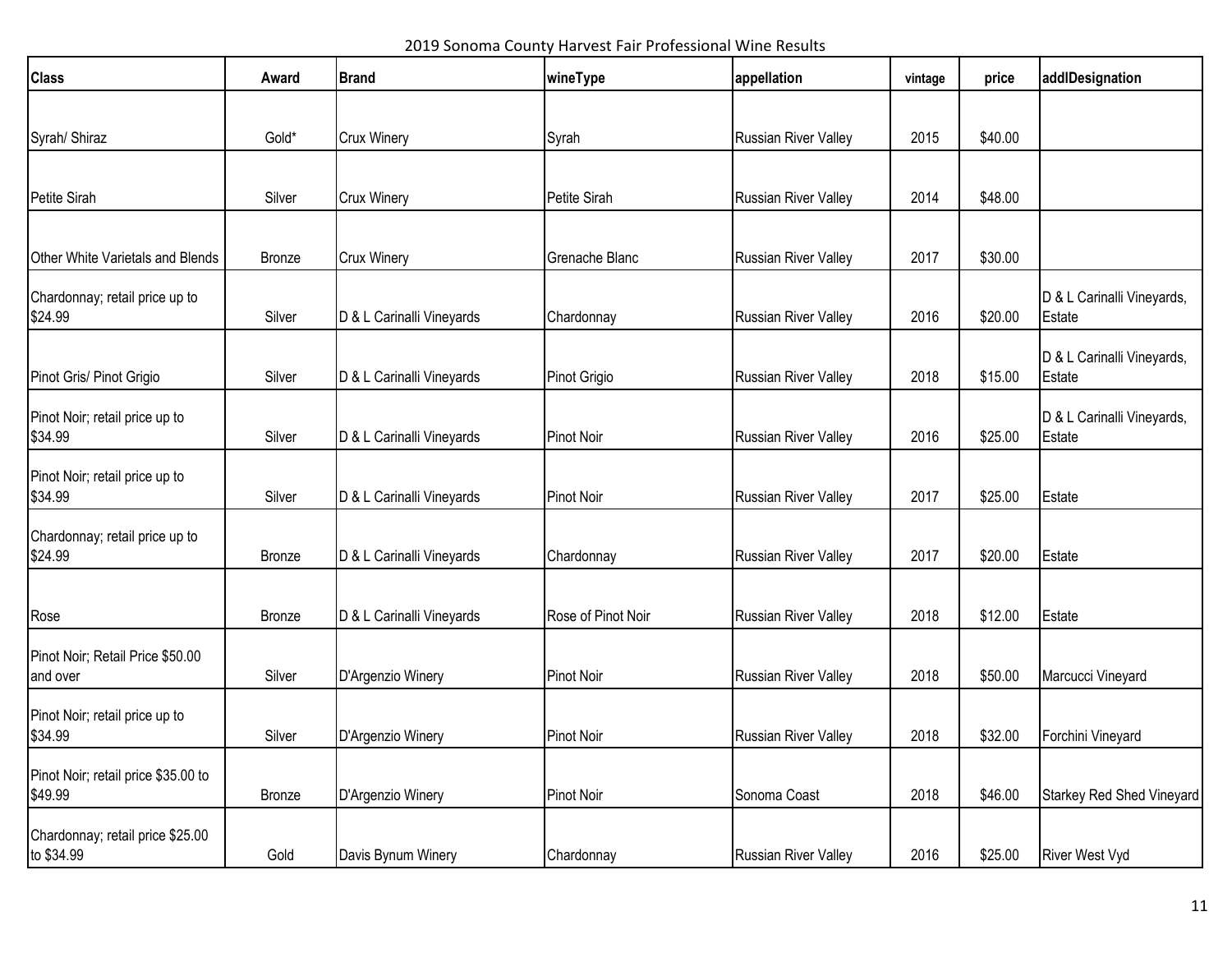2019 Sonoma County Harvest Fair Professional Wine Results

| <b>Class</b>                                                       | Award  | <b>Brand</b>                         | wineType          | appellation                 | vintage | price   | addlDesignation      |
|--------------------------------------------------------------------|--------|--------------------------------------|-------------------|-----------------------------|---------|---------|----------------------|
| Pinot Noir; retail price \$35.00 to<br>\$49.99                     | Bronze | Davis Bynum Winery                   | <b>Pinot Noir</b> | <b>Russian River Valley</b> | 2017    | \$35.00 |                      |
| Pinot Noir; retail price \$35.00 to<br>\$49.99                     | Gold   | Davis Family Vineyards               | <b>Pinot Noir</b> | <b>Russian River Valley</b> | 2017    | \$45.00 |                      |
| Pinot Noir; retail price \$35.00 to<br>\$49.99                     | Gold   | Davis Family Vineyards               | <b>Pinot Noir</b> | <b>Russian River Valley</b> | 2016    | \$45.00 |                      |
| Pinot Noir; Retail Price \$50.00<br>and over                       | Gold   | Davis Family Vineyards               | <b>Pinot Noir</b> | Sonoma Coast                | 2017    | \$65.00 | Campbell Ranch       |
| Any Sparkling Wines                                                | Silver | Davis Family Vineyards               | Sparkling Rose    | <b>Russian River Valley</b> | 2016    | \$65.00 |                      |
| Bordeaux Blends (Meritage; etc.);<br>retail price \$45.00 and over | Silver | Davis Family Vineyards               | Cab Five          | Sonoma County               | 2015    | \$65.00 | Rockpile Ridge       |
| Bordeaux Blends (Meritage; etc.);<br>retail price \$45.00 and over | Silver | Davis Family Vineyards               | Cab <sub>5</sub>  | Rockpile                    | 2016    | \$65.00 |                      |
| Chardonnay; retail price \$35.00<br>and over                       | Silver | Davis Family Vineyards               | Chardonnay        | <b>Russian River Valley</b> | 2018    | \$38.00 |                      |
| Pinot Noir; Retail Price \$50.00<br>and over                       | Silver | Davis Family Vineyards               | <b>Pinot Noir</b> | Russian River Valley        | 2017    | \$55.00 | Soul Patch, Estate   |
| Pinot Noir; Retail Price \$50.00<br>and over                       | Silver | Davis Family Vineyards               | <b>Pinot Noir</b> | <b>Russian River Valley</b> | 2017    | \$55.00 | Hunt and Ryde        |
| Other White Varietals and Blends                                   | Bronze | Davis Family Vineyards               | White Rhone Blend | <b>Russian River Valley</b> | 2018    | \$32.00 |                      |
| Zinfandel/Primitivo; retail price<br>\$40.00 to \$49.99            | Gold*  | De La Montanya Vineyards &<br>Winery | Primitivo         | Dry Creek Valley            | 2017    | \$40.00 | Felta Creek Vineyard |
| All Other Red Varietals                                            | Silver | De La Montanya Vineyards &<br>Winery | Tempranillo       | <b>Russian River Valley</b> | 2017    | \$42.50 | Reserve              |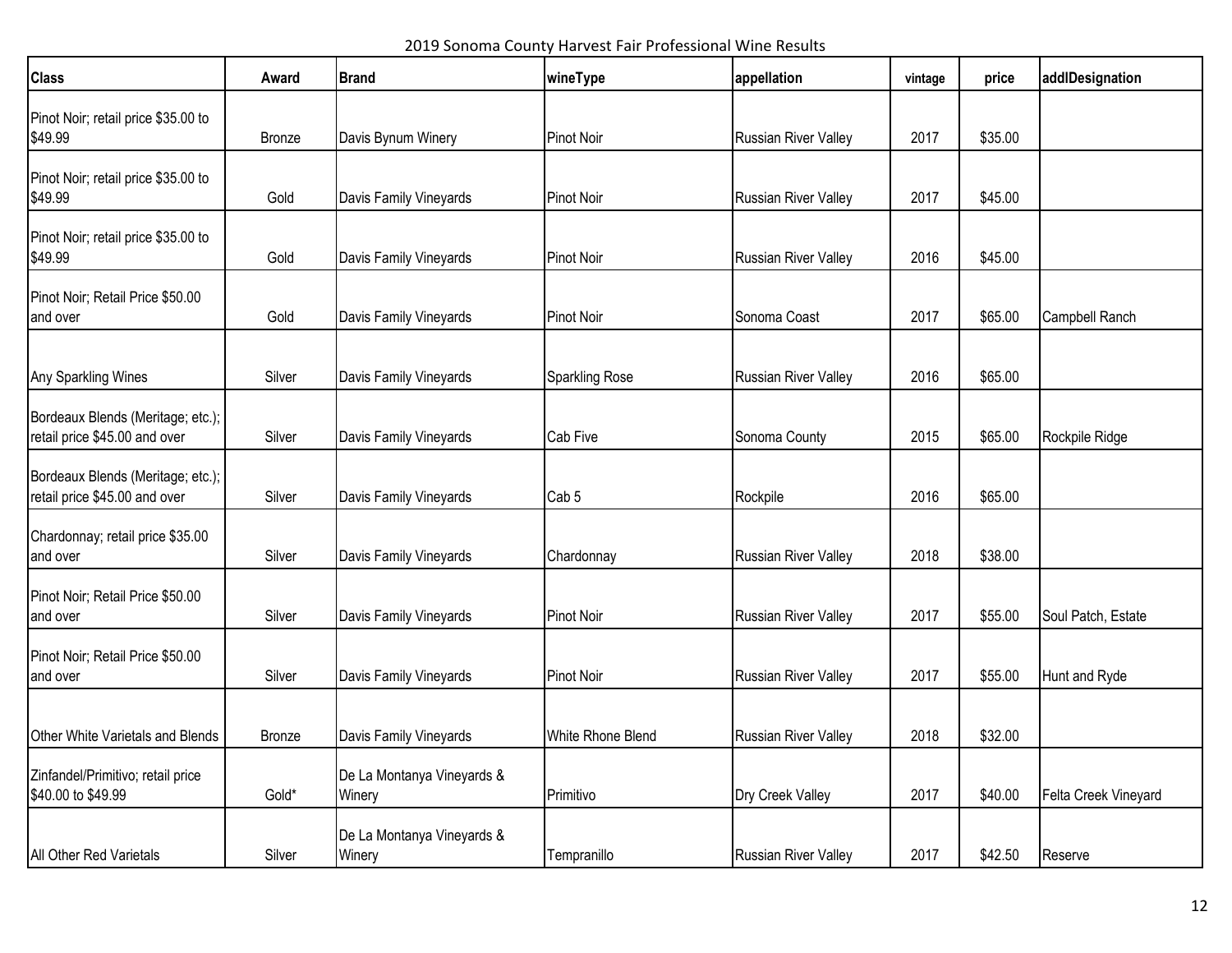2019 Sonoma County Harvest Fair Professional Wine Results

| <b>Class</b>                                            | Award         | <b>Brand</b>                         | wineType                 | appellation          | vintage | price   | addlDesignation       |
|---------------------------------------------------------|---------------|--------------------------------------|--------------------------|----------------------|---------|---------|-----------------------|
|                                                         |               | De La Montanya Vineyards &           |                          |                      |         |         |                       |
| All Other Red Varietals                                 | Silver        | Winery                               | <b>Cabernet Franc</b>    | Russian River Valley | 2016    | \$55.00 |                       |
| Pinot Noir; Retail Price \$50.00<br>and over            | Silver        | De La Montanya Vineyards &<br>Winery | <b>Pinot Noir</b>        | Sonoma Coast         | 2017    | \$60.00 | Christine's Vineyard  |
| <b>Red Blends</b>                                       | <b>Bronze</b> | De La Montanya Vineyards &<br>Winery | PinUp Cabaret            | Sonoma County        | 2016    | \$40.00 |                       |
| Zinfandel/Primitivo; retail price<br>\$35.00 to \$39.99 | <b>Bronze</b> | De La Montanya Vineyards &<br>Winery | Zinfandel                | Dry Creek Valley     | 2017    | \$35.00 | Felta Creek Vineyard  |
| Rose                                                    | Gold          | De Novo Wines                        | Rose' Cabernet Sauvignon | Alexander Valley     | 2018    | \$28.00 | aCURE eSTATE Vineyard |
| Cabernet Sauvignon; retail price<br>\$35.00 to \$44.99  | Silver        | De Novo Wines                        | Cabernet Sauvignon       | Alexander Valley     | 2016    | \$38.83 | aCURE eSTATE Vineyard |
| Cabernet Sauvignon; retail price<br>\$45.00 an over     | Bronze        | Deerfield Ranch Winery               | Cabernet Sauvignon       | Sonoma Valley        | 2014    | \$85.00 | Amaro Vineyards       |
| Syrah/ Shiraz                                           | <b>Bronze</b> | Deerfield Ranch Winery               | Syrah                    | Sonoma Valley        | 2013    | \$38.00 | Estate                |
| Chardonnay; retail price \$35.00<br>and over            | Silver        | DeLoach Vineyards                    | Chardonnay               | Russian River Valley | 2017    | \$58.00 | Estate                |
| Pinot Noir; Retail Price \$50.00<br>and over            | Silver        | DeLoach Vineyards                    | <b>Pinot Noir</b>        | Russian River Valley | 2016    | \$72.00 | Estate                |
| All Other Red Varietals                                 | Gold          | deLorimier Winery                    | <b>Cabernet Franc</b>    | Alexander Valley     | 2016    | \$38.00 | Ramazzotti Vineyard   |
| All Other Red Varietals                                 | Gold          | deLorimier Winery                    | <b>Malbec</b>            | Alexander Valley     | 2016    | \$44.00 | Furlong, Reserve      |
| Italian varietals                                       | Gold*         | deLorimier Winery                    | Sangiovese               | Alexander Valley     | 2017    | \$38.00 | Keeper Vineyard       |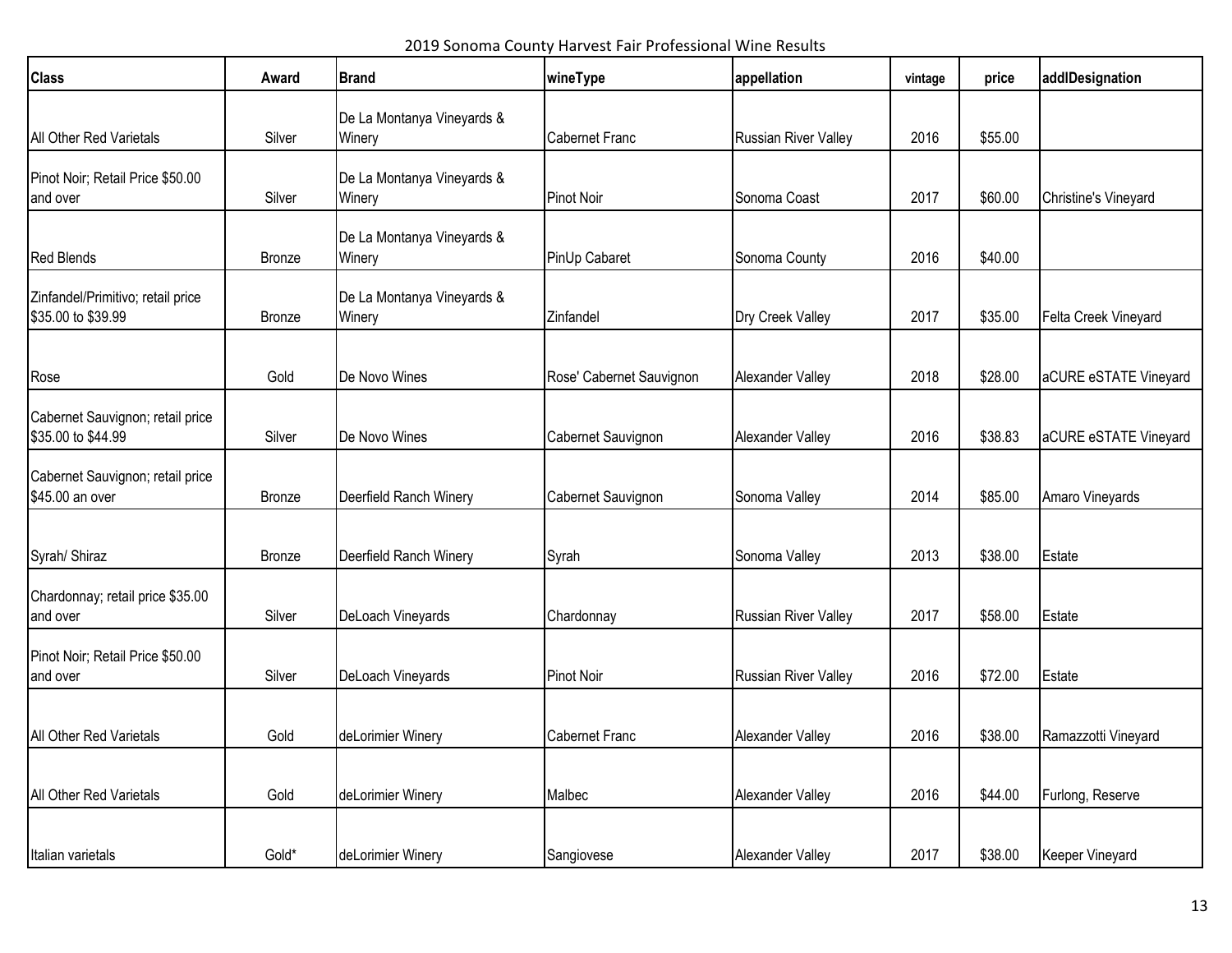2019 Sonoma County Harvest Fair Professional Wine Results

| <b>Class</b>                                                       | Award  | <b>Brand</b>      | wineType           | appellation                        | vintage | price   | addlDesignation        |
|--------------------------------------------------------------------|--------|-------------------|--------------------|------------------------------------|---------|---------|------------------------|
|                                                                    |        |                   |                    |                                    |         |         |                        |
| <b>Red Blends</b>                                                  | Gold   | deLorimier Winery | Al's Red           | Alexander Valley                   | 2017    | \$42.00 |                        |
| Sauvignon Blanc; Fume Blanc                                        |        |                   |                    |                                    |         |         |                        |
| styles; retail price \$25.00 and<br>over                           | Gold   | deLorimier Winery | Sauvignon Blanc    | Alexander Valley                   | 2018    | \$28.00 |                        |
| Zinfandel/Primitivo; retail price<br>\$40.00 to \$49.99            | Gold   | deLorimier Winery | Primitivo          | Alexander Valley                   | 2017    | \$40.00 | <b>River Lane</b>      |
| Zinfandel/Primitivo; retail price<br>\$40.00 to \$49.99            | Gold   | deLorimier Winery | Primitivo          | Alexander Valley                   | 2017    | \$40.00 |                        |
| Zinfandel/Primitivo; retail price<br>\$40.00 to \$49.99            | Gold*  | deLorimier Winery | Zinfandel          | Alexander Valley; Sonoma<br>County | 2017    | \$42.00 | Harris Kratka, Reserve |
| Bordeaux Blends (Meritage; etc.);<br>retail price \$45.00 and over | Silver | deLorimier Winery | Mosaic Meritage    | Alexander Valley                   | 2016    | \$70.00 |                        |
| Bordeaux Blends (Meritage; etc.);<br>retail price \$45.00 and over | Silver | deLorimier Winery | Meritage           | Alexander Valley                   | 2016    | \$70.00 | Estate                 |
| Cabernet Sauvignon; retail price<br>\$35.00 to \$44.99             | Silver | deLorimier Winery | Cabernet Sauvignon | Dry Creek Valley                   | 2016    | \$38.00 | Warm Springs Ranch     |
| Cabernet Sauvignon; retail price<br>\$45.00 an over                | Silver | deLorimier Winery | Cabernet Sauvignon | Alexander Valley                   | 2016    | \$42.00 | Preston Ranch          |
| Cabernet Sauvignon; retail price<br>\$45.00 an over                | Silver | deLorimier Winery | Cabernet Sauvignon | Rockpile                           | 2016    | \$66.00 | Rockpile               |
| Cabernet Sauvignon; retail price<br>\$45.00 an over                | Silver | deLorimier Winery | Cabernet Sauvignon | Alexander Valley                   | 2016    | \$75.00 | Crazy Creek, Reserve   |
| Cabernet Sauvignon; retail price<br>\$45.00 an over                | Silver | deLorimier Winery | Cabernet Sauvignon | Dry Creek Valley                   | 2016    | \$58.00 | Smith Orchard, Reserve |
| Cabernet Sauvignon; retail price<br>\$45.00 an over                | Silver | deLorimier Winery | Cabernet Sauvignon | Alexander Valley                   | 2016    | \$52.00 | Estate                 |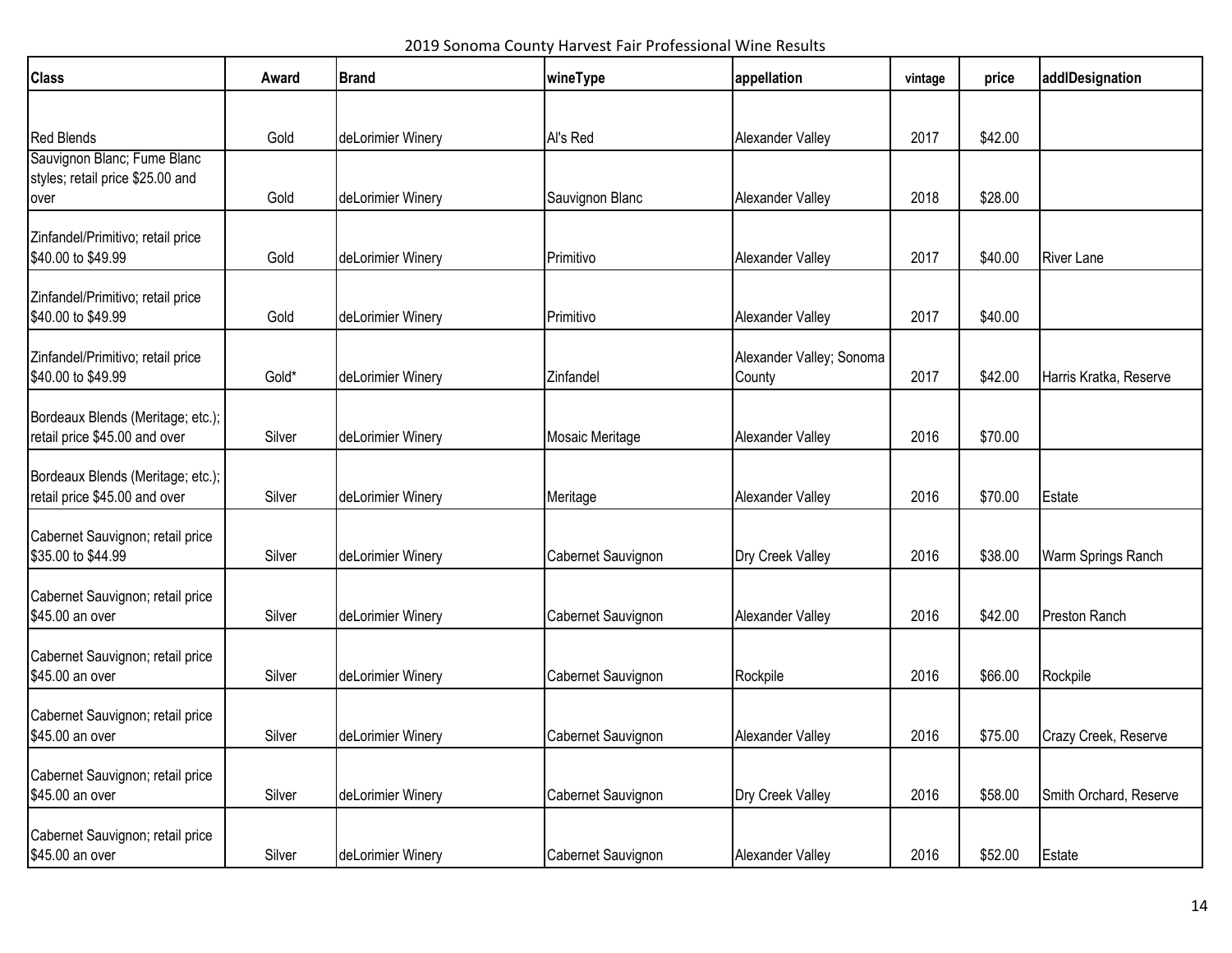2019 Sonoma County Harvest Fair Professional Wine Results

| <b>Class</b>                                                            | Award         | <b>Brand</b>            | wineType                 | appellation      | vintage | price   | addlDesignation              |
|-------------------------------------------------------------------------|---------------|-------------------------|--------------------------|------------------|---------|---------|------------------------------|
| Chardonnay; retail price \$25.00<br>to \$34.99                          | Silver        | deLorimier Winery       | Chardonnay               | Alexander Valley | 2017    | \$32.00 | Estate                       |
| Merlot; retail price \$25.00 and<br>over                                | Silver        | deLorimier Winery       | Merlot                   | Dry Creek Valley | 2017    | \$30.00 | Smith Orchard                |
| Petite Sirah                                                            | Silver        | deLorimier Winery       | Petite Sirah             | Alexander Valley | 2017    | \$38.00 | River Lane Vineyard          |
| Zinfandel/Primitivo; retail price<br>\$35.00 to \$39.99                 | Silver        | deLorimier Winery       | Primitivo                | Alexander Valley | 2017    | \$38.00 | <b>Osborn Ranch</b>          |
| Zinfandel/Primitivo; retail price<br>\$35.00 to \$39.99                 | Silver        | deLorimier Winery       | Primitivo                | Alexander Valley | 2017    | \$38.00 | <b>Wedding Cake Vineyard</b> |
| Zinfandel/Primitivo; retail price<br>\$40.00 to \$49.99                 | Silver        | deLorimier Winery       | Zinfandel                | Alexander Valley | 2017    | \$44.00 | Stone Ranch, Reserve         |
| Zinfandel/Primitivo; retail price<br>\$40.00 to \$49.99                 | Silver        | deLorimier Winery       | Primitivo                | Alexander Valley | 2017    | \$44.00 | The Station, Reserve         |
| Bordeaux Blends (Meritage; etc.);<br>retail price \$45.00 and over      | Bronze        | deLorimier Winery       | Artisan Meritage         | Alexander Valley | 2016    | \$70.00 |                              |
| Cabernet Sauvignon; retail price<br>\$35.00 to \$44.99                  | Bronze        | deLorimier Winery       | Cabernet Sauvignon       | Dry Creek Valley | 2016    | \$40.00 | Smith Orchard                |
| Sauvignon Blanc; Fume Blanc<br>styles; retail price \$25.00 and<br>over | <b>Bronze</b> | deLorimier Winery       | Spectrum Sauvignon Blanc | Alexander Valley | 2018    | \$30.00 |                              |
| Zinfandel/Primitivo; retail price<br>\$35.00 to \$39.99                 | <b>Bronze</b> | deLorimier Winery       | Primitivo                | Alexander Valley | 2017    | \$36.00 | Estate                       |
| Zinfandel/Primitivo; retail price<br>\$40.00 to \$49.99                 | <b>Bronze</b> | deLorimier Winery       | Zinfandel                | Alexander Valley | 2017    | \$40.00 | Tombstone                    |
| Zinfandel/Primitivo; retail price up<br>to \$34.99                      | Gold          | Denier-Handal Vineyards | Zinfandel                | Dry Creek Valley | 2016    | \$29.00 |                              |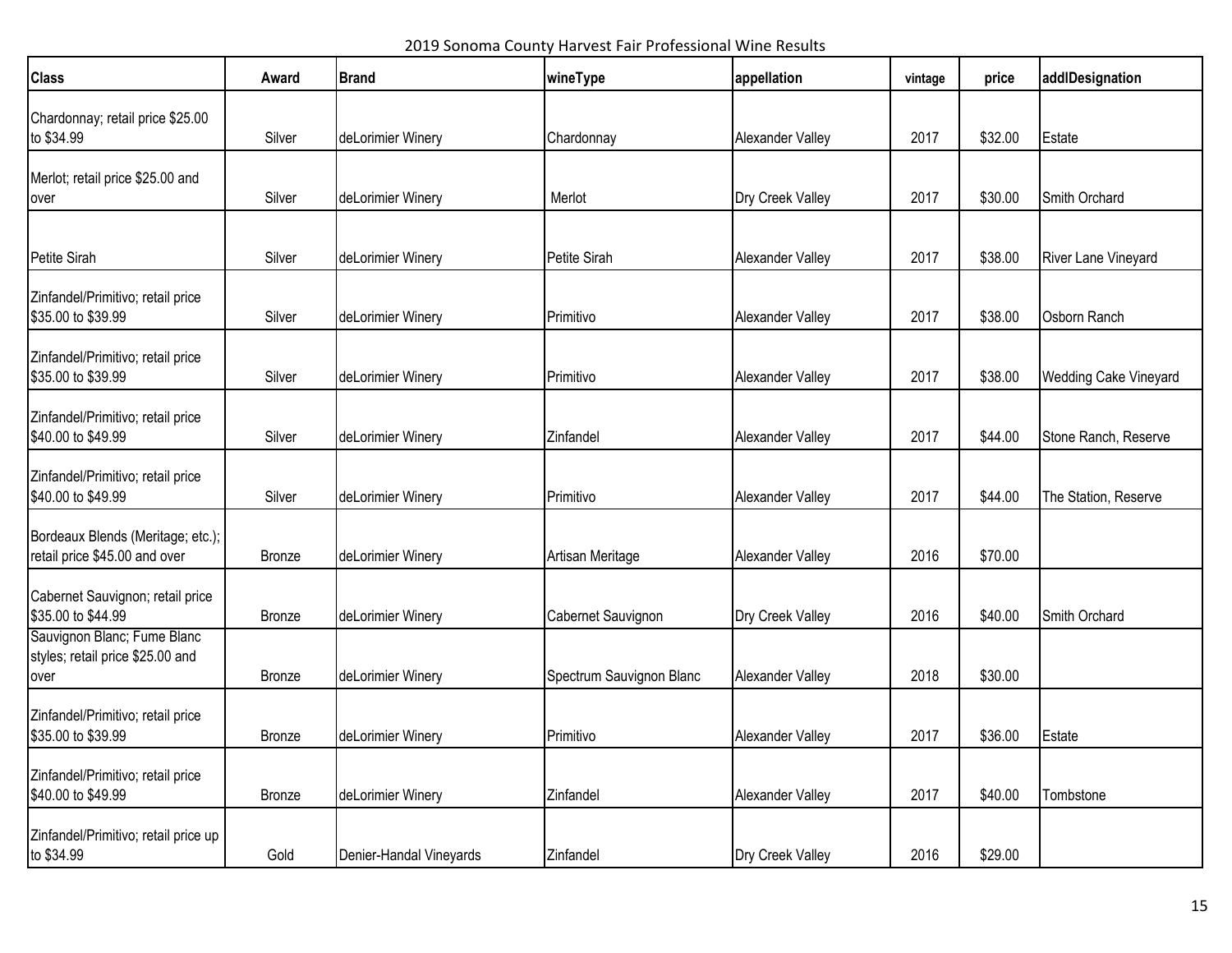2019 Sonoma County Harvest Fair Professional Wine Results

| <b>Class</b>                                                      | Award         | <b>Brand</b>            | wineType                | appellation                                    | vintage | price   | addlDesignation                                  |
|-------------------------------------------------------------------|---------------|-------------------------|-------------------------|------------------------------------------------|---------|---------|--------------------------------------------------|
| Bordeaux Blends (Meritage; etc.);<br>retail price up to \$44.99   | Silver        | Denier-Handal Vineyards | <b>Red Wine Blend</b>   | Dry Creek Valley                               | 2016    | \$32.00 | <b>Family Selection</b>                          |
| Cabernet Sauvignon; retail price<br>\$35.00 to \$44.99            | Silver        | Denier-Handal Vineyards | Cabernet Sauvignon      | Dry Creek Valley                               | 2014    | \$40.00 | Estate                                           |
| Italian varietals                                                 | Silver        | Denier-Handal Vineyards | Sagrantino              | Dry Creek Valley                               | 2015    | \$40.00 | Handal/Denier Vineyard,<br><b>Estate Reserve</b> |
| Zinfandel/Primitivo; retail price<br>\$35.00 to \$39.99           | Silver        | <b>Drive Wines</b>      | Zinfandel               | Dry Creek Valley                               | 2017    | \$37.00 | Puccioni Vineyard                                |
| Chardonnay; retail price \$35.00<br>and over                      | Gold          | <b>DRNK</b>             | Chardonnay              | Green Valley of Russian<br><b>River Valley</b> | 2017    | \$35.00 | Mill Station Vineyard                            |
| Pinot Noir; Retail Price \$50.00<br>and over                      | Gold          | <b>DRNK</b>             | Pinot Noir Cuvee Cavers | Green Valley of Russian<br><b>River Valley</b> | 2017    | \$75.00 |                                                  |
| Sauvignon Blanc; Fume Blanc<br>styles; retail price up to \$24.99 | Gold*         | <b>DRNK</b>             | Sauvignon Blanc         | Sonoma Valley                                  | 2018    | \$20.00 | Wildwood Vineyards                               |
| Other White Varietals and Blends                                  | Silver        | <b>DRNK</b>             | Grenache Blanc          | Russian River Valley                           | 2018    | \$35.00 |                                                  |
| Pinot Noir; Retail Price \$50.00<br>and over                      | Silver        | <b>DRNK</b>             | <b>Pinot Noir</b>       | Green Valley of Russian<br><b>River Valley</b> | 2017    | \$50.00 | <b>Hallberg Vineyard</b>                         |
| Rose                                                              | Silver        | <b>DRNK</b>             | Rose' of Pinot Noir     | <b>Russian River Valley</b>                    | 2018    | \$25.00 |                                                  |
| Pinot Gris/ Pinot Grigio                                          | <b>Bronze</b> | <b>DRNK</b>             | <b>Pinot Gris</b>       | <b>Bennett Valley</b>                          | 2018    | \$32.00 | Orange Wine                                      |
| Pinot Noir; retail price \$35.00 to<br>\$49.99                    | Bronze        | <b>DRNK</b>             | <b>Pinot Noir</b>       | Russian River Valley                           | 2017    | \$38.00 |                                                  |
| Zinfandel/Primitivo; Retail Price<br>\$50.00 and over             | Bronze        | <b>DRNK</b>             | Zinfandel               | Sonoma Valley                                  | 2017    | \$65.00 | Old Vine                                         |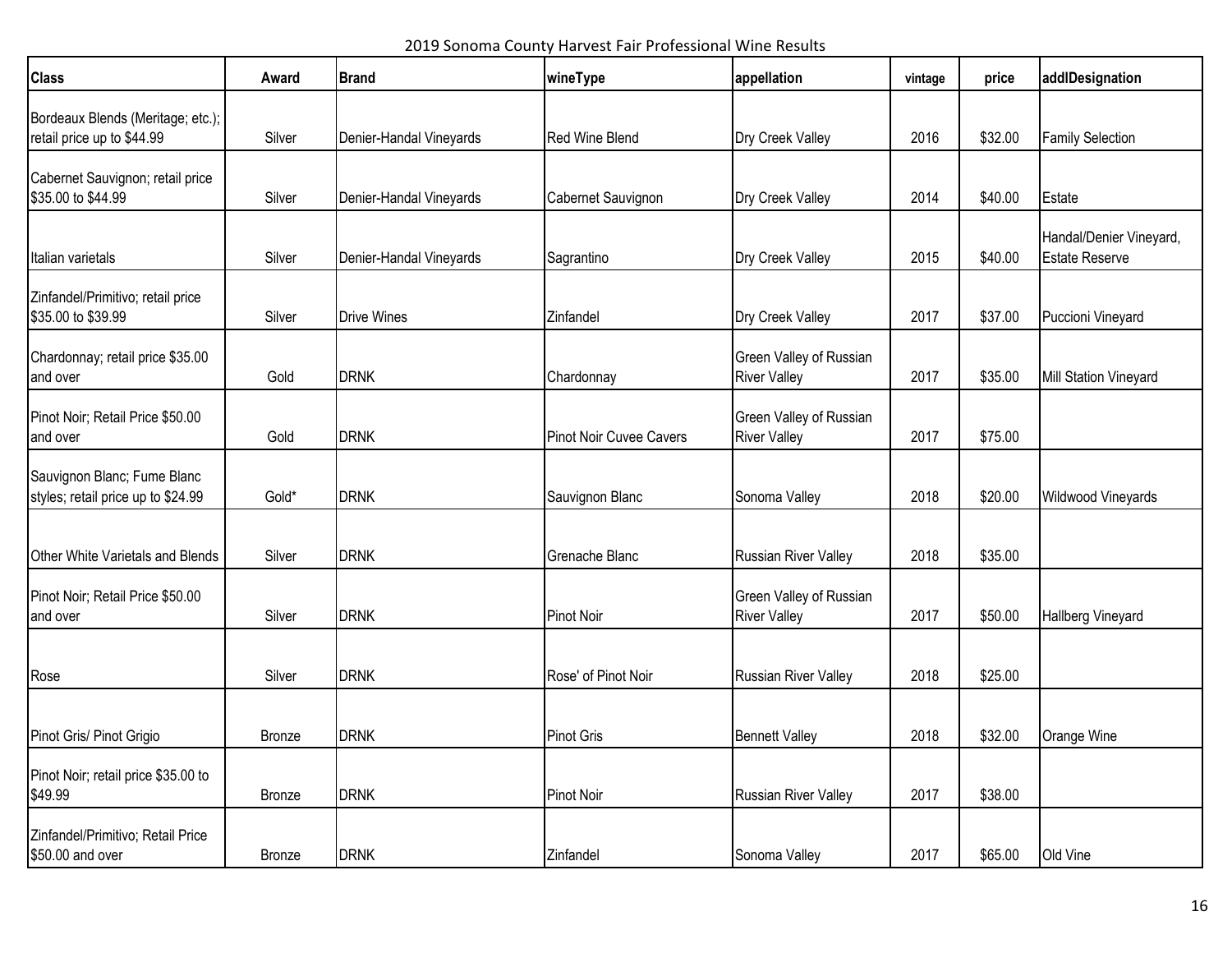2019 Sonoma County Harvest Fair Professional Wine Results

| <b>Class</b>                                                       | Award         | <b>Brand</b>       | wineType                 | appellation                 | vintage | price   | addlDesignation         |
|--------------------------------------------------------------------|---------------|--------------------|--------------------------|-----------------------------|---------|---------|-------------------------|
| Sauvignon Blanc; Fume Blanc<br>styles; retail price up to \$24.99  | Best of Class | Dry Creek Vineyard | Sauvignon Blanc          | Dry Creek Valley            | 2018    | \$20.00 |                         |
| Cabernet Sauvignon; retail price<br>up to \$34.99                  | Gold          | Dry Creek Vineyard | Cabernet Sauvignon       | Dry Creek Valley            | 2016    | \$29.00 |                         |
| Sauvignon Blanc; Fume Blanc<br>styles; retail price up to \$24.99  | Gold          | Dry Creek Vineyard | Fume' Blanc              | Sonoma County               | 2018    | \$15.00 |                         |
| Sauvignon Blanc; Fume Blanc<br>styles; retail price up to \$24.99  | Gold*         | Dry Creek Vineyard | Sauvignon Blanc          | Dry Creek Valley            | 2018    | \$20.00 |                         |
| Zinfandel/Primitivo; retail price<br>\$40.00 to \$49.99            | Gold*         | Dry Creek Vineyard | Zinfandel                | Dry Creek Valley            | 2016    | \$44.00 | Somers Ranch            |
| All Other Red Varietals                                            | Silver        | Dry Creek Vineyard | Petit Verdot             | Dry Creek Valley            | 2015    | \$40.00 | DCV9, Estate            |
| Bordeaux Blends (Meritage; etc.);<br>retail price \$45.00 and over | Silver        | Dry Creek Vineyard | The Mariner              | Dry Creek Valley            | 2016    | \$50.00 |                         |
| Zinfandel/Primitivo; retail price<br>\$40.00 to \$49.99            | Silver        | Dry Creek Vineyard | <b>Estate Zinfandel</b>  | Dry Creek Valley            | 2016    | \$44.00 | Spencer's Hill Vineyard |
| Chardonnay; retail price \$25.00<br>to \$34.99                     | Bronze        | Dry Creek Vineyard | Chardonnay               | Russian River Valley        | 2017    | \$34.00 | DCV Block 10, Estate    |
| Zinfandel/Primitivo; retail price<br>\$35.00 to \$39.99            | <b>Bronze</b> | Dry Creek Vineyard | Zinfandel                | Dry Creek Valley            | 2016    | \$35.00 | Old Vine                |
| Zinfandel/Primitivo; retail price up<br>to \$34.99                 | Bronze        | Dry Creek Vineyard | Heritage Vines Zinfandel | Sonoma County               | 2017    | \$26.00 |                         |
| Zinfandel/Primitivo; retail price<br>\$40.00 to \$49.99            | Silver        | Due Ruscelli       | Luna Primitivo           | Russian River Valley        | 2016    | \$48.00 |                         |
| Zinfandel/Primitivo; retail price<br>\$40.00 to \$49.99            | Silver        | Due Ruscelli       | Tramonto Primitivo       | <b>Russian River Valley</b> | 2016    | \$48.00 |                         |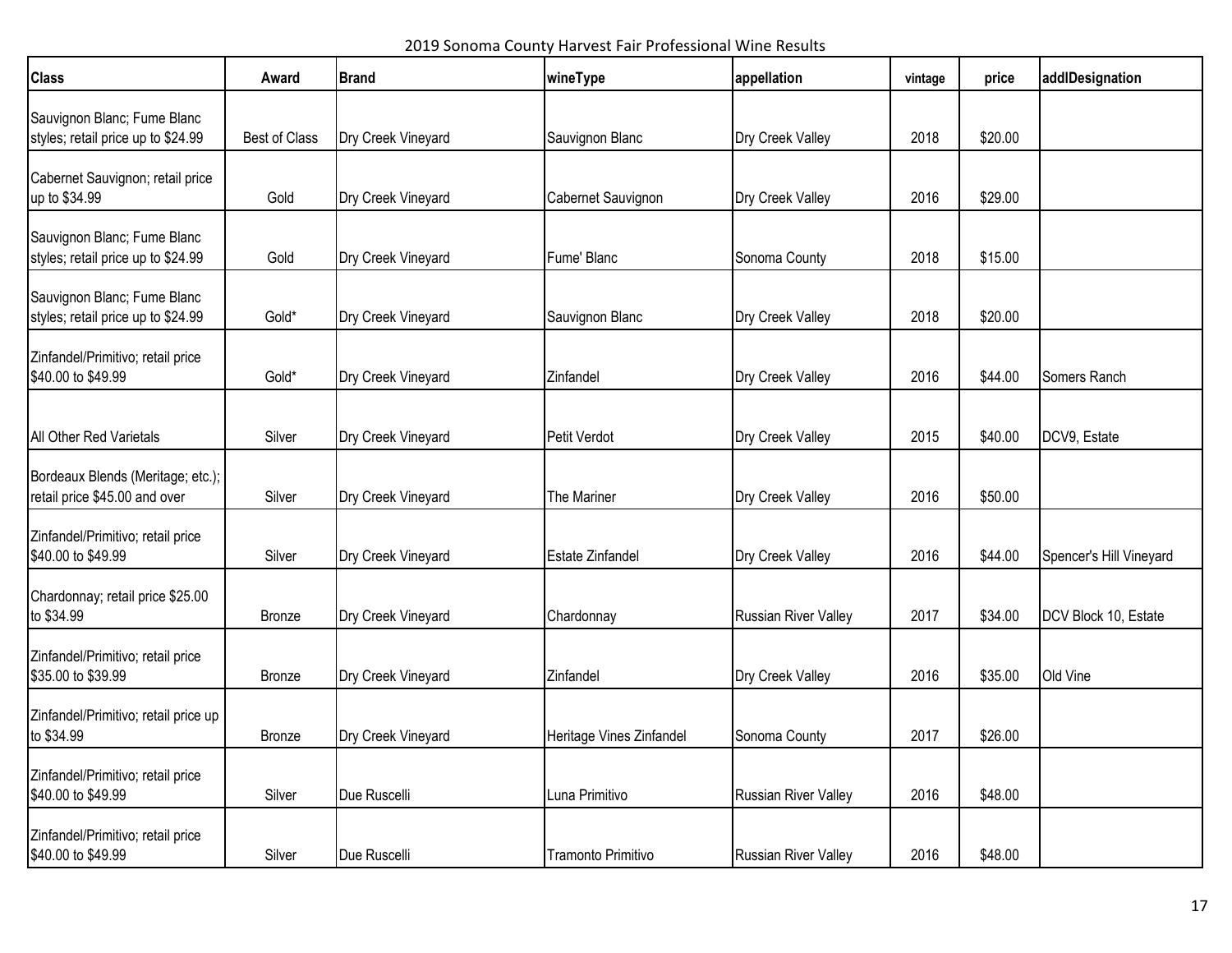2019 Sonoma County Harvest Fair Professional Wine Results

| <b>Class</b>                                                       | Award         | <b>Brand</b>     | wineType           | appellation                 | vintage | price   | addlDesignation       |
|--------------------------------------------------------------------|---------------|------------------|--------------------|-----------------------------|---------|---------|-----------------------|
| Cabernet Sauvignon; retail price<br>\$35.00 to \$44.99             | Silver        | Ektimo Vineyards | Cabernet Sauvignon | Dry Creek Valley            | 2014    | \$36.00 |                       |
| Chardonnay; retail price \$25.00<br>to \$34.99                     | Silver        | Ektimo Vineyards | Chardonnay         | <b>Russian River Valley</b> | 2017    | \$28.00 |                       |
| Petite Sirah                                                       | Silver        | Ektimo Vineyards | Petite Sirah       | <b>Russian River Valley</b> | 2016    | \$32.00 |                       |
| Pinot Noir; retail price \$35.00 to<br>\$49.99                     | Silver        | Ektimo Vineyards | <b>Pinot Noir</b>  | <b>Russian River Valley</b> | 2017    | \$40.00 | <b>Estate Reserve</b> |
| Pinot Noir; retail price up to<br>\$34.99                          | Silver        | Ektimo Vineyards | <b>Pinot Noir</b>  | <b>Russian River Valley</b> | 2017    | \$34.00 |                       |
| Rose                                                               | Silver        | Ektimo Vineyards | Rose of Pinot Noir | Russian River Valley        | 2018    | \$25.00 |                       |
| Sauvignon Blanc; Fume Blanc<br>styles; retail price up to \$24.99  | <b>Bronze</b> | Ektimo Vineyards | Sauvignon Blanc    | <b>Russian River Valley</b> | 2017    | \$22.00 |                       |
| Zinfandel/Primitivo; retail price up<br>to \$34.99                 | <b>Bronze</b> | Ektimo Vineyards | Zinfandel          | <b>Russian River</b>        | 2016    | \$28.00 |                       |
| All Other Red Varietals                                            | Silver        | Estate 1856      | Malbec             | Dry Creek Valley            | 2016    | \$44.00 |                       |
| All Other Red Varietals                                            | Silver        | Estate 1856      | Petit Verdot       | Dry Creek Valley            | 2016    | \$44.00 |                       |
| Cabernet Sauvignon; retail price<br>\$45.00 an over                | Silver        | Estate 1856      | Cabernet Sauvignon | Dry Creek Valley            | 2015    | \$50.00 | Reserve               |
| Cabernet Sauvignon; retail price<br>\$45.00 an over                | Silver        | Estate 1856      | Cabernet Sauvignon | Dry Creek Valley            | 2015    | \$60.00 |                       |
| Bordeaux Blends (Meritage; etc.);<br>retail price \$45.00 and over | Gold          | Ferrari-Carano   | Tresor             | Sonoma County               | 2015    | \$55.00 |                       |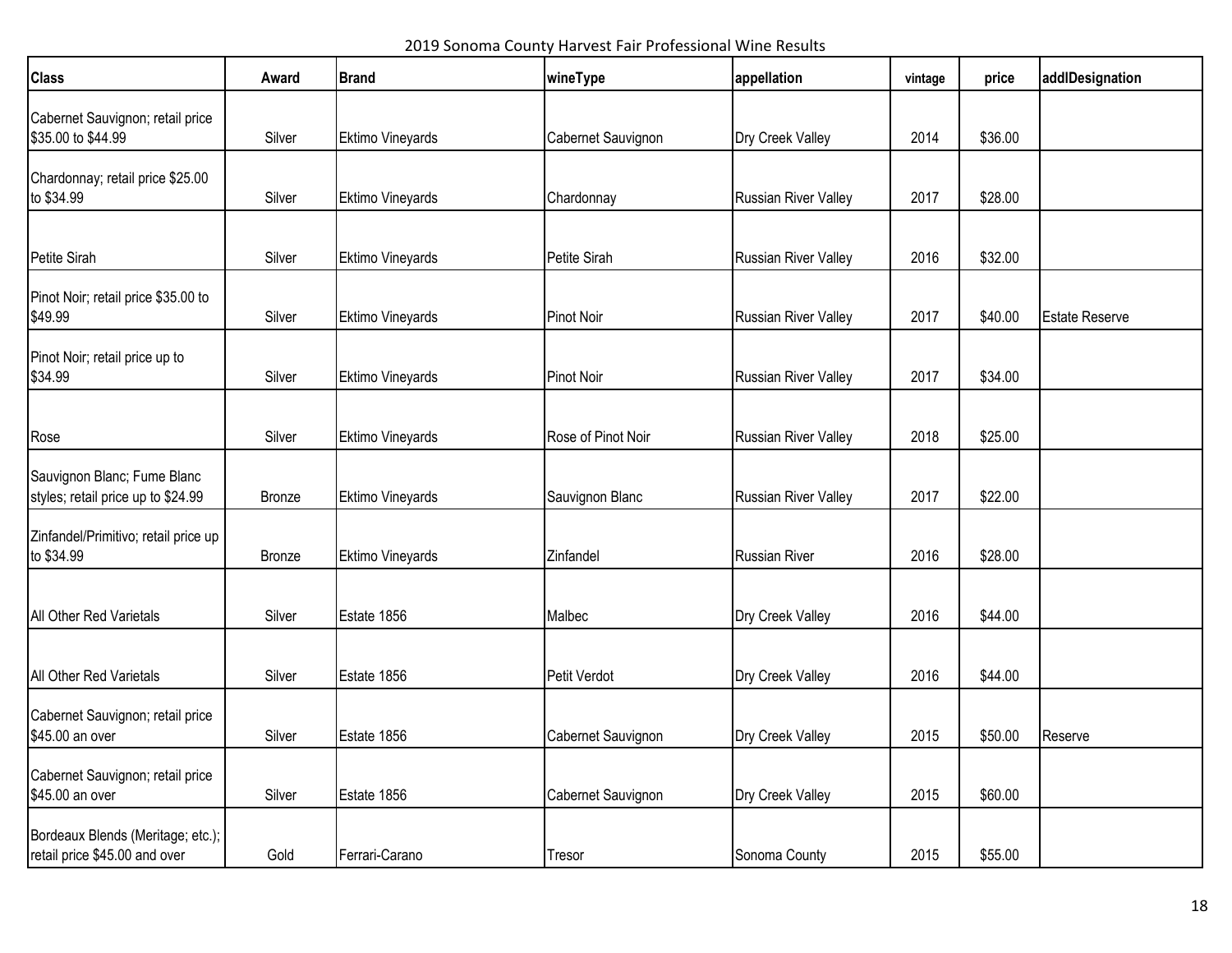2019 Sonoma County Harvest Fair Professional Wine Results

| <b>Class</b>                                                      | Award  | <b>Brand</b>            | wineType            | appellation                                   | vintage | price   | addlDesignation |
|-------------------------------------------------------------------|--------|-------------------------|---------------------|-----------------------------------------------|---------|---------|-----------------|
| Chardonnay; retail price up to<br>\$24.99                         | Gold*  | Ferrari-Carano          | Chardonnay          | Sonoma County                                 | 2017    | \$23.00 |                 |
| Pinot Gris/ Pinot Grigio                                          | Gold   | Ferrari-Carano          | Pinot Grigio        | Sonoma County; Russian<br><b>River Valley</b> | 2018    | \$14.00 |                 |
| Rose                                                              | Gold   | Ferrari-Carano          | Dry Sangiovese Rose | Sonoma County                                 | 2018    | \$14.00 |                 |
| Cabernet Sauvignon; retail price<br>up to \$34.99                 | Silver | Ferrari-Carano          | Cabernet Sauvignon  | Alexander Valley                              | 2016    | \$34.00 |                 |
| Merlot; retail price up to \$24.99                                | Silver | Ferrari-Carano          | Merlot              | Sonoma County                                 | 2016    | \$21.00 |                 |
| <b>Red Blends</b>                                                 | Silver | Ferrari-Carano          | Siena               | Sonoma County                                 | 2016    | \$22.00 |                 |
| Sauvignon Blanc; Fume Blanc<br>styles; retail price up to \$24.99 | Silver | Ferrari-Carano          | Fume Blanc          | Sonoma County                                 | 2018    | \$14.00 |                 |
| Bordeaux Blends (Meritage; etc.);<br>retail price up to \$44.99   | Gold   | Fifth Hill              | Pickberry           | Sonoma Mountain                               | 2016    | \$38.00 |                 |
| Pinot Noir; retail price \$35.00 to<br>\$49.99                    | Silver | Fillmore West Vineyards | <b>Pinot Noir</b>   | Los Carneros                                  | 2016    | \$35.00 |                 |
| Rose                                                              | Silver | Fillmore West Vineyards | Rose' of Pinot Noir | Los Carneros                                  | 2018    | \$22.00 |                 |
| Other White Varietals and Blends                                  | Bronze | Fillmore West Vineyards | <b>White Rabbit</b> | Sonoma Valley                                 | 2018    | \$32.00 |                 |
| Zinfandel/Primitivo; retail price<br>\$40.00 to \$49.99           | Gold   | Flambeaux               | Zinfandel           | Dry Creek Valley                              | 2017    | \$40.00 |                 |
| Chardonnay; retail price \$35.00<br>and over                      | Silver | Flambeaux               | Chardonnay          | Sonoma Coast                                  | 2017    | \$50.00 |                 |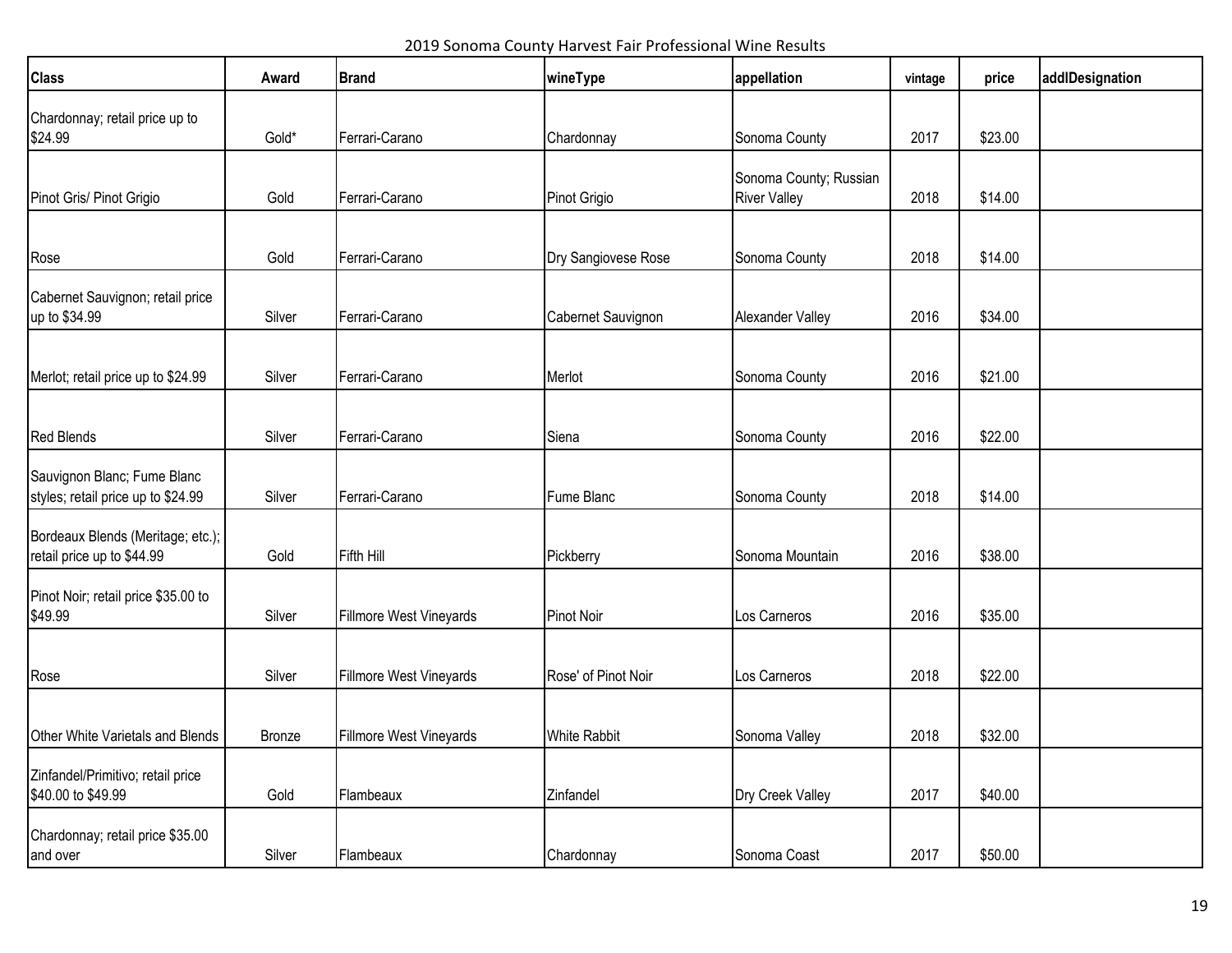2019 Sonoma County Harvest Fair Professional Wine Results

| <b>Class</b>                                                      | Award         | <b>Brand</b>                | wineType                                  | appellation                 | vintage | price   | addlDesignation                                 |
|-------------------------------------------------------------------|---------------|-----------------------------|-------------------------------------------|-----------------------------|---------|---------|-------------------------------------------------|
| Zinfandel/Primitivo; Retail Price<br>\$50.00 and over             | Gold          | Fogline Vineyards           | Zinfandel                                 | Rockpile                    | 2016    | \$50.00 | Rocky Ridge Vineyard                            |
| Pinot Noir; retail price \$35.00 to<br>\$49.99                    | Silver        | Fogline Vineyards           | <b>Pinot Noir</b>                         | Russian River Valley        | 2017    | \$48.00 | Starscape Vineyard                              |
| Pinot Noir; Retail Price \$50.00<br>and over                      | <b>Bronze</b> | Fogline Vineyards           | <b>Pinot Noir</b>                         | Sonoma Coast                | 2014    | \$65.00 | Fogline Neighbors                               |
| Rose                                                              | <b>Bronze</b> | Fogline Vineyards           | Rose of Syrah                             | Petaluma Gap                | 2018    | \$28.00 | <b>Cloud Twelve</b>                             |
| Chardonnay; retail price \$35.00<br>and over                      | Gold          | Foppiano Vineyards          | Chardonnay                                | <b>Russian River Valley</b> | 2017    | \$35.00 | Della's Block, Estate                           |
| Sauvignon Blanc; Fume Blanc<br>styles; retail price up to \$24.99 | Gold          | Foppiano Vineyards          | <b>Estate Sauvignon Blanc</b>             | Russian River Valley        | 2018    | \$18.00 | Estate                                          |
| Pinot Noir; retail price \$35.00 to<br>\$49.99                    | Silver        | Foppiano Vineyards          | <b>Pinot Noir</b>                         | <b>Russian River Valley</b> | 2017    | \$45.00 | River's Edge, Estate<br>Reserve, Estate Reserve |
| Zinfandel/Primitivo; retail price<br>\$40.00 to \$49.99           | Silver        | Foppiano Vineyards          | Zinfandel                                 | <b>Russian River Valley</b> | 2017    | \$45.00 | Nonno's Block, Estate<br>Reserve                |
| All Other Red Varietals                                           | <b>Bronze</b> | Foppiano Vineyards          | <b>Grant Station Reserve</b><br>Carignane | Russian River Valley        | 2016    | \$45.00 | Estate                                          |
| Petite Sirah                                                      | Bronze        | Foppiano Vineyards          | Petite Sirah                              | Russian River Valley        | 2016    | \$45.00 | Gianna's Block, Estate                          |
| Cabernet Sauvignon; retail price<br>\$35.00 to \$44.99            | Gold          | Forchini Vineyards & Winery | Cabernet Sauvignon                        | Dry Creek Valley            | 2015    | \$36.00 | <b>Estate Reserve</b>                           |
| Zinfandel/Primitivo; retail price up<br>to \$34.99                | Silver        | Forchini Vineyards & Winery | Zinfandel                                 | Dry Creek Valley            | 2016    | \$30.00 | Old Vines                                       |
| Pinot Noir; retail price up to<br>\$34.99                         | <b>Bronze</b> | Forchini Vineyards & Winery | Pinot Noir                                | <b>Russian River Valley</b> | 2016    | \$32.00 | <b>Estate Reserve</b>                           |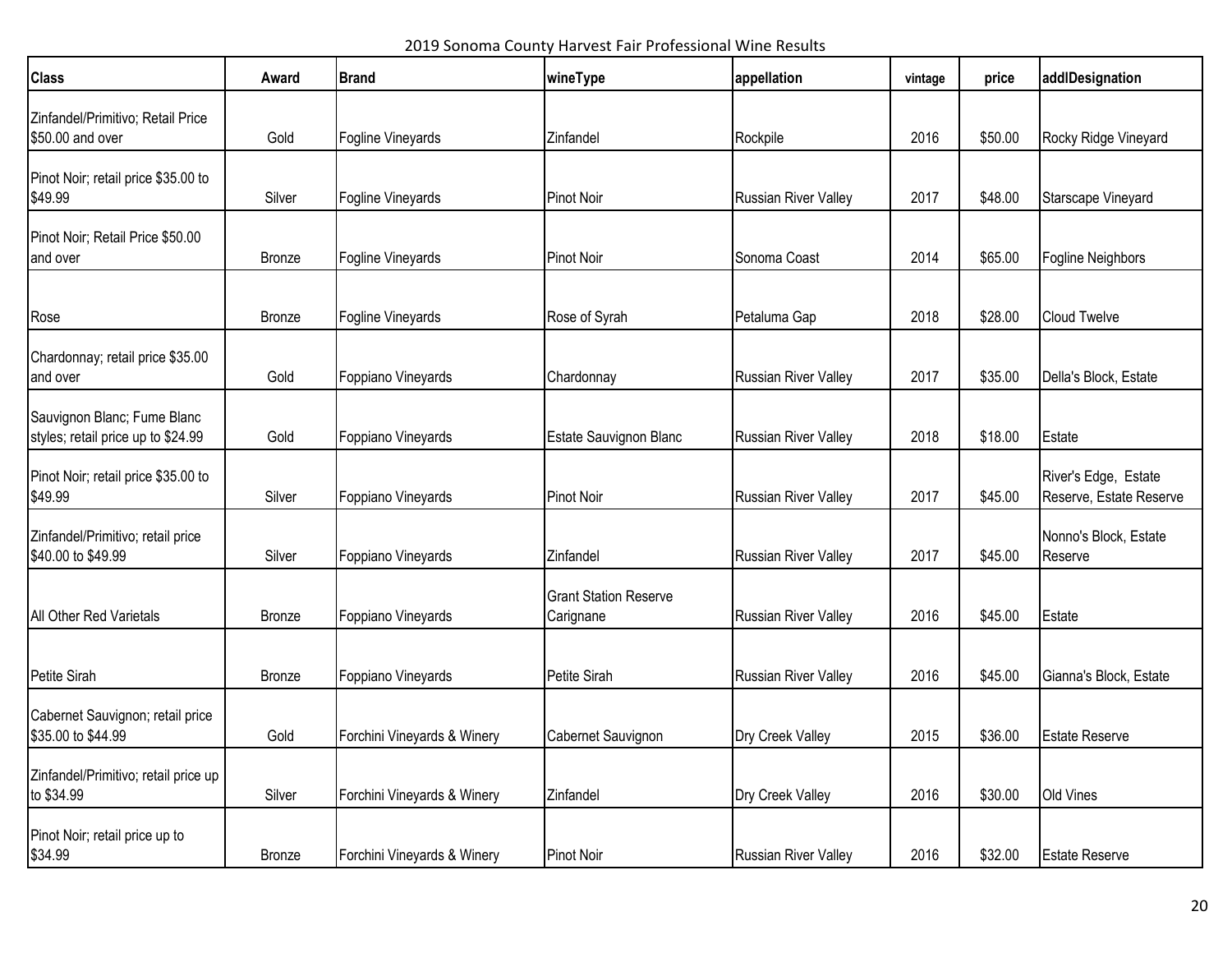2019 Sonoma County Harvest Fair Professional Wine Results

| <b>Class</b>                                        | Award                | <b>Brand</b>                                           | wineType           | appellation                 | vintage | price   | addlDesignation                  |
|-----------------------------------------------------|----------------------|--------------------------------------------------------|--------------------|-----------------------------|---------|---------|----------------------------------|
|                                                     |                      |                                                        |                    |                             |         |         |                                  |
| <b>Red Blends</b>                                   | Bronze               | Forchini Vineyards & Winery                            | Papa Nonno         | Dry Creek Valley            | 2016    | \$26.00 | Estate                           |
| Cabernet Sauvignon; retail price<br>up to \$34.99   | Silver               | Francis Coppola Director's                             | Cabernet Sauvignon | Sonoma County               | 2016    | \$21.00 |                                  |
| Pinot Noir; retail price up to<br>\$34.99           | Silver               | Francis Coppola Director's                             | <b>Pinot Noir</b>  | Sonoma County               | 2017    | \$21.00 |                                  |
| Chardonnay; retail price up to<br>\$24.99           | Bronze               | Francis Coppola Director's                             | Chardonnay         | Sonoma County               | 2017    | \$17.00 |                                  |
| Cabernet Sauvignon; retail price<br>\$45.00 an over | <b>Best of Class</b> | Francis Coppola Reserve                                | Cabernet Sauvignon | Alexander Valley            | 2017    | \$62.00 | Stuhlmuller Vineyard,<br>Reserve |
| Cabernet Sauvignon; retail price<br>\$45.00 an over | Gold*                | Francis Coppola Reserve                                | Cabernet Sauvignon | Alexander Valley            | 2017    | \$62.00 | Stuhlmuller Vineyard,<br>Reserve |
| Chardonnay; retail price \$35.00<br>and over        | Silver               | Francis Coppola Reserve                                | Chardonnay         | <b>Russian River Valley</b> | 2017    | \$41.00 | Dutton Ranch, Reserve            |
| Other White Varietals and Blends                    | Silver               | Francis Coppola Reserve                                | Viognier           | <b>Russian River Valley</b> | 2018    | \$38.00 | Catie's Corner, Reserve          |
| Petite Sirah                                        | Silver               | Francis Coppola Reserve                                | Petite Sirah       | Dry Creek Valley            | 2016    | \$40.00 | Abbe Ranch Vineyard,<br>Reserve  |
| Pinot Noir; retail price \$35.00 to<br>\$49.99      | Silver               | Francis Coppola Reserve                                | <b>Pinot Noir</b>  | Russian River Valley        | 2017    | \$48.00 | Dutton Ranch, Reserve            |
| Syrah/ Shiraz                                       | Silver               | Francis Coppola Reserve                                | Syrah              | Dry Creek Valley            | 2017    | \$42.00 | Nimble Vineyard, Reserve         |
| Chardonnay; retail price \$25.00<br>to \$34.99      | Gold*                | Francis Ford Coppola Director's Cut Chardonnay         |                    | <b>Russian River Valley</b> | 2017    | \$25.00 |                                  |
| Cabernet Sauvignon; retail price<br>up to \$34.99   | Silver               | Francis Ford Coppola Director's Cut Cabernet Sauvignon |                    | Alexander Valley            | 2017    | \$32.00 |                                  |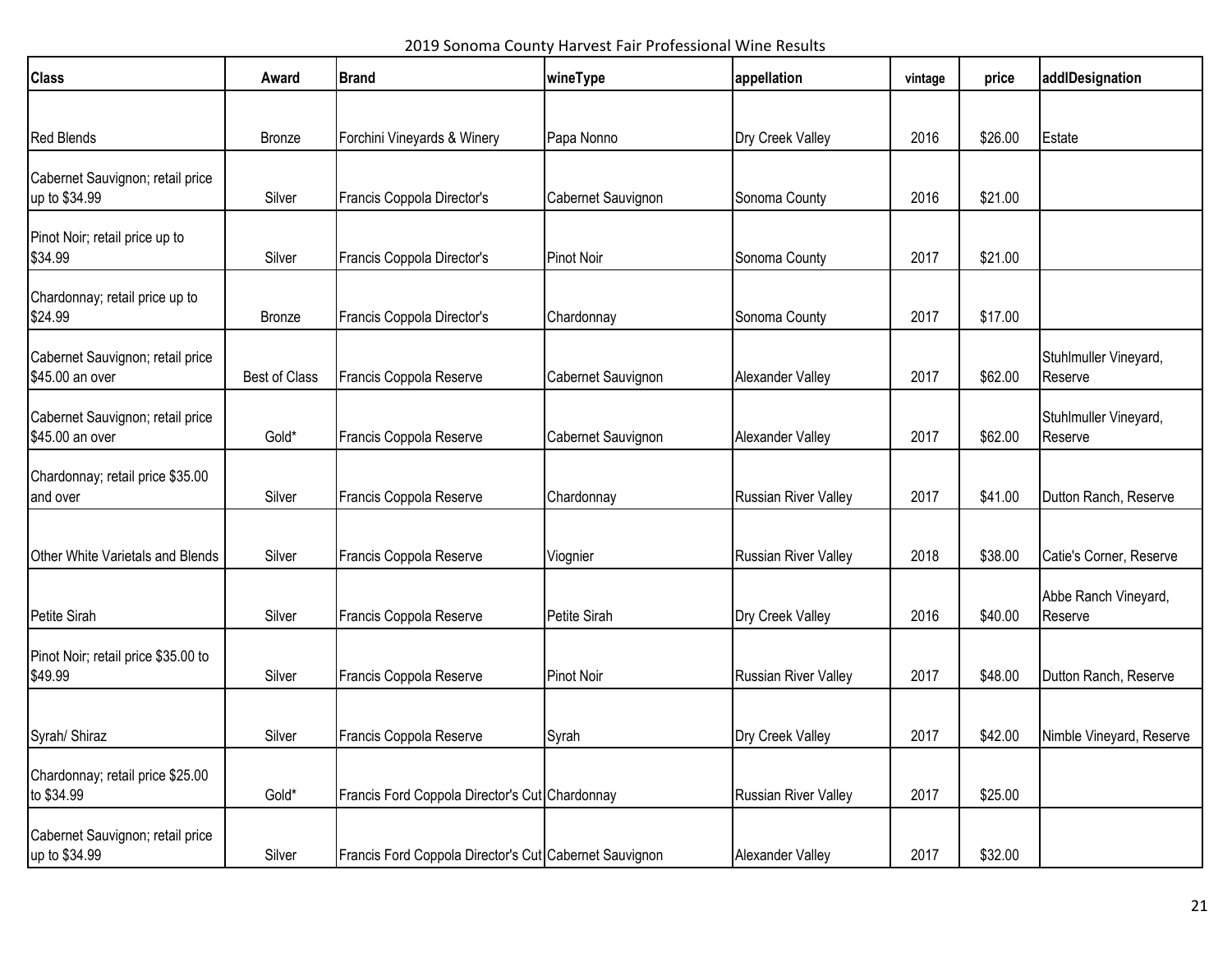2019 Sonoma County Harvest Fair Professional Wine Results

| <b>Class</b>                                                      | Award         | <b>Brand</b>                                        | wineType           | appellation          | vintage | price   | addlDesignation       |
|-------------------------------------------------------------------|---------------|-----------------------------------------------------|--------------------|----------------------|---------|---------|-----------------------|
| Pinot Noir; retail price up to<br>\$34.99                         | Silver        | Francis Ford Coppola Director's Cut Pinot Noir      |                    | Russian River Valley | 2017    | \$29.00 |                       |
|                                                                   |               |                                                     |                    |                      |         |         |                       |
| Red Blends                                                        | Silver        | Francis Ford Coppola Director's Cut Cinema          |                    | Sonoma County        | 2017    | \$44.00 |                       |
| Sauvignon Blanc; Fume Blanc<br>styles; retail price up to \$24.99 | Silver        | Francis Ford Coppola Director's Cut Sauvignon Blanc |                    | Alexander Valley     | 2018    | \$23.00 |                       |
| Zinfandel/Primitivo; retail price up<br>to \$34.99                | Best of Class | Frei Brothers                                       | Zinfandel          | Dry Creek Valley     | 2016    | \$20.00 | Reserve               |
| Cabernet Sauvignon; retail price<br>up to \$34.99                 | Gold          | Frei Brothers                                       | Cabernet Sauvignon | Alexander Valley     | 2016    | \$27.00 | Reserve               |
| Zinfandel/Primitivo; retail price up<br>to \$34.99                | Gold*         | Frei Brothers                                       | Zinfandel          | Dry Creek Valley     | 2016    | \$20.00 | Reserve               |
| Chardonnay; retail price up to<br>\$24.99                         | Silver        | Frei Brothers                                       | Chardonnay         | Russian River Valley | 2017    | \$20.00 |                       |
| Merlot; retail price up to \$24.99                                | Silver        | Frei Brothers                                       | Merlot             | Dry Creek Valley     | 2017    | \$20.00 |                       |
| Pinot Noir; retail price up to<br>\$34.99                         | Silver        | Frei Brothers                                       | Pinot Noir         | Russian River Valley | 2017    | \$27.00 |                       |
| Sauvignon Blanc; Fume Blanc<br>styles; retail price up to \$24.99 | Bronze        | Frei Brothers                                       | Sauvignon Blanc    | Russian River Valley | 2017    | \$20.00 |                       |
| Chardonnay; retail price \$35.00<br>and over                      | Silver        | Furthermore                                         | Chardonnay         | Russian River Valley | 2018    | \$45.00 | Graton Ridge Vineyard |
| Rose                                                              | Silver        | Furthermore                                         | Rose of Pinot Noir | Russian River Valley | 2018    | \$28.00 |                       |
| Pinot Noir; retail price \$35.00 to<br>\$49.99                    | <b>Bronze</b> | Furthermore                                         | <b>Pinot Noir</b>  | Russian River Valley | 2016    | \$40.00 |                       |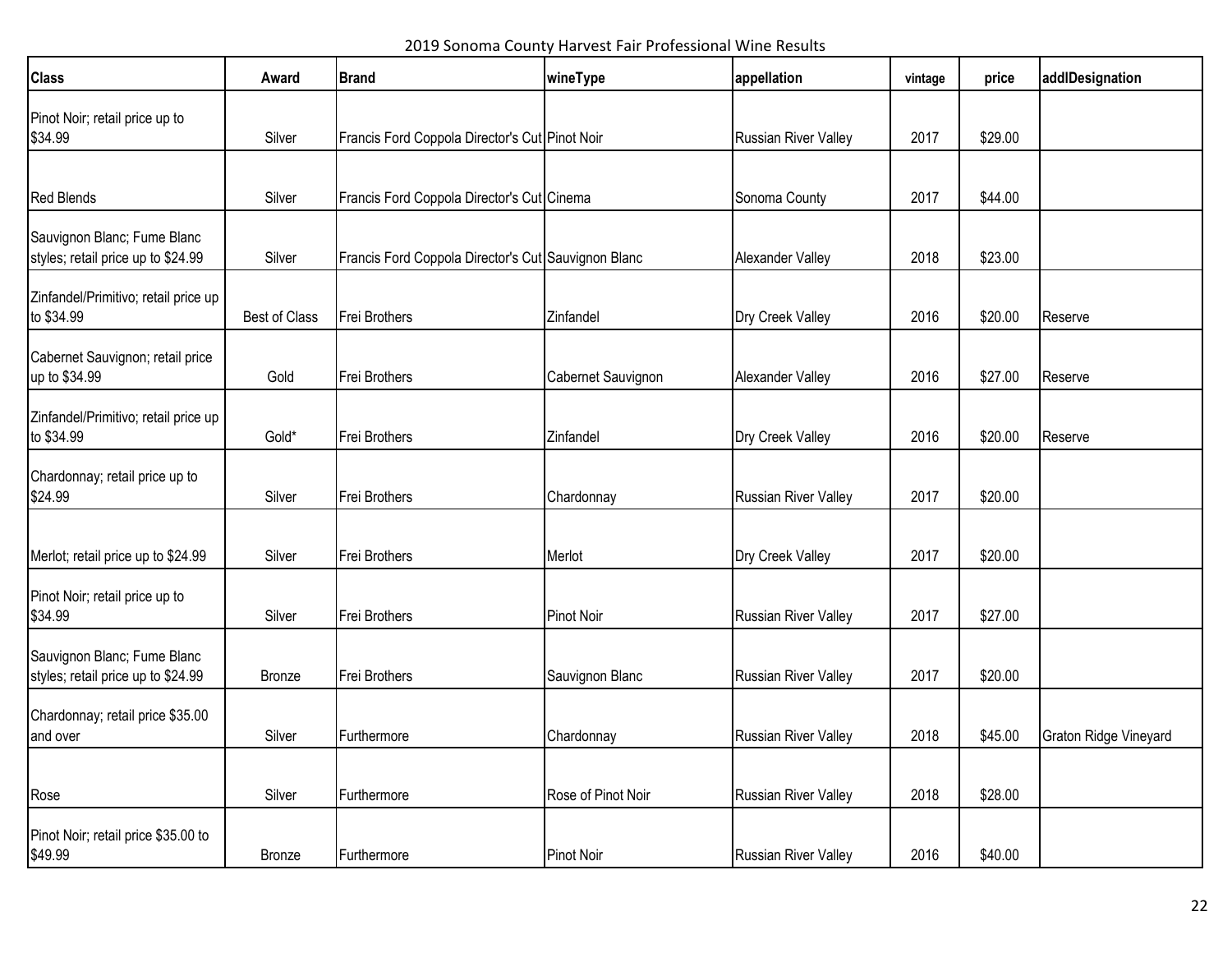2019 Sonoma County Harvest Fair Professional Wine Results

| <b>Class</b>                                                      | Award         | <b>Brand</b>           | wineType                  | appellation          | vintage | price   | addlDesignation                         |
|-------------------------------------------------------------------|---------------|------------------------|---------------------------|----------------------|---------|---------|-----------------------------------------|
| Merlot; retail price \$25.00 and<br>over                          | Silver        | <b>G&amp;C Lurton</b>  | Merlot                    | Sonoma County        | 2016    | \$39.00 | <b>GC Lurton Vineyards</b>              |
| Chardonnay; retail price \$35.00<br>and over                      | Gold*         | Gallo Signature Series | Chardonnay                | Russian River Valley | 2016    | \$50.00 |                                         |
| Chardonnay; retail price \$25.00<br>to \$34.99                    | Gold*         | Geyser Peak Winery     | Chardonnay                | Alexander Valley     | 2017    | \$30.00 |                                         |
| Cabernet Sauvignon; retail price<br>\$45.00 an over               | Silver        | Geyser Peak Winery     | Cabernet Sauvignon        | Alexander Valley     | 2017    | \$46.00 | <b>Winemaker Select</b>                 |
| Rose                                                              | Silver        | Geyser Peak Winery     | Rose                      | Alexander Valley     | 2018    | \$26.00 |                                         |
| Zinfandel/Primitivo; retail price<br>\$35.00 to \$39.99           | Silver        | Geyser Peak Winery     | Zinfandel                 | Dry Creek Valley     | 2016    | \$38.00 |                                         |
| All Other Red Varietals                                           | Bronze        | Geyser Peak Winery     | Malbec                    | Alexander Valley     | 2016    | \$34.00 |                                         |
| Sauvignon Blanc; Fume Blanc<br>styles; retail price up to \$24.99 | Bronze        | Geyser Peak Winery     | Sauvignon Blanc           | Russian River Valley | 2018    | \$24.00 |                                         |
| Syrah/ Shiraz                                                     | Silver        | <b>Gondak Cellars</b>  | <b>Collective Efforts</b> | Knights Valley       | 2016    | \$38.00 |                                         |
| Other White Varietals and Blends                                  | Gold*         | Gordian Knot Winery    | Albarino                  | Russian River Valley | 2018    | \$28.00 | Elieo Vineyard                          |
| All dessert wines (late harvest;<br>port;etc)                     | Silver        | Gordian Knot Winery    | Late Harvest Zinfandel    | Dry Creek Valley     | 2017    | \$28.00 | Seaton Vineyard, Late<br>Harvest        |
| Zinfandel/Primitivo; retail price<br>\$35.00 to \$39.99           | <b>Bronze</b> | Gordian Knot Winery    | Zinfandel                 | Dry Creek Valley     | 2017    | \$38.00 | The Buzz; Seaton Vineyard               |
| Pinot Noir; Retail Price \$50.00<br>and over                      | Gold          | Gracianna              | <b>Estate Pinot Noir</b>  | Russian River Valley | 2017    | \$68.00 | Mercedes Riverblock<br>Vineyard, Estate |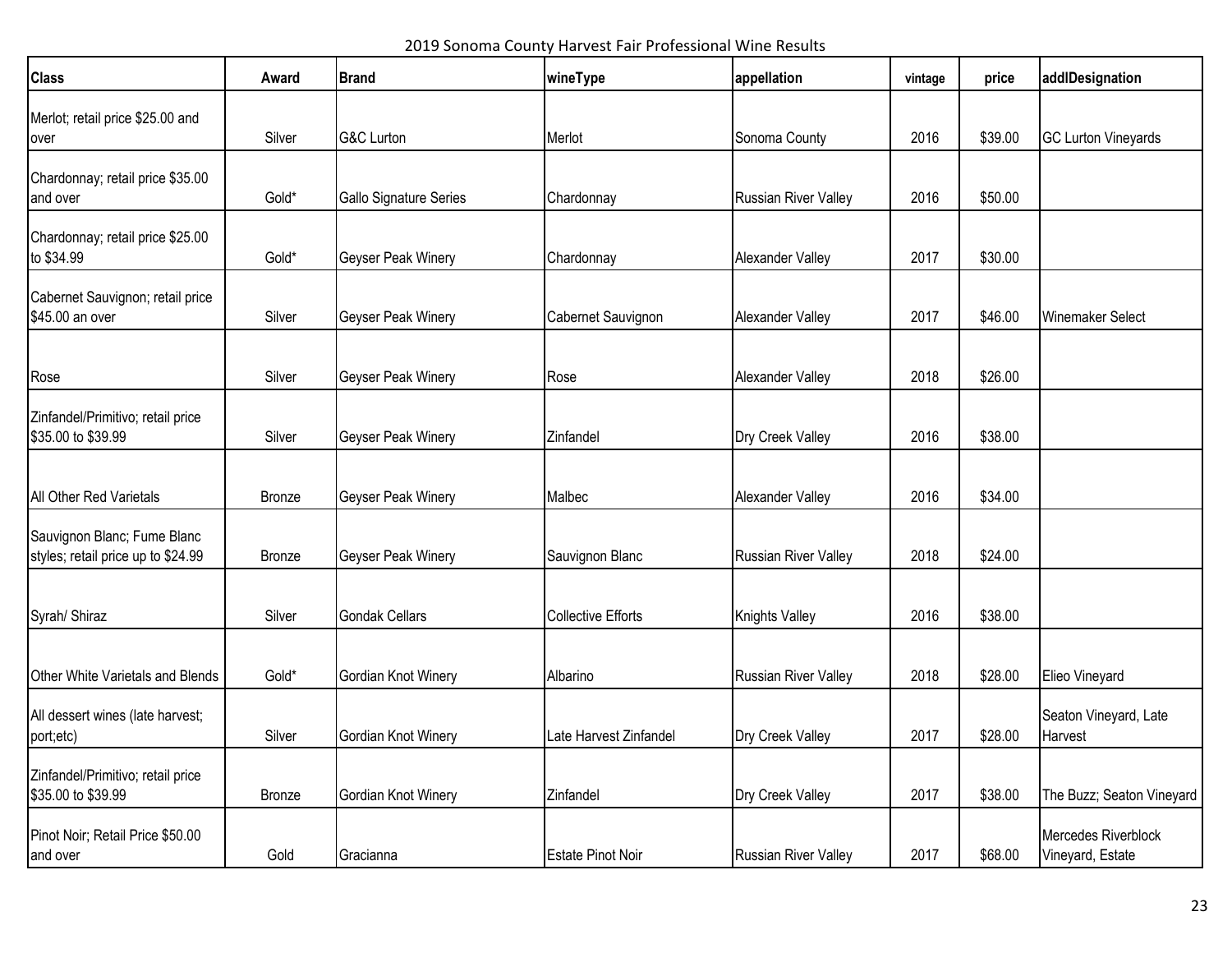2019 Sonoma County Harvest Fair Professional Wine Results

| <b>Class</b>                                 | Award         | <b>Brand</b>                      | wineType           | appellation          | vintage | price   | addlDesignation         |
|----------------------------------------------|---------------|-----------------------------------|--------------------|----------------------|---------|---------|-------------------------|
| Pinot Noir; Retail Price \$50.00<br>and over | Gold          | Gracianna                         | Pinot Noir         | Russian River Valley | 2017    | \$76.00 | <b>Westside Reserve</b> |
|                                              |               |                                   |                    |                      |         |         |                         |
| Pinot Noir; Retail Price \$50.00             |               |                                   |                    |                      |         |         |                         |
| and over                                     | Silver        | Gracianna                         | Pinot Noir         | Russian River Valley | 2016    | \$54.00 | Bacigalupi Vineyard     |
| Pinot Noir; Retail Price \$50.00             |               |                                   |                    |                      |         |         |                         |
| and over                                     | Silver        | Gracianna                         | <b>Pinot Noir</b>  | Russian River Valley | 2015    | \$54.00 | Bacigalupi Vineyard     |
| Zinfandel/Primitivo; retail price            |               |                                   |                    |                      |         |         |                         |
| \$40.00 to \$49.99                           | Silver        | Gracianna                         | Zinfandel          | Russian River Valley | 2016    | \$46.00 | Bacigalupi Vineyard     |
| Zinfandel/Primitivo; retail price            |               |                                   |                    |                      |         |         |                         |
| \$40.00 to \$49.99                           | Bronze        | Gracianna                         | Zinfandel          | Russian River Valley | 2015    | \$46.00 | Bacigalupi Vineyard     |
| Pinot Noir; retail price \$35.00 to          |               |                                   |                    |                      |         |         |                         |
| \$49.99                                      | Bronze        | Greenwood Ridge Vineyards         | <b>Pinot Noir</b>  | Russian River Valley | 2017    | \$36.00 | Estate                  |
|                                              |               |                                   |                    |                      |         |         |                         |
| <b>Red Blends</b>                            | <b>Bronze</b> | Greenwood Ridge Vineyards         | Dragon Red         | Sonoma County        | 2016    | \$20.00 |                         |
|                                              |               |                                   |                    |                      |         |         |                         |
| Other White Varietals and Blends             | Gold          | <b>Gustafson Family Vineyards</b> | Riesling           | Dry Creek Valley     | 2018    | \$24.00 | Estate                  |
| Cabernet Sauvignon; retail price             |               |                                   |                    |                      |         |         |                         |
| \$35.00 to \$44.99                           | Silver        | <b>Gustafson Family Vineyards</b> | Cabernet Sauvignon | Dry Creek Valley     | 2014    | \$42.00 | Estate                  |
|                                              |               |                                   |                    |                      |         |         |                         |
| Rose                                         | Silver        | <b>Gustafson Family Vineyards</b> | Rose of Syrah      | Dry Creek Valley     | 2018    | \$24.00 | Estate                  |
|                                              |               |                                   |                    |                      |         |         |                         |
| Petite Sirah                                 | Bronze        | <b>Gustafson Family Vineyards</b> | Petite Sirah       | Dry Creek Valley     | 2016    | \$32.00 | Estate                  |
|                                              |               |                                   |                    |                      |         |         |                         |
| <b>Red Blends</b>                            | <b>Bronze</b> | <b>Gustafson Family Vineyards</b> | Mountain Cuvee     | Dry Creek Valley     | 2017    | \$28.00 | Estate                  |
| Sauvignon Blanc; Fume Blanc                  |               |                                   |                    |                      |         |         |                         |
| styles; retail price \$25.00 and<br>over     | Bronze        | <b>Gustafson Family Vineyards</b> | Sauvignon Blanc    | Dry Creek Valley     | 2018    | \$26.00 | Estate                  |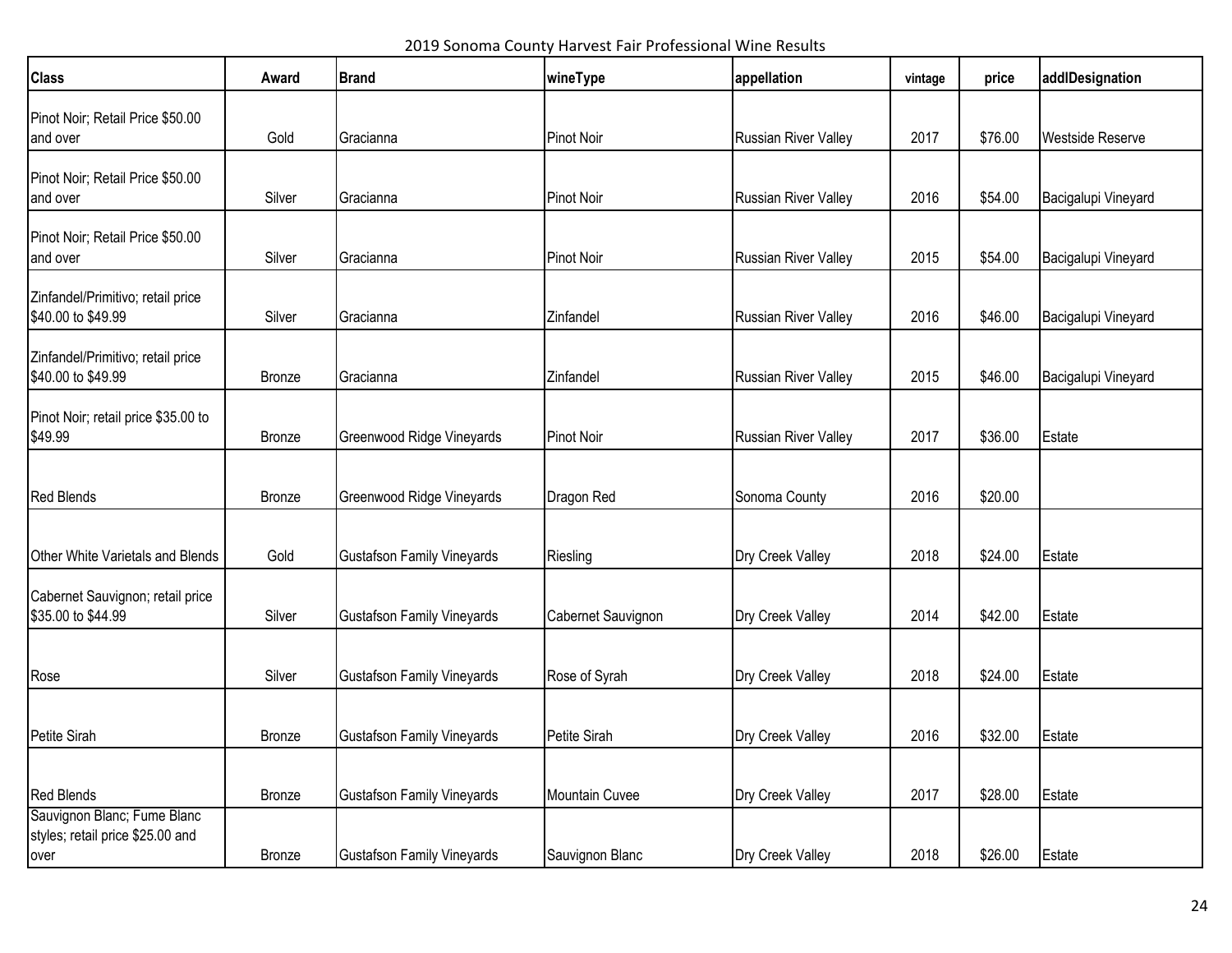2019 Sonoma County Harvest Fair Professional Wine Results

| <b>Class</b>                                                      | Award         | <b>Brand</b>              | wineType             | appellation                 | vintage   | price    | addlDesignation |
|-------------------------------------------------------------------|---------------|---------------------------|----------------------|-----------------------------|-----------|----------|-----------------|
| Cabernet Sauvignon; retail price<br>up to \$34.99                 | <b>Bronze</b> | Hamilton Branch           | Cabernet Sauvignon   | Alexander Valley            | 2017      | \$15.00  |                 |
| Chardonnay; retail price \$25.00<br>to \$34.99                    | Gold          | Hanna                     | Chardonnay           | <b>Russian River Valley</b> | 2018      | \$29.00  |                 |
| Pinot Noir; Retail Price \$50.00<br>and over                      | Gold          | Hanna                     | <b>Pinot Noir</b>    | <b>Russian River Valley</b> | 2017      | \$53.00  |                 |
| Sauvignon Blanc; Fume Blanc<br>styles; retail price up to \$24.99 | Silver        | Hanna                     | Sauvignon Blanc      | <b>Russian River Valley</b> | 2018      | \$19.00  |                 |
| Cabernet Sauvignon; retail price<br>\$35.00 to \$44.99            | <b>Bronze</b> | Hanna                     | Cabernet Sauvignon   | Alexander Valley            | 2016      | \$44.00  |                 |
| Other White Varietals and Blends                                  | Gold          | Hans Fahden Vineyards     | Viognier             | <b>Russian River Valley</b> | 2018      | \$38.00  |                 |
| Cabernet Sauvignon; retail price<br>\$45.00 an over               | Silver        | Hans Fahden Vineyards     | Cabernet Sauvignon   | Dry Creek Valley            | 2015      | \$105.00 | Estate          |
| <b>Red Blends</b>                                                 | Silver        | Hans Fahden Vineyards     | <b>BDX Red Blend</b> | Sonoma County               | 2014      | \$48.00  |                 |
| <b>Red Blends</b>                                                 | Silver        | <b>Happy Wife</b>         | Red Blend            | Sonoma County               | <b>NV</b> | \$14.00  |                 |
| Cabernet Sauvignon; retail price<br>\$45.00 an over               | Gold          | <b>Harts Desire Wines</b> | Cabernet Sauvignon   | Sonoma County               | 2016      | \$48.00  |                 |
| Bordeaux Blends (Meritage; etc.);<br>retail price up to \$44.99   | Silver        | <b>Harts Desire Wines</b> | Claret               | Sonoma County               | 2016      | \$38.00  |                 |
| Cabernet Sauvignon; retail price<br>\$35.00 to \$44.99            | Silver        | <b>Harts Desire Wines</b> | Cabernet Sauvignon   | Sonoma County               | 2017      | \$40.00  |                 |
| Sauvignon Blanc; Fume Blanc<br>styles; retail price up to \$24.99 | Silver        | <b>Harts Desire Wines</b> | Sauvignon Blanc      | Dry Creek Valley            | 2018      | \$22.00  | Staley Vineyard |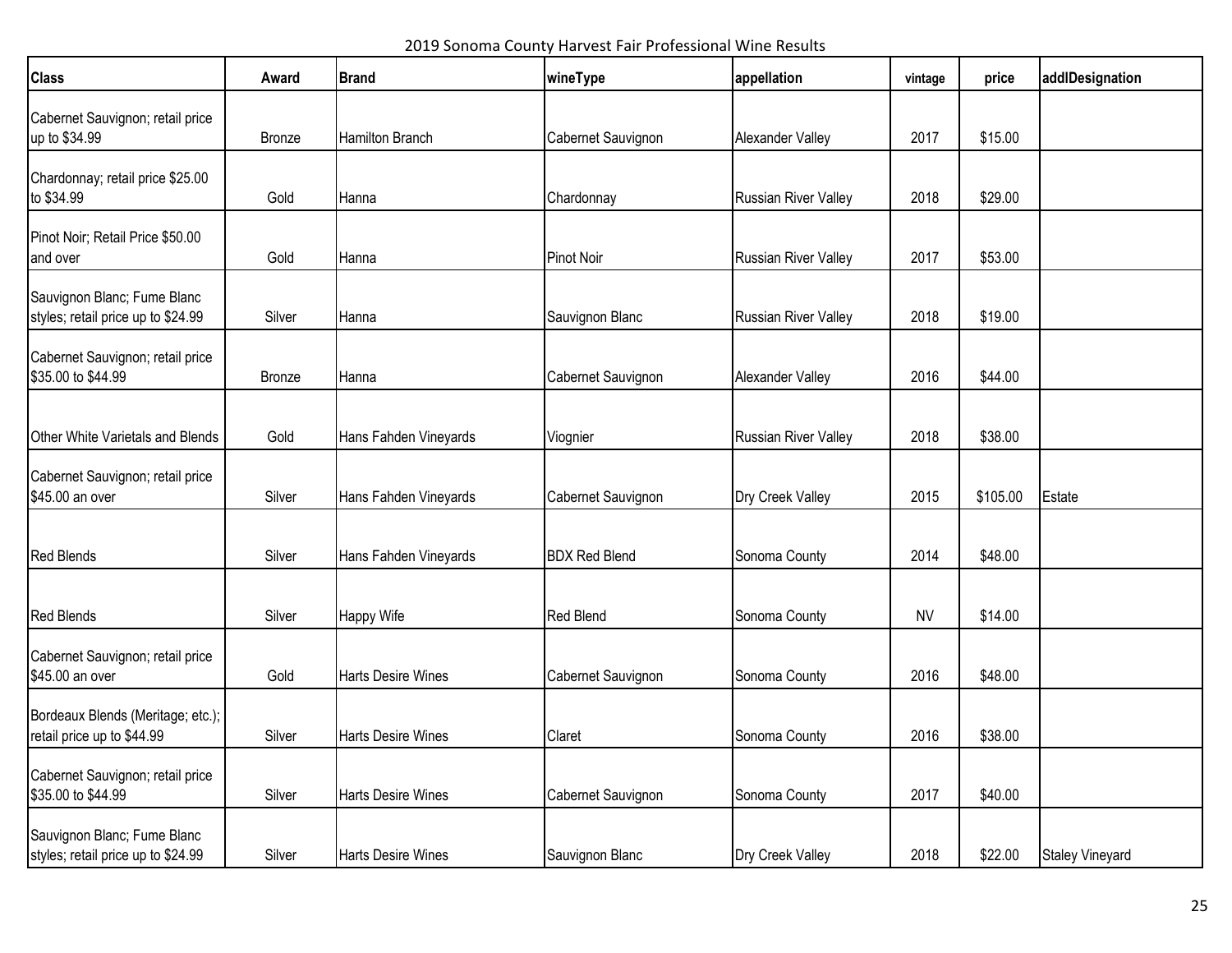2019 Sonoma County Harvest Fair Professional Wine Results

| <b>Class</b>                                                      | Award  | <b>Brand</b>              | wineType             | appellation          | vintage | price   | addlDesignation               |
|-------------------------------------------------------------------|--------|---------------------------|----------------------|----------------------|---------|---------|-------------------------------|
| Merlot; retail price \$25.00 and                                  |        |                           |                      |                      |         |         |                               |
| over                                                              | Bronze | <b>Harts Desire Wines</b> | Merlot               | Alexander Valley     | 2016    | \$45.00 | <b>Hidden Spring Vineyard</b> |
| Pinot Noir; retail price \$35.00 to                               |        |                           |                      |                      |         |         |                               |
| \$49.99                                                           | Bronze | <b>Harts Desire Wines</b> | <b>Pinot Noir</b>    | Sonoma Coast         | 2017    | \$42.00 | Eastman Lane Vineyard         |
|                                                                   |        |                           |                      |                      |         |         |                               |
| Syrah/ Shiraz                                                     | Bronze | <b>Harts Desire Wines</b> | Syrah                | Sonoma County        | 2017    | \$32.00 |                               |
| Sauvignon Blanc; Fume Blanc<br>styles; retail price up to \$24.99 | Silver | Highway 12                | Sauvignon Blanc      | Sonoma County        | 2018    | \$18.00 |                               |
|                                                                   |        |                           |                      |                      |         |         |                               |
| Bordeaux Blends (Meritage; etc.);<br>retail price up to \$44.99   | Bronze | Highway 12                | Bordeaux Style Blend | Sonoma Valley        | 2017    | \$32.00 | Serres Ranch                  |
|                                                                   |        |                           |                      |                      |         |         |                               |
| <b>Red Blends</b>                                                 | Silver | Home Field                | <b>Red Blend</b>     | Dry Creek Valley     | 2016    | \$25.00 |                               |
| Zinfandel/Primitivo; retail price up                              |        |                           |                      |                      |         |         |                               |
| to \$34.99                                                        | Gold   | Homefire of Sonoma        | Firework Zinfandel   | Dry Creek Valley     | 2017    | \$18.25 | Reserve                       |
|                                                                   |        |                           |                      |                      |         |         |                               |
| <b>Red Blends</b>                                                 | Silver | Homefire of Sonoma        | Berry Farm           | Dry Creek Valley     | 2017    | \$16.99 |                               |
| Cabernet Sauvignon; retail price                                  |        |                           | Third Alarm Cabernet |                      |         |         |                               |
| \$45.00 an over                                                   | Gold   | Hook & Ladder             | Sauvignon            | Chalk Hill           | 2016    | \$45.00 | Estate Grown & Bottled        |
| Chardonnay; retail price up to                                    |        |                           |                      |                      |         |         |                               |
| \$24.99                                                           | Gold   | Hook & Ladder             | Chardonnay           | Russian River Valley | 2018    | \$22.00 | Estate                        |
| Pinot Noir; retail price up to                                    |        |                           |                      |                      |         |         |                               |
| \$34.99                                                           | Gold   | Hook & Ladder             | Pinot Noir           | Russian River Valley | 2016    | \$29.00 | Estate                        |
| Sauvignon Blanc; Fume Blanc<br>styles; retail price \$25.00 and   |        |                           |                      |                      |         |         |                               |
| over                                                              | Gold   | Hook & Ladder             | Sauvignon Blanc      | Russian River Valley | 2018    | \$26.00 | Olivet Ranch                  |
| Chardonnay; retail price \$35.00                                  |        |                           |                      |                      |         |         |                               |
| and over                                                          | Silver | Hook & Ladder             | Chardonnay           | Russian River Valley | 2017    | \$40.00 | Aquarius Ranch, Estate        |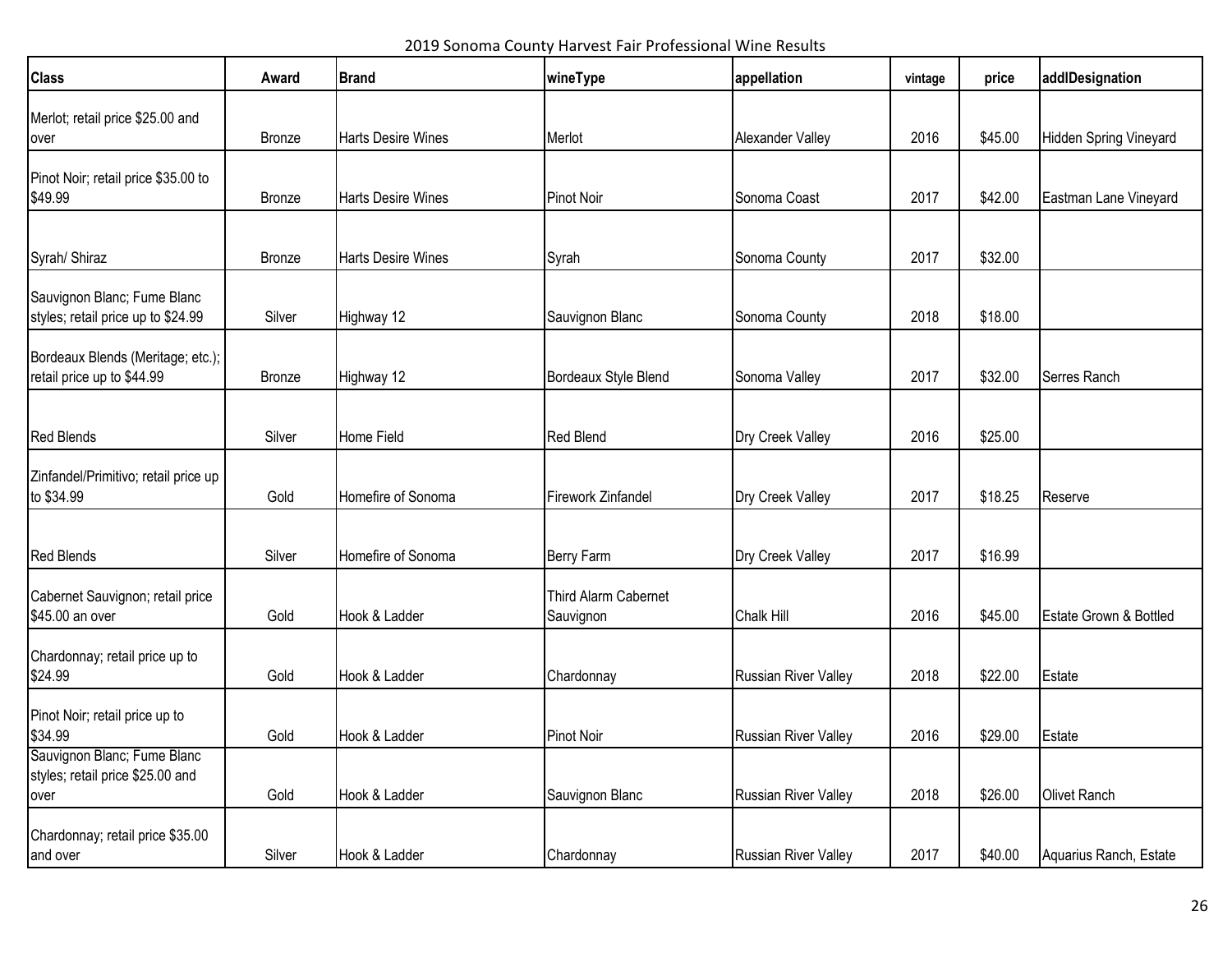2019 Sonoma County Harvest Fair Professional Wine Results

| <b>Class</b>                                                       | Award         | <b>Brand</b>          | wineType                 | appellation                        | vintage | price   | addlDesignation      |
|--------------------------------------------------------------------|---------------|-----------------------|--------------------------|------------------------------------|---------|---------|----------------------|
| Pinot Noir; retail price \$35.00 to<br>\$49.99                     | Silver        | Hook & Ladder         | Pinot Noir "Third Alarm" | <b>Russian River Valley</b>        | 2016    | \$45.00 |                      |
|                                                                    |               |                       |                          |                                    |         |         |                      |
| <b>Red Blends</b>                                                  | Silver        | Hook & Ladder         | The Tillerman            | Russian River Valley               | 2015    | \$22.00 | Estate               |
| Merlot; retail price \$25.00 and<br>over                           | <b>Bronze</b> | Hook & Ladder         | Four Rows Merlot         | <b>Chalk Hill</b>                  | 2016    | \$65.00 | Estate               |
| Italian varietals                                                  | Gold          | Imagery Estate Winery | Lagrein                  | Pine Mountain-Cloverdale<br>Peak   | 2016    | \$45.00 | Upper Ridge Vineyard |
| Other White Varietals and Blends                                   | Gold          | Imagery Estate Winery | <b>Wow Oui</b>           | Pine Mountain -<br>Cloverdale Peak | 2018    | \$27.00 |                      |
| All Other Red Varietals                                            | Silver        | Imagery Estate Winery | Tempranillo              | Pine Mountain-Cloverdale<br>Peak   | 2016    | \$42.00 | <b>Upper Ridge</b>   |
| All Other Red Varietals                                            | Silver        | Imagery Estate Winery | Malbec                   | Pine Mountain-Cloverdale<br>Peak   | 2016    | \$45.00 | Upper Ridge Vineyard |
| All Other Red Varietals                                            | Silver        | Imagery Estate Winery | <b>Cabernet Franc</b>    | Sonoma County                      | 2016    | \$49.00 |                      |
| Bordeaux Blends (Meritage; etc.);<br>retail price \$45.00 and over | Silver        | Imagery Estate Winery | Pallas Estate Red        | Sonoma Valley                      | 2016    | \$65.00 |                      |
| Italian varietals                                                  | Silver        | Imagery Estate Winery | Barbera                  | Pine Mountain -<br>Cloverdale Peak | 2016    | \$42.00 |                      |
| Other White Varietals and Blends                                   | Silver        | Imagery Estate Winery | Riesling                 | Pine Mountain-Cloverdale<br>Peak   | 2018    | \$26.00 |                      |
| <b>Red Blends</b>                                                  | Silver        | Imagery Estate Winery | Tusca Brava              | Sonoma County                      | 2016    | \$57.00 |                      |
| Other White Varietals and Blends                                   | Bronze        | Imagery Estate Winery | Albarino                 | Sonoma Valley                      | 2018    | \$29.00 |                      |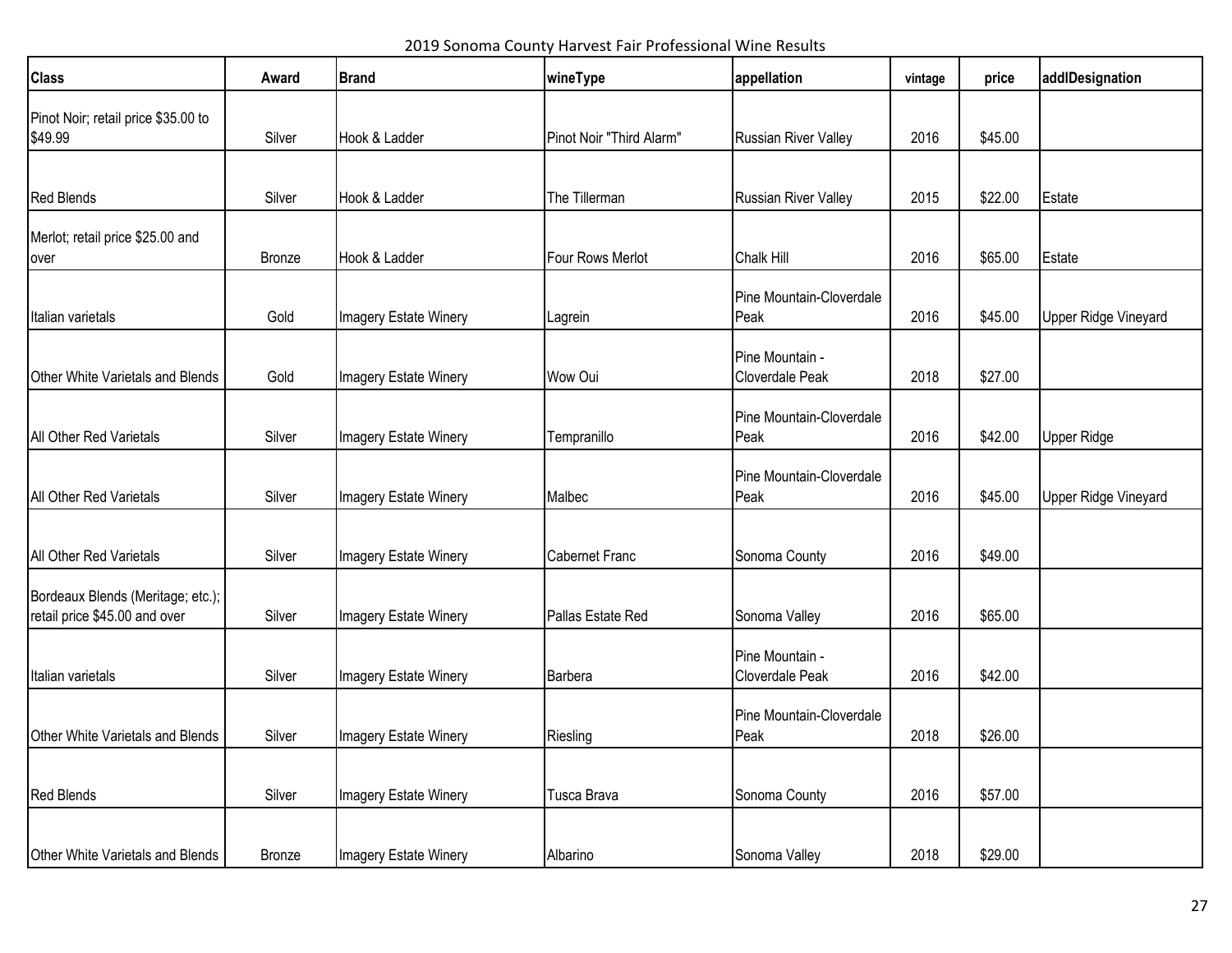2019 Sonoma County Harvest Fair Professional Wine Results

| <b>Class</b>                                                            | Award         | <b>Brand</b>          | wineType                                        | appellation                 | vintage   | price   | addlDesignation                     |
|-------------------------------------------------------------------------|---------------|-----------------------|-------------------------------------------------|-----------------------------|-----------|---------|-------------------------------------|
|                                                                         |               |                       |                                                 |                             |           |         |                                     |
| Other White Varietals and Blends                                        | <b>Bronze</b> | Imagery Estate Winery | Viognier                                        | Russian River Valley        | 2018      | \$29.00 |                                     |
| Pinot Noir; retail price \$35.00 to<br>\$49.99                          | Best of Class | J Vineyards           | <b>Pinot Noir</b>                               | Russian River Valley        | 2017      | \$40.00 |                                     |
| Pinot Noir; retail price \$35.00 to<br>\$49.99                          | Gold*         | J Vineyards           | <b>Pinot Noir</b>                               | Russian River Valley        | 2017      | \$40.00 |                                     |
| Any Sparkling Wines                                                     | Silver        | J Vineyards           | Brut Rose'                                      | Russian River Valley        | <b>NV</b> | \$45.00 |                                     |
| Chardonnay; retail price \$25.00<br>to \$34.99                          | Silver        | J Vineyards           | Chardonnay                                      | Russian River Valley        | 2017      | \$31.00 |                                     |
| Any Sparkling Wines                                                     | Bronze        | J Vineyards           | Cuvee 20                                        | <b>Russian River Valley</b> | <b>NV</b> | \$38.00 |                                     |
| Petite Sirah                                                            | Gold          | J. Rickards Winery    | Petite Sirah                                    | Alexander Valley            | 2017      | \$34.00 | Brown Barn Vineyard,<br>Estate      |
| Sauvignon Blanc; Fume Blanc<br>styles; retail price \$25.00 and<br>over | Gold          | J. Rickards Winery    | Sauvignon Blanc                                 | Alexander Valley            | 2018      | \$26.00 | Croft Vineyard                      |
| Zinfandel/Primitivo; retail price up<br>to \$34.99                      | Gold          | J. Rickards Winery    | Zinfandel                                       | Alexander Valley            | 2017      | \$30.00 | 1908 Brignole Vineyard,<br>Old Vine |
| All Other Red Varietals                                                 | Silver        | J. Rickards Winery    | Malbec                                          | Alexander Valley            | 2017      | \$34.00 | Zanzi Curve Vines, Estate           |
| Bordeaux Blends (Meritage; etc.);<br>retail price up to \$44.99         | Silver        | J. Rickards Winery    | Left Bank Cuvee                                 | Alexander Valley            | 2017      | \$36.00 | Estate                              |
| Cabernet Sauvignon; retail price<br>\$35.00 to \$44.99                  | Silver        | J. Rickards Winery    | <b>Five Sisters Blend Cabernet</b><br>Sauvignon | Alexander Valley            | 2016      | \$42.00 | Estate                              |
| Grenache                                                                | Silver        | J. Rickards Winery    | Grenache                                        | Alexander Valley            | 2018      | \$34.00 | One Lone Row, Estate                |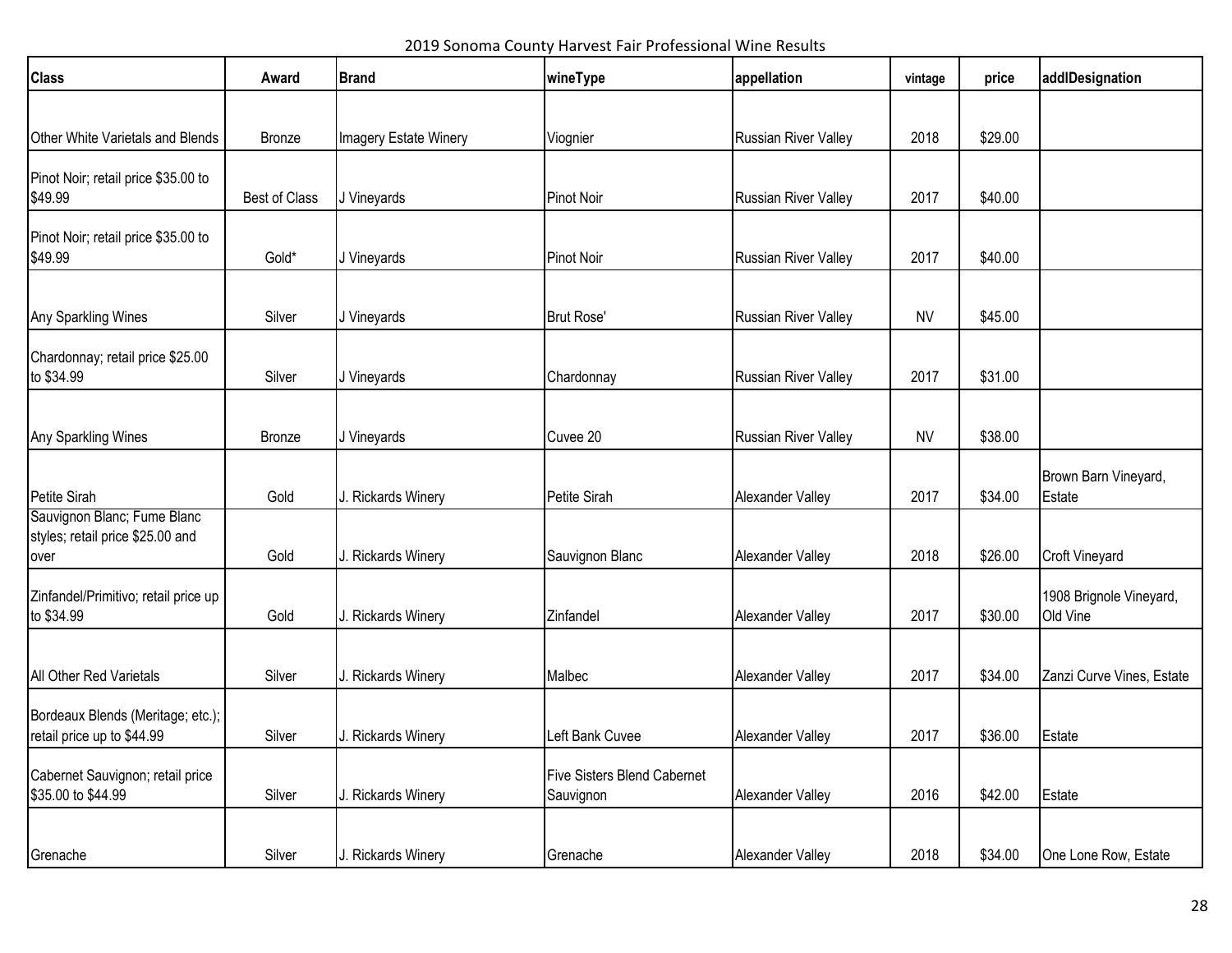2019 Sonoma County Harvest Fair Professional Wine Results

| <b>Class</b>                                       | Award                | <b>Brand</b>         | wineType           | appellation                        | vintage | price   | addlDesignation            |
|----------------------------------------------------|----------------------|----------------------|--------------------|------------------------------------|---------|---------|----------------------------|
|                                                    |                      |                      |                    |                                    |         |         |                            |
| Other White Varietals and Blends                   | Silver               | J. Rickards Winery   | Viognier           | Dry Creek Valley                   | 2018    | \$28.00 | Salem Ranch                |
|                                                    |                      |                      |                    |                                    |         |         |                            |
| <b>Red Blends</b>                                  | Silver               | J. Rickards Winery   | G-S-M              | Alexander Valley                   | 2017    | \$34.00 | <b>Red Wine</b>            |
| Zinfandel/Primitivo; retail price up<br>to \$34.99 | Silver               | J. Rickards Winery   | Zinfandel          | Alexander Valley; Sonoma<br>County | 2017    | \$30.00 | <b>Ancestor Selections</b> |
| All dessert wines (late harvest;<br>port;etc)      | Bronze               | J. Rickards Winery   | Twilight           | <b>Russian River Valley</b>        | 2016    | \$36.00 | Late Harvest               |
|                                                    |                      |                      |                    |                                    |         |         |                            |
| All Other Red Varietals                            | <b>Bronze</b>        | J. Rickards Winery   | Carignane          | Alexander Valley                   | 2018    | \$34.00 | <b>Heritage Selection</b>  |
|                                                    |                      |                      |                    |                                    |         |         |                            |
| Other White Varietals and Blends                   | <b>Best of Class</b> | Jackson Hole Winery  | Viognier           | Sonoma Valley                      | 2018    | \$26.00 |                            |
|                                                    |                      |                      |                    |                                    |         |         |                            |
| Other White Varietals and Blends                   | Gold*                | Jackson Hole Winery  | Viognier           | Sonoma Valley                      | 2018    | \$26.00 |                            |
| Chardonnay; retail price up to<br>\$24.99          | Silver               | Jackson Hole Winery  | Chardonnay         | <b>Russian River Valley</b>        | 2018    | \$24.00 |                            |
| Pinot Noir; retail price up to<br>\$34.99          | Silver               | Jackson Hole Winery  | <b>Pinot Noir</b>  | <b>Russian River Valley</b>        | 2017    | \$32.00 |                            |
|                                                    |                      |                      |                    |                                    |         |         |                            |
| Rose                                               | Silver               | Jackson Hole Winery  | Alpine Glow Rose   | <b>Russian River Valley</b>        | 2018    | \$24.00 |                            |
| Pinot Noir; retail price \$35.00 to<br>\$49.99     | Silver               | James Family Cellars | <b>Pinot Noir</b>  | Russian River Valley               | 2016    | \$40.00 | Stony Point Vineyard       |
| Merlot; retail price \$25.00 and<br>over           | Bronze               | Jaxon Keys Winery    | Merlot             | Sonoma County                      | 2017    | \$26.00 | Smith Orchard              |
|                                                    |                      |                      |                    |                                    |         |         |                            |
| <b>Red Blends</b>                                  | Bronze               | Jaxon Keys Winery    | <b>Burnee Hill</b> | Sonoma County                      | 2016    | \$28.00 |                            |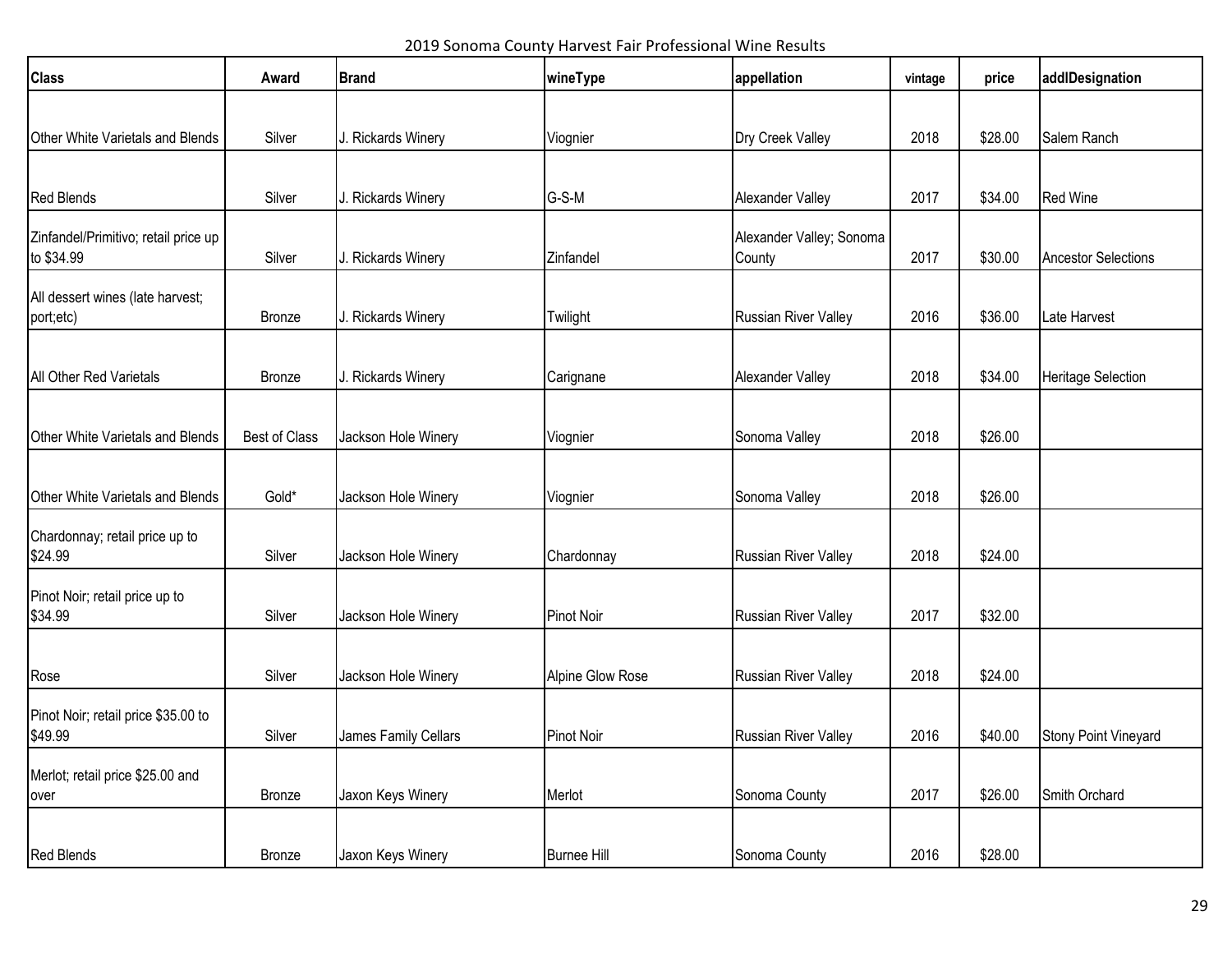2019 Sonoma County Harvest Fair Professional Wine Results

| <b>Class</b>                                                            | Award         | <b>Brand</b>             | wineType          | appellation                                    | vintage | price   | addlDesignation                |
|-------------------------------------------------------------------------|---------------|--------------------------|-------------------|------------------------------------------------|---------|---------|--------------------------------|
| Pinot Noir; retail price \$35.00 to<br>\$49.99                          | Gold          | Jigar                    | <b>Pinot Noir</b> | Russian River Valley                           | 2015    | \$35.00 |                                |
| Pinot Noir; Retail Price \$50.00<br>and over                            | Gold*         | Jigar                    | <b>Pinot Noir</b> | Green Valley of Russian<br><b>River Valley</b> | 2016    | \$65.00 | <b>Graham Family Vineyards</b> |
| Merlot; retail price \$25.00 and<br>over                                | Bronze        | Jigar                    | Merlot            | Dry Creek Valley                               | 2015    | \$28.00 |                                |
| Pinot Noir; retail price up to<br>\$34.99                               | Gold          | <b>K Squared Cellars</b> | <b>Pinot Noir</b> | Russian River Valley                           | 2016    | \$34.00 |                                |
| Zinfandel/Primitivo; retail price up<br>to \$34.99                      | Silver        | <b>K Squared Cellars</b> | Zinfandel         | Dry Creek Valley                               | 2016    | \$32.00 |                                |
| Chardonnay; retail price \$25.00<br>to \$34.99                          | <b>Bronze</b> | Karah Estate Vineyards   | Chardonnay        | Sonoma Coast                                   | 2018    | \$30.00 | Estate                         |
| Pinot Noir; retail price up to<br>\$34.99                               | <b>Bronze</b> | Karah Estate Vineyards   | <b>Pinot Noir</b> | Sonoma Coast                                   | 2018    | \$30.00 | Estate                         |
| Pinot Noir; Retail Price \$50.00<br>and over                            | Silver        | Karpe Kanem Wines        | <b>Pinot Noir</b> | Russian River Valley                           | 2018    | \$55.00 |                                |
| Sauvignon Blanc; Fume Blanc<br>styles; retail price \$25.00 and<br>over | Best of Class | Kelley & Young           | Sauvignon Blanc   | Alexander Valley                               | 2018    | \$27.00 | Robert Young Vineyards         |
| All Other Red Varietals                                                 | Gold          | Kelley & Young           | Malbec            | Alexander Valley                               | 2015    | \$45.00 | Robert Young Vineyards         |
| All Other Red Varietals                                                 | Gold          | Kelley & Young           | Malbec            | Alexander Valley                               | 2016    | \$45.00 | Robert Young Vineyards         |
| Sauvignon Blanc; Fume Blanc<br>styles; retail price \$25.00 and<br>over | Gold*         | Kelley & Young           | Sauvignon Blanc   | Alexander Valley                               | 2018    | \$27.00 | Robert Young Vineyards         |
| Rose                                                                    | Silver        | Kelley & Young           | Nuits de Young    | Alexander Valley                               | 2018    | \$32.00 | Robert Young Vineyards         |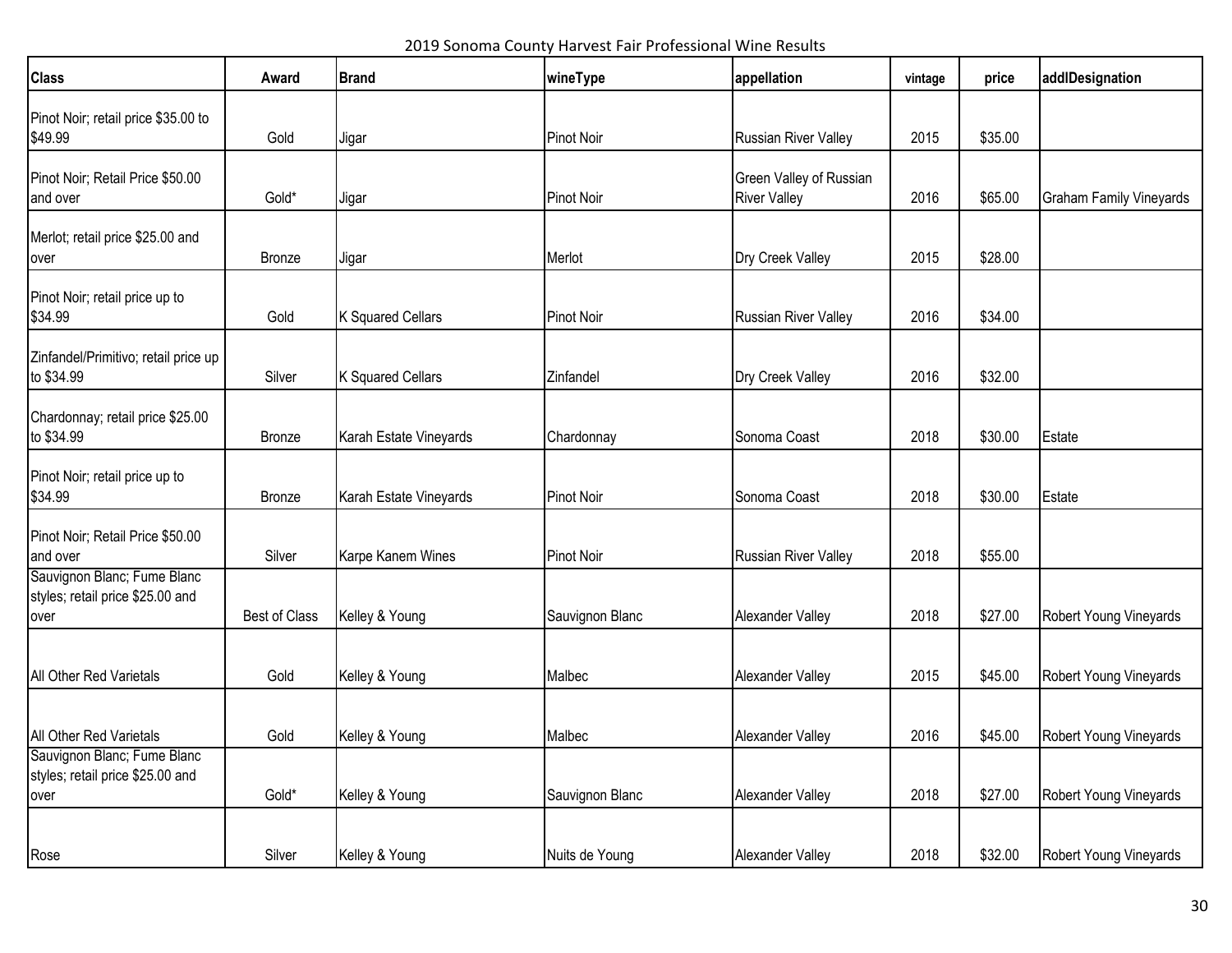2019 Sonoma County Harvest Fair Professional Wine Results

| <b>Class</b>                                            | Award  | <b>Brand</b>         | wineType                                       | appellation                 | vintage   | price   | addlDesignation        |
|---------------------------------------------------------|--------|----------------------|------------------------------------------------|-----------------------------|-----------|---------|------------------------|
|                                                         |        |                      |                                                |                             |           |         |                        |
| Rose                                                    | Silver | Kelley & Young       | Kathleen Rose                                  | Alexander Valley            | 2018      | \$25.00 | Robert Young Vineyards |
| Zinfandel/Primitivo; retail price<br>\$35.00 to \$39.99 | Bronze | Kelley & Young       | Zinfandel                                      | Alexander Valley            | 2016      | \$36.00 | Robert Young Vineyards |
| Zinfandel/Primitivo; retail price<br>\$35.00 to \$39.99 | Bronze | Kelley & Young       | Zinfandel                                      | Alexander Valley            | 2015      | \$36.00 | Robert Young Vineyards |
| Chardonnay; retail price \$25.00<br>to \$34.99          | Gold   | Kenwood Vineyards    | Chardonnay                                     | Russian River Valley        | 2017      | \$34.00 | <b>Green Valley</b>    |
| Any Sparkling Wines                                     | Silver | Kenwood Vineyards    | <b>Blanc de Blancs</b>                         | Sonoma County               | <b>NV</b> | \$22.00 |                        |
| Cabernet Sauvignon; retail price<br>\$35.00 to \$44.99  | Silver | Kenwood Vineyards    | Cabernet Sauvignon                             | Sonoma Mountain             | 2015      | \$35.00 | Jack London Vineyard   |
| Zinfandel/Primitivo; retail price<br>\$35.00 to \$39.99 | Silver | Kenwood Vineyards    | Zinfandel                                      | Dry Creek Valley            | 2017      | \$38.00 | Yoakim Bridge Vineyard |
| Cabernet Sauvignon; retail price<br>\$35.00 to \$44.99  | Bronze | Kenwood Vineyards    | Cabernet Sauvignon                             | Dry Creek Valley            | 2014      | \$44.00 | Yoakim Bridge Vineyard |
| Cabernet Sauvignon; retail price<br>\$35.00 to \$44.99  | Bronze | Kenwood Vineyards    | Six Ridges Cabernet Sauvignon Alexander Valley |                             | 2016      | \$35.00 |                        |
| Pinot Noir; retail price up to<br>\$34.99               | Bronze | Kenwood Vineyards    | Six Ridges Pinot Noir                          | Russian River Valley        | 2017      | \$30.00 |                        |
| <b>Red Blends</b>                                       | Bronze | Kenwood Vineyards    | <b>Red Blend</b>                               | Sonoma Mountain             | 2016      | \$35.00 | Jack London Vineyard   |
| Syrah/ Shiraz                                           | Gold*  | Kobler Estate Winery | Syrah                                          | <b>Russian River Valley</b> | 2016      | \$50.00 | Kobler Family Vineyard |
| Chardonnay; retail price \$35.00<br>and over            | Silver | Kobler Estate Winery | Chardonnay                                     | <b>Russian River Valley</b> | 2018      | \$50.00 | Bacigalupi Vineyards   |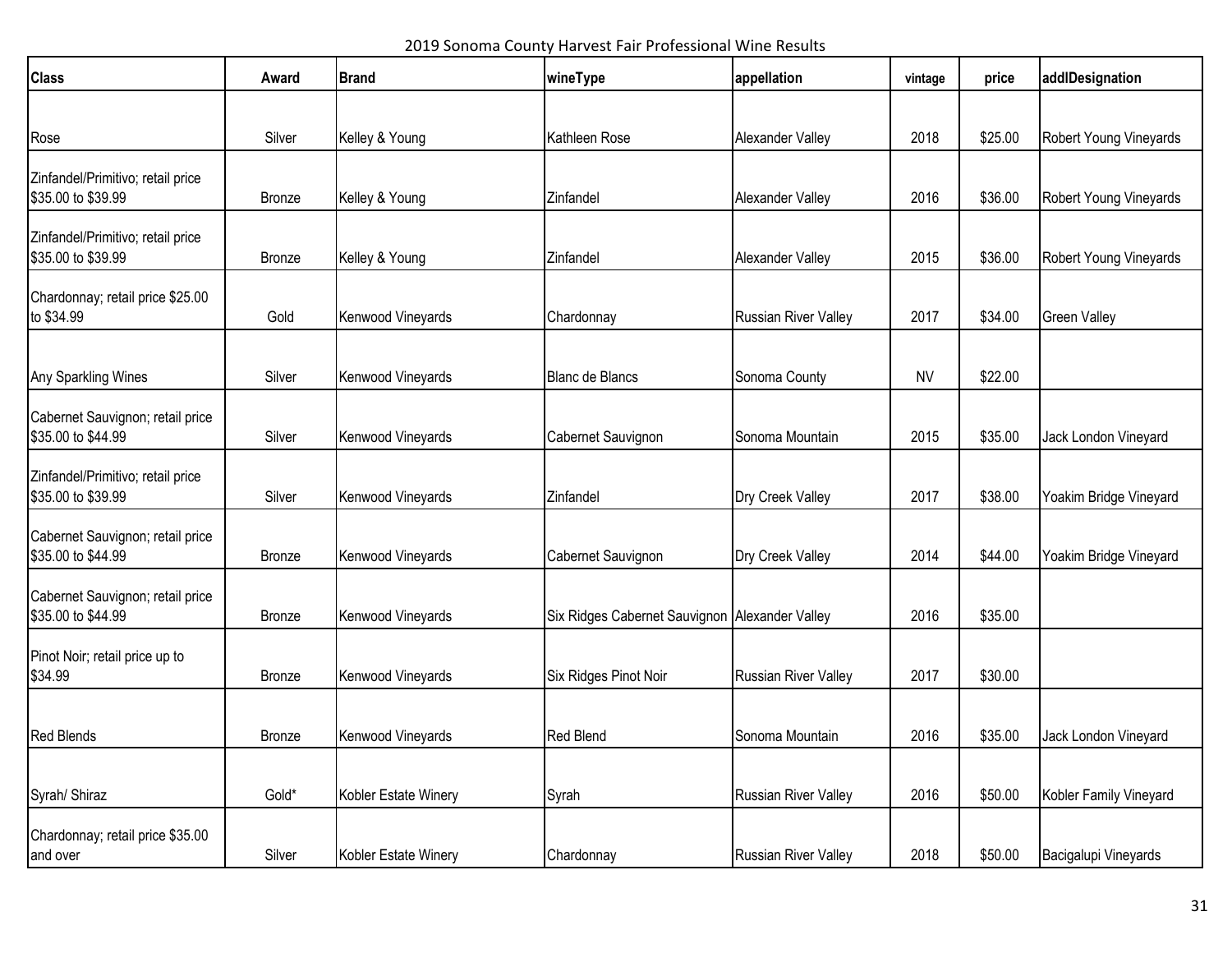2019 Sonoma County Harvest Fair Professional Wine Results

| <b>Class</b>                                                            | Award         | <b>Brand</b>         | wineType                                           | appellation          | vintage | price   | addlDesignation              |
|-------------------------------------------------------------------------|---------------|----------------------|----------------------------------------------------|----------------------|---------|---------|------------------------------|
| Chardonnay; retail price \$35.00<br>and over                            | Silver        | Kobler Estate Winery | Chardonnay                                         | Russian River Valley | 2018    | \$50.00 | Ritchie Vineyard             |
| Pinot Noir; Retail Price \$50.00<br>and over                            | Silver        | Kobler Estate Winery | <b>Pinot Noir</b>                                  | Russian River Valley | 2016    | \$50.00 | Moore Vineyard               |
| Rose                                                                    | Silver        | Kobler Estate Winery | Rose of Pinot Noir                                 | Russian River Valley | 2018    | \$26.00 |                              |
| Any Sparkling Wines                                                     | Gold          | Korbel               | Champagne Masters Reserve<br><b>Blanc de Noirs</b> | Sonoma County        | 2016    | \$29.99 | Methode Champenoise          |
| Any Sparkling Wines                                                     | Gold          | Korbel               | Natural'                                           | Russian River Valley | 2016    | \$15.99 | Methode Champenoise          |
| Any Sparkling Wines                                                     | Bronze        | Korbel               | Rouge                                              | Sonoma County        | 2016    | \$15.99 | Methode Champenoise          |
| Pinot Noir; retail price \$35.00 to<br>\$49.99                          | Silver        | <b>Kukeri Wines</b>  | Pinot Noir                                         | Petaluma Gap         | 2017    | \$48.00 | Lakeville Vineyard           |
| Chardonnay; retail price \$35.00<br>and over                            | Silver        | Kunde Family Winery  | Chardonnay                                         | Sonoma Valley        | 2017    | \$45.00 | Reserve                      |
| Pinot Noir; Retail Price \$50.00<br>and over                            | Silver        | Kunde Family Winery  | <b>Pinot Noir</b>                                  | Russian River Valley | 2017    | \$50.00 |                              |
| Cabernet Sauvignon; retail price<br>\$45.00 an over                     | Bronze        | Kunde Family Winery  | Cabernet Sauvignon                                 | Sonoma Valley        | 2016    | \$60.00 | Drummond Vineyard,<br>Estate |
| Merlot; retail price up to \$24.99                                      | Bronze        | Kunde Family Winery  | Merlot                                             | Sonoma Valley        | 2016    | \$22.00 | Estate                       |
| Rose                                                                    | <b>Bronze</b> | Kunde Family Winery  | Rose - Signature                                   | Sonoma Valley        | 2018    | \$40.00 | Estate                       |
| Sauvignon Blanc; Fume Blanc<br>styles; retail price \$25.00 and<br>over | <b>Bronze</b> | Kunde Family Winery  | Sauvignon Blanc                                    | Sonoma Valley        | 2018    | \$25.00 | Block4SB20, Estate           |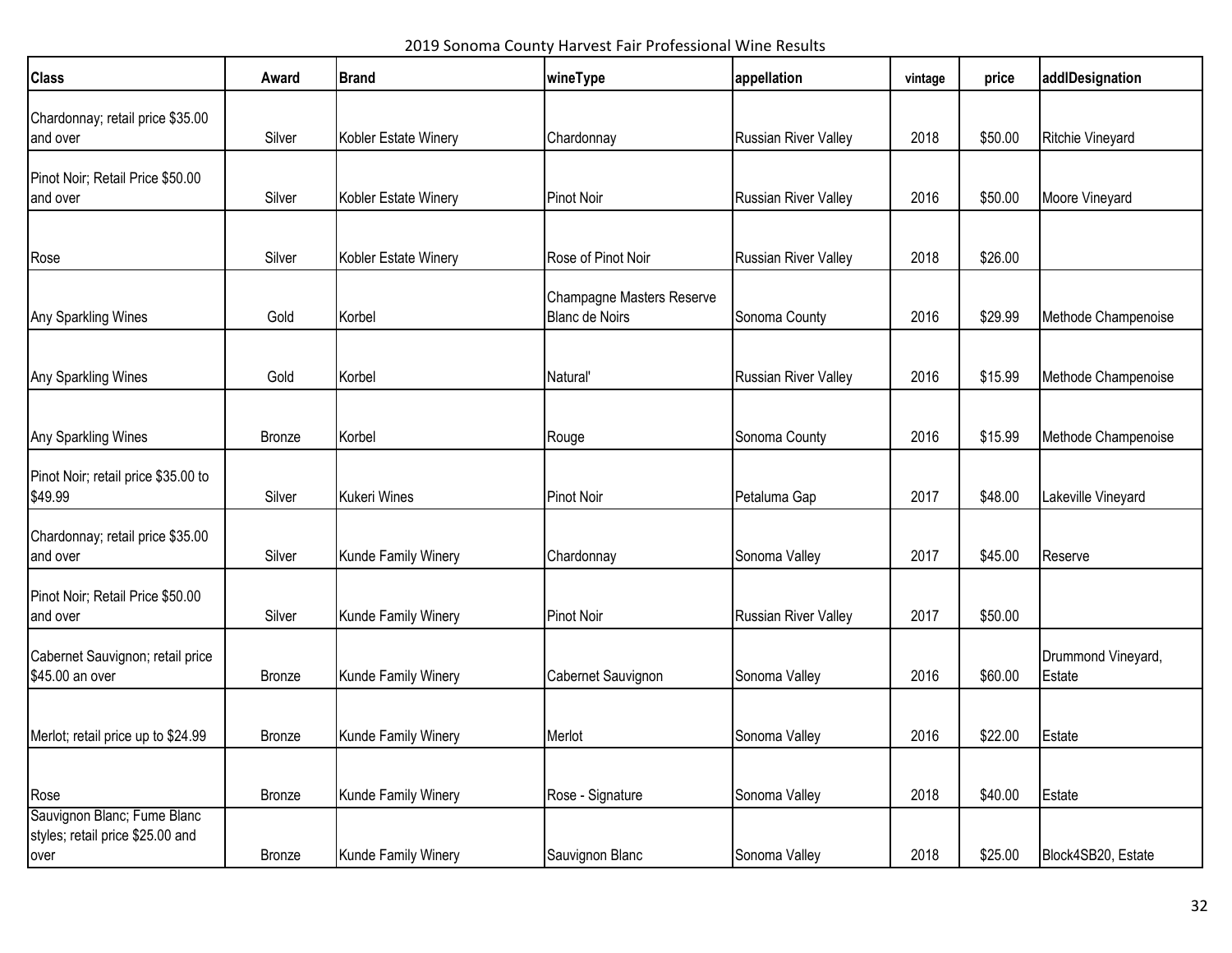2019 Sonoma County Harvest Fair Professional Wine Results

| <b>Class</b>                                       | Award  | <b>Brand</b>                | wineType              | appellation                 | vintage | price   | addlDesignation            |
|----------------------------------------------------|--------|-----------------------------|-----------------------|-----------------------------|---------|---------|----------------------------|
| Chardonnay; retail price \$25.00<br>to \$34.99     | Silver | La Chertosa Old World Wines | Chardonnay            | Sonoma Valley               | 2018    | \$25.00 | Reserve                    |
|                                                    |        |                             |                       |                             |         |         |                            |
| Italian varietals                                  | Silver | La Chertosa Old World Wines | Don Silvio Sangiovese | Sonoma Valley               | 2018    | \$35.00 | Reserve                    |
| Chardonnay; retail price \$35.00<br>and over       | Silver | La Follette                 | Chardonnay            | Sonoma Coast                | 2017    | \$50.00 | Sun Chase Vineyard         |
| Pinot Noir; Retail Price \$50.00<br>and over       | Silver | La Follette                 | Pinot Noir            | <b>Russian River Valley</b> | 2017    | \$58.00 | <b>Black Road Vineyard</b> |
| Cabernet Sauvignon; retail price<br>up to \$34.99  | Gold   | La Storia                   | Cabernet Sauvignon    | Alexander Valley            | 2016    | \$27.00 |                            |
|                                                    |        |                             |                       |                             |         |         |                            |
| Petite Sirah                                       | Gold   | La Storia                   | Petite Sirah          | Alexander Valley            | 2017    | \$28.00 | Estate                     |
| Chardonnay; retail price up to<br>\$24.99          | Silver | La Storia                   | Chardonnay            | <b>Russian River Valley</b> | 2018    | \$22.00 |                            |
|                                                    |        |                             |                       |                             |         |         |                            |
| <b>Red Blends</b>                                  | Silver | La Storia                   | Cuvee 32              | Alexander Valley            | 2016    | \$26.00 | Estate                     |
| Zinfandel/Primitivo; retail price up<br>to \$34.99 | Silver | La Storia                   | Zinfandel             | Alexander Valley            | 2017    | \$26.00 | Block 303                  |
|                                                    |        |                             |                       |                             |         |         |                            |
| Merlot; retail price up to \$24.99                 | Bronze | La Storia                   | Merlot                | Alexander Valley            | 2016    | \$23.00 | Block 500, Estate          |
| Chardonnay; retail price \$35.00<br>and over       | Gold   | Laguna                      | Chardonnay            | Russian River Valley        | 2016    | \$35.00 |                            |
| Chardonnay; retail price \$25.00<br>to \$34.99     | Gold   | Lake Sonoma Winery          | Chardonnay            | Russian River Valley        | 2017    | \$28.00 |                            |
| Cabernet Sauvignon; retail price<br>up to \$34.99  | Silver | Lake Sonoma Winery          | Cabernet Sauvignon    | Sonoma County               | 2017    | \$30.00 |                            |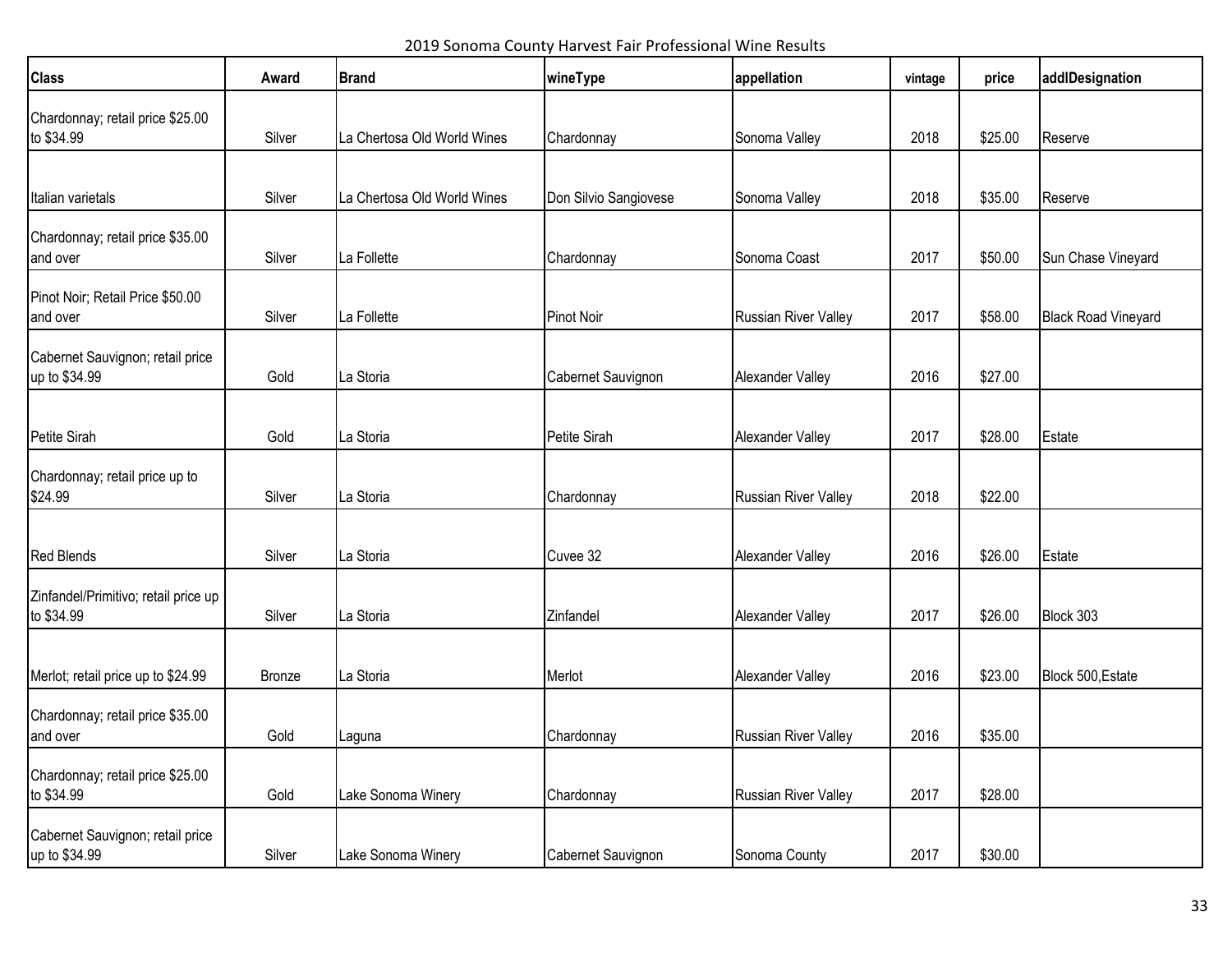2019 Sonoma County Harvest Fair Professional Wine Results

| <b>Class</b>                                                            | Award         | <b>Brand</b>         | wineType           | appellation                 | vintage | price   | addlDesignation        |
|-------------------------------------------------------------------------|---------------|----------------------|--------------------|-----------------------------|---------|---------|------------------------|
| Pinot Noir; retail price \$35.00 to<br>\$49.99                          | Silver        | Lake Sonoma Winery   | <b>Pinot Noir</b>  | Sonoma Coast                | 2016    | \$35.00 |                        |
| Cabernet Sauvignon; retail price<br>\$45.00 an over                     | <b>Bronze</b> | Lake Sonoma Winery   | Cabernet Sauvignon | Alexander Valley            | 2017    | \$50.00 |                        |
| Zinfandel/Primitivo; retail price<br>\$35.00 to \$39.99                 | <b>Bronze</b> | Lake Sonoma Winery   | Zinfandel          | Dry Creek Valley            | 2016    | \$35.00 |                        |
| Pinot Noir; retail price \$35.00 to<br>\$49.99                          | Gold*         | Larson Family Winery | <b>Pinot Noir</b>  | Carneros                    | 2017    | \$38.00 |                        |
| Chardonnay; retail price \$35.00<br>and over                            | Silver        | Larson Family Winery | Chardonnay         | Sonoma Coast                | 2017    | \$35.00 |                        |
| Chardonnay; retail price up to<br>\$24.99                               | Silver        | Laurier              | Chardonnay         | Carneros                    | 2018    | \$14.99 |                        |
| Pinot Noir; retail price up to<br>\$34.99                               | <b>Bronze</b> | Laurier              | <b>Pinot Noir</b>  | Carneros                    | 2018    | \$19.99 |                        |
| Cabernet Sauvignon; retail price<br>\$35.00 to \$44.99                  | Silver        | Lazzari              | Cabernet Sauvignon | Fountaingrove District      | 2016    | \$39.00 |                        |
| Syrah/ Shiraz                                                           | Bronze        | Lazzari              | Syrah              | Fountaingrove District      | 2016    | \$32.00 |                        |
| Chardonnay; retail price \$35.00<br>and over                            | Silver        | Ledson               | Chardonnay         | <b>Russian River Valley</b> | 2016    | \$44.00 | Dutton Ranch           |
| All Other Red Varietals                                                 | <b>Bronze</b> | Ledson               | Malbec             | Dry Creek Valley            | 2015    | \$48.00 | October Moon Vineyards |
| Merlot; retail price \$25.00 and<br>over                                | Bronze        | Ledson               | Merlot             | Sonoma County               | 2015    | \$42.00 | Estate                 |
| Sauvignon Blanc; Fume Blanc<br>styles; retail price \$25.00 and<br>over | Bronze        | Ledson               | Sauvignon Blanc    | Sonoma Valley               | 2017    | \$28.00 | Little Horse Vineyard  |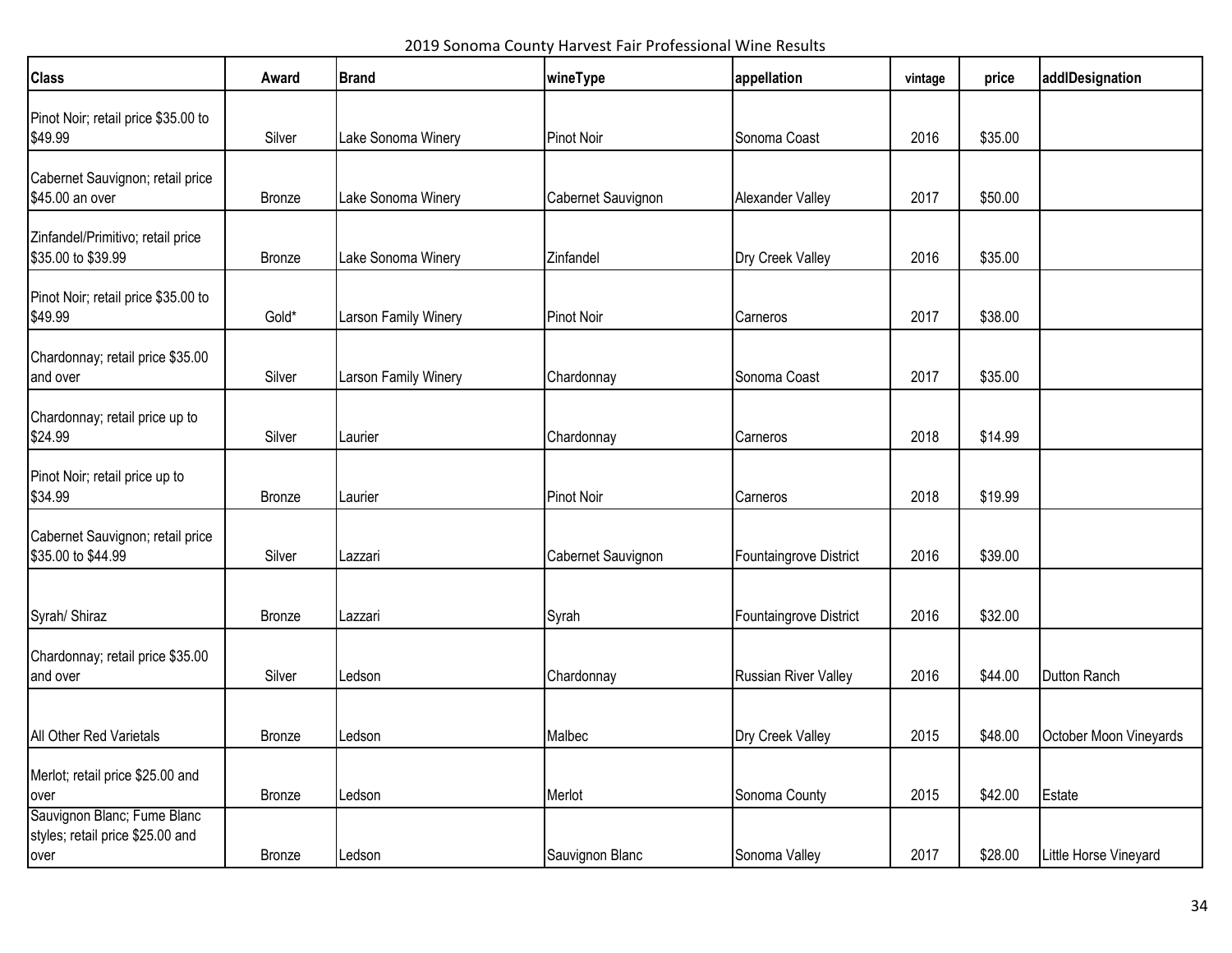2019 Sonoma County Harvest Fair Professional Wine Results

| <b>Class</b>                                                    | Award                | <b>Brand</b>               | wineType           | appellation                 | vintage | price   | addlDesignation |
|-----------------------------------------------------------------|----------------------|----------------------------|--------------------|-----------------------------|---------|---------|-----------------|
|                                                                 |                      |                            |                    |                             |         |         |                 |
| Petite Sirah                                                    | Gold                 | Little Vineyards           | Petite Sirah       | Sonoma Valley               | 2017    | \$35.00 |                 |
|                                                                 |                      |                            |                    |                             |         |         |                 |
| Syrah/ Shiraz                                                   | Gold                 | Little Vineyards           | Syrah              | Sonoma Valley               | 2017    | \$42.00 |                 |
| Rose                                                            | Silver               | Little Vineyards           | Rose               | Sonoma County               | 2018    | \$28.00 |                 |
| Zinfandel/Primitivo; retail price<br>\$40.00 to \$49.99         | Silver               | Little Vineyards           | Zinfandel          | Sonoma Valley               | 2018    | \$40.00 |                 |
| Cabernet Sauvignon; retail price<br>up to \$34.99               | <b>Bronze</b>        | Louis M. Martini           | Cabernet Sauvignon | Sonoma County               | 2017    | \$20.00 |                 |
| Bordeaux Blends (Meritage; etc.);<br>retail price up to \$44.99 | <b>Best of Class</b> | Lyeth Estate               | Sonoma Red Blend   | Sonoma County               | 2016    | \$19.99 |                 |
| Bordeaux Blends (Meritage; etc.);<br>retail price up to \$44.99 | Gold*                | Lyeth Estate               | Sonoma Red Blend   | Sonoma County               | 2016    | \$19.99 |                 |
| Cabernet Sauvignon; retail price<br>up to \$34.99               | Silver               | Lyeth Estate               | Cabernet Sauvignon | Sonoma County               | 2016    | \$30.00 |                 |
| Pinot Gris/ Pinot Grigio                                        | Best of Class        | MacMurray Estate Vineyards | <b>Pinot Gris</b>  | <b>Russian River Valley</b> | 2017    | \$30.00 |                 |
| Pinot Gris/ Pinot Grigio                                        | Gold                 | MacMurray Estate Vineyards | <b>Pinot Gris</b>  | Russian River Valley        | 2017    | \$30.00 |                 |
| Chardonnay; retail price up to<br>\$24.99                       | Silver               | MacMurray Estate Vineyards | Chardonnay         | Russian River Valley        | 2016    | \$20.00 |                 |
| Pinot Noir; retail price \$35.00 to<br>\$49.99                  | Silver               | MacMurray Estate Vineyards | Pinot Noir         | <b>Russian River Valley</b> | 2016    | \$43.00 | Reserve         |
| Pinot Noir; retail price \$35.00 to<br>\$49.99                  | Silver               | MacMurray Estate Vineyards | Pinot Noir         | Russian River Valley        | 2017    | \$38.00 |                 |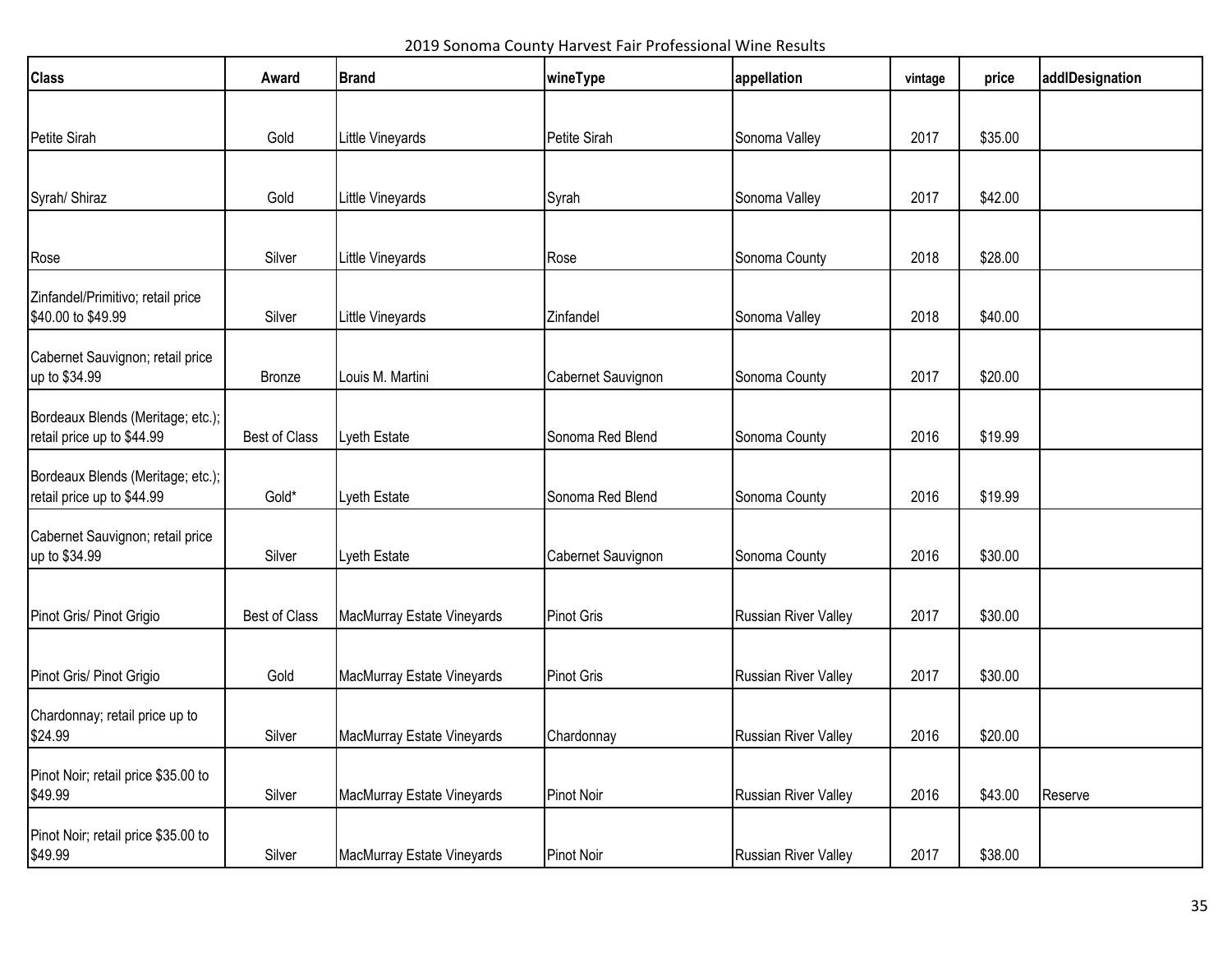2019 Sonoma County Harvest Fair Professional Wine Results

| <b>Class</b>                                                      | Award                | <b>Brand</b>                  | wineType             | appellation                                    | vintage | price   | addlDesignation         |
|-------------------------------------------------------------------|----------------------|-------------------------------|----------------------|------------------------------------------------|---------|---------|-------------------------|
| Chardonnay; retail price \$25.00<br>to \$34.99                    | Gold                 | Martin Ray Vineyards & Winery | Chardonnay           | Green Valley of Russian<br><b>River Valley</b> | 2017    | \$30.00 | Mill Station Vineyard   |
| Pinot Noir; Retail Price \$50.00<br>and over                      | Gold                 | Martin Ray Vineyards & Winery | Pinot Noir           | Green Valley of Russian<br><b>River Valley</b> | 2017    | \$55.00 | Hallberg Ranch          |
| Cabernet Sauvignon; retail price<br>up to \$34.99                 | Silver               | Martin Ray Vineyards & Winery | Cabernet Sauvignon   | Sonoma County                                  | 2017    | \$20.00 |                         |
| Chardonnay; retail price up to<br>\$24.99                         | Silver               | Martin Ray Vineyards & Winery | Chardonnay           | Sonoma Coast                                   | 2018    | \$20.00 |                         |
| Pinot Noir; retail price \$35.00 to<br>\$49.99                    | Silver               | Martin Ray Vineyards & Winery | Synthesis Pinot Noir | <b>Russian River Valley</b>                    | 2017    | \$40.00 | Estate                  |
| Pinot Noir; retail price up to<br>\$34.99                         | Silver               | Martin Ray Vineyards & Winery | Pinot Noir           | Sonoma Coast                                   | 2017    | \$20.00 |                         |
| Rose                                                              | Silver               | Martin Ray Vineyards & Winery | Rose of Pinot Noir   | Sonoma County                                  | 2018    | \$15.00 |                         |
| Sauvignon Blanc; Fume Blanc<br>styles; retail price up to \$24.99 | Silver               | Martin Ray Vineyards & Winery | Sauvignon Blanc      | <b>Russian River Valley</b>                    | 2018    | \$16.00 |                         |
| Rose                                                              | <b>Bronze</b>        | Mathew Bruno                  | Rose                 | Dry Creek Valley                               | 2018    | \$28.00 |                         |
| <b>Red Blends</b>                                                 | Silver               | <b>Mathis Wine</b>            | <b>A</b> œberblend   | Sonoma Valley                                  | 2015    | \$35.00 | Estate                  |
| Rose                                                              | Silver               | <b>Mathis Wine</b>            | Rose' de Grenache    | Sonoma Valley                                  | 2018    | \$22.50 | Mathis Vineyard, Estate |
| Grenache                                                          | <b>Bronze</b>        | <b>Mathis Wine</b>            | Grenache             | Sonoma Valley                                  | 2016    | \$32.00 | Estate                  |
| Pinot Noir; Retail Price \$50.00<br>and over                      | <b>Best of Class</b> | <b>Matrix Winery</b>          | <b>Pinot Noir</b>    | <b>Russian River Valley</b>                    | 2017    | \$52.00 | Bacigalupi Vineyard     |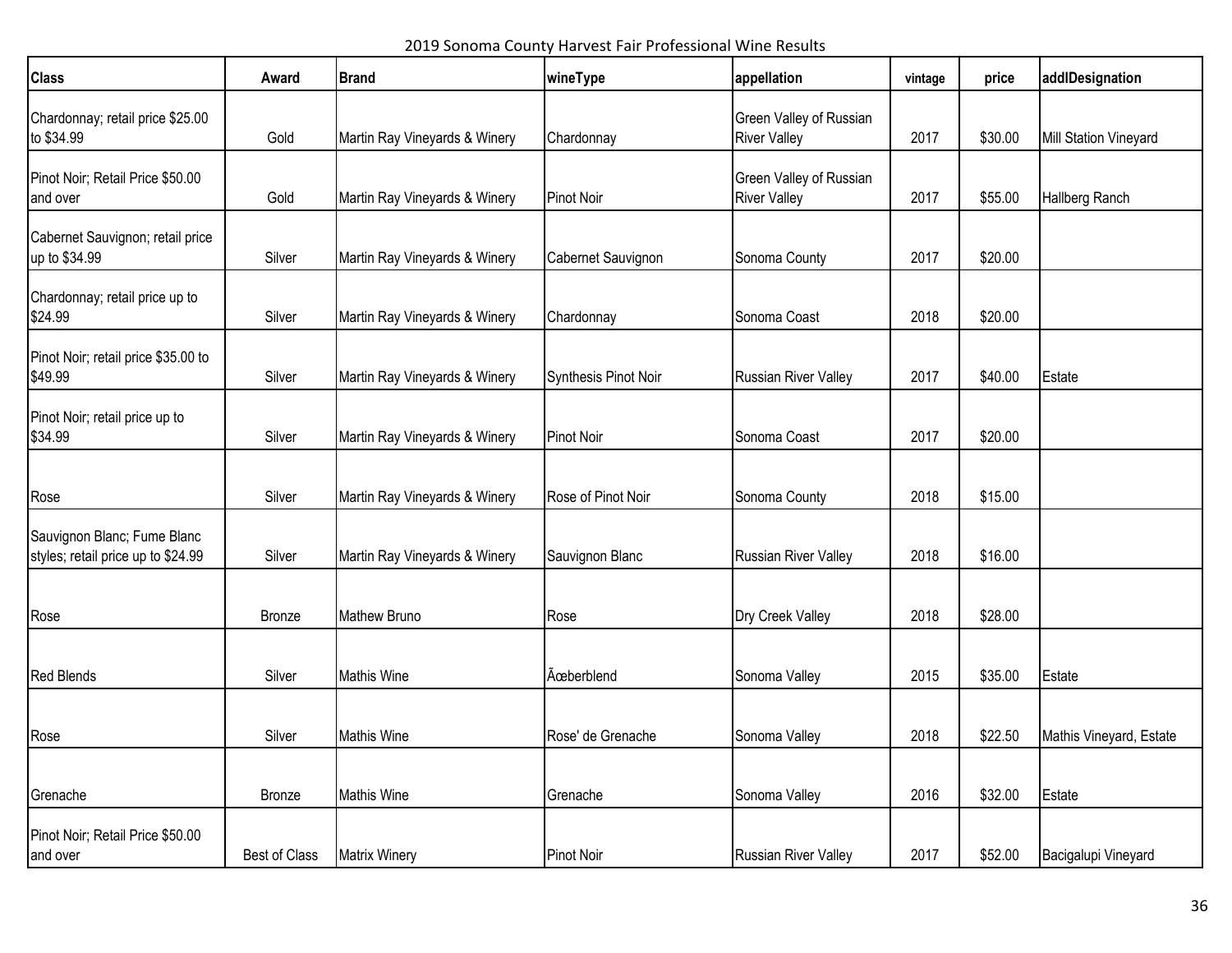2019 Sonoma County Harvest Fair Professional Wine Results

| <b>Class</b>                                            | Award  | <b>Brand</b>         | wineType              | appellation          | vintage | price   | addlDesignation           |
|---------------------------------------------------------|--------|----------------------|-----------------------|----------------------|---------|---------|---------------------------|
|                                                         |        |                      |                       |                      |         |         |                           |
| Petite Sirah                                            | Gold*  | <b>Matrix Winery</b> | Petite Sirah          | Russian River Valley | 2017    | \$38.00 | Estate                    |
| Pinot Noir; Retail Price \$50.00                        |        |                      |                       |                      |         |         |                           |
| and over                                                | Gold*  | <b>Matrix Winery</b> | Pinot Noir; Clone 828 | Russian River Valley | 2017    | \$55.00 | Estate                    |
| Pinot Noir; Retail Price \$50.00<br>and over            | Gold*  | <b>Matrix Winery</b> | Pinot Noir            | Russian River Valley | 2017    | \$52.00 | Bacigalupi Vineyard       |
| Zinfandel/Primitivo; retail price<br>\$35.00 to \$39.99 | Gold   | <b>Matrix Winery</b> | Zinfandel             | Russian River Valley | 2017    | \$38.00 | Bacigalupi Vineyard       |
| Chardonnay; retail price \$35.00<br>and over            | Silver | <b>Matrix Winery</b> | Chardonnay            | Russian River Valley | 2017    | \$38.00 | Bacigalupi Vineyard       |
|                                                         |        |                      |                       |                      |         |         |                           |
| Petite Sirah                                            | Silver | <b>Matrix Winery</b> | Petite Sirah          | Russian River Valley | 2017    | \$38.00 | Bacigalupi Vineyard       |
| Pinot Noir; retail price \$35.00 to<br>\$49.99          | Silver | <b>Matrix Winery</b> | <b>Pinot Noir</b>     | Russian River Valley | 2017    | \$38.00 |                           |
| Pinot Noir; Retail Price \$50.00<br>and over            | Silver | <b>Matrix Winery</b> | <b>Pinot Noir</b>     | Russian River Valley | 2017    | \$62.00 | Reserve, Barrel Select    |
| Pinot Noir; Retail Price \$50.00<br>and over            | Silver | <b>Matrix Winery</b> | <b>Pinot Noir</b>     | Russian River Valley | 2017    | \$52.00 | Estate                    |
| Pinot Noir; Retail Price \$50.00<br>and over            | Silver | <b>Matrix Winery</b> | Pinot Noir; Clone 667 | Russian River Valley | 2017    | \$55.00 | Estate                    |
| Pinot Noir; Retail Price \$50.00<br>and over            | Silver | <b>Matrix Winery</b> | Pinot Noir; Clone 777 | Russian River Valley | 2017    | \$55.00 | Estate                    |
| Pinot Noir; Retail Price \$50.00<br>and over            | Silver | <b>Matrix Winery</b> | Pinot Noir            | Russian River Valley | 2017    | \$62.00 | Estate Reserve            |
| Pinot Noir; Retail Price \$50.00<br>and over            | Silver | <b>Matrix Winery</b> | Pinot Noir            | Russian River Valley | 2017    | \$52.00 | Boschetti Family Vineyard |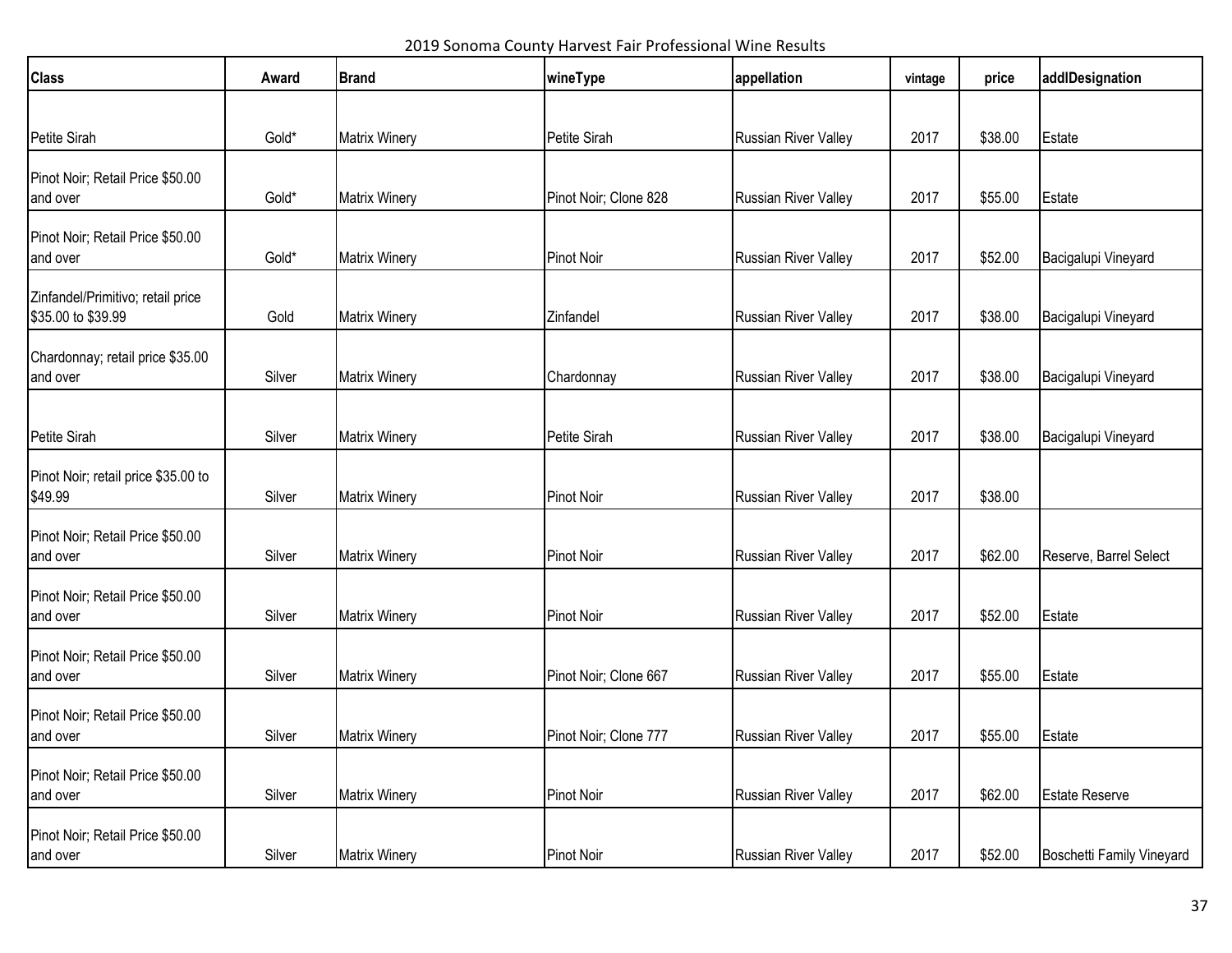2019 Sonoma County Harvest Fair Professional Wine Results

| <b>Class</b>                                            | Award         | <b>Brand</b>         | wineType          | appellation                 | vintage | price   | addlDesignation             |
|---------------------------------------------------------|---------------|----------------------|-------------------|-----------------------------|---------|---------|-----------------------------|
| Pinot Noir; Retail Price \$50.00<br>and over            | Silver        | <b>Matrix Winery</b> | <b>Pinot Noir</b> | Russian River Valley        | 2017    | \$52.00 | Nunes Vineyard              |
| Pinot Noir; Retail Price \$50.00<br>and over            | Silver        | <b>Matrix Winery</b> | <b>Pinot Noir</b> | Russian River Valley        | 2017    | \$52.00 | R. Buoncristiani Vineyard   |
| Pinot Noir; Retail Price \$50.00<br>and over            | Silver        | <b>Matrix Winery</b> | <b>Pinot Noir</b> | Sonoma Coast                | 2017    | \$62.00 | Six Hands Vineyard          |
| <b>Red Blends</b>                                       | Silver        | <b>Matrix Winery</b> | 50/50             | Russian River Valley        | 2017    | \$38.00 | Bacigalupi Vineyard         |
| Zinfandel/Primitivo; retail price<br>\$35.00 to \$39.99 | Silver        | <b>Matrix Winery</b> | Zinfandel         | Russian River Valley        | 2017    | \$38.00 | Estate                      |
| Zinfandel/Primitivo; retail price<br>\$35.00 to \$39.99 | Silver        | <b>Matrix Winery</b> | Zinfandel         | Russian River Valley        | 2017    | \$38.00 | Boschetti Family Vineyard   |
| Zinfandel/Primitivo; retail price<br>\$35.00 to \$39.99 | Silver        | <b>Matrix Winery</b> | Zinfandel         | <b>Russian River Valley</b> | 2017    | \$38.00 | Forchini Vineyard           |
| Zinfandel/Primitivo; retail price up<br>to \$34.99      | Silver        | <b>Matrix Winery</b> | Zinfandel         | Russian River Valley        | 2017    | \$34.00 |                             |
| Chardonnay; retail price \$35.00<br>and over            | <b>Bronze</b> | <b>Matrix Winery</b> | Chardonnay        | Russian River Valley        | 2017    | \$38.00 | Estate                      |
| Pinot Noir; retail price \$35.00 to<br>\$49.99          | Bronze        | <b>Matrix Winery</b> | <b>Pinot Noir</b> | Dry Creek Valley            | 2017    | \$42.00 | Warm Springs Ranch          |
| All Other Red Varietals                                 | Best of Class | Mayo Family Winery   | Malbec            | Sonoma Mountain             | 2016    | \$60.00 | Hollister Hill Vyd, Reserve |
| All Other Red Varietals                                 | Gold*         | Mayo Family Winery   | Malbec            | Sonoma Mountain             | 2016    | \$60.00 | Hollister Hill Vyd, Reserve |
| Any Sparkling Wines                                     | Gold          | Mayo Family Winery   | Blanc de Blanc    | Sonoma Valley               | 2014    | \$40.00 | Laurel Hill Vyd             |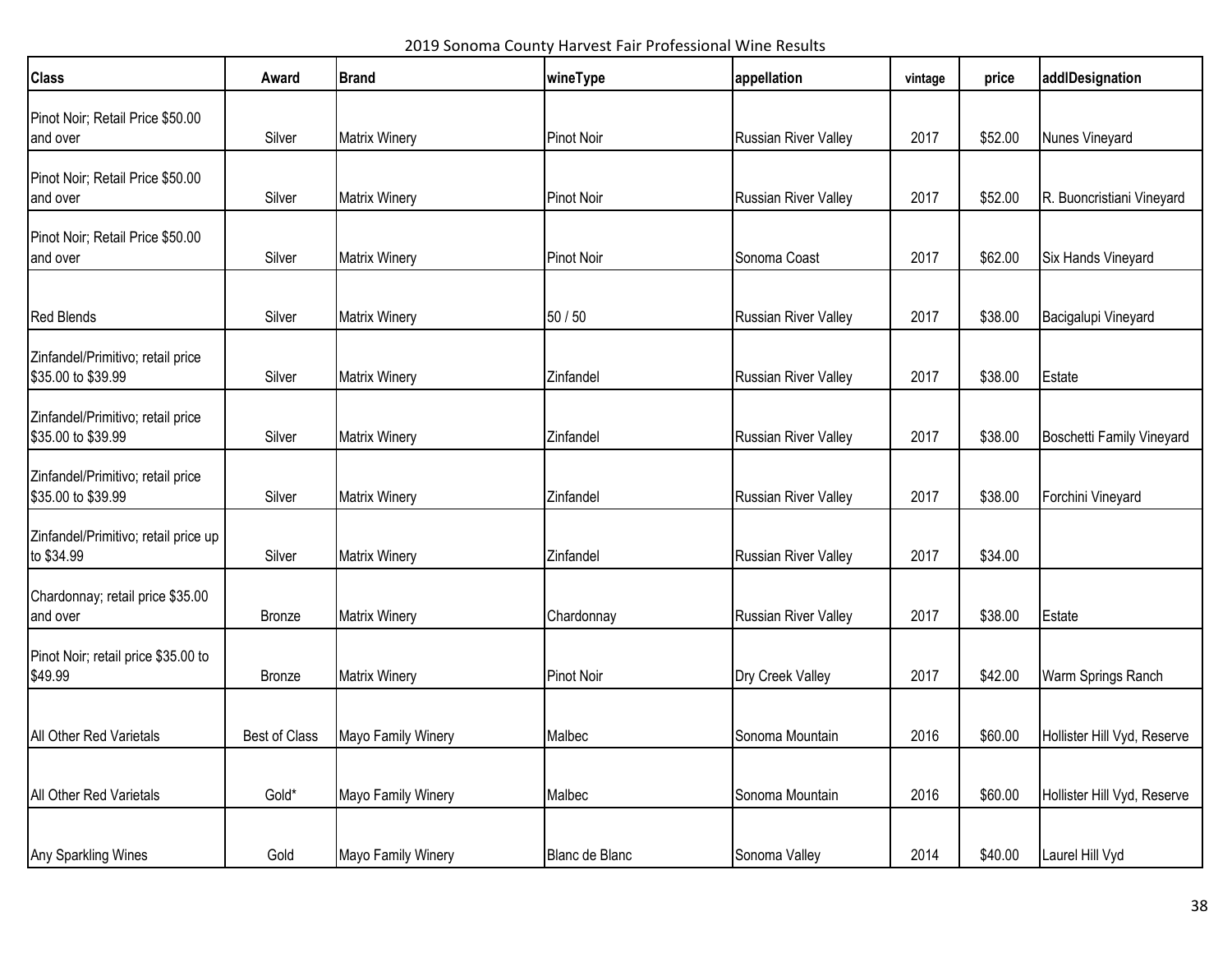2019 Sonoma County Harvest Fair Professional Wine Results

| <b>Class</b>                                            | Award  | <b>Brand</b>       | wineType               | appellation                 | vintage | price   | addlDesignation                |
|---------------------------------------------------------|--------|--------------------|------------------------|-----------------------------|---------|---------|--------------------------------|
|                                                         |        |                    |                        |                             |         |         |                                |
| Other White Varietals and Blends                        | Gold   | Mayo Family Winery | Viognier               | Russian River Valley        | 2018    | \$40.00 | Calandrelli Vyd                |
|                                                         |        |                    |                        |                             |         |         |                                |
| <b>Red Blends</b>                                       | Gold   | Mayo Family Winery | 25th Anniversary Cuvee | Sonoma County               | 2017    | \$30.00 |                                |
| Zinfandel/Primitivo; retail price<br>\$40.00 to \$49.99 | Gold   | Mayo Family Winery | Old Vine Zinfandel     | <b>Russian River Valley</b> | 2017    | \$45.00 | Ricci Vyd                      |
| All dessert wines (late harvest;<br>port;etc)           | Silver | Mayo Family Winery | <b>Zinfandel Port</b>  | <b>Russian River Valley</b> | 2017    | \$40.00 | Ricci Vyd                      |
|                                                         |        |                    |                        |                             |         |         |                                |
| All Other Red Varietals                                 | Silver | Mayo Family Winery | Malbec                 | Sonoma Mountain             | 2017    | \$40.00 | Hollister Hill Vyd             |
| Cabernet Sauvignon; retail price<br>\$45.00 an over     | Silver | Mayo Family Winery | Cabernet Sauvignon     | Sonoma County               | 2017    | \$60.00 | Delaney Family Vyd,<br>Reserve |
| Cabernet Sauvignon; retail price<br>\$45.00 an over     | Silver | Mayo Family Winery | Cabernet Sauvignon     | Sonoma County               | 2017    | \$45.00 | Delaney Family Vyd             |
| Grenache                                                | Silver | Mayo Family Winery | <b>I</b> Grenache      | Sonoma Valley               | 2016    | \$40.00 | Rossi Ranch Vyd                |
| Merlot; retail price \$25.00 and<br>over                | Silver | Mayo Family Winery | Merlot                 | Sonoma Valley               | 2016    | \$40.00 | Francis Riggins Vyd            |
| Other White Varietals and Blends                        | Silver | Mayo Family Winery | Grenache Blanc         | Sonoma Valley               | 2018    | \$40.00 | Rossi Ranch Vyd                |
| Pinot Noir; retail price \$35.00 to<br>\$49.99          | Silver | Mayo Family Winery | <b>Pinot Noir</b>      | Sonoma Valley               | 2017    | \$45.00 | Laurel Hill Vyd, Estate        |
| Pinot Noir; Retail Price \$50.00<br>and over            | Silver | Mayo Family Winery | <b>Pinot Noir</b>      | Sonoma Valley               | 2016    | \$55.00 | La Cruz, Reserve               |
| Pinot Noir; Retail Price \$50.00<br>and over            | Silver | Mayo Family Winery | Pinot Noir             | Sonoma Valley               | 2017    | \$55.00 | Laurel Hill Vyd, Reserve       |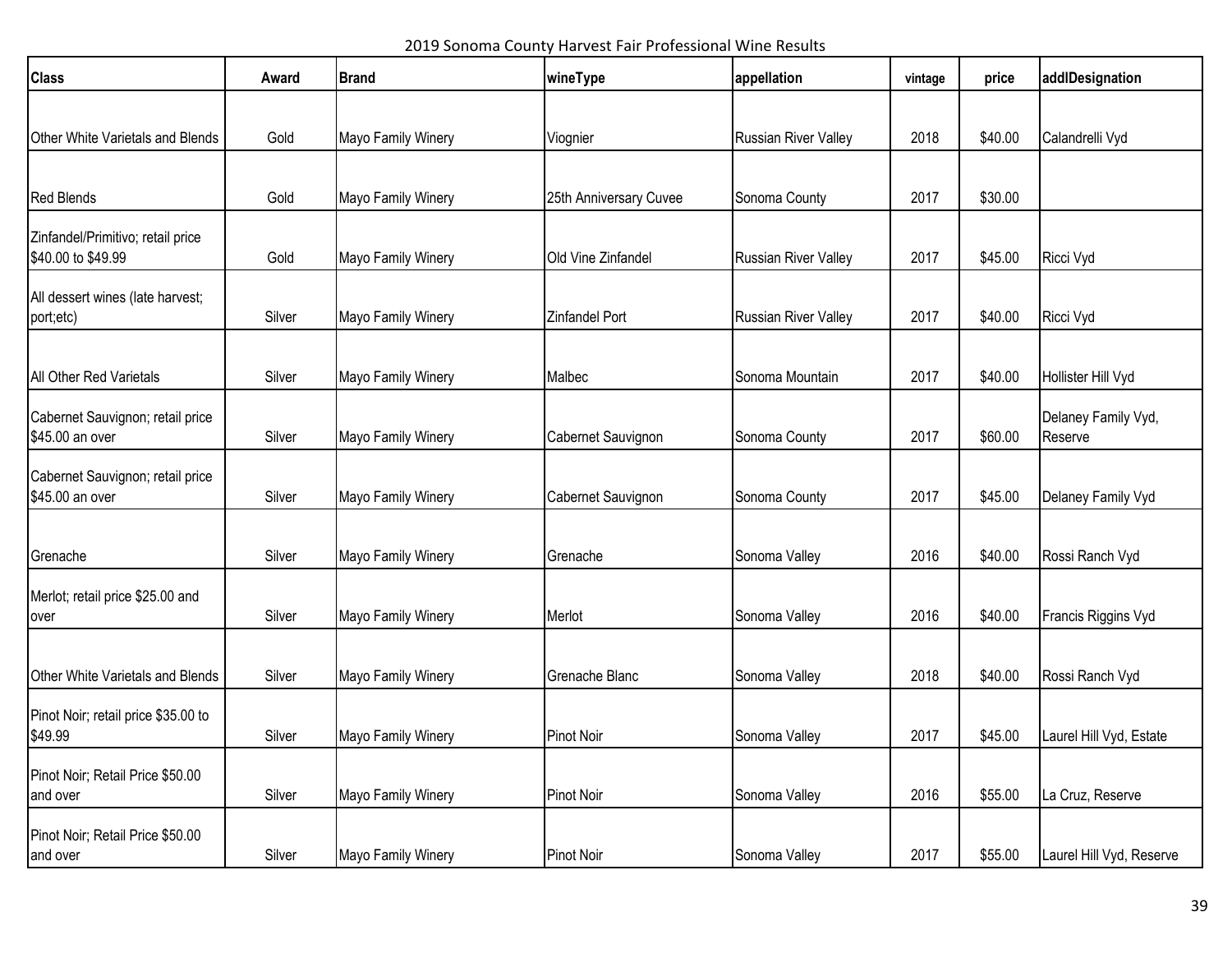2019 Sonoma County Harvest Fair Professional Wine Results

| <b>Class</b>                                                       | Award         | <b>Brand</b>       | wineType                    | appellation                 | vintage | price   | addlDesignation             |
|--------------------------------------------------------------------|---------------|--------------------|-----------------------------|-----------------------------|---------|---------|-----------------------------|
|                                                                    |               |                    |                             |                             |         |         |                             |
| <b>Red Blends</b>                                                  | Silver        | Mayo Family Winery | The Libertine               | Sonoma County               | 2015    | \$30.00 |                             |
| Sauvignon Blanc; Fume Blanc<br>styles; retail price \$25.00 and    |               |                    |                             |                             |         |         |                             |
| over                                                               | Silver        | Mayo Family Winery | Sauvignon Blanc             | Sonoma Valley               | 2018    | \$30.00 | Indian Springs Vyd          |
| Zinfandel/Primitivo; retail price<br>\$40.00 to \$49.99            | Silver        | Mayo Family Winery | Old Vine Zinfandel          | <b>Russian River Valley</b> | 2016    | \$45.00 | Ricci Vyd                   |
| Zinfandel/Primitivo; Retail Price<br>\$50.00 and over              | Silver        | Mayo Family Winery | Old Vine Zinfandel          | <b>Russian River Valley</b> | 2017    | \$55.00 | Ricci Vyd, Reserve          |
| Zinfandel/Primitivo; Retail Price<br>\$50.00 and over              | Silver        | Mayo Family Winery | Old Vine Zinfandel          | Russian River Valley        | 2016    | \$55.00 | Ricci Vyd, Reserve          |
| All dessert wines (late harvest;<br>port;etc)                      | <b>Bronze</b> | Mayo Family Winery | Late Harvest Gewurztraminer | Sonoma Valley               | 2017    | \$35.00 | Kunde Ranch                 |
| All Other Red Varietals                                            | <b>Bronze</b> | Mayo Family Winery | Malbec                      | Sonoma Mountain             | 2017    | \$60.00 | Hollister Hill Vyd, Reserve |
| All Other Red Varietals                                            | Bronze        | Mayo Family Winery | Alicante Bouschet           | Sonoma Valley               | 2016    | \$50.00 | Kunde Ranch, Reserve        |
| All Other Red Varietals                                            | Bronze        | Mayo Family Winery | Alicante Bouschet           | Sonoma Valley               | 2016    | \$40.00 | Kunde Ranch                 |
| Bordeaux Blends (Meritage; etc.);<br>retail price \$45.00 and over | Bronze        | Mayo Family Winery | Meritage Carlo's Cuvee      | Sonoma Valley               | 2015    | \$45.00 |                             |
| Other White Varietals and Blends                                   | Bronze        | Mayo Family Winery | Riesling                    | Sonoma Mountain             | 2018    | \$30.00 | Hollister Hill Vyd          |
| Petite Sirah                                                       | Bronze        | Mayo Family Winery | Petite Sirah                | Sonoma Valley               | 2016    | \$55.00 | Gouly Family Vyd, Reserve   |
| Pinot Gris/ Pinot Grigio                                           | Bronze        | Mayo Family Winery | <b>Pinot Gris</b>           | Russian River Valley        | 2018    | \$30.00 | Windsor Oaks Vyd            |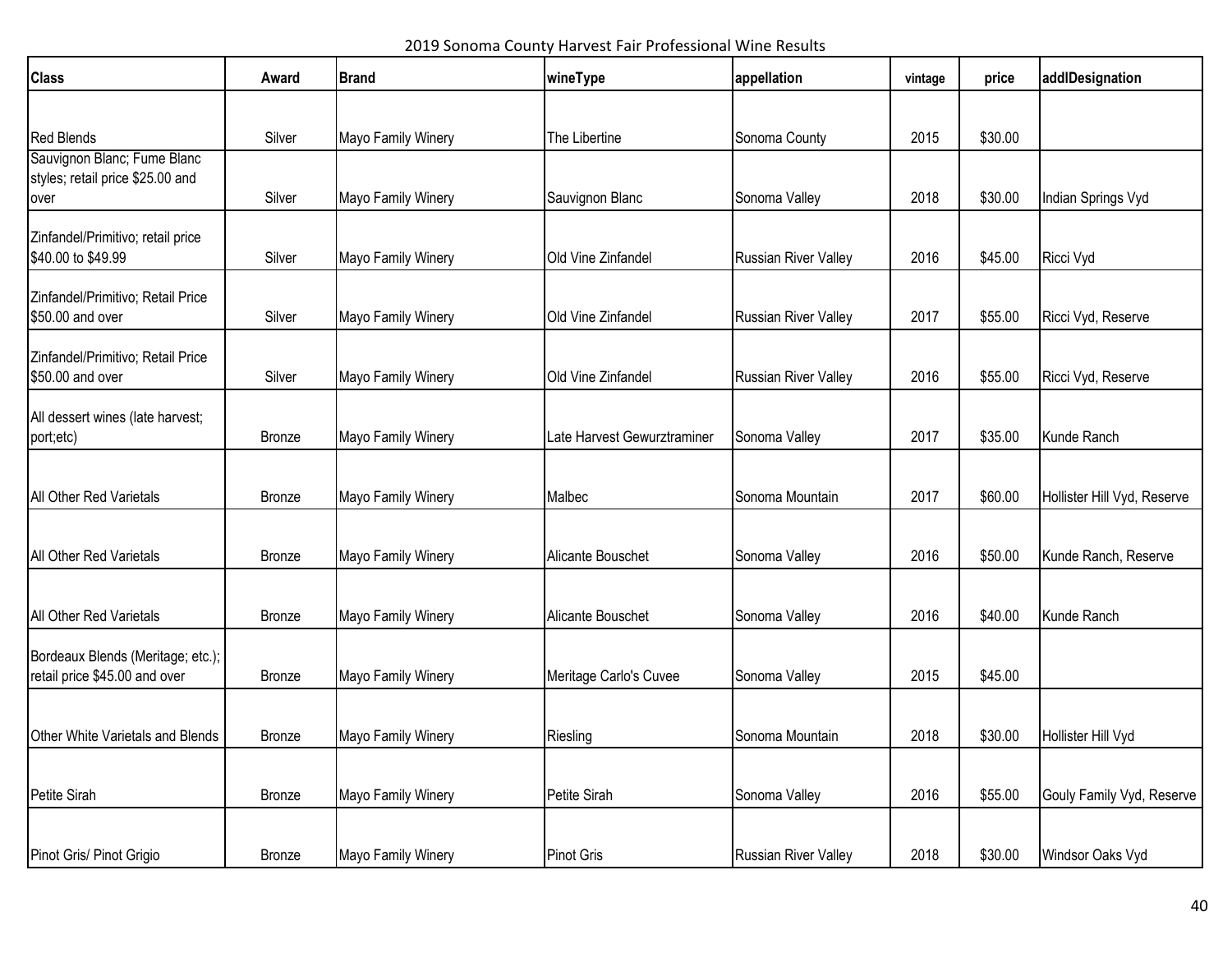2019 Sonoma County Harvest Fair Professional Wine Results

| <b>Class</b>                                                            | Award  | <b>Brand</b>       | wineType                                        | appellation      | vintage | price   | addlDesignation                |
|-------------------------------------------------------------------------|--------|--------------------|-------------------------------------------------|------------------|---------|---------|--------------------------------|
|                                                                         |        |                    |                                                 |                  |         |         |                                |
| <b>Red Blends</b>                                                       | Bronze | Mayo Family Winery | La Zingara                                      | Sonoma Valley    | 2016    | \$40.00 |                                |
| Sauvignon Blanc; Fume Blanc<br>styles; retail price \$25.00 and<br>over | Bronze | Mayo Family Winery | Sauvignon Blanc                                 | Sonoma Valley    | 2017    | \$45.00 | Indian Springs Vyd,<br>Reserve |
| Cabernet Sauvignon; retail price<br>\$35.00 to \$44.99                  | Gold   | Mazzocco Sonoma    | Cabernet Sauvignon Inheritance Dry Creek Valley |                  | 2014    | \$40.00 |                                |
| Petite Sirah                                                            | Gold   | Mazzocco Sonoma    | Petite Sirah                                    | Rockpile         | 2017    | \$52.00 | Pomo, Reserve                  |
| Petite Sirah                                                            | Gold   | Mazzocco Sonoma    | Petite Sirah                                    | Rockpile         | 2017    | \$52.00 | Florence                       |
| Petite Sirah                                                            | Gold   | Mazzocco Sonoma    | Petite Sirah                                    | Dry Creek Valley | 2017    | \$35.00 | Maria                          |
| Petite Sirah                                                            | Gold*  | Mazzocco Sonoma    | Petite Sirah                                    | Dry Creek Valley | 2017    | \$35.00 | Briar                          |
| Zinfandel/Primitivo; Retail Price<br>\$50.00 and over                   | Gold   | Mazzocco Sonoma    | Zinfandel                                       | Dry Creek Valley | 2017    | \$52.00 | Smith Orchard, Reserve         |
| Zinfandel/Primitivo; Retail Price<br>\$50.00 and over                   | Gold   | Mazzocco Sonoma    | Zinfandel                                       | Dry Creek Valley | 2017    | \$56.00 | West Dry Creek, Reserve        |
| Zinfandel/Primitivo; Retail Price<br>\$50.00 and over                   | Gold*  | Mazzocco Sonoma    | Zinfandel                                       | Dry Creek Valley | 2017    | \$60.00 | Pony, Reserve                  |
| Zinfandel/Primitivo; retail price up<br>to \$34.99                      | Gold   | Mazzocco Sonoma    | Zinfandel                                       | Dry Creek Valley | 2017    | \$34.00 | Reserve                        |
| Zinfandel/Primitivo; retail price up<br>to \$34.99                      | Gold   | Mazzocco Sonoma    | Zinfandel                                       | Dry Creek Valley | 2017    | \$34.00 | Warm Springs Ranch             |
| Zinfandel/Primitivo; retail price up  <br>to \$34.99                    | Gold   | Mazzocco Sonoma    | Zinfandel                                       | Dry Creek Valley | 2017    | \$26.00 |                                |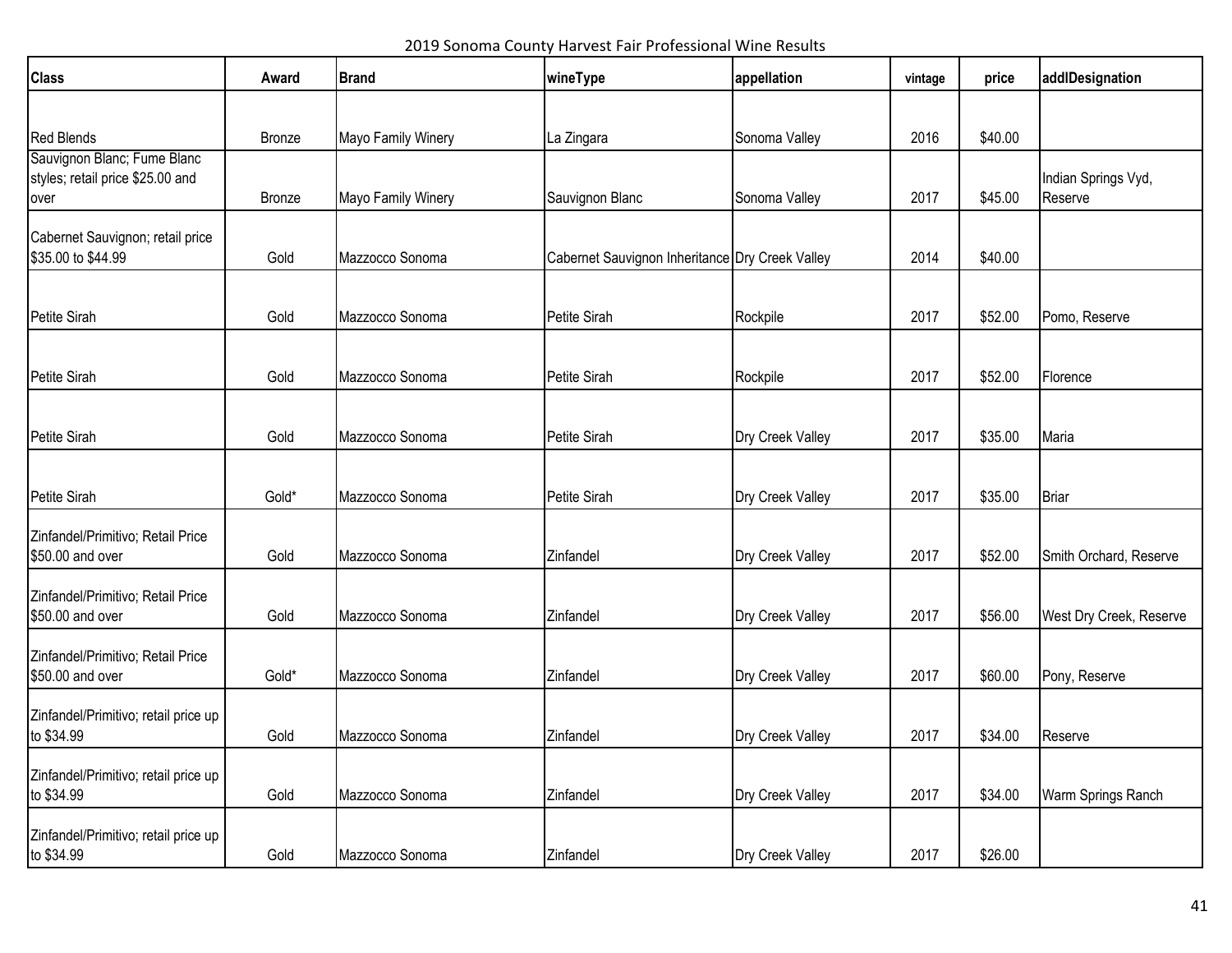2019 Sonoma County Harvest Fair Professional Wine Results

| <b>Class</b>                                                            | Award  | <b>Brand</b>    | wineType           | appellation          | vintage | price   | addlDesignation       |
|-------------------------------------------------------------------------|--------|-----------------|--------------------|----------------------|---------|---------|-----------------------|
| Zinfandel/Primitivo; retail price up<br>to \$34.99                      | Gold*  | Mazzocco Sonoma | Zinfandel          | Dry Creek Valley     | 2017    | \$32.00 | Verano                |
| Cabernet Sauvignon; retail price<br>\$45.00 an over                     | Silver | Mazzocco Sonoma | Cabernet Sauvignon | Dry Creek Valley     | 2015    | \$50.00 | Reserve               |
| Cabernet Sauvignon; retail price<br>up to \$34.99                       | Silver | Mazzocco Sonoma | Cabernet Sauvignon | Dry Creek Valley     | 2017    | \$30.00 |                       |
| Chardonnay; retail price \$25.00<br>to \$34.99                          | Silver | Mazzocco Sonoma | Chardonnay         | Alexander Valley     | 2018    | \$26.00 |                       |
| Chardonnay; retail price \$35.00<br>and over                            | Silver | Mazzocco Sonoma | Chardonnay         | Alexander Valley     | 2017    | \$36.00 | Stuhlmuller, Reserve  |
| Petite Sirah                                                            | Silver | Mazzocco Sonoma | Petite Sirah       | Dry Creek Valley     | 2017    | \$50.00 | Pony, Reserve         |
| Sauvignon Blanc; Fume Blanc<br>styles; retail price \$25.00 and<br>over | Silver | Mazzocco Sonoma | Sauvignon Blanc    | Alexander Valley     | 2018    | \$28.00 |                       |
| Zinfandel/Primitivo; retail price<br>\$35.00 to \$39.99                 | Silver | Mazzocco Sonoma | Zinfandel          | Russian River Valley | 2017    | \$36.00 | Fog                   |
| Zinfandel/Primitivo; retail price<br>\$35.00 to \$39.99                 | Silver | Mazzocco Sonoma | Zinfandel          | Dry Creek Valley     | 2017    | \$38.00 | Maria                 |
| Zinfandel/Primitivo; retail price<br>\$35.00 to \$39.99                 | Silver | Mazzocco Sonoma | Zinfandel          | Dry Creek Valley     | 2017    | \$38.00 | Tombstone             |
| Zinfandel/Primitivo; retail price<br>\$35.00 to \$39.99                 | Silver | Mazzocco Sonoma | Zinfandel          | Dry Creek Valley     | 2017    | \$38.00 | <b>West Dry Creek</b> |
| Zinfandel/Primitivo; Retail Price<br>\$50.00 and over                   | Silver | Mazzocco Sonoma | Zinfandel          | Rockpile             | 2017    | \$60.00 | Florence, Reserve     |
| Zinfandel/Primitivo; Retail Price<br>\$50.00 and over                   | Silver | Mazzocco Sonoma | Zinfandel          | Rockpile             | 2017    | \$60.00 | Pomo, Reserve         |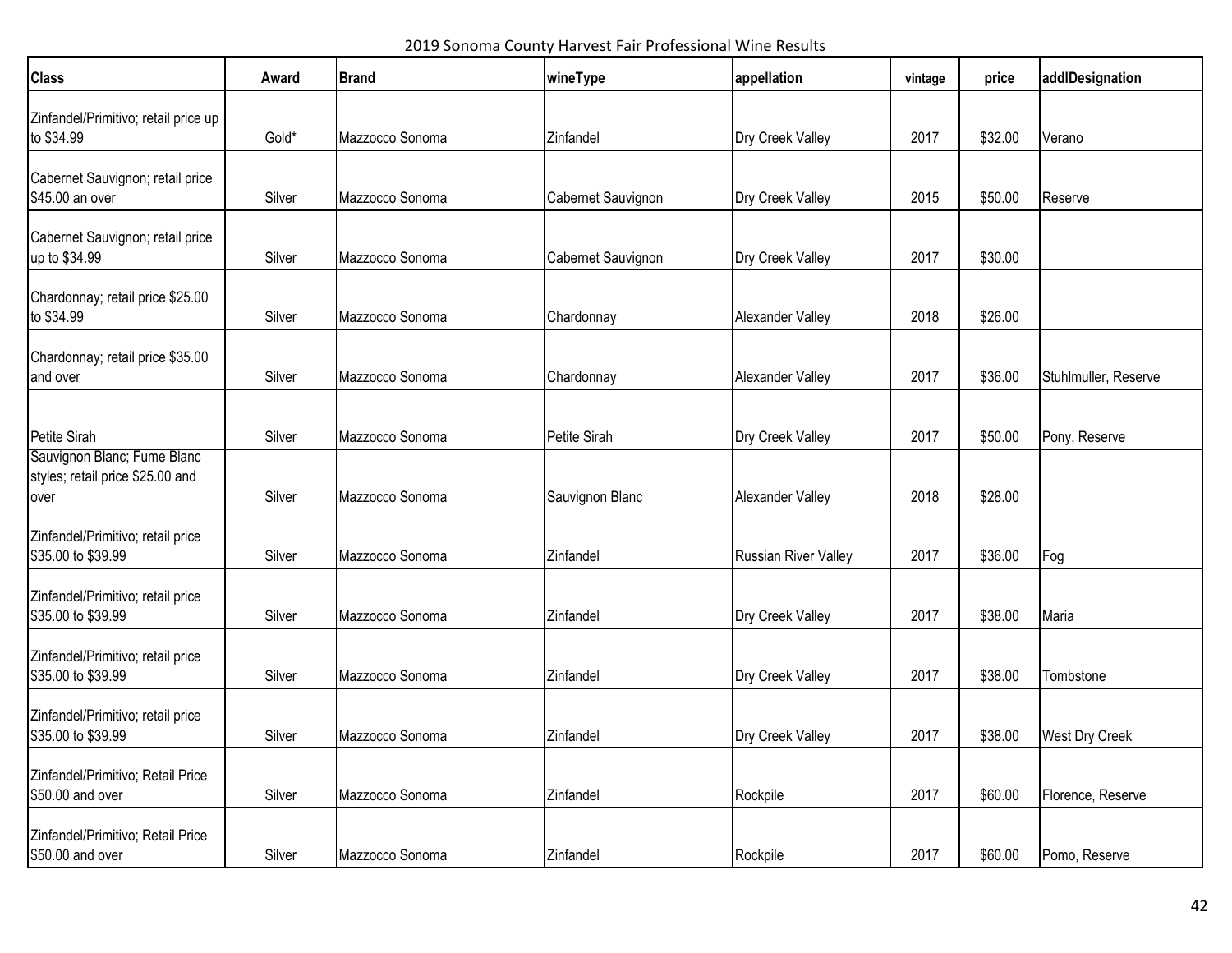2019 Sonoma County Harvest Fair Professional Wine Results

| <b>Class</b>                                          | Award  | <b>Brand</b>           | wineType   | appellation          | vintage | price   | addlDesignation                |
|-------------------------------------------------------|--------|------------------------|------------|----------------------|---------|---------|--------------------------------|
| Zinfandel/Primitivo; Retail Price<br>\$50.00 and over | Silver | Mazzocco Sonoma        | Zinfandel  | Dry Creek Valley     | 2017    | \$52.00 | Seaton, Reserve                |
| Zinfandel/Primitivo; Retail Price<br>\$50.00 and over | Silver | Mazzocco Sonoma        | Zinfandel  | Dry Creek Valley     | 2017    | \$56.00 | Serracino, Reserve             |
| Zinfandel/Primitivo; Retail Price<br>\$50.00 and over | Silver | Mazzocco Sonoma        | Zinfandel  | Dry Creek Valley     | 2017    | \$52.00 | Sullivan, Reserve              |
| Zinfandel/Primitivo; Retail Price<br>\$50.00 and over | Silver | Mazzocco Sonoma        | Zinfandel  | Rockpile             | 2017    | \$60.00 | Thomas, Reserve                |
| Zinfandel/Primitivo; retail price up<br>to \$34.99    | Silver | Mazzocco Sonoma        | Zinfandel  | Dry Creek Valley     | 2017    | \$29.00 | Briar                          |
| Zinfandel/Primitivo; retail price up<br>to \$34.99    | Silver | Mazzocco Sonoma        | Zinfandel  | Dry Creek Valley     | 2017    | \$34.00 | Seaton Vyd                     |
| Zinfandel/Primitivo; retail price up<br>to \$34.99    | Silver | Mazzocco Sonoma        | Zinfandel  | Dry Creek Valley     | 2017    | \$34.00 | Sullivan                       |
| <b>Red Blends</b>                                     | Bronze | Mazzocco Sonoma        | Caz        | Sonoma County        | 2017    | \$40.00 |                                |
| Zinfandel/Primitivo; Retail Price<br>\$50.00 and over | Bronze | Mazzocco Sonoma        | Zinfandel  | Dry Creek Valley     | 2017    | \$60.00 | Maple, Reserve                 |
| Zinfandel/Primitivo; Retail Price<br>\$50.00 and over | Bronze | Mazzocco Sonoma        | Zinfandel  | Dry Creek Valley     | 2017    | \$52.00 | Warm Springs Ranch,<br>Reserve |
| Zinfandel/Primitivo; retail price up<br>to \$34.99    | Bronze | Mazzocco Sonoma        | Zinfandel  | Dry Creek Valley     | 2017    | \$34.00 | Beasley                        |
| Zinfandel/Primitivo; retail price up<br>to \$34.99    | Bronze | Mazzocco Sonoma        | Zinfandel  | Alexander Valley     | 2017    | \$34.00 | Stone                          |
| Pinot Noir; retail price \$35.00 to<br>\$49.99        | Gold   | <b>McIlroy Cellars</b> | Pinot Noir | Russian River Valley | 2018    | \$40.00 | Vines & Roses Vineyard         |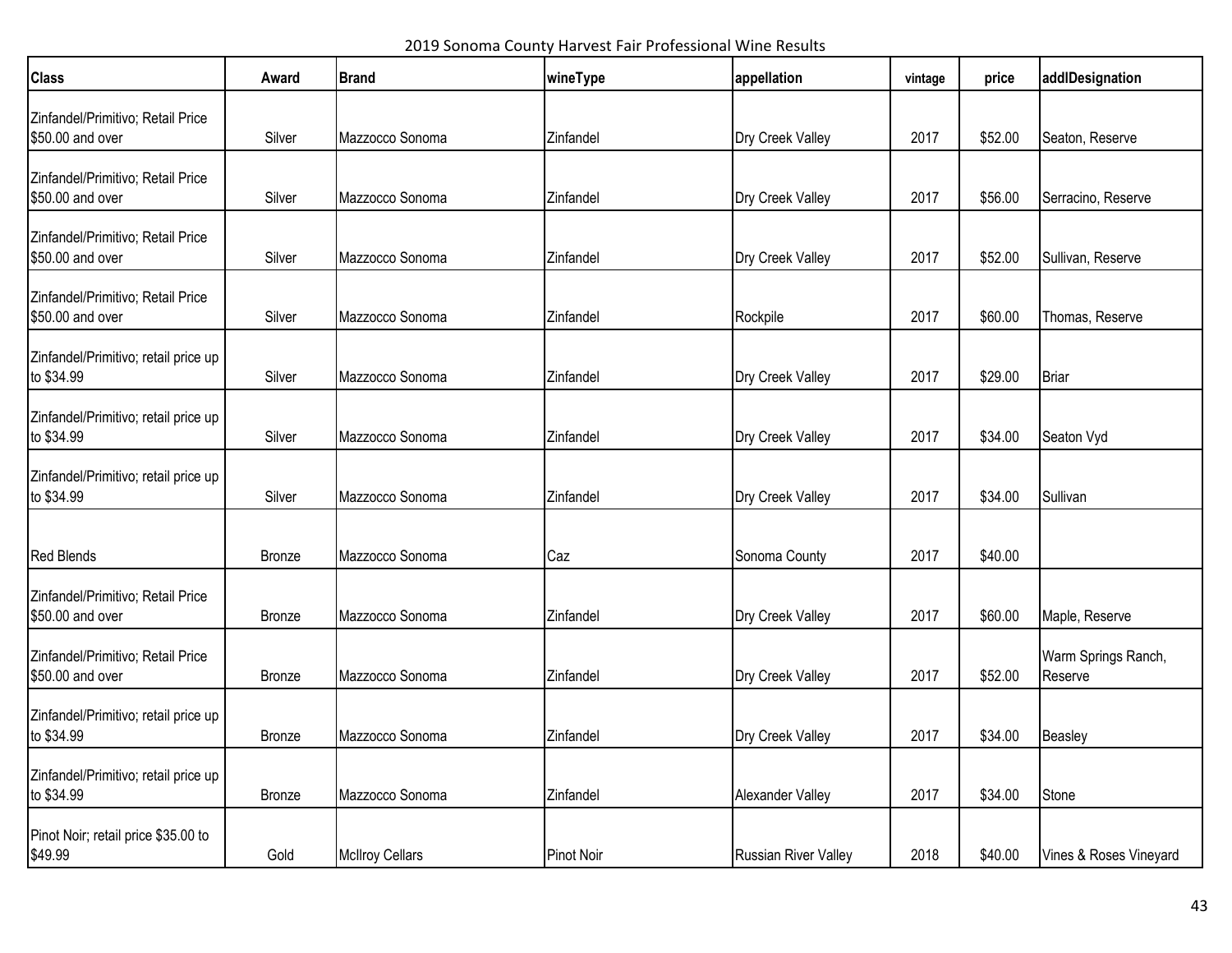2019 Sonoma County Harvest Fair Professional Wine Results

| <b>Class</b>                                            | Award  | <b>Brand</b>                | wineType              | appellation                 | vintage | price   | addlDesignation                    |
|---------------------------------------------------------|--------|-----------------------------|-----------------------|-----------------------------|---------|---------|------------------------------------|
|                                                         |        |                             |                       |                             |         |         |                                    |
| Rose                                                    | Gold*  | <b>McIlroy Cellars</b>      | Rose of Pinot Noir    | Russian River Valley        | 2018    | \$19.99 | Vines & Roses Vineyard             |
| Chardonnay; retail price \$25.00<br>to \$34.99          | Silver | <b>McIlroy Cellars</b>      | Chardonnay            | <b>Russian River Valley</b> | 2018    | \$34.99 | Aquarius Ranch Vineyard            |
| Chardonnay; retail price up to<br>\$24.99               | Silver | <b>McIlroy Cellars</b>      | Chardonnay            | <b>Russian River Valley</b> | 2018    | \$24.99 |                                    |
| Pinot Noir; retail price up to<br>\$34.99               | Silver | <b>McIlroy Cellars</b>      | <b>Pinot Noir</b>     | Russian River Valley        | 2018    | \$34.99 | <b>Bembey Vineyard</b>             |
| Zinfandel/Primitivo; retail price<br>\$35.00 to \$39.99 | Bronze | <b>McIlroy Cellars</b>      | Zinfandel             | Dry Creek Valley            | 2018    | \$39.99 | Watson Vineyard, Old Vine          |
| Italian varietals                                       | Gold   | <b>Mengler Family Wines</b> | Dolcetto              | Russian River Valley        | 2017    | \$35.00 |                                    |
| Chardonnay; retail price \$25.00<br>to \$34.99          | Silver | <b>Mengler Family Wines</b> | Unoaked Chardonnay    | Alexander Valley            | 2018    | \$25.00 | Stuhlmuller Vineyards -<br>Block 3 |
| Italian varietals                                       | Silver | <b>Mengler Family Wines</b> | Sangiovese            | <b>Russian River Valley</b> | 2017    | \$45.00 | Alegria Vineyards                  |
| Rose                                                    | Silver | <b>Mengler Family Wines</b> | Rose of Syrah         | Russian River Valley        | 2018    | \$25.00 | Alegria Vineyards                  |
| <b>Red Blends</b>                                       | Bronze | Mengler Family Wines        | <b>Rita's Block</b>   | <b>Russian River Valley</b> | 2016    | \$60.00 |                                    |
| All Other Red Varietals                                 | Silver | Merriam Vineyards           | <b>Cabernet Franc</b> | Russian River Valley        | 2014    | \$45.00 | Windacre Vineyard, Estate          |
| Cabernet Sauvignon; retail price<br>\$45.00 an over     | Silver | Merriam Vineyards           | Cabernet Sauvignon    | Rockpile                    | 2015    | \$65.00 | Gloeckner-Turner Ranch             |
| Chardonnay; retail price \$35.00<br>and over            | Silver | Merriam Vineyards           | Chardonnay            | Russian River Valley        | 2018    | \$45.00 | Foppoli Family Vineyard            |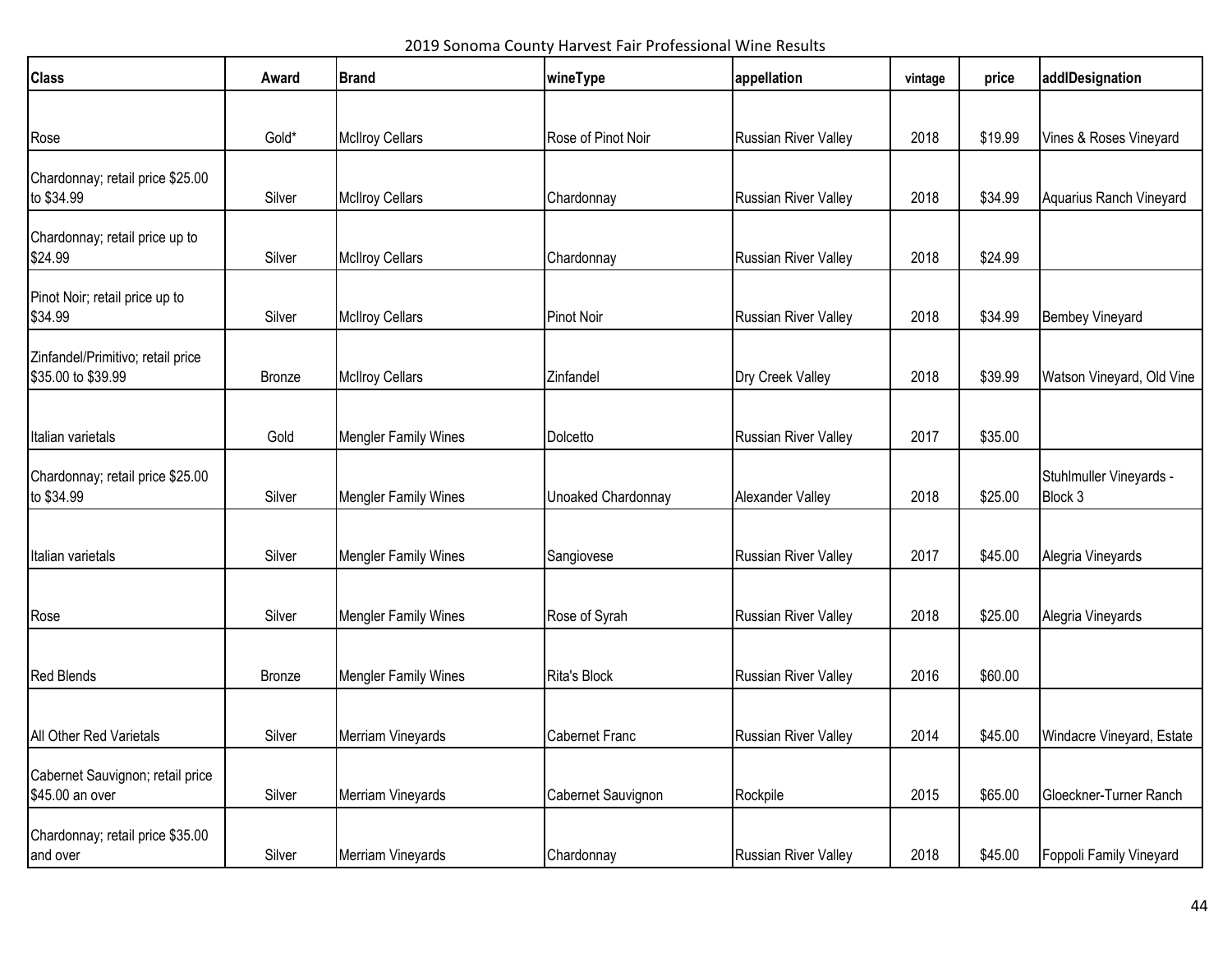2019 Sonoma County Harvest Fair Professional Wine Results

| <b>Class</b>                                                      | Award         | <b>Brand</b>      | wineType              | appellation                 | vintage | price   | addlDesignation                |
|-------------------------------------------------------------------|---------------|-------------------|-----------------------|-----------------------------|---------|---------|--------------------------------|
| Merlot; retail price \$25.00 and<br>over                          | Silver        | Merriam Vineyards | Merlot                | <b>Russian River Valley</b> | 2015    | \$34.00 | Windacre Vineyard, Estate      |
| Cabernet Sauvignon; retail price<br>\$35.00 to \$44.99            | Bronze        | Merriam Vineyards | Cabernet Sauvignon    | Russian River Valley        | 2015    | \$36.00 | Windacre Vineyard, Estate      |
| Pinot Noir; Retail Price \$50.00<br>and over                      | Bronze        | Merriam Vineyards | Pinot Noir Three Sons | <b>Russian River Valley</b> | 2017    | \$75.00 | Estate                         |
| Pinot Noir; retail price \$35.00 to<br>\$49.99                    | Silver        | Mersenne          | <b>Pinot Noir</b>     | Russian River Valley        | 2017    | \$43.00 |                                |
| Cabernet Sauvignon; retail price<br>\$45.00 an over               | <b>Bronze</b> | Mersenne          | Cabernet Sauvignon    | <b>Russian River Valley</b> | 2016    | \$67.00 | <b>Curley Family Vineyards</b> |
| Cabernet Sauvignon; retail price<br>up to \$34.99                 | Silver        | Michael Pozzan    | Cabernet Sauvignon    | Alexander Valley            | 2017    | \$25.00 |                                |
| Chardonnay; retail price up to<br>\$24.99                         | <b>Bronze</b> | Michael Pozzan    | Chardonnay            | Russian River Valley        | 2017    | \$18.00 |                                |
| Pinot Noir; retail price up to<br>\$34.99                         | <b>Bronze</b> | Michael Pozzan    | <b>Pinot Noir</b>     | <b>Russian River Valley</b> | 2017    | \$22.00 |                                |
| Chardonnay; retail price \$25.00<br>to \$34.99                    | Best of Class | <b>Mill Creek</b> | Chardonnay            | Dry Creek Valley            | 2018    | \$27.00 | Estate                         |
| Chardonnay; retail price \$25.00<br>to \$34.99                    | Gold*         | <b>Mill Creek</b> | Chardonnay            | Dry Creek Valley            | 2018    | \$27.00 | Estate                         |
| Other White Varietals and Blends                                  | Gold          | <b>Mill Creek</b> | Dry Gewurztraminer    | Dry Creek Valley            | 2018    | \$27.00 |                                |
| Cabernet Sauvignon; retail price<br>up to \$34.99                 | Silver        | <b>Mill Creek</b> | Cabernet Sauvignon    | Dry Creek Valley            | 2017    | \$32.00 |                                |
| Sauvignon Blanc; Fume Blanc<br>styles; retail price up to \$24.99 | Silver        | <b>Mill Creek</b> | Sauvignon Blanc       | Dry Creek Valley            | 2018    | \$24.00 | Estate                         |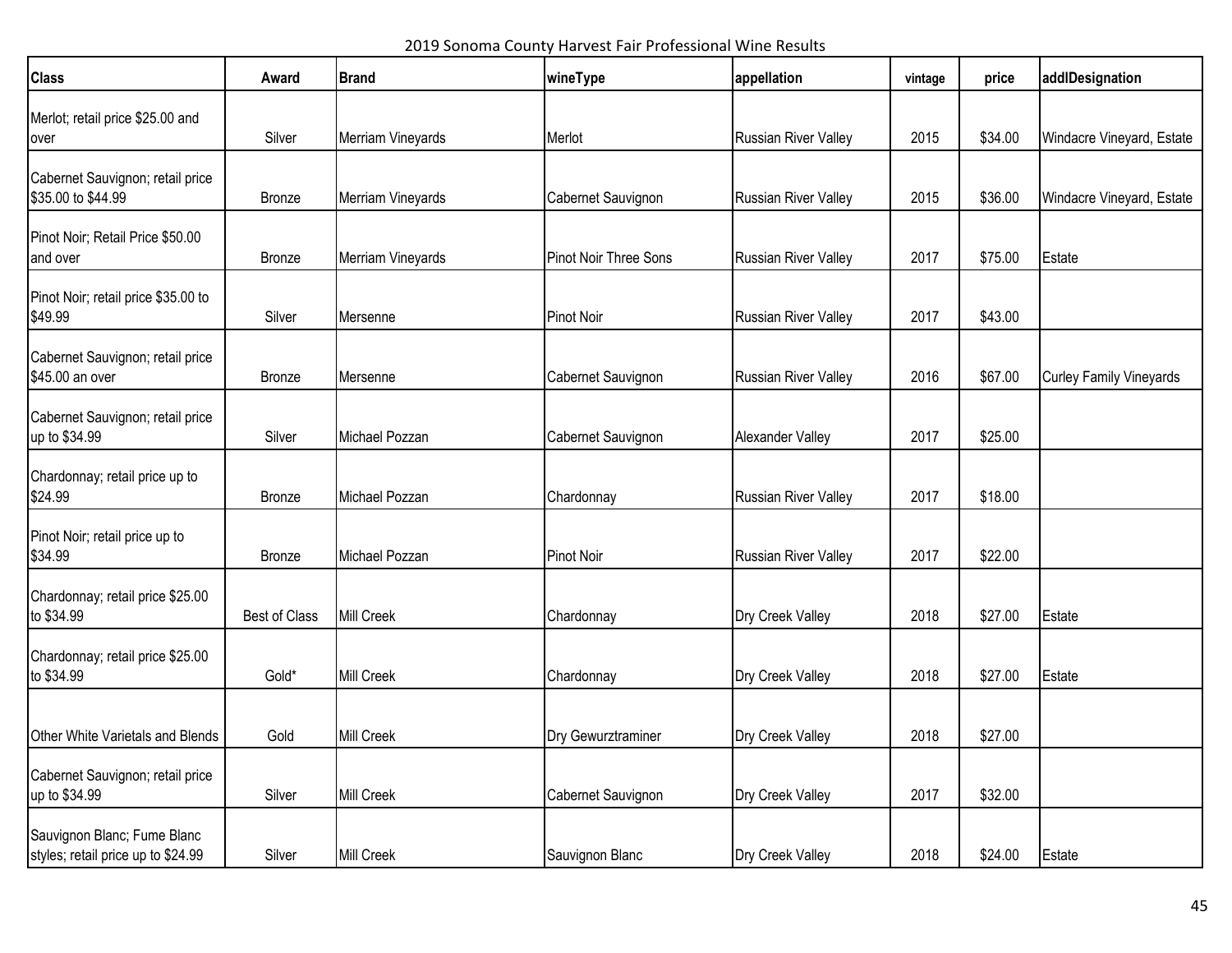2019 Sonoma County Harvest Fair Professional Wine Results

| <b>Class</b>                                           | Award         | <b>Brand</b>                | wineType             | appellation                        | vintage | price   | addlDesignation                    |
|--------------------------------------------------------|---------------|-----------------------------|----------------------|------------------------------------|---------|---------|------------------------------------|
| Cabernet Sauvignon; retail price<br>\$35.00 to \$44.99 | Gold          | Miro                        | Cabernet Sauvignon   | Pine Mountain-Cloverdale<br>Peak   | 2017    | \$40.00 | Pine Mountain Vineyard,<br>Reserve |
| Cabernet Sauvignon; retail price<br>\$35.00 to \$44.99 | Gold          | Miro                        | Cabernet Sauvignon   | Pine Mountain -<br>Cloverdale Peak | 2016    | \$36.00 | Silverwood Vineyard,<br>Reserve    |
| Petite Sirah                                           | Gold*         | Miro                        | Petite Sirah         | Dry Creek Valley                   | 2017    | \$26.00 |                                    |
| Cabernet Sauvignon; retail price<br>up to \$34.99      | Silver        | Miro                        | Cabernet Sauvignon   | Alexander Valley                   | 2017    | \$28.00 | aCURE eSTATE Vineyard              |
| Petite Sirah                                           | Silver        | Miro                        | Petite Sirah         | Dry Creek Valley                   | 2016    | \$40.00 | Rockpile, Reserve                  |
| Zinfandel/Primitivo; retail price up<br>to \$34.99     | Silver        | Miro                        | Zinfandel            | Alexander Valley                   | 2017    | \$28.00 | Hemar Vineyard, Old Vine           |
| Pinot Noir; retail price \$35.00 to<br>\$49.99         | <b>Bronze</b> | Miro                        | <b>Pinot Noir</b>    | Russian River Valley               | 2017    | \$42.00 | Hogan's Run Vineyard,<br>Reserve   |
| Zinfandel/Primitivo; retail price up<br>to \$34.99     | <b>Bronze</b> | <b>Mounts Family Winery</b> | Zinfandel            | Dry Creek Valley                   | 2018    | \$28.00 | Estate                             |
| Cabernet Sauvignon; retail price<br>\$45.00 an over    | Silver        | Muscardini Cellars          | Cabernet Sauvignon   | <b>Moon Mountain District</b>      | 2015    | \$56.00 | Madrone Ridge Vineyards            |
| Merlot; retail price \$25.00 and<br>over               | Silver        | Muscardini Cellars          | Merlot;              | Sonoma Valley                      | 2016    | \$60.00 | Sangiacomo Vineyards               |
| Rose                                                   | Silver        | Muscardini Cellars          | Rosato di Sangiovese | Sonoma Valley                      | 2018    | \$24.00 | Santo Giordano Vineyards           |
| Syrah/ Shiraz                                          | Silver        | Muscardini Cellars          | Syrah                | Dry Creek Valley                   | 2015    | \$44.00 | Unti Vineyards                     |
| Italian varietals                                      | Bronze        | Muscardini Cellars          | Sangiovese           | Sonoma Valley                      | 2016    | \$44.00 | Alpicella Vineyards                |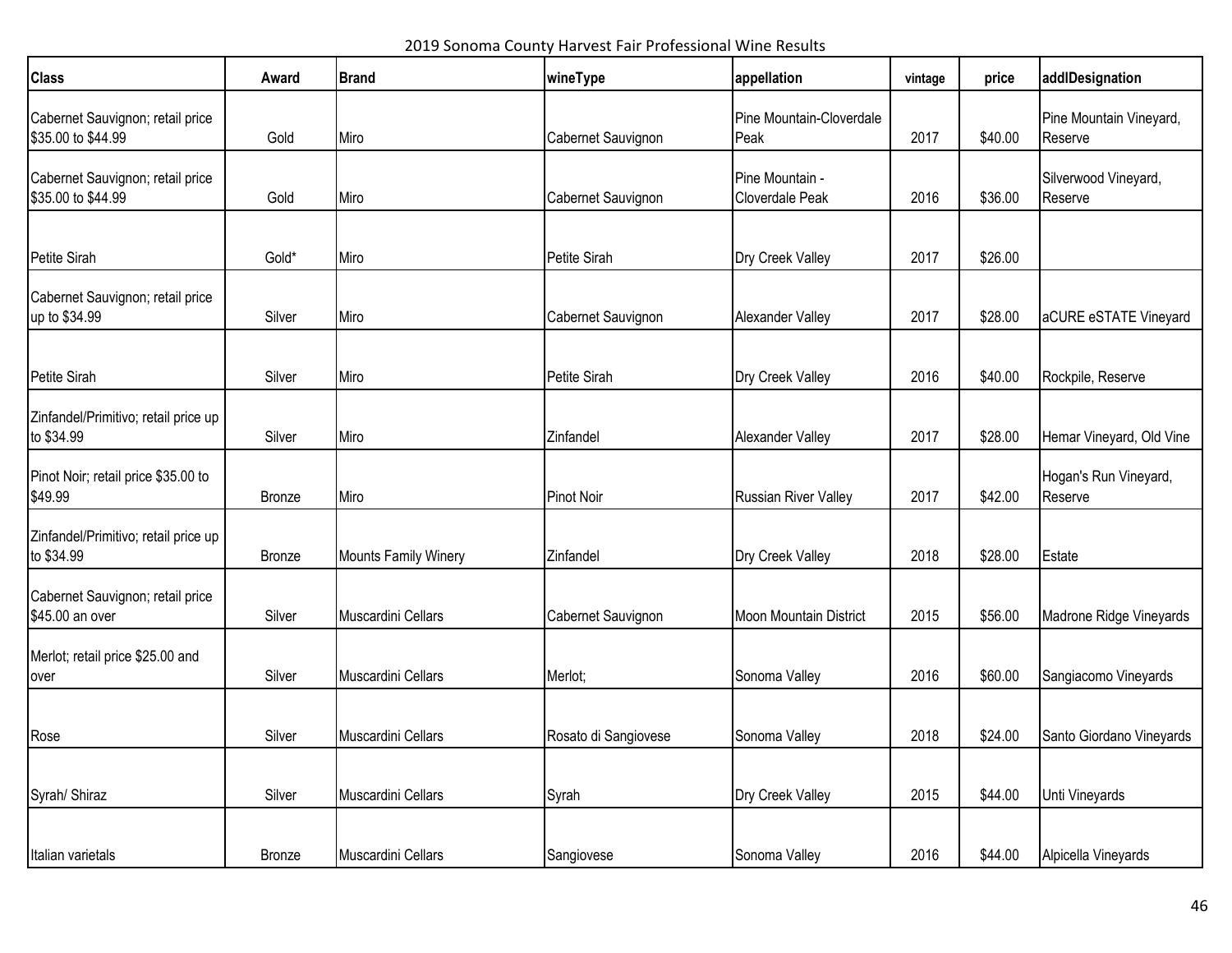2019 Sonoma County Harvest Fair Professional Wine Results

| <b>Class</b>                                                            | Award         | <b>Brand</b>        | wineType                | appellation                 | vintage | price   | addlDesignation            |
|-------------------------------------------------------------------------|---------------|---------------------|-------------------------|-----------------------------|---------|---------|----------------------------|
| Zinfandel/Primitivo; retail price<br>\$40.00 to \$49.99                 | Bronze        | Muscardini Cellars  | Zinfandel               | Sonoma Valley               | 2015    | \$48.00 | Cassata Vineyards          |
| Cabernet Sauvignon; retail price<br>up to \$34.99                       | Silver        | Owl Ridge           | Cabernet Sauvignon      | Sonoma County               | 2017    | \$18.00 |                            |
| Sauvignon Blanc; Fume Blanc<br>styles; retail price up to \$24.99       | Gold*         | Paradise Ridge      | Sauvignon Blanc         | <b>Russian River Valley</b> | 2018    | \$22.00 | Grandview                  |
| Chardonnay; retail price \$25.00<br>to \$34.99                          | Silver        | Paradise Ridge      | Chardonnay              | Russian River Valley        | 2017    | \$30.00 |                            |
| Pinot Noir; retail price \$35.00 to<br>\$49.99                          | Silver        | Paradise Ridge      | <b>Pinot Noir</b>       | <b>Russian River Valley</b> | 2017    | \$39.99 |                            |
| Rose                                                                    | Silver        | Paradise Ridge      | Rose Wine               | Russian River Valley        | 2018    | \$26.00 | <b>Brides Blush</b>        |
| Sauvignon Blanc; Fume Blanc<br>styles; retail price \$25.00 and<br>over | Silver        | Paradise Ridge      | Sauvignon Blanc         | Russian River Valley        | 2018    | \$28.00 |                            |
| Zinfandel/Primitivo; Retail Price<br>\$50.00 and over                   | Bronze        | Paradise Ridge      | Zinfandel / The Convict | Rockpile                    | 2014    | \$50.00 | Branham Vyd                |
| Cabernet Sauvignon; retail price<br>\$35.00 to \$44.99                  | Silver        | Patrick Kelly Wines | Cabernet Sauvignon      | Alexander Valley            | 2014    | \$42.00 | Rotlisberger Ranch, Estate |
| Zinfandel/Primitivo; retail price<br>\$35.00 to \$39.99                 | Silver        | Pech Merle Winery   | Zinfandel               | Dry Creek Valley            | 2016    | \$35.00 | Cuccio Vineyard            |
| Pinot Noir; retail price \$35.00 to<br>\$49.99                          | <b>Bronze</b> | Pech Merle Winery   | Pinot Noir              | Russian River Valley        | 2016    | \$47.00 | Oehlman Vineyard           |
| Sauvignon Blanc; Fume Blanc<br>styles; retail price up to \$24.99       | Bronze        | Pech Merle Winery   | Sauvignon Blanc         | Dry Creek Valley            | 2018    | \$21.00 | Valhall Vineyard           |
| Zinfandel/Primitivo; retail price<br>\$40.00 to \$49.99                 | Bronze        | Pech Merle Winery   | Zinfandel               | Dry Creek Valley            | 2016    | \$45.00 | Alioto Vineyard            |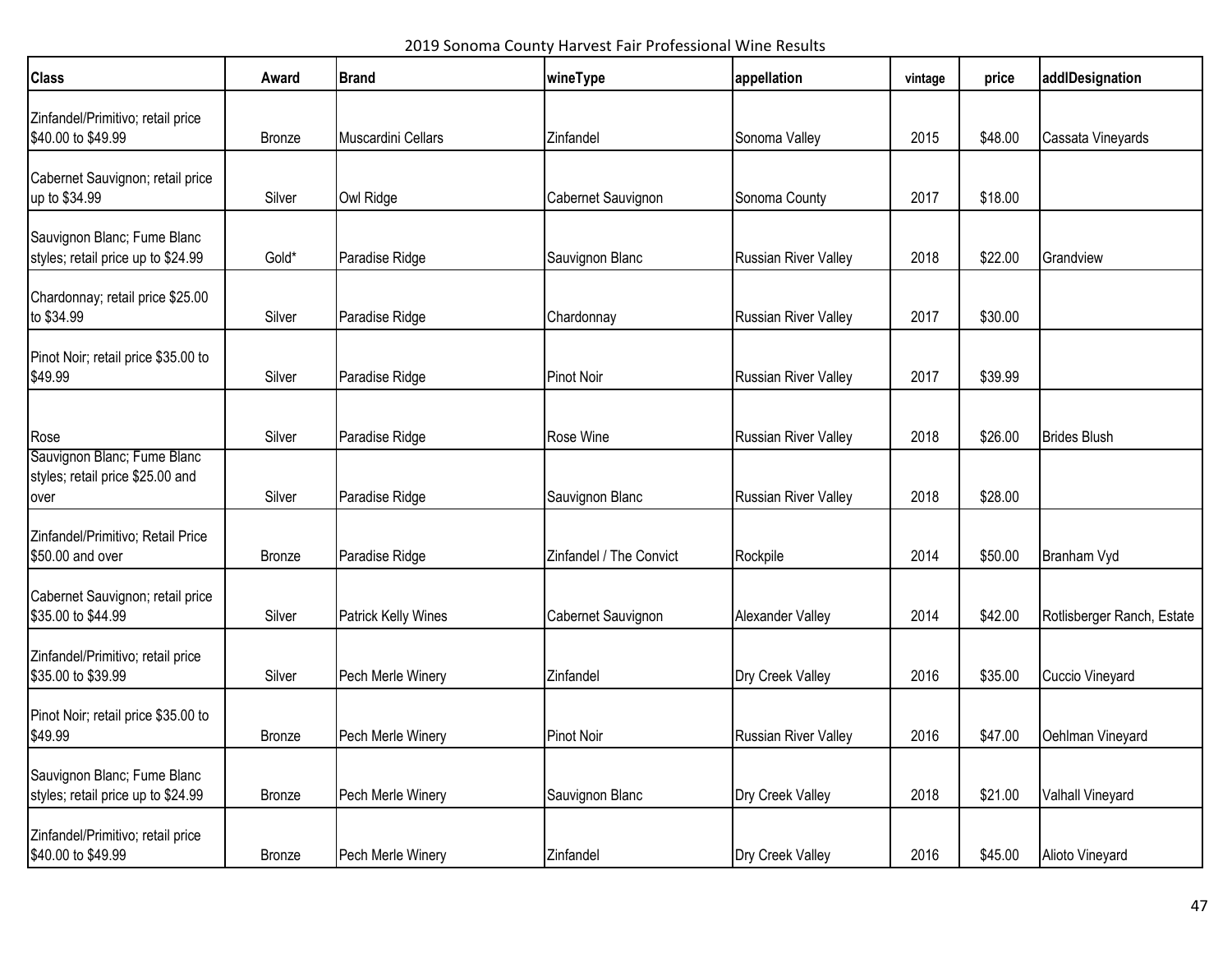2019 Sonoma County Harvest Fair Professional Wine Results

| <b>Class</b>                                       | Award         | <b>Brand</b> | wineType                                 | appellation          | vintage | price   | addlDesignation            |
|----------------------------------------------------|---------------|--------------|------------------------------------------|----------------------|---------|---------|----------------------------|
|                                                    |               |              |                                          |                      |         |         |                            |
| Italian varietals                                  | Gold          | Pedroncelli  | Sangiovese                               | Dry Creek Valley     | 2016    | \$18.00 | Alto Vineyards             |
|                                                    |               |              |                                          |                      |         |         |                            |
| Rose                                               | Gold          | Pedroncelli  | Rose'                                    | Dry Creek Valley     | 2018    | \$17.00 | <b>Signature Selection</b> |
| Cabernet Sauvignon; retail price<br>up to \$34.99  | Silver        | Pedroncelli  | Cabernet Sauvignon                       | Dry Creek Valley     | 2016    | \$26.00 | Block 007, Estate          |
| Cabernet Sauvignon; retail price<br>up to \$34.99  | Silver        | Pedroncelli  | Cabernet Sauvignon                       | Dry Creek Valley     | 2016    | \$20.00 | Three Vineyards            |
| Chardonnay; retail price up to<br>\$24.99          | Silver        | Pedroncelli  | Chardonnay                               | Dry Creek Valley     | 2018    | \$17.00 | Unoaked                    |
| Chardonnay; retail price up to<br>\$24.99          | Silver        | Pedroncelli  | Chardonnay                               | Dry Creek Valley     | 2017    | \$17.00 | <b>Signature Selection</b> |
| Pinot Noir; retail price up to<br>\$34.99          | Silver        | Pedroncelli  | Pinot Noir                               | Russian River Valley | 2017    | \$22.00 | Signature Selection        |
| <b>Red Blends</b>                                  | Silver        | Pedroncelli  | Sonoma Classico Red Wine<br><b>Blend</b> | Dry Creek Valley     | 2016    | \$19.00 |                            |
| Zinfandel/Primitivo; retail price up<br>to \$34.99 | Silver        | Pedroncelli  | Zinfandel                                | Dry Creek Valley     | 2016    | \$26.00 | <b>Bushnell Vineyard</b>   |
| Zinfandel/Primitivo; retail price up<br>to \$34.99 | Silver        | Pedroncelli  | Zinfandel                                | Dry Creek Valley     | 2017    | \$19.00 | Mother Clone               |
| All dessert wines (late harvest;<br>port;etc)      | Bronze        | Pedroncelli  | Four Grapes Vintage Port                 | Dry Creek Valley     | 2013    | \$20.00 | Estate                     |
| Chardonnay; retail price up to<br>\$24.99          | <b>Bronze</b> | Pedroncelli  | Chardonnay                               | Dry Creek Valley     | 2018    | \$19.00 | F. Johnson Vineyard        |
| Merlot; retail price up to \$24.99                 | Bronze        | Pedroncelli  | Merlot                                   | Dry Creek Valley     | 2017    | \$18.00 | <b>Bench Vineyards</b>     |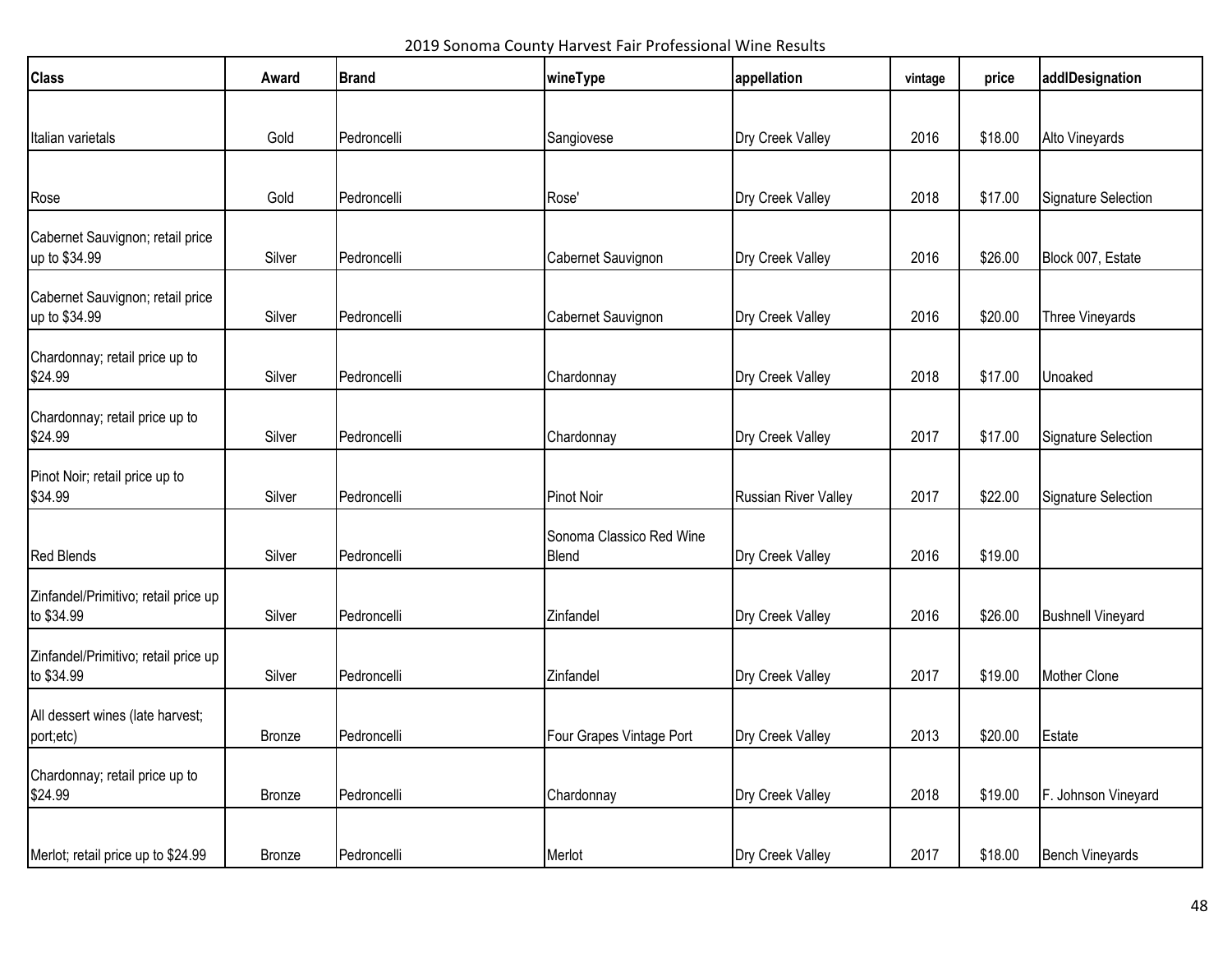2019 Sonoma County Harvest Fair Professional Wine Results

| <b>Class</b>                                                            | Award  | <b>Brand</b>           | wineType           | appellation                 | vintage | price   | addlDesignation                 |
|-------------------------------------------------------------------------|--------|------------------------|--------------------|-----------------------------|---------|---------|---------------------------------|
| Chardonnay; retail price \$35.00<br>and over                            | Gold*  | Pellegrini-Olivet Lane | Chardonnay         | <b>Russian River Valley</b> | 2016    | \$50.00 | Olivet Lane Vineyard,<br>Estate |
| Rose                                                                    | Gold   | Pellegrini-Olivet Lane | Rose'              | Russian River Valley        | 2018    | \$30.00 |                                 |
| Pinot Noir; Retail Price \$50.00<br>and over                            | Silver | Pellegrini-Olivet Lane | <b>Pinot Noir</b>  | <b>Russian River Valley</b> | 2016    | \$65.00 | Olivet Lane Vineyard,<br>Estate |
| Sauvignon Blanc; Fume Blanc<br>styles; retail price \$25.00 and<br>over | Silver | Pellegrini-Olivet Lane | Sauvignon Blanc    | <b>Russian River Valley</b> | 2018    | \$25.00 |                                 |
| Sauvignon Blanc; Fume Blanc<br>styles; retail price up to \$24.99       | Gold   | Pezzi King             | Sauvignon Blanc    | Dry Creek Valley            | 2018    | \$24.00 | Estate                          |
| Zinfandel/Primitivo; retail price<br>\$40.00 to \$49.99                 | Gold   | Pezzi King             | Zinfandel          | Russian River Valley        | 2017    | \$42.00 | Bacigalupi                      |
| Zinfandel/Primitivo; Retail Price<br>\$50.00 and over                   | Gold   | Pezzi King             | Zinfandel          | Dry Creek Valley            | 2017    | \$75.00 | Hunny Hill, Reserve             |
| Zinfandel/Primitivo; Retail Price<br>\$50.00 and over                   | Gold   | Pezzi King             | Zinfandel          | Dry Creek Valley            | 2017    | \$55.00 | Row 22, Reserve                 |
| Zinfandel/Primitivo; Retail Price<br>\$50.00 and over                   | Gold*  | Pezzi King             | Zinfandel          | Dry Creek Valley            | 2017    | \$65.00 | Row 26, Reserve                 |
| Zinfandel/Primitivo; retail price up<br>to \$34.99                      | Gold   | Pezzi King             | Zinfandel          | Dry Creek Valley            | 2017    | \$34.00 | Elevation 1040, Estate          |
| Zinfandel/Primitivo; retail price up<br>to \$34.99                      | Gold*  | Pezzi King             | Zinfandel          | Dry Creek Valley            | 2017    | \$34.00 | Oakey Grande, Estate            |
| Cabernet Sauvignon; retail price<br>\$35.00 to \$44.99                  | Silver | Pezzi King             | Cabernet Sauvignon | Dry Creek Valley            | 2016    | \$36.00 | Reserve                         |
| Chardonnay; retail price \$35.00<br>and over                            | Silver | Pezzi King             | Chardonnay         | Russian River Valley        | 2017    | \$36.00 | Bacigalupi                      |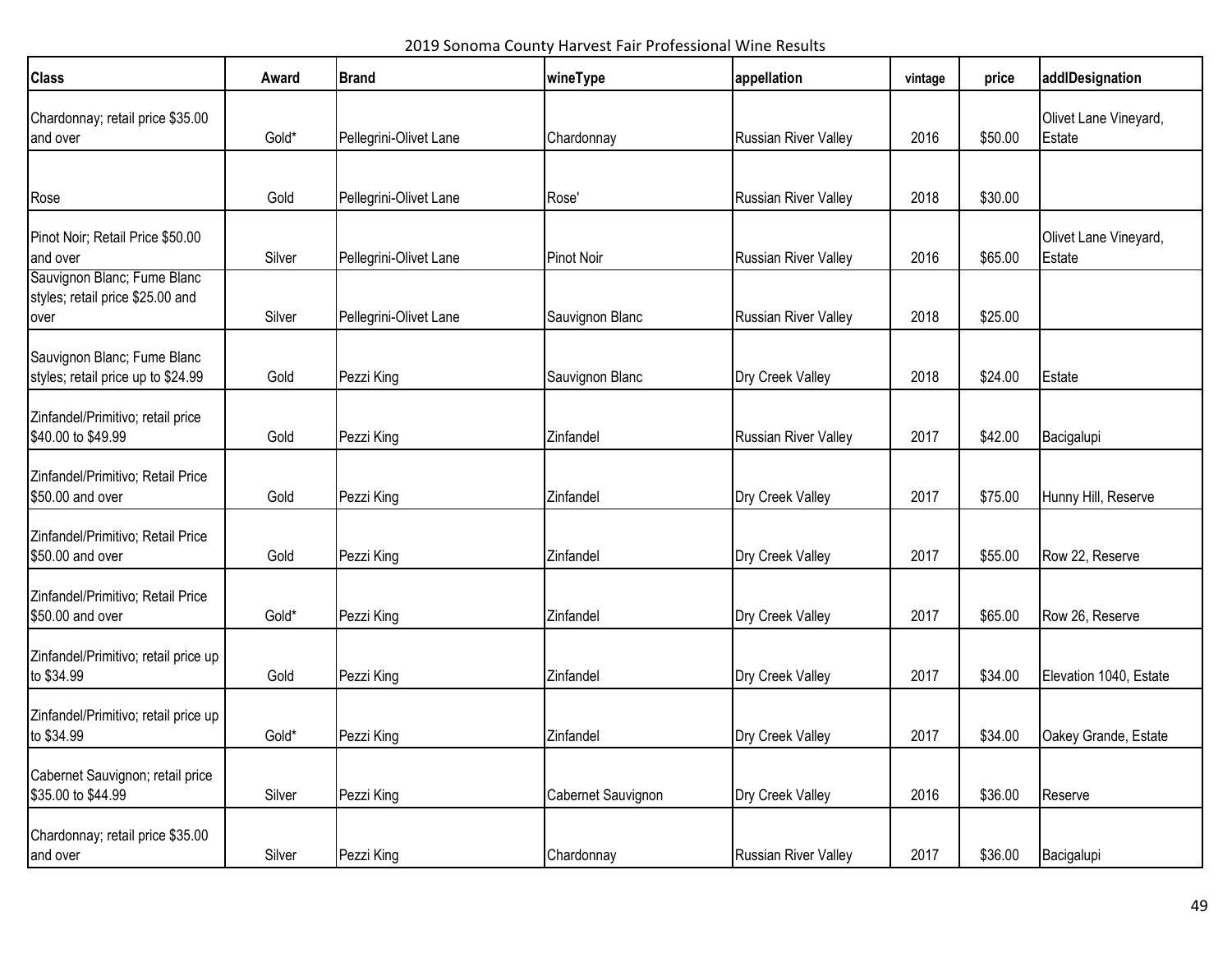2019 Sonoma County Harvest Fair Professional Wine Results

| <b>Class</b>                                            | Award  | <b>Brand</b> | wineType          | appellation                 | vintage | price   | addlDesignation        |
|---------------------------------------------------------|--------|--------------|-------------------|-----------------------------|---------|---------|------------------------|
| Chardonnay; retail price \$35.00<br>and over            | Silver | Pezzi King   | Chardonnay        | <b>Russian River Valley</b> | 2017    | \$36.00 | Laura's Block          |
| Chardonnay; retail price \$35.00<br>and over            | Silver | Pezzi King   | Chardonnay        | <b>Russian River Valley</b> | 2017    | \$36.00 | <b>Westside Road</b>   |
| Merlot; retail price \$25.00 and<br>over                | Silver | Pezzi King   | Merlot            | Dry Creek Valley            | 2017    | \$34.00 | Hale's, Estate         |
| Petite Sirah                                            | Silver | Pezzi King   | Petite Sirah      | Dry Creek Valley            | 2017    | \$38.00 | Newsome                |
| Zinfandel/Primitivo; retail price<br>\$35.00 to \$39.99 | Silver | Pezzi King   | IL Capo Zinfandel | <b>Russian River Valley</b> | 2017    | \$36.00 |                        |
| Zinfandel/Primitivo; retail price<br>\$35.00 to \$39.99 | Silver | Pezzi King   | Zinfandel         | Dry Creek Valley            | 2017    | \$36.00 | Hale's, Estate         |
| Zinfandel/Primitivo; retail price<br>\$35.00 to \$39.99 | Silver | Pezzi King   | Zinfandel         | Dry Creek Valley            | 2017    | \$36.00 | Old Vine               |
| Zinfandel/Primitivo; retail price<br>\$35.00 to \$39.99 | Silver | Pezzi King   | Zinfandel         | Dry Creek Valley            | 2017    | \$38.00 | Reserve                |
| Zinfandel/Primitivo; retail price<br>\$40.00 to \$49.99 | Silver | Pezzi King   | Zinfandel         | Alexander Valley            | 2017    | \$48.00 | Harris Kratka, Reserve |
| Zinfandel/Primitivo; retail price<br>\$40.00 to \$49.99 | Silver | Pezzi King   | Zinfandel         | Dry Creek Valley            | 2017    | \$48.00 | Serracino, Reserve     |
| Zinfandel/Primitivo; retail price<br>\$40.00 to \$49.99 | Silver | Pezzi King   | Zinfandel         | Dry Creek Valley            | 2017    | \$42.00 | Century Vine           |
| Zinfandel/Primitivo; Retail Price<br>\$50.00 and over   | Silver | Pezzi King   | Zinfandel         | Dry Creek Valley            | 2017    | \$60.00 | Row 14, Reserve        |
| Zinfandel/Primitivo; Retail Price<br>\$50.00 and over   | Silver | Pezzi King   | Zinfandel         | Rockpile                    | 2017    | \$60.00 | Florence               |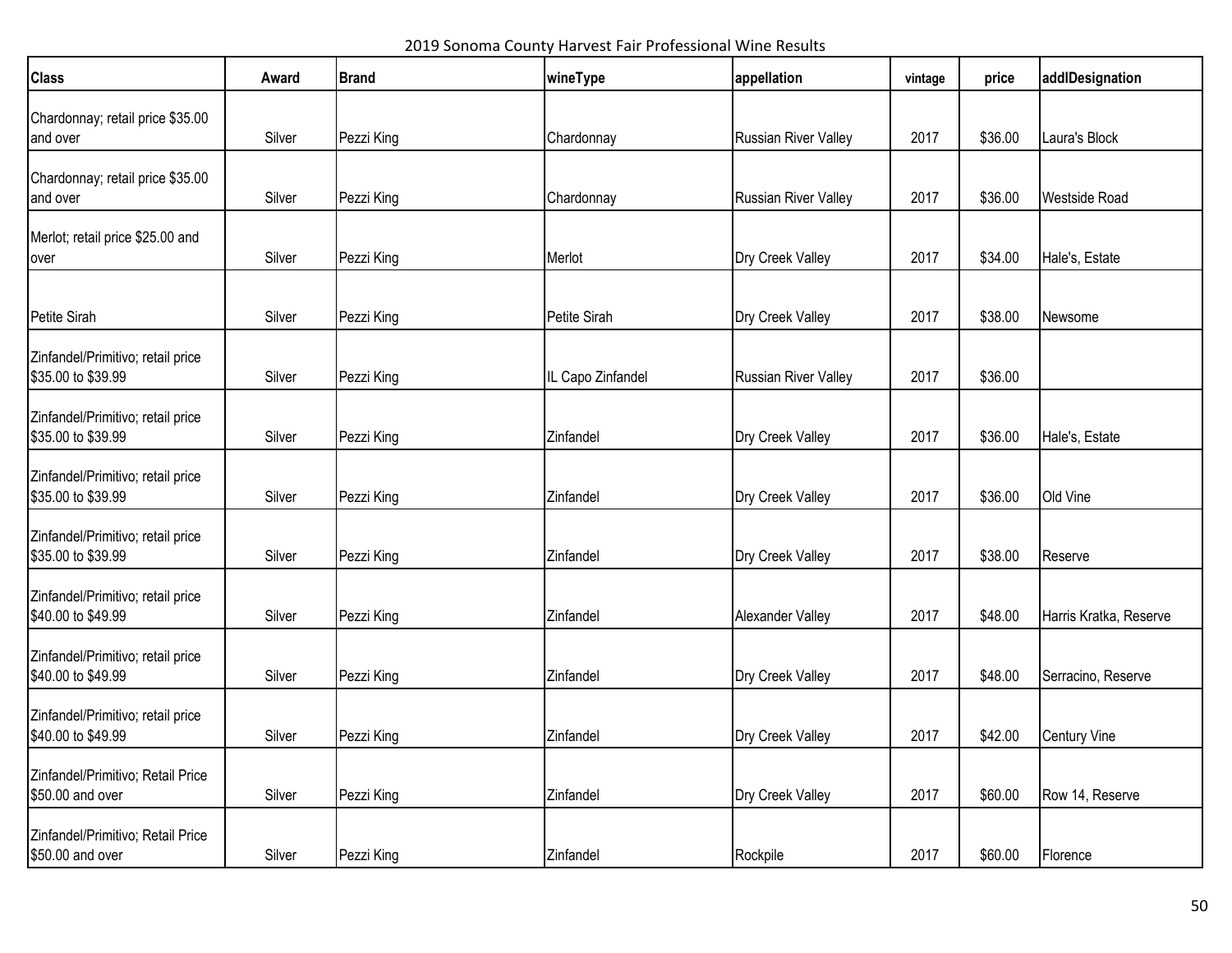2019 Sonoma County Harvest Fair Professional Wine Results

| <b>Class</b>                                                      | Award         | <b>Brand</b>               | wineType              | appellation                 | vintage | price   | addlDesignation           |
|-------------------------------------------------------------------|---------------|----------------------------|-----------------------|-----------------------------|---------|---------|---------------------------|
| Zinfandel/Primitivo; Retail Price<br>\$50.00 and over             | Silver        | Pezzi King                 | Zinfandel             | Rockpile                    | 2017    | \$60.00 |                           |
| Zinfandel/Primitivo; retail price up<br>to \$34.99                | Silver        | Pezzi King                 | Midnight Zinfandel    | Dry Creek Valley            | 2017    | \$34.00 | Estate                    |
| <b>Red Blends</b>                                                 | <b>Bronze</b> | Pezzi King                 | Three Kings Red Blend | Dry Creek Valley            | 2017    | \$36.00 | Estate                    |
| Cabernet Sauvignon; retail price<br>up to \$34.99                 | Gold          | <b>Picket Fence</b>        | Cabernet Sauvignon    | Alexander Valley            | 2017    | \$21.99 |                           |
| Pinot Noir; retail price up to<br>\$34.99                         | Silver        | <b>Picket Fence</b>        | <b>Pinot Noir</b>     | <b>Russian River Valley</b> | 2017    | \$21.99 |                           |
| Chardonnay; retail price up to<br>\$24.99                         | Bronze        | <b>Picket Fence</b>        | Chardonnay            | <b>Russian River Valley</b> | 2016    | \$17.99 |                           |
| Pinot Noir; retail price \$35.00 to<br>\$49.99                    | Silver        | <b>Premonition Cellars</b> | <b>Pinot Noir</b>     | Russian River Valley        | 2017    | \$36.00 |                           |
| Zinfandel/Primitivo; retail price up<br>to \$34.99                | Silver        | <b>Premonition Cellars</b> | Zinfandel             | <b>Russian River Valley</b> | 2017    | \$32.00 |                           |
| Pinot Noir; retail price \$35.00 to<br>\$49.99                    | Bronze        | Prohibido Wines            | <b>Pinot Noir</b>     | Sonoma Coast                | 2016    | \$45.00 |                           |
| Zinfandel/Primitivo; retail price<br>\$40.00 to \$49.99           | Best of Class | Quivira                    | Zinfandel             | Dry Creek Valley            | 2017    | \$48.00 | Pillsbury Vineyard        |
| Zinfandel/Primitivo; retail price<br>\$40.00 to \$49.99           | Gold*         | Quivira                    | Zinfandel             | Dry Creek Valley            | 2017    | \$48.00 | Pillsbury Vineyard        |
| Rose                                                              | Silver        | Quivira                    | Rose                  | Dry Creek Valley            | 2018    | \$22.00 | Wine Creek Ranch, Estate  |
| Sauvignon Blanc; Fume Blanc<br>styles; retail price up to \$24.99 | Silver        | Quivira                    | Sauvignon Blanc       | Dry Creek Valley            | 2017    | \$24.00 | Fig Tree Vineyard, Estate |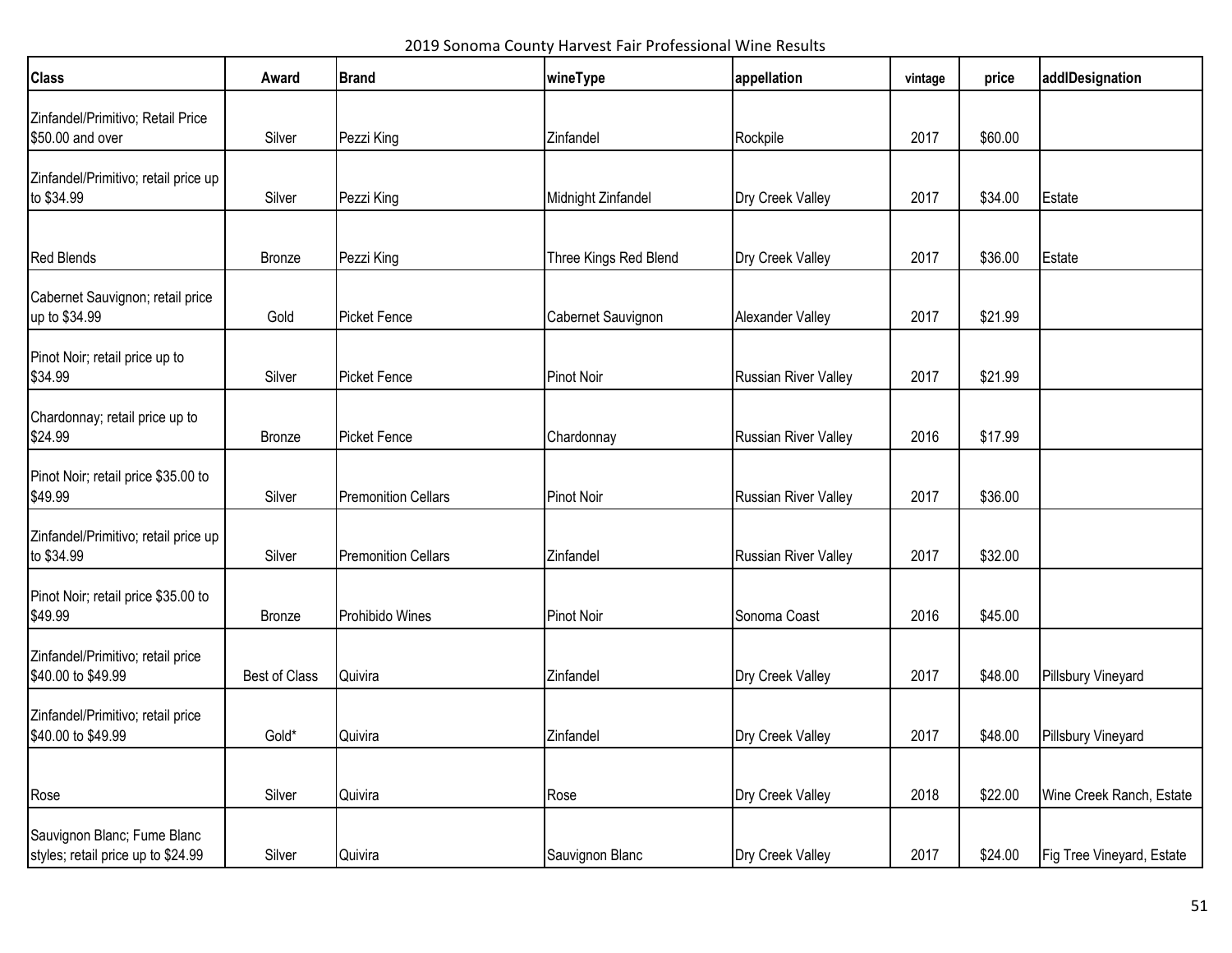2019 Sonoma County Harvest Fair Professional Wine Results

| <b>Class</b>                                                       | Award         | <b>Brand</b>              | wineType              | appellation          | vintage | price    | addlDesignation        |
|--------------------------------------------------------------------|---------------|---------------------------|-----------------------|----------------------|---------|----------|------------------------|
| Zinfandel/Primitivo; retail price<br>\$40.00 to \$49.99            | Silver        | Quivira                   | Zinfandel             | Dry Creek Valley     | 2017    | \$48.00  | Anderson Ranch, Estate |
|                                                                    |               |                           |                       |                      |         |          |                        |
| Sauvignon Blanc; Fume Blanc<br>styles; retail price up to \$24.99  | <b>Bronze</b> | Quivira                   | Sauvignon Blanc       | Dry Creek Valley     | 2017    | \$24.00  | Alder Grove Vineyard   |
| Chardonnay; retail price up to<br>\$24.99                          | Silver        | Raeburn                   | Chardonnay            | Russian River Valley | 2018    | \$19.99  |                        |
| Pinot Noir; retail price up to<br>\$34.99                          | <b>Bronze</b> | Raeburn                   | <b>Pinot Noir</b>     | Russian River Valley | 2017    | \$24.99  |                        |
| All Other Red Varietals                                            | Bronze        | <b>ROALD WINE COMPANY</b> | <b>Cabernet Franc</b> | Chalk Hill           | 2016    | \$40.00  |                        |
|                                                                    |               |                           |                       |                      |         |          |                        |
| Chardonnay; retail price \$25.00<br>to \$34.99                     | Bronze        | <b>ROALD WINE COMPANY</b> | Chardonnay            | Sonoma Coast         | 2016    | \$30.00  |                        |
| Pinot Noir; retail price \$35.00 to<br>\$49.99                     | Bronze        | ROALD WINE COMPANY        | Pinot Noir            | Sonoma Coast         | 2017    | \$38.00  |                        |
| Bordeaux Blends (Meritage; etc.);<br>retail price \$45.00 and over | Best of Class | Rockpile Vineyards        | Meritage              | Rockpile             | 2016    | \$100.00 |                        |
| Bordeaux Blends (Meritage; etc.);<br>retail price \$45.00 and over | Gold          | Rockpile Vineyards        | Meritage              | Rockpile             | 2016    | \$100.00 |                        |
| Cabernet Sauvignon; retail price<br>\$45.00 an over                | Gold          | Rockpile Vineyards        | Cabernet Sauvignon    | Rockpile             | 2016    | \$50.00  | Rockpile Vineyards     |
|                                                                    |               |                           |                       |                      |         |          |                        |
| Petite Sirah                                                       | Gold          | Rockpile Vineyards        | Petite Sirah          | Rockpile             | 2017    | \$60.00  | <b>Buffalo Hollow</b>  |
| Petite Sirah                                                       | Gold          | Rockpile Vineyards        | Petite Sirah          | Rockpile             | 2017    | \$60.00  | Florence               |
| Zinfandel/Primitivo; Retail Price<br>\$50.00 and over              | Gold          | Rockpile Vineyards        | Zinfandel             | Rockpile             | 2017    | \$60.00  | Jack's Block           |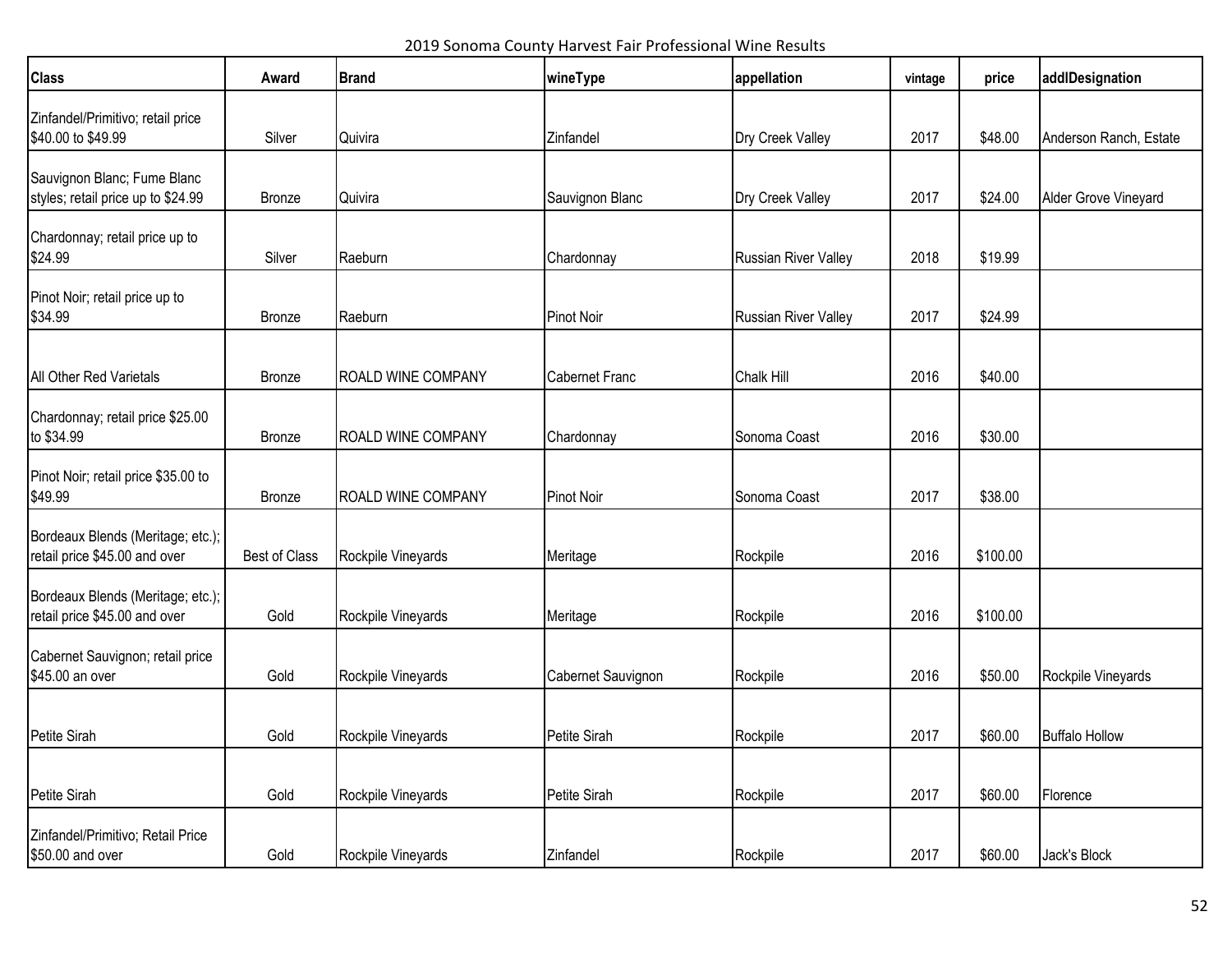2019 Sonoma County Harvest Fair Professional Wine Results

| <b>Class</b>                                                       | Award  | <b>Brand</b>            | wineType                            | appellation      | vintage | price   | addlDesignation         |
|--------------------------------------------------------------------|--------|-------------------------|-------------------------------------|------------------|---------|---------|-------------------------|
|                                                                    |        |                         |                                     |                  |         |         |                         |
| All Other Red Varietals                                            | Silver | Rockpile Vineyards      | Petit Verdot; Carriage House        | Rockpile         | 2016    | \$75.00 |                         |
| Cabernet Sauvignon; retail price<br>\$45.00 an over                | Silver | Rockpile Vineyards      | Cabernet Sauvignon                  | Rockpile         | 2016    | \$90.00 | Raven's Rock            |
| Cabernet Sauvignon; retail price<br>\$45.00 an over                | Silver | Rockpile Vineyards      | Cabernet Sauvignon Park's<br>Domain | Rockpile         | 2016    | \$90.00 |                         |
| <b>Red Blends</b>                                                  | Silver | Rockpile Vineyards      | Carriage House Red Blend            | Rockpile         | 2017    | \$44.00 |                         |
| Zinfandel/Primitivo; retail price<br>\$40.00 to \$49.99            | Silver | Rockpile Vineyards      | Zinfandel                           | Rockpile         | 2017    | \$44.00 | Rockpile                |
| Zinfandel/Primitivo; Retail Price<br>\$50.00 and over              | Silver | Rockpile Vineyards      | Zinfandel                           | Rockpile         | 2017    | \$72.00 | Buffalo Hollow, Reserve |
| Zinfandel/Primitivo; Retail Price<br>\$50.00 and over              | Silver | Rockpile Vineyards      | Zinfandel                           | Rockpile         | 2017    | \$72.00 | Petroglyph, Reserve     |
| Zinfandel/Primitivo; Retail Price<br>\$50.00 and over              | Silver | Rockpile Vineyards      | Zinfandel                           | Rockpile         | 2017    | \$72.00 | Rockpile Ranch, Reserve |
| Zinfandel/Primitivo; Retail Price<br>\$50.00 and over              | Silver | Rockpile Vineyards      | Zinfandel                           | Rockpile         | 2017    | \$60.00 | Botticelli              |
| Zinfandel/Primitivo; Retail Price<br>\$50.00 and over              | Silver | Rockpile Vineyards      | Zinfande                            | Rockpile         | 2017    | \$60.00 | Florence                |
| Zinfandel/Primitivo; Retail Price<br>\$50.00 and over              | Silver | Rockpile Vineyards      | Zinfandel                           | Rockpile         | 2017    | \$60.00 | Leigh Thomas            |
| Zinfandel/Primitivo; Retail Price<br>\$50.00 and over              | Silver | Rockpile Vineyards      | Zinfandel                           | Rockpile         | 2017    | \$60.00 | Park's                  |
| Bordeaux Blends (Meritage; etc.);<br>retail price \$45.00 and over | Gold   | Rodney Strong Vineyards | Symmetry Red Meritage               | Alexander Valley | 2015    | \$55.00 |                         |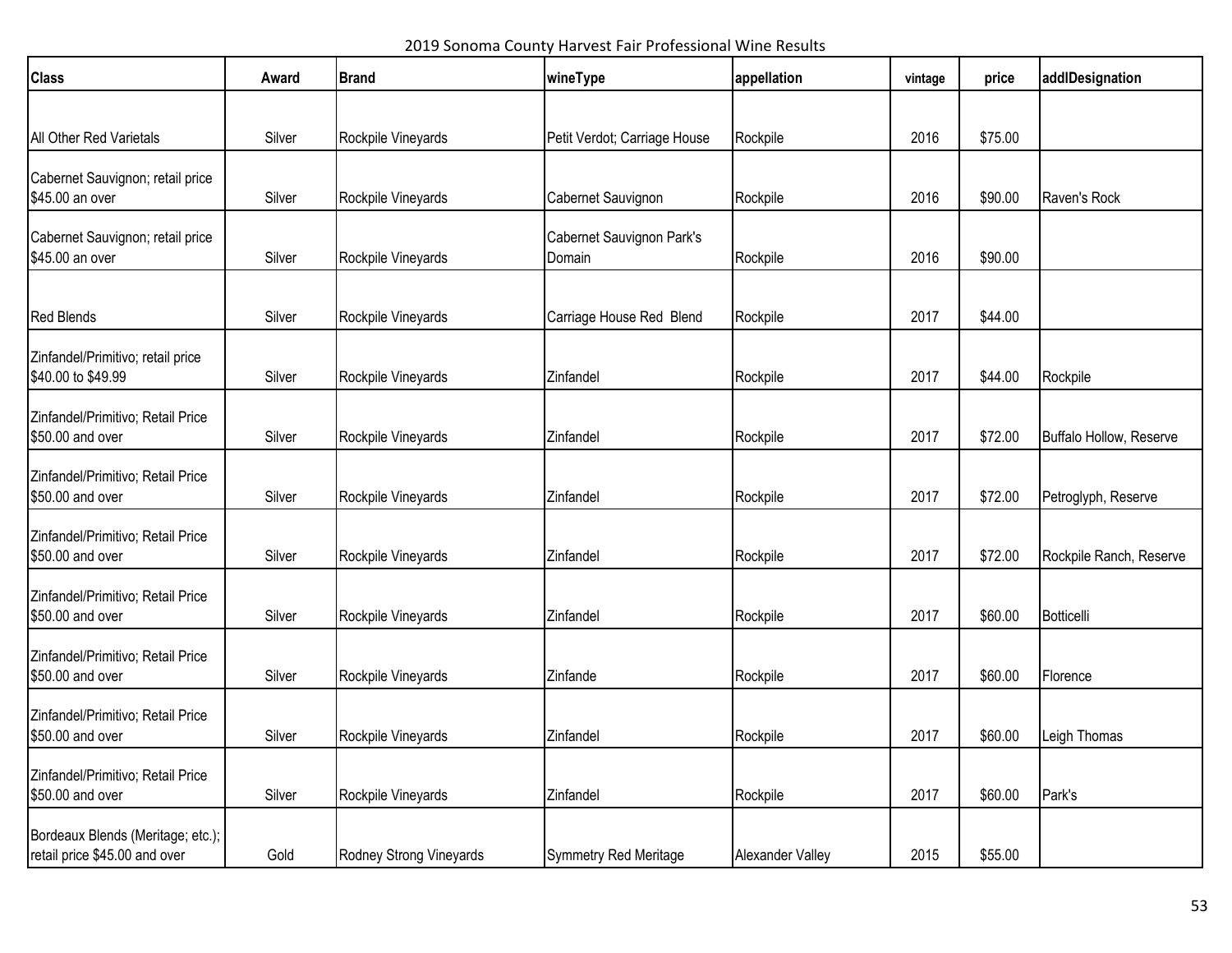2019 Sonoma County Harvest Fair Professional Wine Results

| <b>Class</b>                                           | Award  | <b>Brand</b>            | wineType                  | appellation          | vintage | price   | addlDesignation |
|--------------------------------------------------------|--------|-------------------------|---------------------------|----------------------|---------|---------|-----------------|
| Cabernet Sauvignon; retail price<br>\$45.00 an over    | Gold   | Rodney Strong Vineyards | Cabernet Sauvignon        | Sonoma County        | 2015    | \$45.00 | Reserve         |
| Chardonnay; retail price \$25.00<br>to \$34.99         | Gold   | Rodney Strong Vineyards | Chardonnay                | Sonoma Coast         | 2016    | \$25.00 |                 |
| Other White Varietals and Blends                       | Gold   | Rodney Strong Vineyards | <b>Upshot White Blend</b> | Sonoma County        | 2018    | \$28.00 |                 |
| <b>Red Blends</b>                                      | Gold   | Rodney Strong Vineyards | Upshot Red Blend          | Sonoma County        | 2017    | \$28.00 |                 |
| Rose                                                   | Gold   | Rodney Strong Vineyards | Rose of Pinot Noir        | Russian River Valley | 2018    | \$25.00 |                 |
| Cabernet Sauvignon; retail price<br>up to \$34.99      | Silver | Rodney Strong Vineyards | Cabernet Sauvignon        | Sonoma County        | 2016    | \$20.00 |                 |
| Cabernet Sauvignon; retail price<br>up to \$34.99      | Silver | Rodney Strong Vineyards | Cabernet Sauvignon        | Alexander Valley     | 2015    | \$28.00 |                 |
| Chardonnay; retail price \$35.00<br>and over           | Silver | Rodney Strong Vineyards | Chardonnay                | Russian River Valley | 2016    | \$40.00 | Reserve         |
| Chardonnay; retail price up to<br>\$24.99              | Silver | Rodney Strong Vineyards | Chardonnay                | Chalk Hill           | 2017    | \$22.00 |                 |
| Pinot Noir; retail price \$35.00 to<br>\$49.99         | Silver | Rodney Strong Vineyards | <b>Pinot Noir</b>         | Sonoma Coast         | 2016    | \$35.00 |                 |
| Pinot Noir; retail price up to<br>\$34.99              | Silver | Rodney Strong Vineyards | <b>Pinot Noir</b>         | Russian River Valley | 2016    | \$25.00 |                 |
| Cabernet Sauvignon; retail price<br>\$35.00 to \$44.99 | Bronze | Rodney Strong Vineyards | Cabernet Sauvignon        | Knights Valley       | 2016    | \$35.00 | Estate          |
| Merlot; retail price up to \$24.99                     | Bronze | Rodney Strong Vineyards | Merlot                    | Sonoma County        | 2015    | \$20.00 |                 |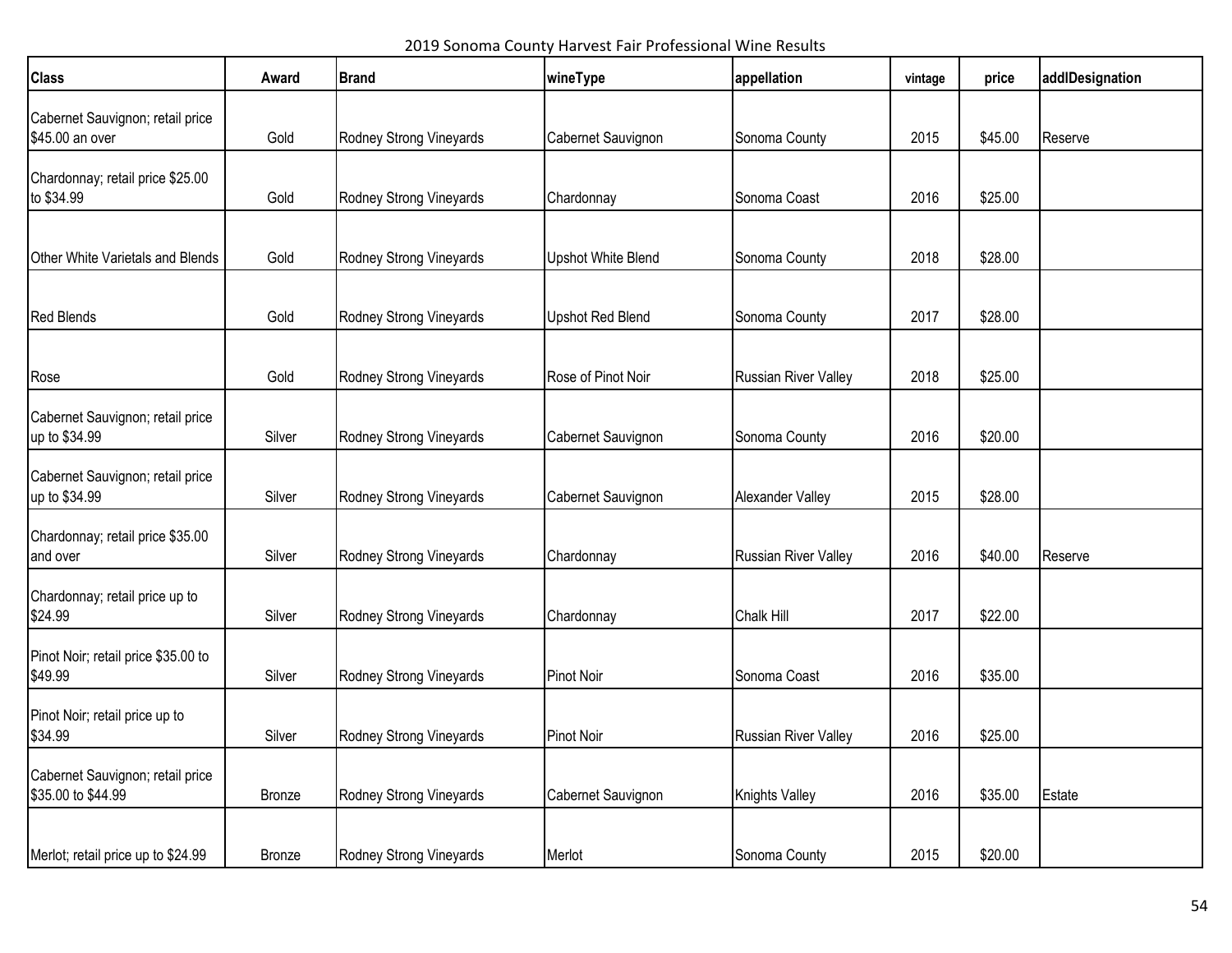2019 Sonoma County Harvest Fair Professional Wine Results

| <b>Class</b>                                                      | Award         | <b>Brand</b>            | wineType                                   | appellation                 | vintage | price   | addlDesignation   |
|-------------------------------------------------------------------|---------------|-------------------------|--------------------------------------------|-----------------------------|---------|---------|-------------------|
| Pinot Noir; retail price \$35.00 to<br>\$49.99                    | Bronze        | Rodney Strong Vineyards | <b>Pinot Noir</b>                          | Russian River Valley        | 2015    | \$45.00 | Reserve           |
| Sauvignon Blanc; Fume Blanc<br>styles; retail price up to \$24.99 | <b>Bronze</b> | Rodney Strong Vineyards | Charlotte's Home Sauvignon<br><b>Blanc</b> | Sonoma                      | 2018    | \$17.00 |                   |
| Pinot Noir; retail price \$35.00 to<br>\$49.99                    | Silver        | Rojas                   | <b>Pinot Noir</b>                          | Russian River Valley        | 2017    | \$45.00 |                   |
| Pinot Noir; retail price \$35.00 to<br>\$49.99                    | Silver        | Rojas                   | <b>Pinot Noir</b>                          | Russian River Valley        | 2018    | \$45.00 |                   |
| Rose                                                              | Silver        | Rojas                   | <b>Pinot Noir Rose</b>                     | <b>Russian River Valley</b> | 2018    | \$22.00 | Estate            |
| Rose                                                              | Silver        | Rojas                   | Sangiovese Rose                            | Dry Creek Valley            | 2018    | \$20.00 |                   |
| Pinot Noir; retail price \$35.00 to<br>\$49.99                    | <b>Bronze</b> | Rojas                   | <b>Pinot Noir</b>                          | Russian River Valley        | 2016    | \$45.00 | Estate            |
| Cabernet Sauvignon; retail price<br>\$45.00 an over               | Gold          | <b>Roth Estate</b>      | Cabernet Sauvignon                         | Alexander Valley            | 2016    | \$75.00 | Reserve           |
| <b>Red Blends</b>                                                 | Silver        | <b>Roth Estate</b>      | Heritage Red                               | Sonoma County               | 2016    | \$27.99 | Estate            |
| Sauvignon Blanc; Fume Blanc<br>styles; retail price up to \$24.99 | Silver        | <b>Roth Estate</b>      | Sauvignon Blanc                            | Russian River Valley        | 2017    | \$23.99 |                   |
| Cabernet Sauvignon; retail price<br>up to \$34.99                 | Bronze        | <b>Roth Estate</b>      | Cabernet Sauvignon                         | Alexander Valley            | 2016    | \$30.00 |                   |
| <b>Red Blends</b>                                                 | Bronze        | Rowen Wine Company      | Rowen Red Blend                            | Sonoma County               | 2016    | \$55.00 |                   |
| Chardonnay; retail price \$35.00<br>and over                      | Best of Class | Russian River Vineyards | Chardonnay                                 | Russian River Valley        | 2018    | \$42.00 | Petersen Vineyard |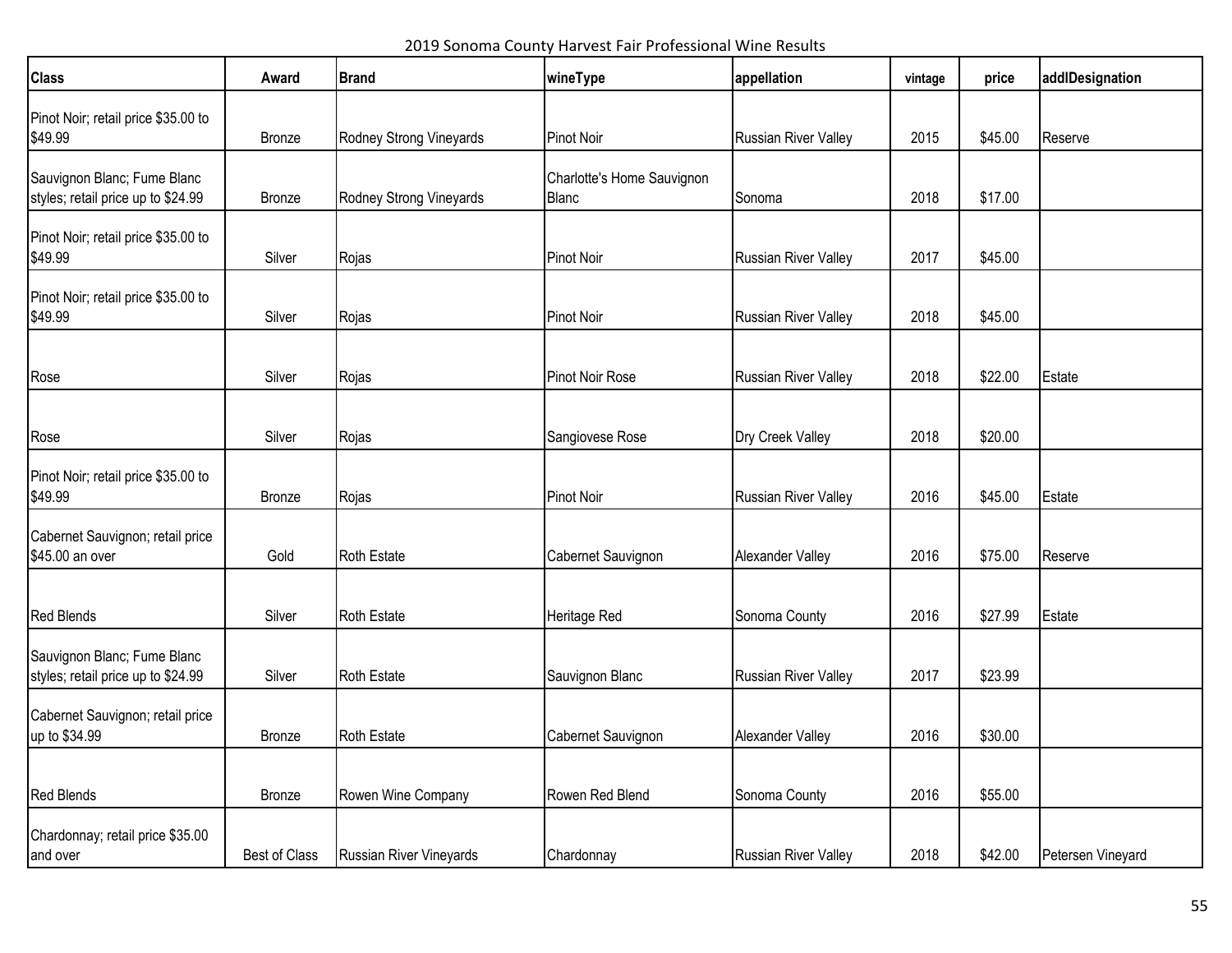2019 Sonoma County Harvest Fair Professional Wine Results

| <b>Class</b>                                            | Award         | <b>Brand</b>            | wineType                 | appellation                 | vintage | price   | addlDesignation                    |
|---------------------------------------------------------|---------------|-------------------------|--------------------------|-----------------------------|---------|---------|------------------------------------|
| Chardonnay; retail price \$35.00<br>and over            | Gold*         | Russian River Vineyards | Chardonnay               | <b>Russian River Valley</b> | 2018    | \$42.00 | Petersen Vineyard                  |
|                                                         |               |                         |                          |                             |         |         |                                    |
| Other White Varietals and Blends                        | Gold          | Russian River Vineyards | Gewurztraminer           | Sonoma Valley               | 2018    | \$32.00 | Valleys Hand Vineyard              |
| Pinot Noir; Retail Price \$50.00<br>and over            | Gold          | Russian River Vineyards | <b>Pinot Noir</b>        | <b>Russian River Valley</b> | 2016    | \$65.00 | Horseridge                         |
| Pinot Noir; retail price \$35.00 to<br>\$49.99          | Silver        | Russian River Vineyards | <b>Pinot Noir</b>        | Russian River Valley        | 2016    | \$46.00 | Stony Point Vineyard               |
| Pinot Noir; retail price \$35.00 to<br>\$49.99          | Silver        | Russian River Vineyards | Classic Cuvee Pinot Noir | <b>Russian River Valley</b> | 2017    | \$46.00 |                                    |
| <b>Red Blends</b>                                       | Silver        | Russian River Vineyards | Confluence - Red Blend   | <b>Russian River Valley</b> | 2016    | \$54.00 |                                    |
| Pinot Noir; Retail Price \$50.00<br>and over            | <b>Bronze</b> | Russian River Vineyards | <b>Pinot Noir</b>        | <b>Russian River Valley</b> | 2016    | \$65.00 | Bella Luna Vyd                     |
| Rose                                                    | <b>Bronze</b> | Russian River Vineyards | Petite Sirah Rose        | Fountaingrove District      | 2018    | \$30.00 | Wedge Family Vineyard              |
| Zinfandel/Primitivo; Retail Price<br>\$50.00 and over   | Bronze        | Russian River Vineyards | Zinfandel                | Russian River Valley        | 2016    | \$54.00 | Landy Vyds @ Sweetwater<br>Springs |
|                                                         |               |                         |                          |                             |         |         |                                    |
| <b>Red Blends</b>                                       | Silver        | Saini Vineyards         | Angelo's Paint Brush     | Dry Creek Valley            | 2017    | \$30.00 | <b>Estate Vineyard</b>             |
| Rose                                                    | Silver        | Saini Vineyards         | Rose                     | Dry Creek Valley            | 2018    | \$18.00 |                                    |
| Zinfandel/Primitivo; retail price<br>\$35.00 to \$39.99 | Silver        | Saini Vineyards         | Zinfandel                | Dry Creek Valley            | 2016    | \$38.00 | Apple Block, Old Vine              |
| Zinfandel/Primitivo; retail price up<br>to \$34.99      | Silver        | Saini Vineyards         | Zinfandel                | Dry Creek Valley            | 2017    | \$24.00 |                                    |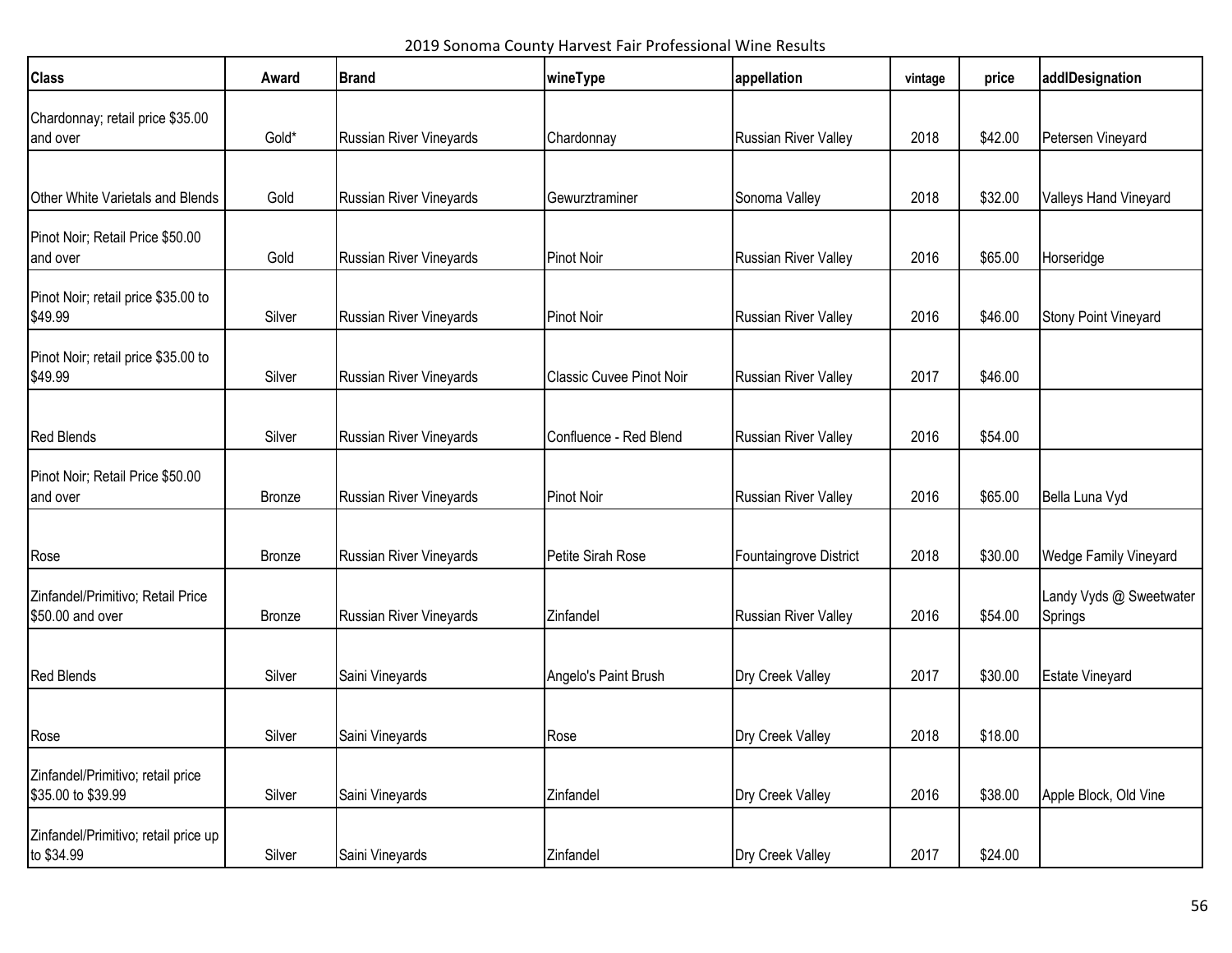2019 Sonoma County Harvest Fair Professional Wine Results

| <b>Class</b>                                                            | Award  | <b>Brand</b>             | wineType                          | appellation                   | vintage | price   | addlDesignation        |
|-------------------------------------------------------------------------|--------|--------------------------|-----------------------------------|-------------------------------|---------|---------|------------------------|
| Sauvignon Blanc; Fume Blanc<br>styles; retail price up to \$24.99       | Bronze | Saini Vineyards          | Sauvignon Blanc                   | Dry Creek Valley              | 2018    | \$18.00 | <b>Estate Vineyard</b> |
| Pinot Noir; Retail Price \$50.00<br>and over                            | Gold*  | Sangiacomo               | <b>Pinot Noir</b>                 | Petaluma Gap                  | 2017    | \$70.00 | Roberts Road Vineyard  |
| Chardonnay; retail price \$35.00<br>and over                            | Silver | Sangiacomo               | Chardonnay                        | Sonoma Coast                  | 2017    | \$65.00 | Green Acres Vineyard   |
| Pinot Noir; Retail Price \$50.00<br>and over                            | Silver | Sangiacomo               | <b>Pinot Noir</b>                 | Sonoma Coast                  | 2017    | \$60.00 |                        |
| Cabernet Sauvignon; retail price<br>\$45.00 an over                     | Gold   | Sanglier Cellars         | Left Tusque Cabernet<br>Sauvignon | Sonoma County                 | 2016    | \$55.00 | Reserve                |
| Pinot Noir; Retail Price \$50.00<br>and over                            | Gold   | <b>Sanglier Cellars</b>  | Pinot Noir                        | Russian River Valley          | 2016    | \$60.00 | Old Camp               |
| Pinot Noir; Retail Price \$50.00<br>and over                            | Gold   | Sanglier Cellars         | Emilia's Cuvee Pinot Noir         | <b>Bennett Valley</b>         | 2016    | \$60.00 | Reserve                |
| Chardonnay; retail price \$25.00<br>to \$34.99                          | Silver | Sanglier Cellars         | River Tusque Chardonnay           | Sonoma County                 | 2016    | \$30.00 |                        |
| <b>Red Blends</b>                                                       | Silver | Sanglier Cellars         | Rouge du Tusque                   | Sonoma County                 | 2015    | \$35.00 |                        |
| Sauvignon Blanc; Fume Blanc<br>styles; retail price \$25.00 and<br>over | Silver | Sanglier Cellars         | Wild Tusque Sauvignon Blanc       | <b>Russian River Valley</b>   | 2018    | \$26.00 | Unoaked                |
| Cabernet Sauvignon; retail price<br>\$45.00 an over                     | Silver | Sbragia Family Vineyards | Cabernet Sauvignon                | <b>Moon Mountain District</b> | 2014    | \$75.00 | Monte Rosso            |
| Chardonnay; retail price \$25.00<br>to \$34.99                          | Bronze | Sbragia Family Vineyards | Chardonnay                        | Dry Creek Valley              | 2018    | \$25.00 | Home Ranch             |
| Zinfandel/Primitivo; retail price<br>\$40.00 to \$49.99                 | Bronze | Sbragia Family Vineyards | Zinfandel                         | Dry Creek Valley              | 2016    | \$40.00 | La Promessa            |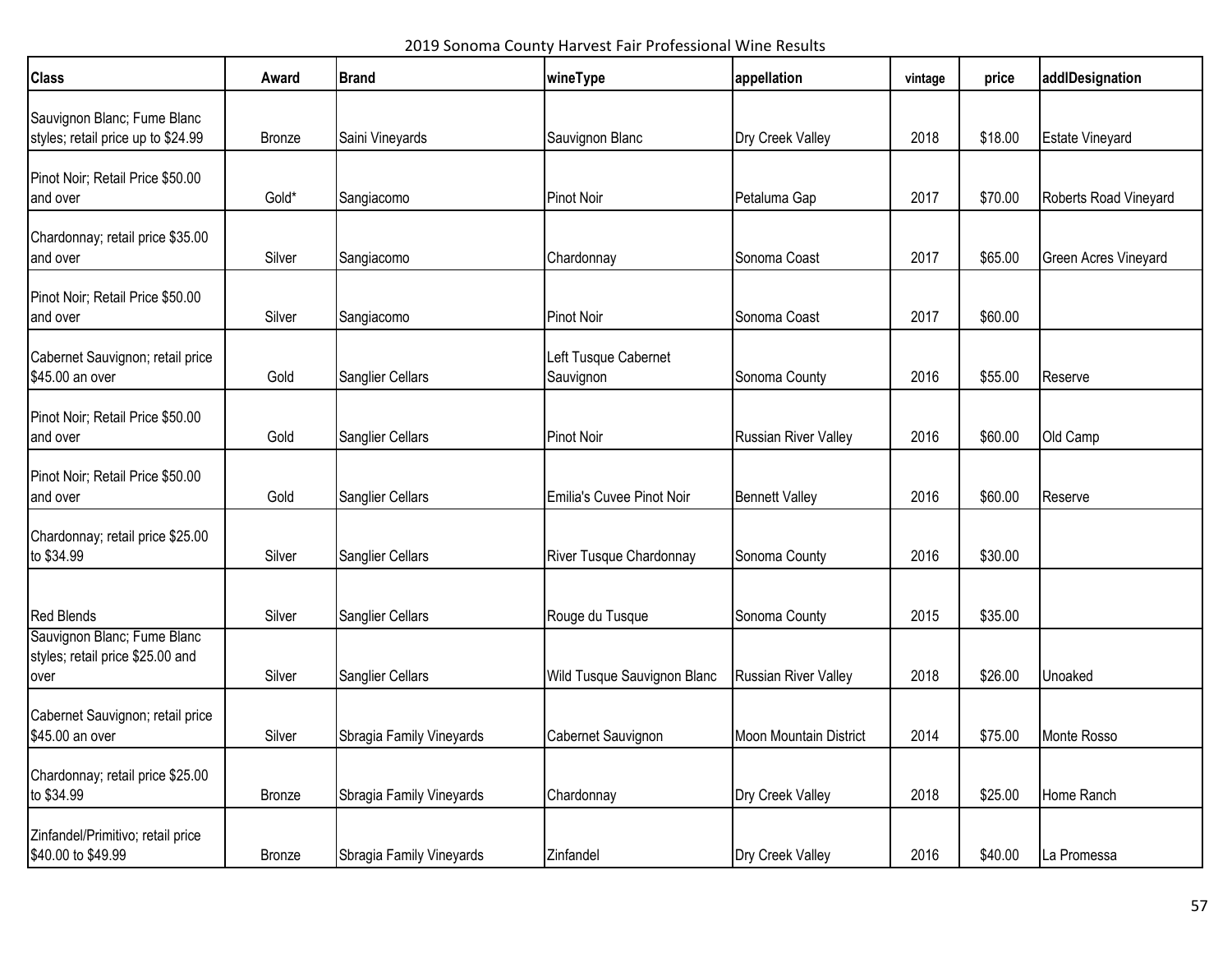2019 Sonoma County Harvest Fair Professional Wine Results

| <b>Class</b>                                                            | Award         | <b>Brand</b>                  | wineType                              | appellation                 | vintage | price   | addlDesignation         |
|-------------------------------------------------------------------------|---------------|-------------------------------|---------------------------------------|-----------------------------|---------|---------|-------------------------|
| Chardonnay; retail price \$35.00<br>and over                            | Gold*         | <b>Seamus Wines</b>           | Chardonnay                            | <b>Russian River Valley</b> | 2017    | \$46.00 | Buena Tierra Vineyard   |
| Cabernet Sauvignon; retail price<br>\$45.00 an over                     | Silver        | Seamus Wines                  | Olde Sonoma Cabernet<br>Sauvignon 100 | Sonoma Valley               | 2016    | \$65.00 | Atwood Ranch Vineyard   |
| Sauvignon Blanc; Fume Blanc<br>styles; retail price \$25.00 and<br>over | Silver        | <b>Seamus Wines</b>           | Shannon Sauvignon Blanc               | <b>Russian River Valley</b> | 2018    | \$29.00 | Arroyo Lindo Vyd        |
| Zinfandel/Primitivo; retail price<br>\$40.00 to \$49.99                 | Gold          | Seaton Family Winery          | Zinfandel                             | Dry Creek Valley            | 2017    | \$45.00 | Lauren's Block, Reserve |
| Bordeaux Blends (Meritage; etc.);<br>retail price up to \$44.99         | Silver        | Seaton Family Winery          | <b>Red Buzz</b>                       | Dry Creek Valley            | 2017    | \$35.00 |                         |
| Cabernet Sauvignon; retail price<br>\$35.00 to \$44.99                  | Silver        | Seaton Family Winery          | Cabernet Sauvignon                    | Dry Creek Valley            | 2017    | \$35.00 | Sally's Block, Estate   |
| Zinfandel/Primitivo; retail price up<br>to \$34.99                      | Silver        | Seaton Family Winery          | Zinfandel                             | Dry Creek Valley            | 2017    | \$32.00 | Amy's Block             |
| Zinfandel/Primitivo; retail price up<br>to \$34.99                      | Silver        | Seaton Family Winery          | Zinfandel                             | Dry Creek Valley            | 2017    | \$32.00 | Ryan's Block            |
| Merlot; retail price \$25.00 and<br>over                                | <b>Bronze</b> | Seaton Family Winery          | Merlot                                | Dry Creek Valley            | 2017    | \$26.00 | Luke's Block, Estate    |
| Merlot; retail price \$25.00 and<br>over                                | Gold*         | Sebastiani Vineyards & Winery | Merlot                                | Alexander Valley            | 2016    | \$32.00 |                         |
| Cabernet Sauvignon; retail price<br>\$35.00 to \$44.99                  | Silver        | Sebastiani Vineyards & Winery | Cabernet Sauvignon                    | Alexander Valley            | 2016    | \$40.00 |                         |
| <b>Red Blends</b>                                                       | Silver        | Sebastiani Vineyards & Winery | Gravel Bed Red                        | Sonoma County               | 2016    | \$40.00 |                         |
| Chardonnay; retail price up to<br>\$24.99                               | Bronze        | Sebastiani Vineyards & Winery | Chardonnay                            | Sonoma County               | 2017    | \$20.00 |                         |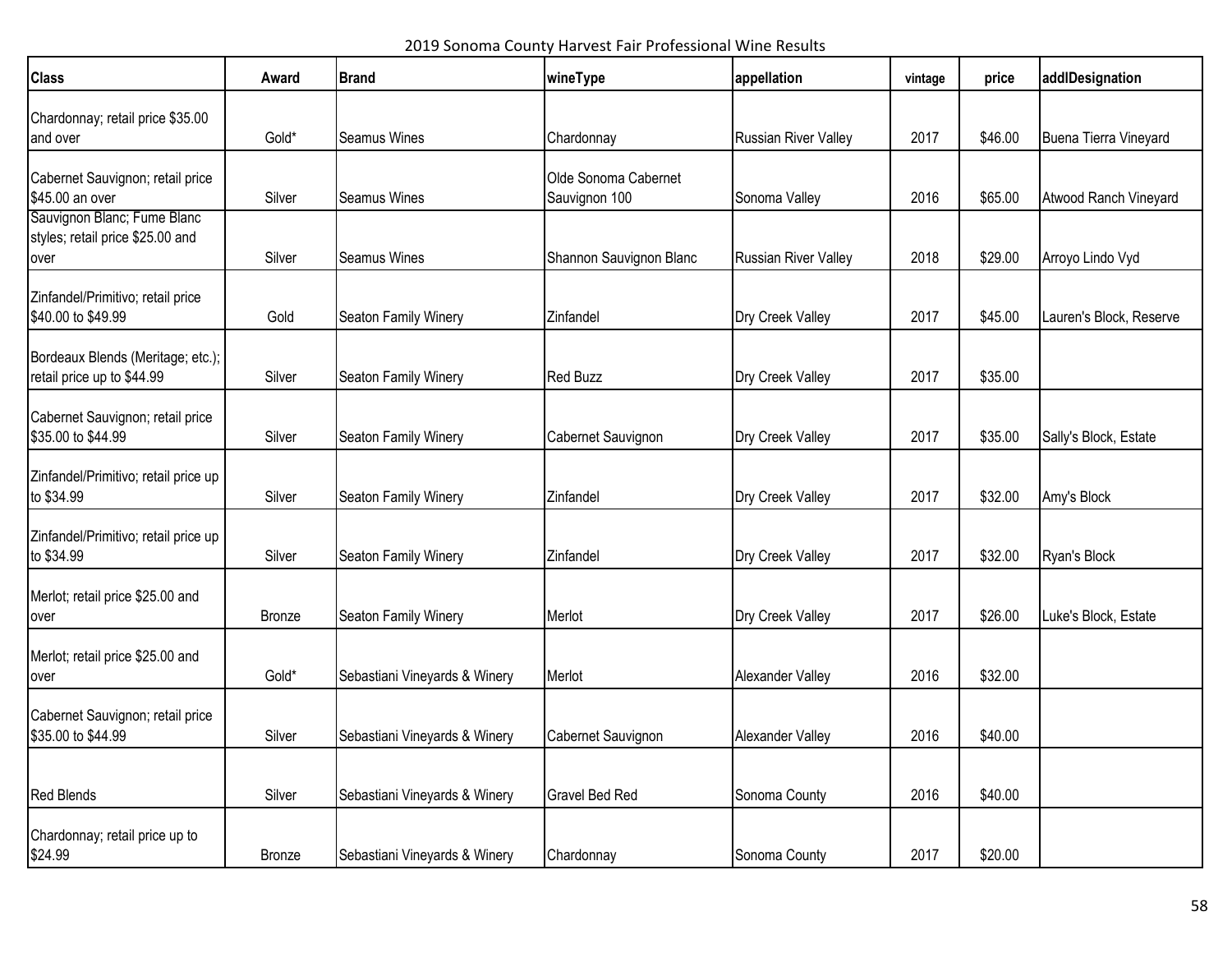2019 Sonoma County Harvest Fair Professional Wine Results

| <b>Class</b>                                                      | Award         | <b>Brand</b> | wineType                         | appellation                 | vintage | price   | addlDesignation |
|-------------------------------------------------------------------|---------------|--------------|----------------------------------|-----------------------------|---------|---------|-----------------|
| Cabernet Sauvignon; retail price<br>\$35.00 to \$44.99            | Best of Class | Selby        | Cabernet Sauvignon               | <b>Russian River Valley</b> | 2014    | \$43.00 | Azevedo Vyd     |
|                                                                   |               |              |                                  |                             |         |         |                 |
| Italian varietals                                                 | Best of Class | Selby        | Sangiovese                       | Russian River Valley        | 2016    | \$29.00 |                 |
| Pinot Noir; retail price up to<br>\$34.99                         | Best of Class | Selby        | <b>Pinot Noir</b>                | Russian River Valley        | 2017    | \$33.00 |                 |
| Cabernet Sauvignon; retail price<br>\$35.00 to \$44.99            | Gold*         | Selby        | Cabernet Sauvignon               | <b>Russian River Valley</b> | 2014    | \$43.00 | Azevedo Vyd     |
| Chardonnay; retail price \$35.00<br>and over                      | Gold          | Selby        | Dave Selby Reserve<br>Chardonnay | <b>Russian River Valley</b> | 2017    | \$55.00 | Reserve         |
|                                                                   |               |              |                                  |                             |         |         |                 |
| Italian varietals                                                 | Gold*         | Selby        | Sangiovese                       | <b>Russian River Valley</b> | 2016    | \$29.00 |                 |
| Pinot Noir; retail price up to<br>\$34.99                         | Gold*         | Selby        | <b>Pinot Noir</b>                | Russian River Valley        | 2017    | \$33.00 |                 |
| Chardonnay; retail price \$25.00<br>to \$34.99                    | Silver        | Selby        | Chardonnay                       | Russian River Valley        | 2017    | \$33.00 |                 |
| Petite Sirah                                                      | Silver        | Selby        | Petite Sirah                     | <b>Russian River Valley</b> | 2015    | \$28.00 |                 |
| Sauvignon Blanc; Fume Blanc<br>styles; retail price up to \$24.99 | Silver        | Selby        | Sauvignon Blanc                  | Russian River Valley        | 2018    | \$23.00 |                 |
| Syrah/ Shiraz                                                     | Silver        | Selby        | Syrah                            | Sonoma County               | 2017    | \$24.00 |                 |
| Zinfandel/Primitivo; retail price up<br>to \$34.99                | Silver        | Selby        | Zinfandel                        | Dry Creek Valley            | 2015    | \$33.00 | Otto's Block    |
| All Other Red Varietals                                           | Bronze        | Selby        | Malbec                           | Sonoma County               | 2015    | \$43.00 |                 |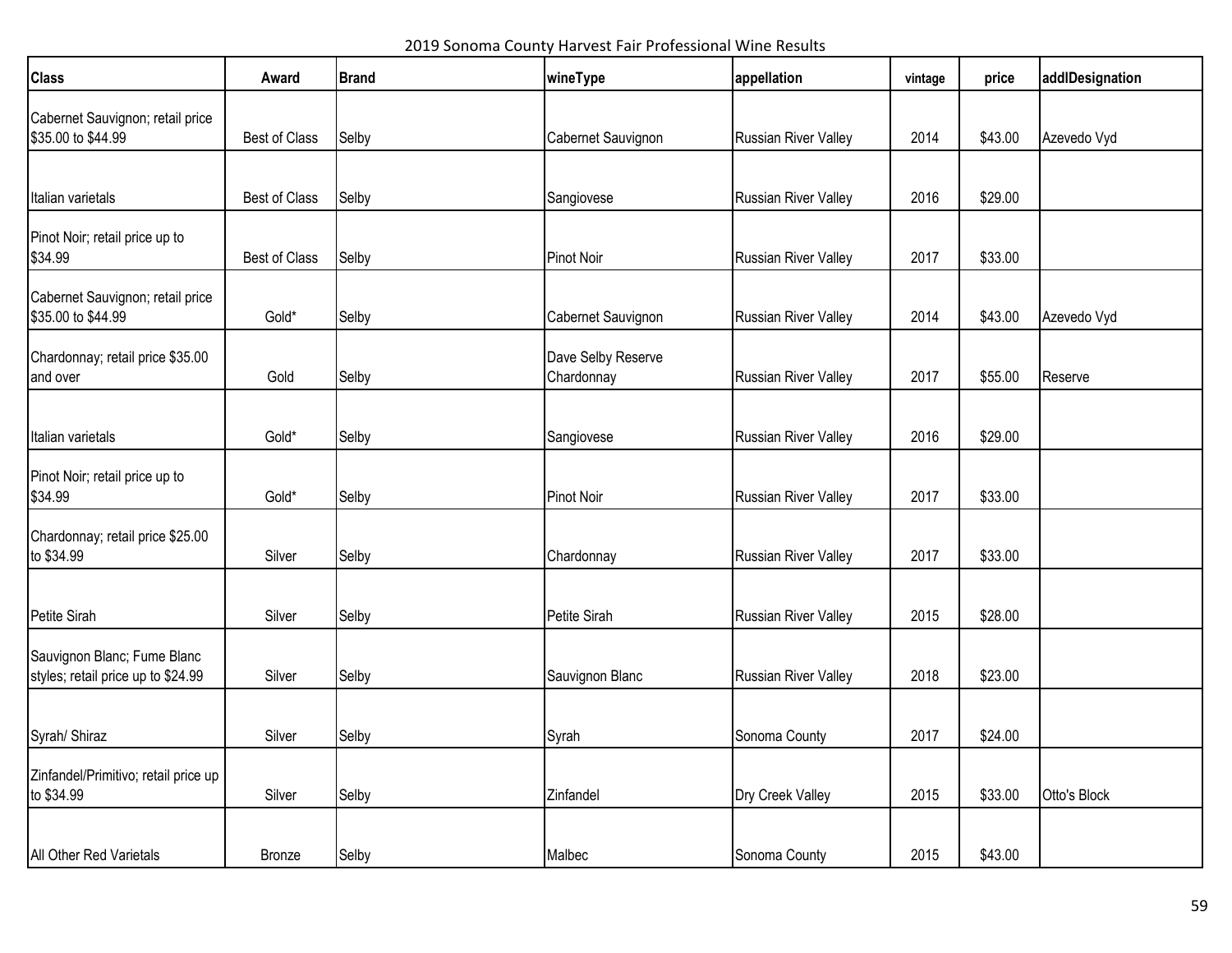2019 Sonoma County Harvest Fair Professional Wine Results

| <b>Class</b>                                            | Award         | <b>Brand</b>             | wineType                | appellation          | vintage | price   | addlDesignation           |
|---------------------------------------------------------|---------------|--------------------------|-------------------------|----------------------|---------|---------|---------------------------|
|                                                         |               |                          |                         |                      |         |         |                           |
| Grenache                                                | Bronze        | Selby                    | Grenache                | Dry Creek Valley     | 2016    | \$29.00 |                           |
|                                                         |               |                          |                         |                      |         |         |                           |
| Merlot; retail price up to \$24.99                      | <b>Bronze</b> | Selby                    | Merlot                  | Sonoma County        | 2017    | \$22.00 |                           |
| Rose                                                    | <b>Bronze</b> | Selby                    | Rose of Syrah           | Sonoma County        | 2017    | \$23.00 |                           |
| Zinfandel/Primitivo; retail price<br>\$40.00 to \$49.99 | Bronze        | Selby                    | <b>Bobcat Zinfandel</b> | Sonoma County        | 2017    | \$43.00 |                           |
| Zinfandel/Primitivo; retail price up<br>to \$34.99      | Bronze        | Selby                    | Zinfandel               | Sonoma County        | 2016    | \$33.00 |                           |
| Petite Sirah                                            | Silver        | <b>Shippey Vineyards</b> | Petite Sirah            | Dry Creek Valley     | 2014    | \$32.00 | Flaming J Vineyard        |
| Petite Sirah                                            | Silver        | <b>Shippey Vineyards</b> | Petite Sirah            | Dry Creek Valley     | 2013    | \$32.00 | Flaming J Vineyards       |
| Zinfandel/Primitivo; retail price up<br>to \$34.99      | Bronze        | <b>Shippey Vineyards</b> | Zinfandel               | Dry Creek Valley     | 2014    | \$29.99 | Rocking Z Vineyard        |
| Chardonnay; retail price up to<br>\$24.99               | Gold          | Shone Farm Winery        | Chardonnay              | Russian River Valley | 2017    | \$18.00 | Estate                    |
| All dessert wines (late harvest;<br>port;etc)           | Best of Class | SIMI Winery              | Late Harvest Riesling   | Alexander Valley     | 2018    | \$35.00 |                           |
| Merlot; retail price \$25.00 and<br>over                | Best of Class | <b>SIMI Winery</b>       | Merlot                  | Alexander Valley     | 2016    | \$75.00 | Block 9, Winemaker Select |
| All dessert wines (late harvest;<br>port;etc)           | Gold          | SIMI Winery              | Late Harvest Riesling   | Alexander Valley     | 2018    | \$35.00 |                           |
| Cabernet Sauvignon; retail price<br>up to \$34.99       | Gold          | SIMI Winery              | Cabernet Sauvignon      | Alexander Valley     | 2016    | \$24.00 |                           |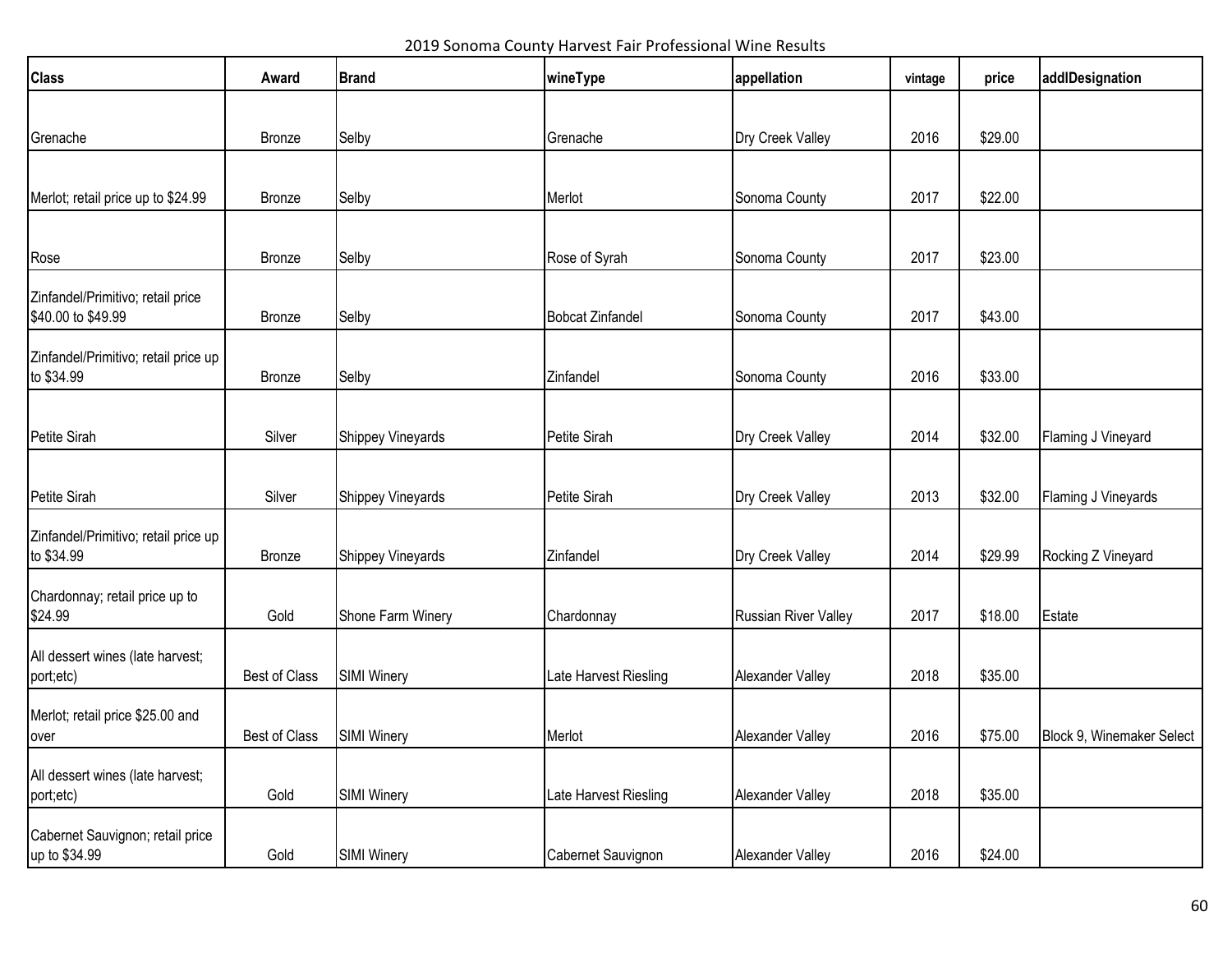2019 Sonoma County Harvest Fair Professional Wine Results

| <b>Class</b>                                                       | Award         | <b>Brand</b>         | wineType           | appellation                 | vintage | price    | addlDesignation           |
|--------------------------------------------------------------------|---------------|----------------------|--------------------|-----------------------------|---------|----------|---------------------------|
| Merlot; retail price \$25.00 and<br>over                           | Gold*         | SIMI Winery          | Merlot             | Alexander Valley            | 2016    | \$75.00  | Block 9, Winemaker Select |
| Cabernet Sauvignon; retail price<br>\$45.00 an over                | Silver        | SIMI Winery          | Cabernet Sauvignon | Alexander Valley            | 2015    | \$100.00 | Reserve                   |
| Chardonnay; retail price up to<br>\$24.99                          | Silver        | <b>SIMI Winery</b>   | Chardonnay         | Sonoma County               | 2017    | \$16.00  |                           |
| <b>Red Blends</b>                                                  | Silver        | SIMI Winery          | <b>Rebel Cask</b>  | Sonoma County               | 2016    | \$19.00  |                           |
| Rose                                                               | Silver        | SIMI Winery          | Dry Rose           | Sonoma County               | 2018    | \$14.00  |                           |
| Sauvignon Blanc; Fume Blanc<br>styles; retail price up to \$24.99  | Silver        | <b>SIMI Winery</b>   | Sauvignon Blanc    | Sonoma County               | 2018    | \$12.00  |                           |
| Zinfandel/Primitivo; retail price up<br>to \$34.99                 | Silver        | SIMI Winery          | Zinfandel          | Dry Creek Valley            | 2016    | \$30.00  |                           |
| Cabernet Sauvignon; retail price<br>\$45.00 an over                | Bronze        | SIMI Winery          | Cabernet Sauvignon | Alexander Valley            | 2012    | \$100.00 | Reserve                   |
| Sauvignon Blanc; Fume Blanc<br>styles; retail price up to \$24.99  | Silver        | <b>Slanted Vines</b> | Sauvignon Blanc    | Sonoma County               | 2018    | \$20.00  |                           |
| Pinot Noir; retail price up to<br>\$34.99                          | <b>Bronze</b> | <b>Slanted Vines</b> | <b>Pinot Noir</b>  | <b>Russian River Valley</b> | 2017    | \$30.00  |                           |
| Bordeaux Blends (Meritage; etc.);<br>retail price \$45.00 and over | Gold          | Soda Rock            | Meritage           | Alexander Valley            | 2016    | \$60.00  |                           |
| Bordeaux Blends (Meritage; etc.);<br>retail price up to \$44.99    | Gold          | Soda Rock            | Lord Snort         | Sonoma County               | 2016    | \$32.00  |                           |
| Cabernet Sauvignon; retail price<br>\$45.00 an over                | Gold          | Soda Rock            | Cabernet Sauvignon | Alexander Valley            | 2016    | \$48.00  | <b>Twisted Rail</b>       |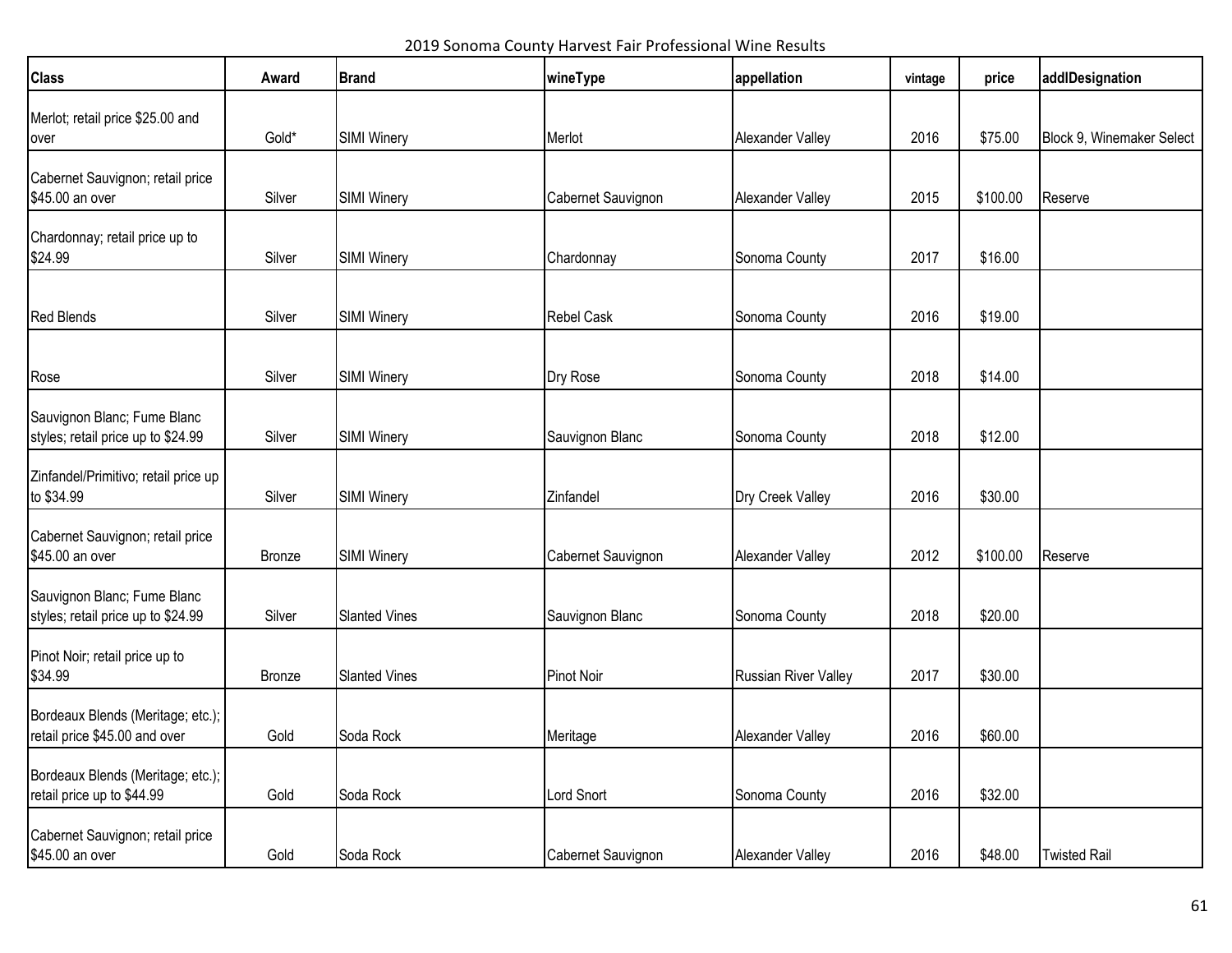2019 Sonoma County Harvest Fair Professional Wine Results

| <b>Class</b>                                            | Award  | <b>Brand</b> | wineType                                     | appellation       | vintage | price   | addlDesignation                |
|---------------------------------------------------------|--------|--------------|----------------------------------------------|-------------------|---------|---------|--------------------------------|
| Cabernet Sauvignon; retail price<br>\$45.00 an over     | Gold   | Soda Rock    | Cabernet Sauvignon; The<br>General           | Alexander Valley  | 2016    | \$55.00 |                                |
| Merlot; retail price \$25.00 and<br>over                | Gold   | Soda Rock    | Merlot                                       | Dry Creek Valley  | 2017    | \$30.00 | Smith Orchard                  |
| Zinfandel/Primitivo; retail price<br>\$35.00 to \$39.99 | Gold   | Soda Rock    | Primitivo                                    | <b>Chalk Hill</b> | 2017    | \$36.00 | Los Amigos                     |
| Zinfandel/Primitivo; retail price<br>\$35.00 to \$39.99 | Gold*  | Soda Rock    | Zinfandel                                    | Alexander Valley  | 2017    | \$36.00 | Marshall                       |
| Zinfandel/Primitivo; retail price<br>\$40.00 to \$49.99 | Gold   | Soda Rock    | Zinfandel Postmaster                         | Sonoma County     | 2017    | \$42.00 |                                |
| Zinfandel/Primitivo; retail price up<br>to \$34.99      | Gold   | Soda Rock    | Zinfandel Wentworth                          | Sonoma County     | 2017    | \$32.00 |                                |
| All Other Red Varietals                                 | Silver | Soda Rock    | <b>Cabernet Franc</b>                        | Dry Creek Valley  | 2017    | \$45.00 | Warm Springs Ranch,<br>Reserve |
| All Other Red Varietals                                 | Silver | Soda Rock    | <b>Cabernet Franc</b>                        | Dry Creek Valley  | 2017    | \$34.00 | <b>Warm Springs</b>            |
| Cabernet Sauvignon; retail price<br>\$35.00 to \$44.99  | Silver | Soda Rock    | Cabernet Sauvignon; Mercantile Sonoma County |                   | 2016    | \$40.00 |                                |
| Cabernet Sauvignon; retail price<br>\$45.00 an over     | Silver | Soda Rock    | Cabernet Sauvignon; Five Star<br>General     | Alexander Valley  | 2016    | \$65.00 | Reserve                        |
| Cabernet Sauvignon; retail price<br>\$45.00 an over     | Silver | Soda Rock    | Cabernet Sauvignon                           | Alexander Valley  | 2016    | \$45.00 | Spur Hill                      |
| Cabernet Sauvignon; retail price<br>\$45.00 an over     | Silver | Soda Rock    | Cabernet Sauvignon                           | Alexander Valley  | 2016    | \$45.00 |                                |
| Chardonnay; retail price \$25.00<br>to \$34.99          | Silver | Soda Rock    | Chardonnay                                   | Alexander Valley  | 2018    | \$28.00 |                                |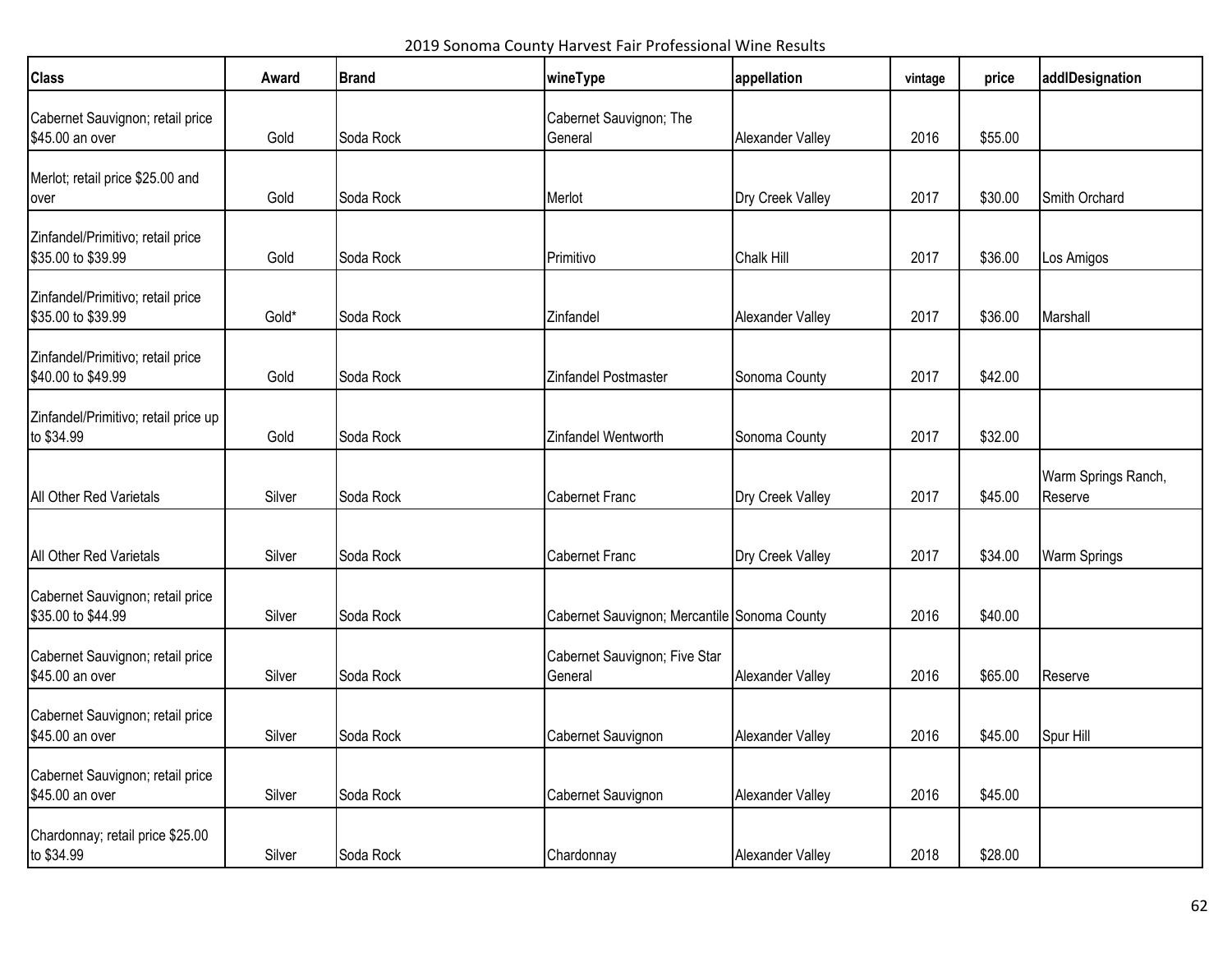2019 Sonoma County Harvest Fair Professional Wine Results

| <b>Class</b>                                            | Award         | <b>Brand</b>      | wineType           | appellation                        | vintage   | price   | addlDesignation     |
|---------------------------------------------------------|---------------|-------------------|--------------------|------------------------------------|-----------|---------|---------------------|
| Zinfandel/Primitivo; retail price<br>\$35.00 to \$39.99 | Silver        | Soda Rock         | Zinfandel          | Alexander Valley                   | 2017      | \$36.00 |                     |
| Zinfandel/Primitivo; Retail Price<br>\$50.00 and over   | Silver        | Soda Rock         | Primitivo          | Rockpile                           | 2017      | \$55.00 | Reserve             |
| Zinfandel/Primitivo; retail price up<br>to \$34.99      | Silver        | Soda Rock         | Primitivo          | Alexander Valley                   | 2017      | \$34.00 | Lytton Station      |
| Zinfandel/Primitivo; retail price up<br>to \$34.99      | Silver        | Soda Rock         | Zinfandel          | Alexander Valley                   | 2017      | \$30.00 | <b>Wedding Cake</b> |
| All Other Red Varietals                                 | <b>Bronze</b> | Soda Rock         | Malbec             | Dry Creek Valley                   | 2016      | \$44.00 | Runway, Reserve     |
| All Other Red Varietals                                 | Bronze        | Soda Rock         | Petit Verdot       | Sonoma County                      | 2016      | \$45.00 | Runway, Reserve     |
| <b>Red Blends</b>                                       | Bronze        | Soda Rock         | Boar D'eaux        | Sonoma County                      | 2016      | \$32.00 |                     |
| <b>Red Blends</b>                                       | Bronze        | Soda Rock         | <b>Wild Boar</b>   | Sonoma County;<br>Alexander Valley | 2017      | \$36.00 |                     |
| Syrah/ Shiraz                                           | Gold*         | Sonoma Collection | Syrah              | Sonoma County                      | <b>NV</b> | \$16.00 |                     |
| Cabernet Sauvignon; retail price<br>up to \$34.99       | Silver        | Sonoma Collection | Cabernet Sauvignon | Sonoma County                      | 2017      | \$19.50 |                     |
| Cabernet Sauvignon; retail price<br>up to \$34.99       | Silver        | Sonoma Collection | Cabernet Sauvignon | Sonoma County                      | <b>NV</b> | \$18.00 |                     |
| <b>Red Blends</b>                                       | Silver        | Sonoma Collection | Red Blend          | Sonoma County                      | <b>NV</b> | \$16.00 |                     |
| Other White Varietals and Blends                        | Bronze        | Sonoma Collection | Wines for Lunch    | Sonoma County                      | <b>NV</b> | \$8.00  |                     |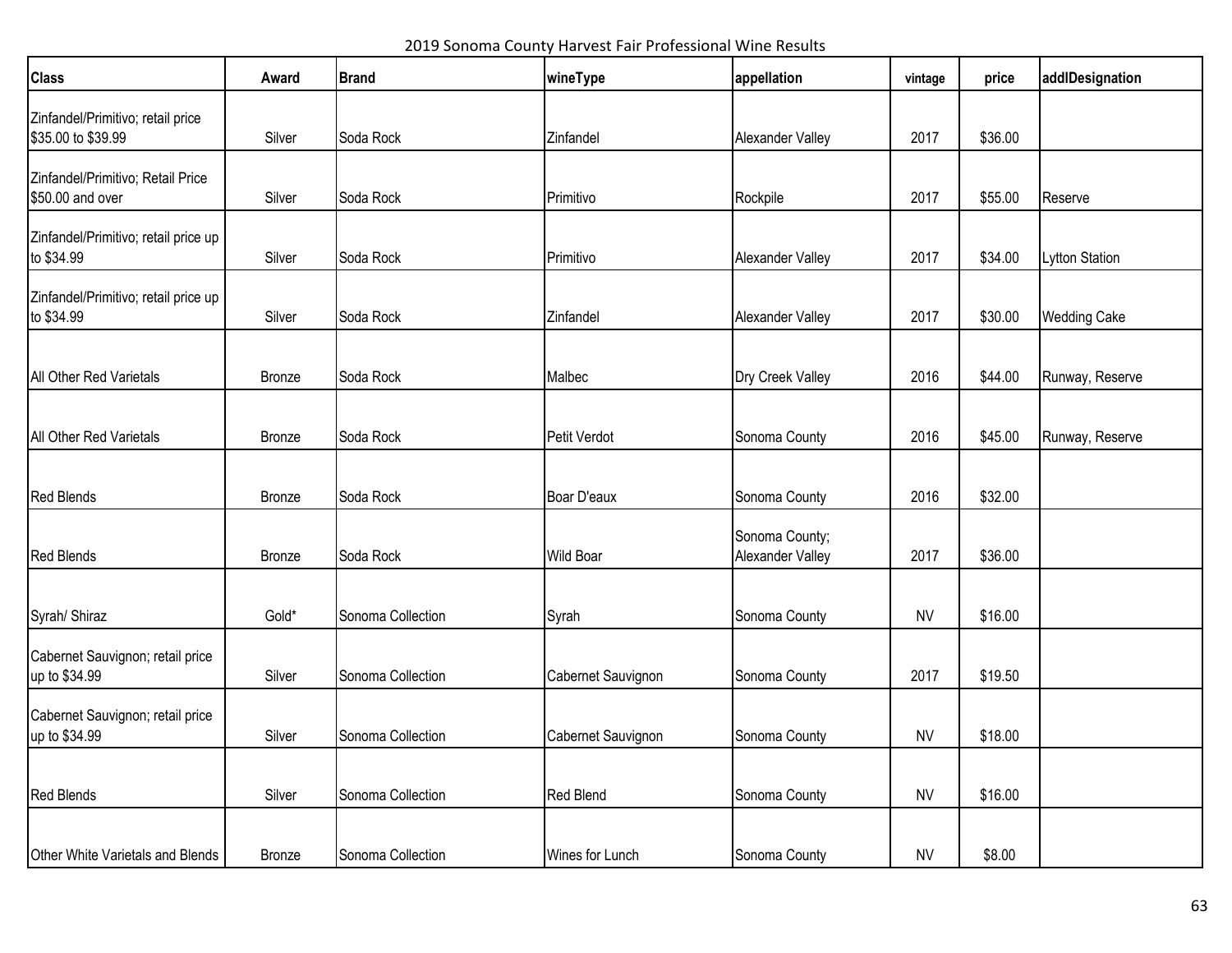2019 Sonoma County Harvest Fair Professional Wine Results

| <b>Class</b>                                                            | Award  | <b>Brand</b>            | wineType                                    | appellation                 | vintage | price   | addlDesignation                          |
|-------------------------------------------------------------------------|--------|-------------------------|---------------------------------------------|-----------------------------|---------|---------|------------------------------------------|
| Chardonnay; retail price \$25.00<br>to \$34.99                          | Gold*  | Sonoma Cutrer Vineyards | The Cutrer Chardonnay                       | <b>Russian River Valley</b> | 2017    | \$34.00 | Estate                                   |
| Chardonnay; retail price \$35.00<br>and over                            | Gold*  | Sonoma Cutrer Vineyards | Chardonnay                                  | Sonoma Coast                | 2017    | \$42.00 | Le Pierres, Estate Grown<br>and Produced |
| Chardonnay; retail price \$35.00<br>and over                            | Gold*  | Sonoma Cutrer Vineyards | Founders Reserve Chardonnay Sonoma Coast    |                             | 2017    | \$65.00 | Estate                                   |
| Pinot Noir; Retail Price \$50.00<br>and over                            | Gold   | Sonoma Cutrer Vineyards | <b>Pinot Noir</b>                           | <b>Russian River Valley</b> | 2016    | \$65.00 | <b>Estate Reserve</b>                    |
| Pinot Noir; retail price up to<br>\$34.99                               | Gold   | Sonoma Cutrer Vineyards | <b>Pinot Noir</b>                           | <b>Russian River Valley</b> | 2017    | \$34.00 |                                          |
| Rose                                                                    | Gold   | Sonoma Cutrer Vineyards | Rose of Pinot Noir                          | <b>Russian River Valley</b> | 2018    | \$25.00 | Estate                                   |
| All dessert wines (late harvest;<br>port;etc)                           | Silver | Sonoma Cutrer Vineyards | Late Harvest Chardonnay                     | <b>Russian River Valley</b> | 2018    | \$36.00 |                                          |
| Any Sparkling Wines                                                     | Silver | Sonoma Cutrer Vineyards | <b>Grand Cuvee Methode</b><br>Traditionelle | <b>Russian River Valley</b> | 2014    | \$43.00 |                                          |
| Chardonnay; retail price \$35.00<br>and over                            | Silver | Sonoma Cutrer Vineyards | Chardonnay                                  | Sonoma Coast                | 2016    | \$42.00 | Les Pierres, Estate                      |
| Pinot Noir; retail price \$35.00 to<br>\$49.99                          | Silver | Sonoma Cutrer Vineyards | Pinot Noir                                  | <b>Russian River Valley</b> | 2017    | \$46.00 | Owsley Vineyard, Estate                  |
| Pinot Noir; retail price \$35.00 to<br>\$49.99                          | Silver | Sonoma Cutrer Vineyards | <b>VH Pinot Noir</b>                        | Russian River Valley        | 2017    | \$46.00 | Vine Hill Vineyard                       |
| Sauvignon Blanc; Fume Blanc<br>styles; retail price \$25.00 and<br>over | Silver | Sonoma Cutrer Vineyards | Sauvignon Blanc                             | Russian River Valley        | 2018    | \$25.00 |                                          |
| Chardonnay; retail price up to<br>\$24.99                               | Bronze | Sonoma Cutrer Vineyards | Chardonnay                                  | Sonoma Coast                | 2017    | \$23.00 |                                          |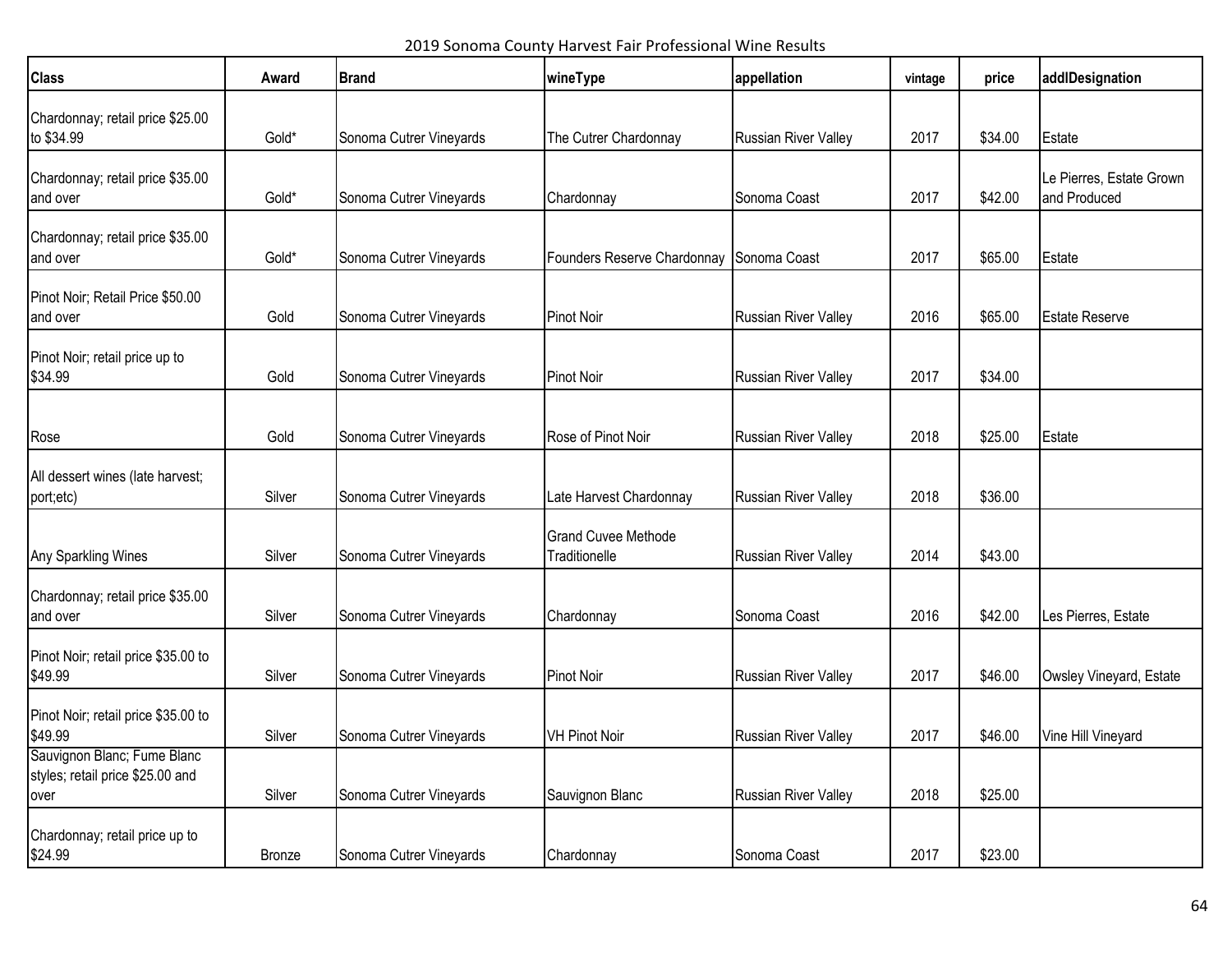2019 Sonoma County Harvest Fair Professional Wine Results

| <b>Class</b>                                            | Award         | <b>Brand</b>            | wineType          | appellation                 | vintage | price   | addlDesignation                       |
|---------------------------------------------------------|---------------|-------------------------|-------------------|-----------------------------|---------|---------|---------------------------------------|
| Pinot Noir; retail price \$35.00 to<br>\$49.99          | <b>Bronze</b> | Sonoma Cutrer Vineyards | <b>Pinot Noir</b> | <b>Russian River Valley</b> | 2016    | \$46.00 | Vine Hill Vineyard, Estate<br>Reserve |
| Zinfandel/Primitivo; retail price<br>\$35.00 to \$39.99 | Best of Class | St. Anne's Crossing     | Zinfandel         | Sonoma Valley               | 2017    | \$36.00 | Ami Cheri                             |
| Zinfandel/Primitivo; Retail Price<br>\$50.00 and over   | Best of Class | St. Anne's Crossing     | Zinfandel         | Sonoma Valley               | 2017    | \$60.00 | Rowe, Reserve                         |
| Chardonnay; retail price \$25.00<br>to \$34.99          | Gold          | St. Anne's Crossing     | Chardonnay        | <b>Russian River Valley</b> | 2017    | \$34.00 | Tripi                                 |
| Zinfandel/Primitivo; retail price<br>\$35.00 to \$39.99 | Gold          | St. Anne's Crossing     | Zinfandel         | Sonoma Valley               | 2017    | \$36.00 | Ami Cheri                             |
| Zinfandel/Primitivo; retail price<br>\$35.00 to \$39.99 | Gold          | St. Anne's Crossing     | Primitivo         | Sonoma Valley               | 2017    | \$36.00 | Shumahi                               |
| Zinfandel/Primitivo; retail price<br>\$40.00 to \$49.99 | Gold          | St. Anne's Crossing     | Zinfandel         | Dry Creek Valley            | 2017    | \$42.00 | The Ranch                             |
| Zinfandel/Primitivo; Retail Price<br>\$50.00 and over   | Gold          | St. Anne's Crossing     | Primitivo         | <b>Russian River Valley</b> | 2017    | \$60.00 | Tripi, Reserve                        |
| Zinfandel/Primitivo; Retail Price<br>\$50.00 and over   | Gold*         | St. Anne's Crossing     | Zinfandel         | Sonoma Valley               | 2017    | \$60.00 | Rowe, Reserve                         |
| Zinfandel/Primitivo; retail price up<br>to \$34.99      | Gold*         | St. Anne's Crossing     | Zinfandel         | Sonoma Valley               | 2017    | \$28.00 | <b>Hail Mary</b>                      |
| Chardonnay; retail price \$25.00<br>to \$34.99          | Silver        | St. Anne's Crossing     | Chardonnay        | Sonoma Valley               | 2017    | \$30.00 | Estate                                |
| Chardonnay; retail price \$25.00<br>to \$34.99          | Silver        | St. Anne's Crossing     | Chardonnay        | Russian River Valley        | 2017    | \$34.00 | Bacigalupi                            |
| Zinfandel/Primitivo; retail price<br>\$35.00 to \$39.99 | Silver        | St. Anne's Crossing     | Primitivo         | Sonoma Valley               | 2017    | \$38.00 | Los Chamizal                          |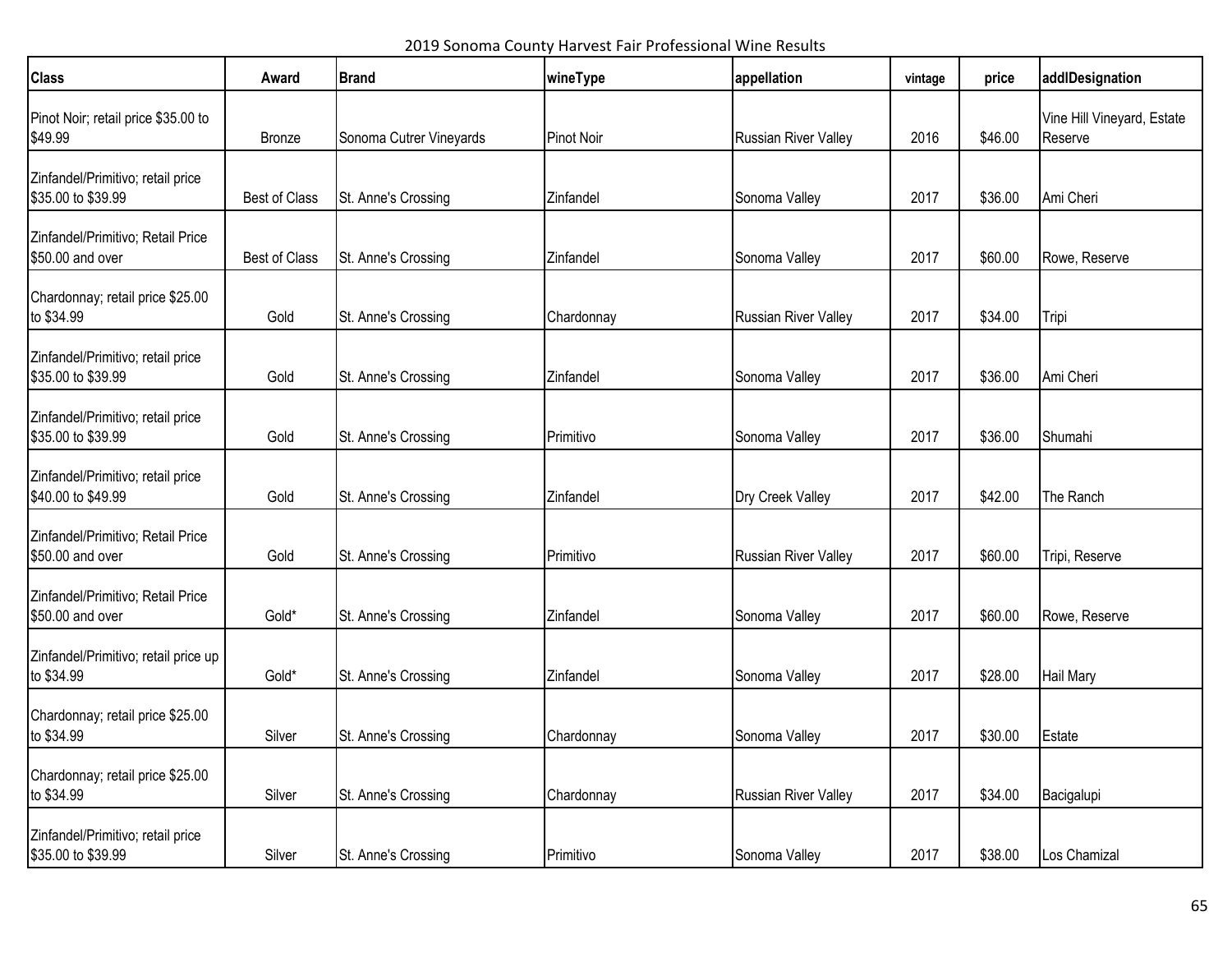2019 Sonoma County Harvest Fair Professional Wine Results

| <b>Class</b>                                                       | Award         | <b>Brand</b>        | wineType           | appellation                 | vintage | price   | addlDesignation      |
|--------------------------------------------------------------------|---------------|---------------------|--------------------|-----------------------------|---------|---------|----------------------|
| Zinfandel/Primitivo; retail price<br>\$35.00 to \$39.99            | Silver        | St. Anne's Crossing | Zinfandel          | <b>Russian River Valley</b> | 2017    | \$36.00 | Tripi                |
| Zinfandel/Primitivo; retail price<br>\$40.00 to \$49.99            | Silver        | St. Anne's Crossing | Zinfandel          | Sonoma Valley               | 2017    | \$45.00 | <b>Bar None</b>      |
| Petite Sirah                                                       | Bronze        | St. Anne's Crossing | Petite Sirah       | Dry Creek Valley            | 2017    | \$36.00 | Tombstone            |
| Zinfandel/Primitivo; Retail Price<br>\$50.00 and over              | Bronze        | St. Anne's Crossing | Zinfandel          | Rockpile                    | 2017    | \$60.00 | Rockpile, Reserve    |
| Chardonnay; retail price up to<br>\$24.99                          | Best of Class | St. Francis         | Chardonnay         | Sonoma County               | 2017    | \$17.00 |                      |
| Chardonnay; retail price up to<br>\$24.99                          | Gold          | St. Francis         | Chardonnay         | Sonoma County               | 2017    | \$17.00 |                      |
| Bordeaux Blends (Meritage; etc.);<br>retail price \$45.00 and over | Silver        | St. Francis         | Anthem Red Wine    | Sonoma County               | 2016    | \$68.00 | Meritage             |
| Cabernet Sauvignon; retail price<br>\$45.00 an over                | Silver        | St. Francis         | Cabernet Sauvignon | <b>Russian River Valley</b> | 2016    | \$68.00 | Lagomarsino Vineyard |
| Cabernet Sauvignon; retail price<br>up to \$34.99                  | Silver        | St. Francis         | Cabernet Sauvignon | Sonoma County               | 2016    | \$22.00 |                      |
| Chardonnay; retail price \$25.00<br>to \$34.99                     | Silver        | St. Francis         | Chardonnay         | Sonoma Valley               | 2017    | \$26.00 | Wild Oak Vineyard    |
| Merlot; retail price \$25.00 and<br>over                           | Silver        | St. Francis         | Merlot             | Sonoma Valley               | 2015    | \$42.00 | Reserve              |
| Merlot; retail price up to \$24.99                                 | Silver        | St. Francis         | Merlot             | Sonoma County               | 2016    | \$22.00 |                      |
| Pinot Noir; retail price up to<br>\$34.99                          | Silver        | St. Francis         | Pinot Noir         | Sonoma County               | 2018    | \$22.00 |                      |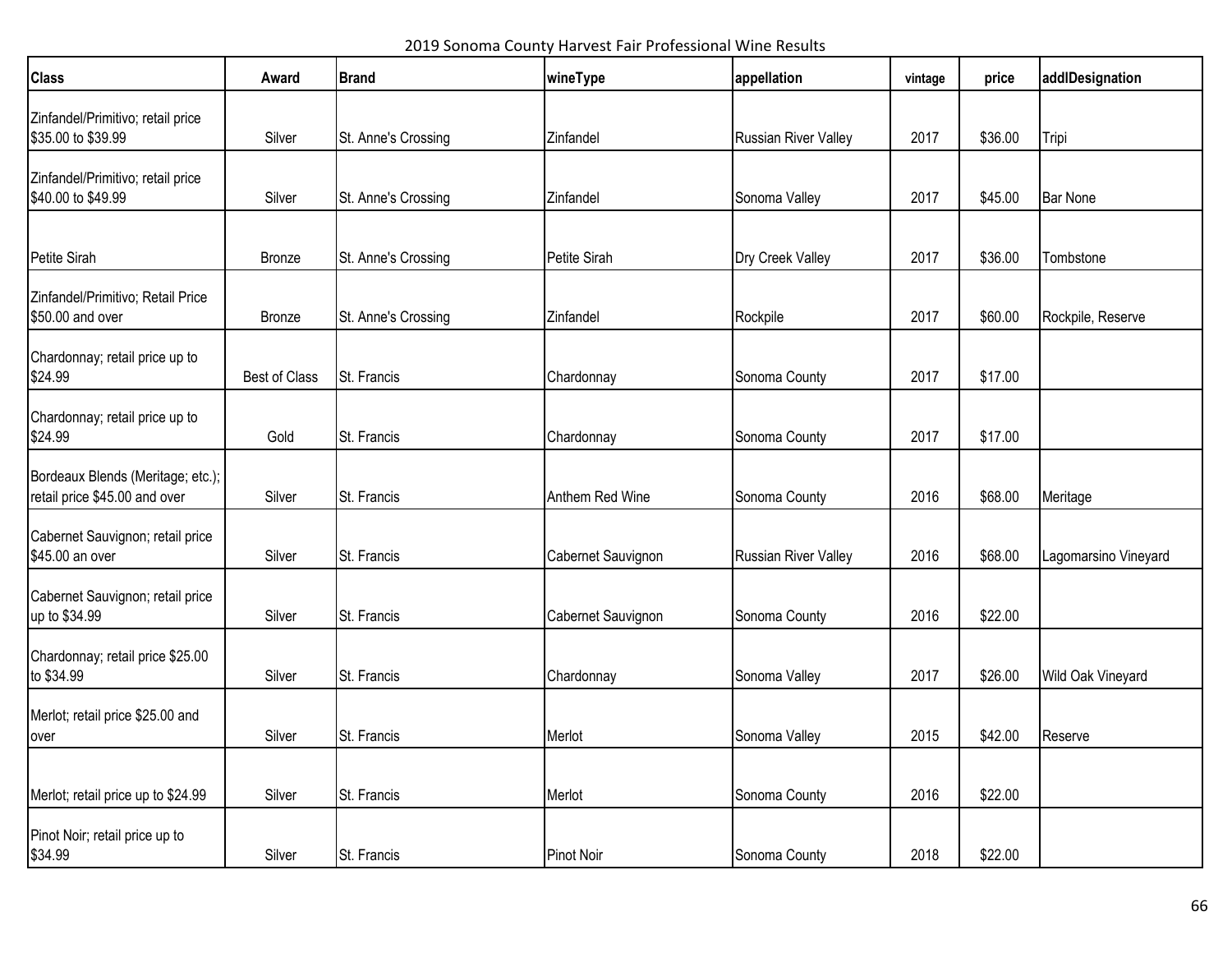2019 Sonoma County Harvest Fair Professional Wine Results

| <b>Class</b>                                                       | Award  | <b>Brand</b>            | wineType                                 | appellation                 | vintage | price   | addlDesignation                    |
|--------------------------------------------------------------------|--------|-------------------------|------------------------------------------|-----------------------------|---------|---------|------------------------------------|
| Zinfandel/Primitivo; retail price<br>\$40.00 to \$49.99            | Silver | St. Francis             | Zinfandel                                | Dry Creek Valley            | 2015    | \$42.00 | Reserve                            |
| Zinfandel/Primitivo; retail price<br>\$40.00 to \$49.99            | Silver | St. Francis             | Zinfandel                                | Russian River Valley        | 2016    | \$48.00 | Giovanetti Vineyard                |
| Sauvignon Blanc; Fume Blanc<br>styles; retail price up to \$24.99  | Bronze | St. Francis             | Sauvignon Blanc                          | Sonoma County               | 2018    | \$17.00 |                                    |
| Bordeaux Blends (Meritage; etc.);<br>retail price \$45.00 and over | Gold   | Sunce Winery & Vineyard | Meritage                                 | Sonoma County               | 2016    | \$48.00 | Winemaker's Reserve                |
| Pinot Noir; Retail Price \$50.00<br>and over                       | Gold   | Sunce Winery & Vineyard | Pinot Noir; Cuvee of Clones 667<br>& 777 | <b>Russian River Valley</b> | 2017    | \$55.00 | Zora's Vineyard, Estate<br>Reserve |
| Pinot Noir; Retail Price \$50.00<br>and over                       | Gold*  | Sunce Winery & Vineyard | Pinot Noir Clone 667                     | <b>Russian River Valley</b> | 2015    | \$55.00 | Zora's Vineyard, Estate<br>Reserve |
| Pinot Noir; Retail Price \$50.00<br>and over                       | Gold*  | Sunce Winery & Vineyard | Pinot Noir Clone 777                     | Russian River Valley        | 2016    | \$55.00 | Estate; Zora's Vineyard            |
| Zinfandel/Primitivo; retail price<br>\$40.00 to \$49.99            | Gold   | Sunce Winery & Vineyard | Zinfandel                                | Sonoma Valley               | 2015    | \$40.00 | La Prenda Vyd, Old Vine            |
| Sauvignon Blanc; Fume Blanc<br>styles; retail price up to \$24.99  | Gold   | <b>Taft Street</b>      | Sauvignon Blanc                          | <b>Russian River Valley</b> | 2018    | \$20.00 |                                    |
| Merlot; retail price up to \$24.99                                 | Silver | <b>Taft Street</b>      | Merlot                                   | Alexander Valley            | 2017    | \$24.00 |                                    |
| Pinot Noir; retail price \$35.00 to<br>\$49.99                     | Silver | <b>Taft Street</b>      | Pinot Noir Garagistes                    | Russian River Valley        | 2017    | \$38.00 |                                    |
| Pinot Noir; retail price up to<br>\$34.99                          | Silver | <b>Taft Street</b>      | <b>Pinot Noir</b>                        | Russian River Valley        | 2017    | \$28.00 |                                    |
| Rose                                                               | Silver | <b>Taft Street</b>      | Rose of Pinot Noir                       | <b>Russian River Valley</b> | 2018    | \$22.00 |                                    |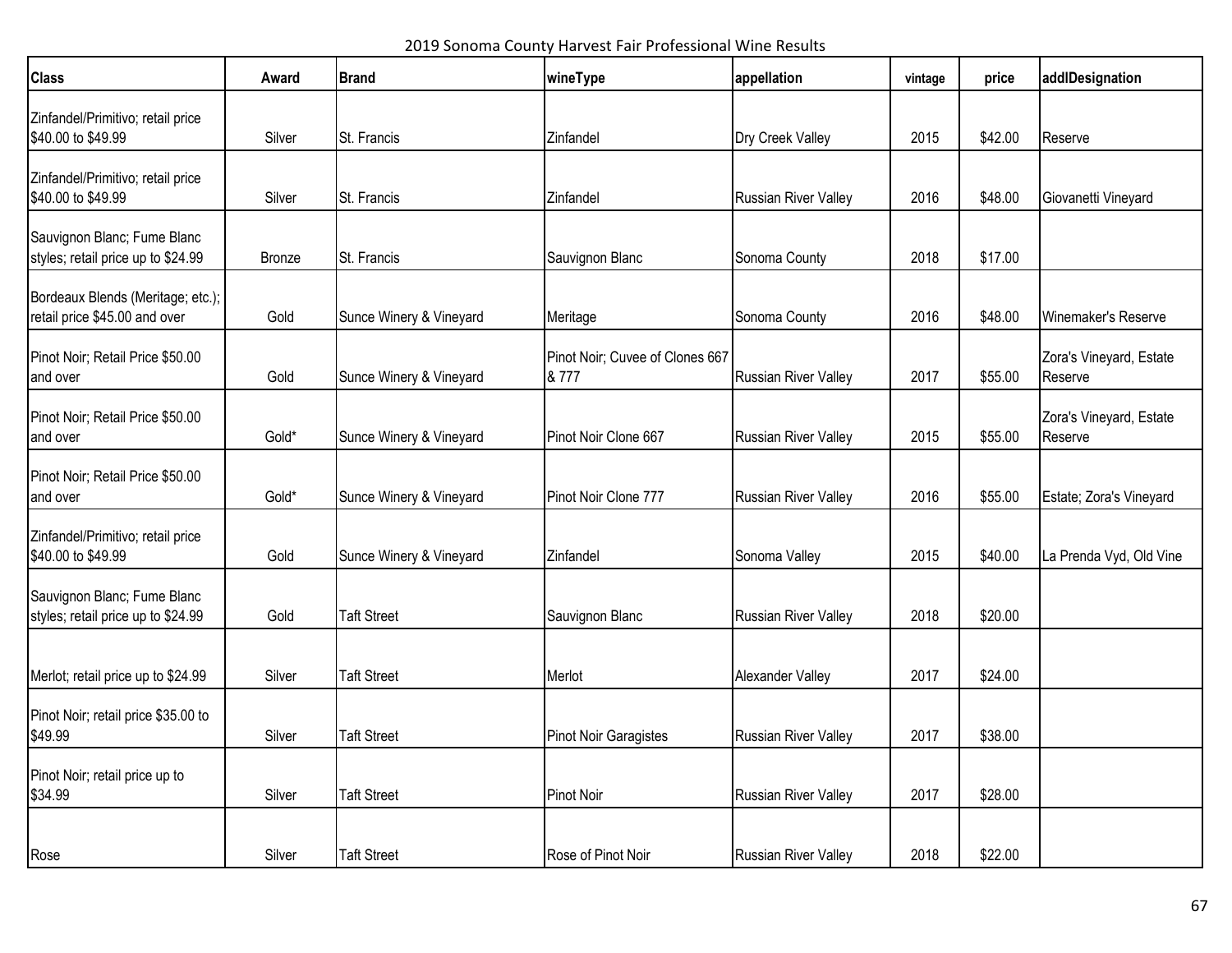2019 Sonoma County Harvest Fair Professional Wine Results

| <b>Class</b>                                                       | Award  | <b>Brand</b>       | wineType                             | appellation           | vintage | price   | addlDesignation         |
|--------------------------------------------------------------------|--------|--------------------|--------------------------------------|-----------------------|---------|---------|-------------------------|
|                                                                    |        |                    |                                      |                       |         |         |                         |
| Other White Varietals and Blends                                   | Bronze | <b>Taft Street</b> | Grenache Blanc                       | Russian River Valley  | 2018    | \$24.00 | Catie's Corner Vineyard |
| Zinfandel/Primitivo; retail price up<br>to \$34.99                 | Bronze | <b>Taft Street</b> | Zinfandel                            | Alexander Valley      | 2016    | \$28.00 |                         |
| Cabernet Sauvignon; retail price<br>\$45.00 an over                | Silver | The Family Coppola | Cabernet Sauvignon                   | Sonoma County         | 2017    | \$50.00 |                         |
| All Other Red Varietals                                            | Bronze | The Family Coppola | <b>Tractor Escort Cabernet Franc</b> | <b>Knights Valley</b> | 2017    | \$50.00 |                         |
| All Other Red Varietals                                            | Gold   | Thirty-Seven       | Malbec                               | Sonoma County         | 2017    | \$46.00 | Reserve                 |
| Other White Varietals and Blends                                   | Gold   | Thirty-Seven       | Albarino                             | Petaluma Gap          | 2018    | \$22.00 |                         |
| Pinot Noir; retail price \$35.00 to<br>\$49.99                     | Gold   | Thirty-Seven       | <b>Pinot Noir</b>                    | Sonoma Coast          | 2017    | \$40.00 | Reserve                 |
| Syrah/ Shiraz                                                      | Gold*  | Thirty-Seven       | Syrah                                | Sonoma Coast          | 2017    | \$24.00 |                         |
| Bordeaux Blends (Meritage; etc.);<br>retail price \$45.00 and over | Silver | Thirty-Seven       | The Hermit                           | Sonoma County         | 2017    | \$46.00 | Reserve                 |
| Other White Varietals and Blends                                   | Silver | Thirty-Seven       | <b>Tolay Blanc</b>                   | Petaluma Gap          | 2018    | \$18.00 |                         |
| Pinot Noir; retail price up to<br>\$34.99                          | Silver | Thirty-Seven       | <b>Pinot Noir</b>                    | Sonoma Coast          | 2017    | \$26.00 |                         |
| Merlot; retail price \$25.00 and<br>over                           | Bronze | Thirty-Seven       | Merlot                               | Sonoma County         | 2017    | \$46.00 | Reserve                 |
| Other White Varietals and Blends                                   | Bronze | Thirty-Seven       | Riesling                             | Petaluma Gap          | 2018    | \$22.00 |                         |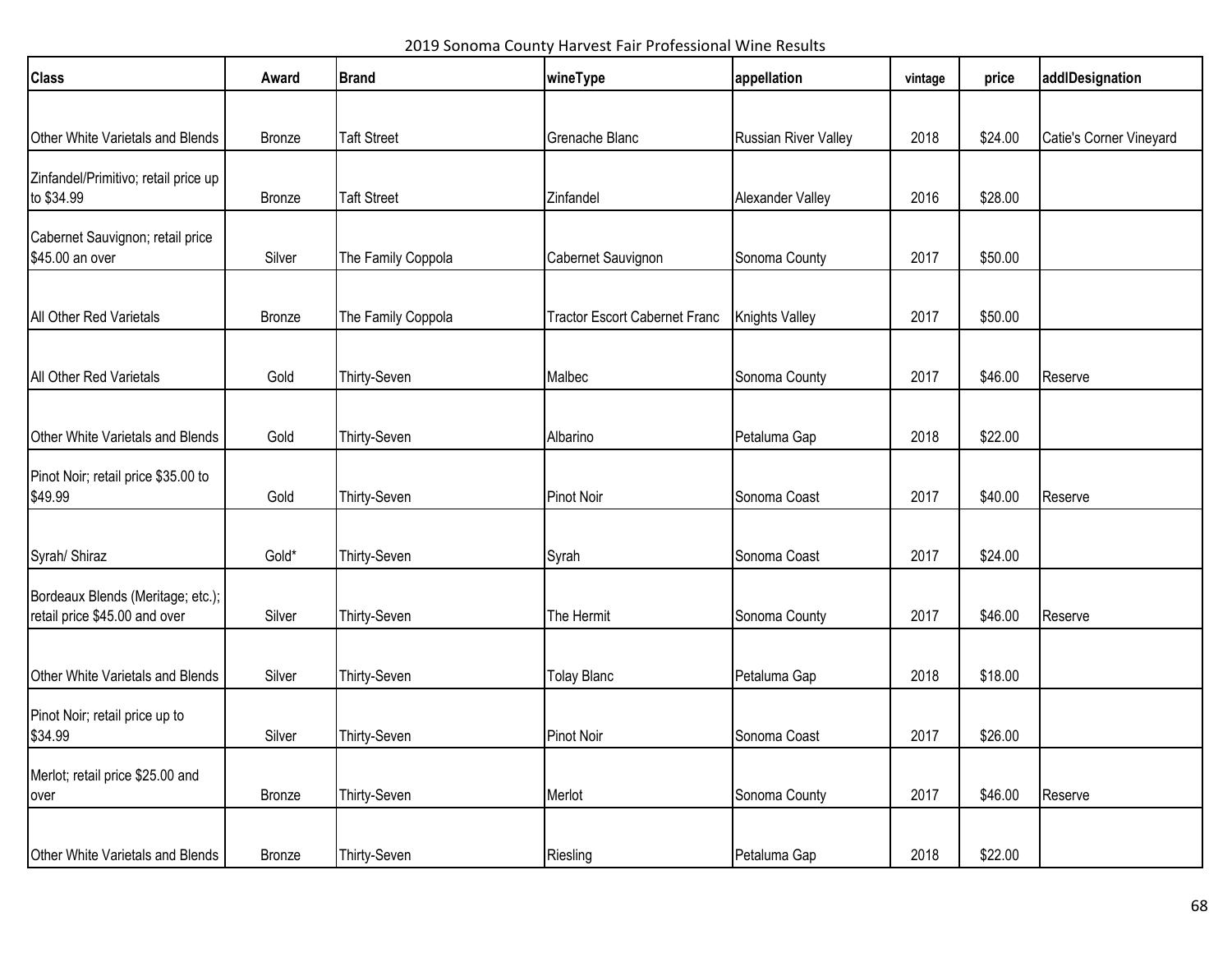2019 Sonoma County Harvest Fair Professional Wine Results

| <b>Class</b>                                           | Award         | <b>Brand</b>        | wineType           | appellation          | vintage | price   | addlDesignation        |
|--------------------------------------------------------|---------------|---------------------|--------------------|----------------------|---------|---------|------------------------|
|                                                        |               |                     |                    |                      |         |         |                        |
| Pinot Gris/ Pinot Grigio                               | Bronze        | Thirty-Seven        | <b>Pinot Gris</b>  | Petaluma Gap         | 2018    | \$22.00 |                        |
| Pinot Noir; Retail Price \$50.00<br>and over           | Gold*         | <b>Three Sticks</b> | <b>Pinot Noir</b>  | Russian River Valley | 2017    | \$70.00 | William James Vineyard |
| Pinot Noir; Retail Price \$50.00<br>and over           | Silver        | <b>Three Sticks</b> | <b>Pinot Noir</b>  | Sonoma Coast         | 2017    | \$70.00 | Gap's Crown Vineyard   |
| Pinot Noir; Retail Price \$50.00<br>and over           | Silver        | Tiny House Vineyard | Pinot Noir         | Russian River Valley | 2017    | \$62.00 | W.E. Bottoms Vineyard  |
| Rose                                                   | Silver        | Tiny House Vineyard | Rose of Pinotage   | Sonoma Coast         | 2018    | \$24.00 |                        |
| Cabernet Sauvignon; retail price<br>\$35.00 to \$44.99 | Silver        | Tom Mackey Cellars  | Cabernet Sauvignon | Sonoma Valley        | 2017    | \$44.00 |                        |
| <b>Red Blends</b>                                      | Silver        | Tom Mackey Cellars  | Sirius Red Blend   | Sonoma Valley        | 2017    | \$40.00 |                        |
| <b>Red Blends</b>                                      | <b>Bronze</b> | Tom Mackey Cellars  | Sirius Red Blend   | Sonoma Valley        | 2016    | \$40.00 |                        |
| <b>Red Blends</b>                                      | Silver        | Trattore            | Stone Soup         | Dry Creek Valley     | 2017    | \$55.00 |                        |
| Other White Varietals and Blends                       | Bronze        | Trattore            | Viognier           | Dry Creek Valley     | 2018    | \$40.00 | Estate                 |
| <b>Red Blends</b>                                      | Bronze        | Trattore            | <b>Tractor Red</b> | Dry Creek Valley     | 2017    | \$36.00 |                        |
| Italian varietals                                      | Gold*         | Trentadue           | Montepulciano      | Alexander Valley     | 2017    | \$26.00 | Estate                 |
| Petite Sirah                                           | Silver        | Trentadue           | Petite Sirah       | Alexander Valley     | 2017    | \$26.00 | Estate                 |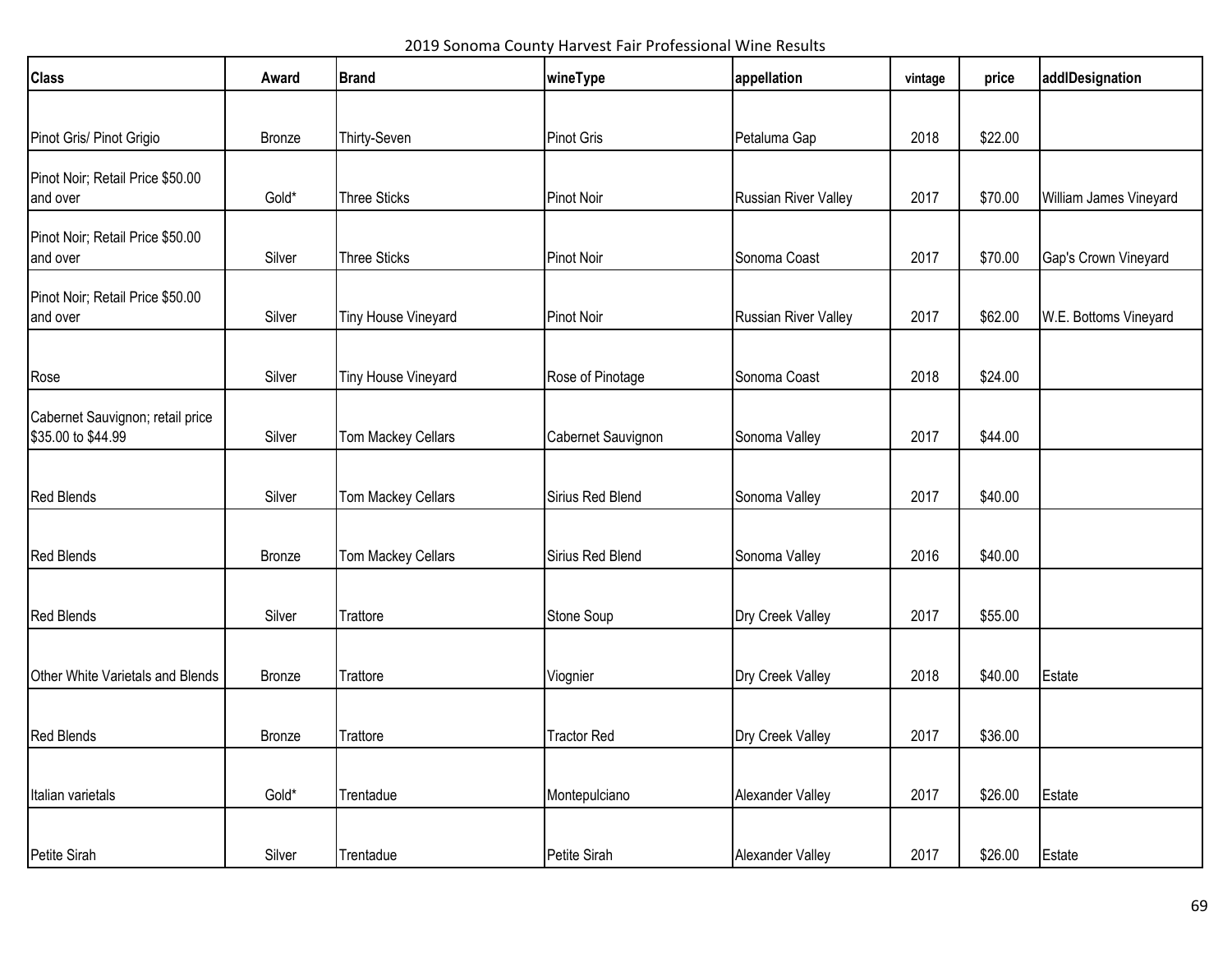2019 Sonoma County Harvest Fair Professional Wine Results

| <b>Class</b>                                                            | Award         | <b>Brand</b>        | wineType                      | appellation           | vintage | price   | addlDesignation                |
|-------------------------------------------------------------------------|---------------|---------------------|-------------------------------|-----------------------|---------|---------|--------------------------------|
|                                                                         |               |                     |                               |                       |         |         |                                |
| Italian varietals                                                       | <b>Bronze</b> | Trentadue           | Sangiovese                    | Alexander Valley      | 2017    | \$28.00 | Estate                         |
| Cabernet Sauvignon; retail price<br>\$45.00 an over                     | Gold          | Valley of the Moon  | Cabernet Sauvignon            | Sonoma Valley         | 2016    | \$50.00 | Reserve                        |
| Italian varietals                                                       | Silver        | Valley of the Moon  | Barbera                       | Sonoma Valley         | 2015    | \$45.00 | <b>Estate Reserve</b>          |
| <b>Red Blends</b>                                                       | Silver        | Valley of the Moon  | The Bough                     | Sonoma County         | 2016    | \$48.00 | Reserve                        |
| Cabernet Sauvignon; retail price<br>\$35.00 to \$44.99                  | Silver        | Viluko Vineyards    | Split Rock Cabernet Sauvignon | Sonoma County         | 2014    | \$35.00 | Estate                         |
| Sauvignon Blanc; Fume Blanc<br>styles; retail price \$25.00 and<br>over | Silver        | Viluko Vineyards    | Sauvignon Blanc               | Sonoma County         | 2016    | \$26.00 | Mayacanas Mountains,<br>Estate |
| All Other Red Varietals                                                 | Bronze        | Viluko Vineyards    | Malbec                        | Sonoma County         | 2014    | \$55.00 | Estate                         |
| Cabernet Sauvignon; retail price<br>\$45.00 an over                     | Bronze        | Viluko Vineyards    | Cabernet Sauvignon            | Sonoma County         | 2013    | \$50.00 | Estate                         |
| Cabernet Sauvignon; retail price<br>\$45.00 an over                     | <b>Bronze</b> | Viluko Vineyards    | Cabernet Sauvignon            | Sonoma County         | 2013    | \$85.00 | <b>Estate Reserve</b>          |
| Italian varietals                                                       | Silver        | <b>VJB Cellars</b>  | Sangiovese                    | Sonoma Valley         | 2016    | \$50.00 | Estate                         |
| Italian varietals                                                       | Silver        | <b>VJB Cellars</b>  | Nero D'Avola                  | Sonoma Valley         | 2016    | \$50.00 | Estate                         |
| Italian varietals                                                       | <b>Bronze</b> | <b>VJB Cellars</b>  | Negro Amaro                   | Sonoma Valley         | 2016    | \$48.00 | Estate                         |
| Cabernet Sauvignon; retail price<br>\$45.00 an over                     | Gold          | Wattle Creek Winery | Cabernet Sauvignon            | <b>Knights Valley</b> | 2017    | \$85.00 |                                |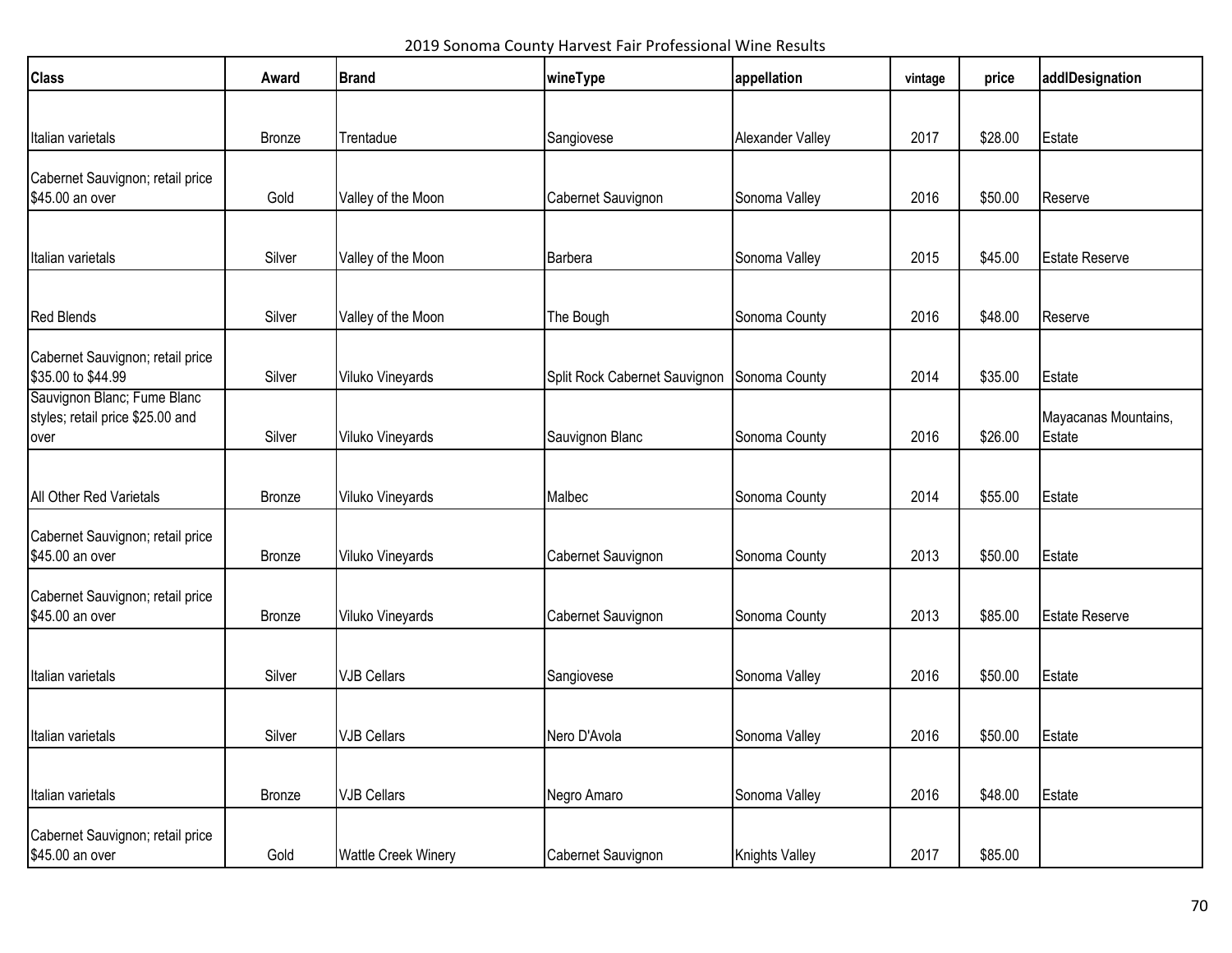2019 Sonoma County Harvest Fair Professional Wine Results

| <b>Class</b>                                                       | Award                | <b>Brand</b>                 | wineType                  | appellation          | vintage | price   | addlDesignation                            |
|--------------------------------------------------------------------|----------------------|------------------------------|---------------------------|----------------------|---------|---------|--------------------------------------------|
|                                                                    |                      |                              |                           |                      |         |         |                                            |
| <b>Red Blends</b>                                                  | <b>Bronze</b>        | <b>Wattle Creek Winery</b>   | Cabernet Sauvignon/Shiraz | Alexander Valley     | 2016    | \$42.00 |                                            |
| Zinfandel/Primitivo; retail price<br>\$40.00 to \$49.99            | <b>Bronze</b>        | <b>Wattle Creek Winery</b>   | Zinfandel                 | Rockpile             | 2016    | \$45.00 |                                            |
| Chardonnay; retail price \$35.00<br>and over                       | Silver               | <b>Wellington Cellars</b>    | Chardonnay                | Sonoma Valley        | 2016    | \$36.00 | Estate                                     |
| Pinot Noir; Retail Price \$50.00<br>and over                       | Silver               | <b>Wellington Cellars</b>    | <b>Pinot Noir</b>         | Sonoma Valley        | 2016    | \$65.00 |                                            |
| Bordeaux Blends (Meritage; etc.);<br>retail price \$45.00 and over | <b>Bronze</b>        | <b>Wellington Cellars</b>    | Patron                    | Sonoma Valley        | 2015    | \$58.00 | Estate                                     |
| Chardonnay; retail price up to<br>\$24.99                          | Silver               | White Oak Vineyards & Winery | Chardonnay                | Russian River Valley | 2017    | \$24.00 | Estate                                     |
| Sauvignon Blanc; Fume Blanc<br>styles; retail price up to \$24.99  | Silver               | White Oak Vineyards & Winery | Sauvignon Blanc           | Russian River Valley | 2018    | \$19.00 | Estate                                     |
| Pinot Noir; retail price \$35.00 to<br>\$49.99                     | Silver               | Willowbrook                  | Pinot Noir                | Sonoma Mountain      | 2016    | \$42.00 | Kaufman Sunnyslope<br>Vineyard             |
| Pinot Noir; retail price up to<br>\$34.99                          | Silver               | Willowbrook                  | <b>Pinot Noir</b>         | Sonoma Mountain      | 2017    | \$28.00 | Kaufman Sunnyslope<br>Vineyard JCO Limited |
| Pinot Noir; retail price up to<br>\$34.99                          | <b>Bronze</b>        | Willowbrook                  | <b>Pinot Noir</b>         | Russian River Valley | 2016    | \$24.00 |                                            |
| Petite Sirah                                                       | <b>Best of Class</b> | Wilson of Dry Creek          | Petite Sirah              | Dry Creek Valley     | 2016    | \$38.00 | Sawyer                                     |
| <b>Red Blends</b>                                                  | <b>Best of Class</b> | Wilson of Dry Creek          | Wilson Family Red         | Dry Creek Valley     | 2017    | \$36.00 |                                            |
| Petite Sirah                                                       | Gold*                | Wilson of Dry Creek          | Petite Sirah              | Dry Creek Valley     | 2016    | \$38.00 | Sawyer                                     |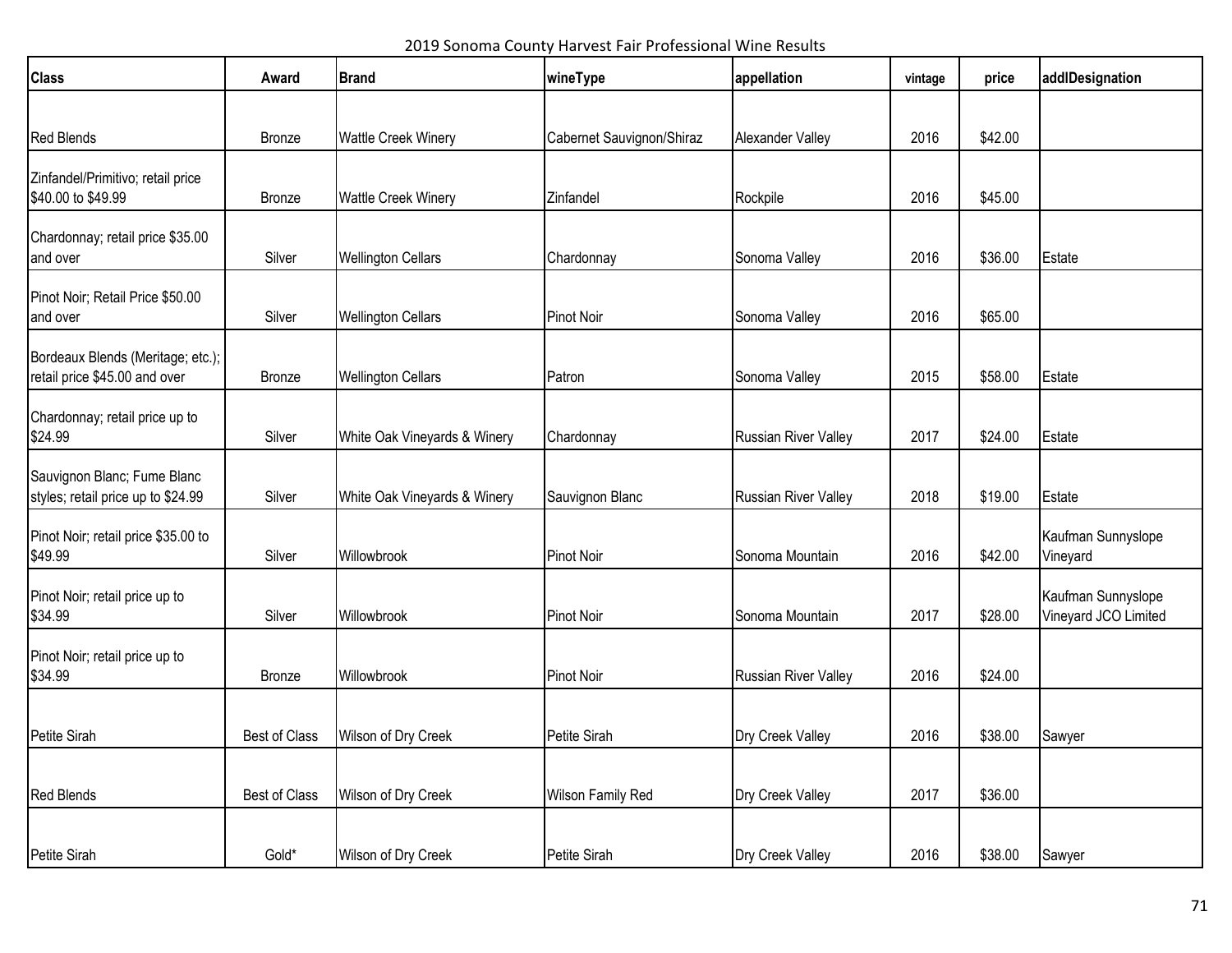2019 Sonoma County Harvest Fair Professional Wine Results

| <b>Class</b>                                            | Award | <b>Brand</b>        | wineType           | appellation      | vintage | price   | addlDesignation   |
|---------------------------------------------------------|-------|---------------------|--------------------|------------------|---------|---------|-------------------|
|                                                         |       |                     |                    |                  |         |         |                   |
| Petite Sirah                                            | Gold* | Wilson of Dry Creek | Petite Sirah       | Dry Creek Valley | 2016    | \$38.00 | Sydney            |
|                                                         |       |                     |                    |                  |         |         |                   |
| <b>Red Blends</b>                                       | Gold* | Wilson of Dry Creek | Wilson Family Red  | Dry Creek Valley | 2017    | \$36.00 |                   |
| Syrah/ Shiraz                                           | Gold* | Wilson of Dry Creek | Syrah              | Dry Creek Valley | 2016    | \$36.00 | Dorothy's         |
| Zinfandel/Primitivo; retail price<br>\$35.00 to \$39.99 | Gold* | Wilson of Dry Creek | Old Vine Zinfandel | Dry Creek Valley | 2017    | \$38.00 | Ellie's, Estate   |
| Zinfandel/Primitivo; retail price<br>\$35.00 to \$39.99 | Gold* | Wilson of Dry Creek | Zinfandel          | Dry Creek Valley | 2017    | \$38.00 | Nolan             |
| Zinfandel/Primitivo; retail price<br>\$40.00 to \$49.99 | Gold  | Wilson of Dry Creek | Zinfandel          | Dry Creek Valley | 2017    | \$42.00 | Heartland         |
| Zinfandel/Primitivo; retail price<br>\$40.00 to \$49.99 | Gold  | Wilson of Dry Creek | Zinfandel          | Dry Creek Valley | 2017    | \$42.00 | Tori              |
| Zinfandel/Primitivo; Retail Price<br>\$50.00 and over   | Gold  | Wilson of Dry Creek | Zinfandel          | Dry Creek Valley | 2017    | \$60.00 | Sawyer, Reserve   |
| Zinfandel/Primitivo; Retail Price<br>\$50.00 and over   | Gold  | Wilson of Dry Creek | Zinfandel          | Sonoma County    | 2017    | \$50.00 | Coyote            |
| Zinfandel/Primitivo; Retail Price<br>\$50.00 and over   | Gold  | Wilson of Dry Creek | Zinfandel          | Rockpile         | 2017    | \$60.00 | Thomas            |
| Zinfandel/Primitivo; Retail Price<br>\$50.00 and over   | Gold* | Wilson of Dry Creek | Zinfandel          | Dry Creek Valley | 2017    | \$60.00 | Tori's, Reserve   |
| Zinfandel/Primitivo; Retail Price<br>\$50.00 and over   | Gold* | Wilson of Dry Creek | Zinfandel          | Dry Creek Valley | 2017    | \$60.00 | Treborce, Reserve |
| Zinfandel/Primitivo; retail price up<br>to \$34.99      | Gold  | Wilson of Dry Creek | Zinfandel          | Dry Creek Valley | 2017    | \$29.00 |                   |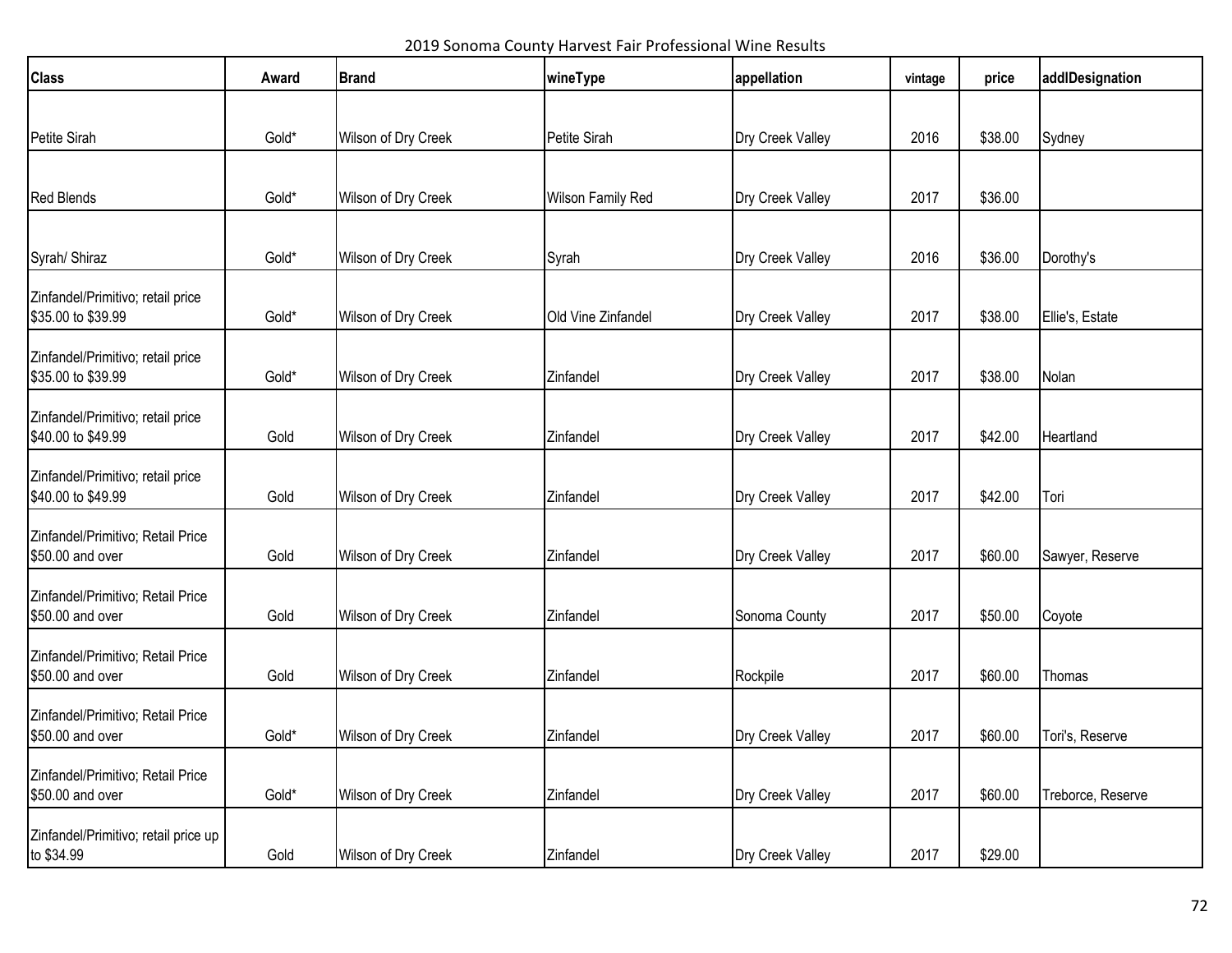2019 Sonoma County Harvest Fair Professional Wine Results

| <b>Class</b>                                            | Award  | <b>Brand</b>        | wineType           | appellation                 | vintage | price   | addlDesignation   |
|---------------------------------------------------------|--------|---------------------|--------------------|-----------------------------|---------|---------|-------------------|
| Cabernet Sauvignon; retail price<br>\$45.00 an over     | Silver | Wilson of Dry Creek | Cabernet Sauvignon | Sonoma County               | 2016    | \$52.00 | Coyote            |
|                                                         |        |                     |                    |                             |         |         |                   |
| Petite Sirah                                            | Silver | Wilson of Dry Creek | Petite Sirah       | Dry Creek Valley            | 2016    | \$38.00 | Ellie's, Estate   |
| Zinfandel/Primitivo; retail price<br>\$40.00 to \$49.99 | Silver | Wilson of Dry Creek | Zinfandel          | Dry Creek Valley            | 2017    | \$42.00 | Carl's            |
| Zinfandel/Primitivo; retail price<br>\$40.00 to \$49.99 | Silver | Wilson of Dry Creek | Zinfandel          | <b>Russian River Valley</b> | 2017    | \$42.00 | Cypress Ridge     |
| Zinfandel/Primitivo; retail price<br>\$40.00 to \$49.99 | Silver | Wilson of Dry Creek | Zinfandel          | Dry Creek Valley            | 2017    | \$42.00 | Forchini          |
| Zinfandel/Primitivo; retail price<br>\$40.00 to \$49.99 | Silver | Wilson of Dry Creek | Primitivo          | Alexander Valley            | 2017    | \$42.00 | McClain           |
| Zinfandel/Primitivo; retail price<br>\$40.00 to \$49.99 | Silver | Wilson of Dry Creek | Zinfandel          | Dry Creek Valley            | 2017    | \$42.00 | Molly's           |
| Zinfandel/Primitivo; retail price<br>\$40.00 to \$49.99 | Silver | Wilson of Dry Creek | Zinfandel          | Dry Creek Valley            | 2017    | \$42.00 | Sawyer            |
| Zinfandel/Primitivo; retail price<br>\$40.00 to \$49.99 | Silver | Wilson of Dry Creek | Zinfandel          | Dry Creek Valley            | 2017    | \$42.00 | Sydney            |
| Zinfandel/Primitivo; retail price<br>\$40.00 to \$49.99 | Silver | Wilson of Dry Creek | Zinfandel          | Dry Creek Valley            | 2017    | \$42.00 | Treborce          |
| Zinfandel/Primitivo; Retail Price<br>\$50.00 and over   | Silver | Wilson of Dry Creek | Zinfandel          | Rockpile                    | 2017    | \$60.00 | Botticelli        |
| Zinfandel/Primitivo; Retail Price<br>\$50.00 and over   | Silver | Wilson of Dry Creek | Zinfandel          | Dry Creek Valley            | 2017    | \$60.00 | Forchini, Reserve |
| Zinfandel/Primitivo; Retail Price<br>\$50.00 and over   | Silver | Wilson of Dry Creek | Zinfandel          | Rockpile                    | 2017    | \$60.00 | Florence          |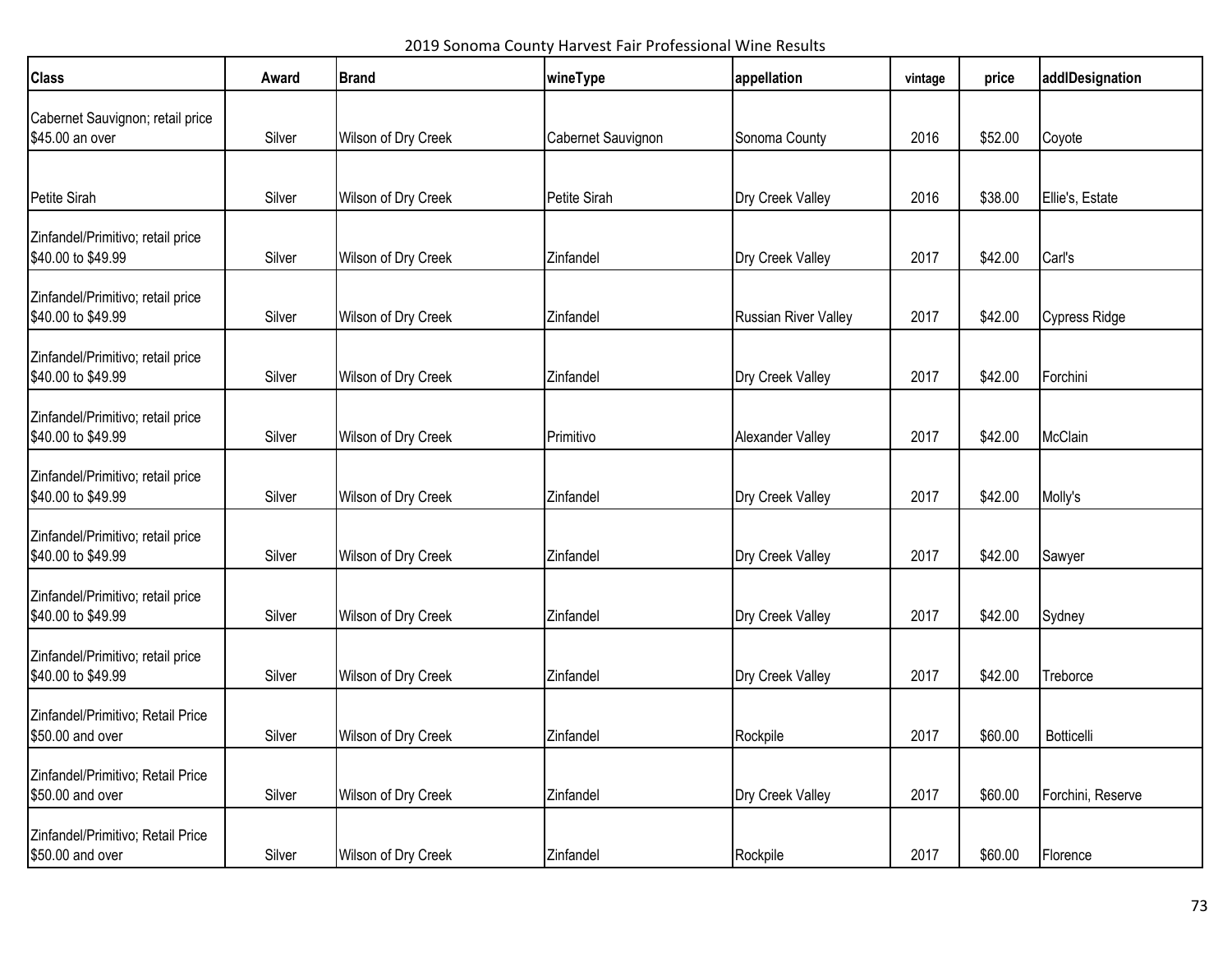2019 Sonoma County Harvest Fair Professional Wine Results

| <b>Class</b>                                                      | Award         | <b>Brand</b>             | wineType               | appellation                 | vintage | price   | addlDesignation         |
|-------------------------------------------------------------------|---------------|--------------------------|------------------------|-----------------------------|---------|---------|-------------------------|
| Zinfandel/Primitivo; Retail Price<br>\$50.00 and over             | Silver        | Wilson of Dry Creek      | Zinfandel              | Rockpile                    | 2017    | \$60.00 | Rockpile Vineyards      |
| Zinfandel/Primitivo; retail price up<br>to \$34.99                | Silver        | Wilson of Dry Creek      | Three Dog Zinfandel    | Sonoma County               | 2017    | \$29.00 |                         |
| Zinfandel/Primitivo; retail price up<br>to \$34.99                | Silver        | Wilson of Dry Creek      | Zinfandel              | Sonoma County               | 2017    | \$29.00 |                         |
| Cabernet Sauvignon; retail price<br>\$35.00 to \$44.99            | <b>Bronze</b> | Wilson of Dry Creek      | Cabernet Sauvignon     | Dry Creek Valley            | 2016    | \$38.00 |                         |
| Zinfandel/Primitivo; retail price<br>\$35.00 to \$39.99           | <b>Bronze</b> | Wilson of Dry Creek      | The Terraces Zinfandel | Alexander Valley            | 2017    | \$36.00 |                         |
| Zinfandel/Primitivo; Retail Price<br>\$50.00 and over             | Bronze        | Wilson of Dry Creek      | Zinfandel              | Dry Creek Valley            | 2017    | \$60.00 | Sydney, Reserve         |
| Cabernet Sauvignon; retail price<br>up to \$34.99                 | Best of Class | <b>Windsor Vineyards</b> | Cabernet Sauvignon     | Sonoma County               | 2016    | \$24.00 | Private Reserve         |
| Cabernet Sauvignon; retail price<br>up to \$34.99                 | Gold*         | <b>Windsor Vineyards</b> | Cabernet Sauvignon     | Sonoma County               | 2016    | \$24.00 | Private Reserve         |
| Chardonnay; retail price \$25.00<br>to \$34.99                    | Gold          | <b>Windsor Vineyards</b> | Chardonnay             | <b>Russian River Valley</b> | 2017    | \$32.00 | Evelyn Parrish Vineyard |
| Chardonnay; retail price up to<br>\$24.99                         | Silver        | <b>Windsor Vineyards</b> | Chardonnay             | Sonoma County               | 2017    | \$20.00 | Private Reserve         |
| Pinot Gris/ Pinot Grigio                                          | Silver        | <b>Windsor Vineyards</b> | Pinot Grigio           | Sonoma County               | 2018    | \$18.00 | Private Reserve         |
| Sauvignon Blanc; Fume Blanc<br>styles; retail price up to \$24.99 | Silver        | <b>Windsor Vineyards</b> | Sauvignon Blanc        | Sonoma County               | 2018    | \$16.00 | Private Reserve         |
| Merlot; retail price up to \$24.99                                | Bronze        | <b>Windsor Vineyards</b> | Merlot                 | Sonoma County               | 2016    | \$20.00 | Private Reserve         |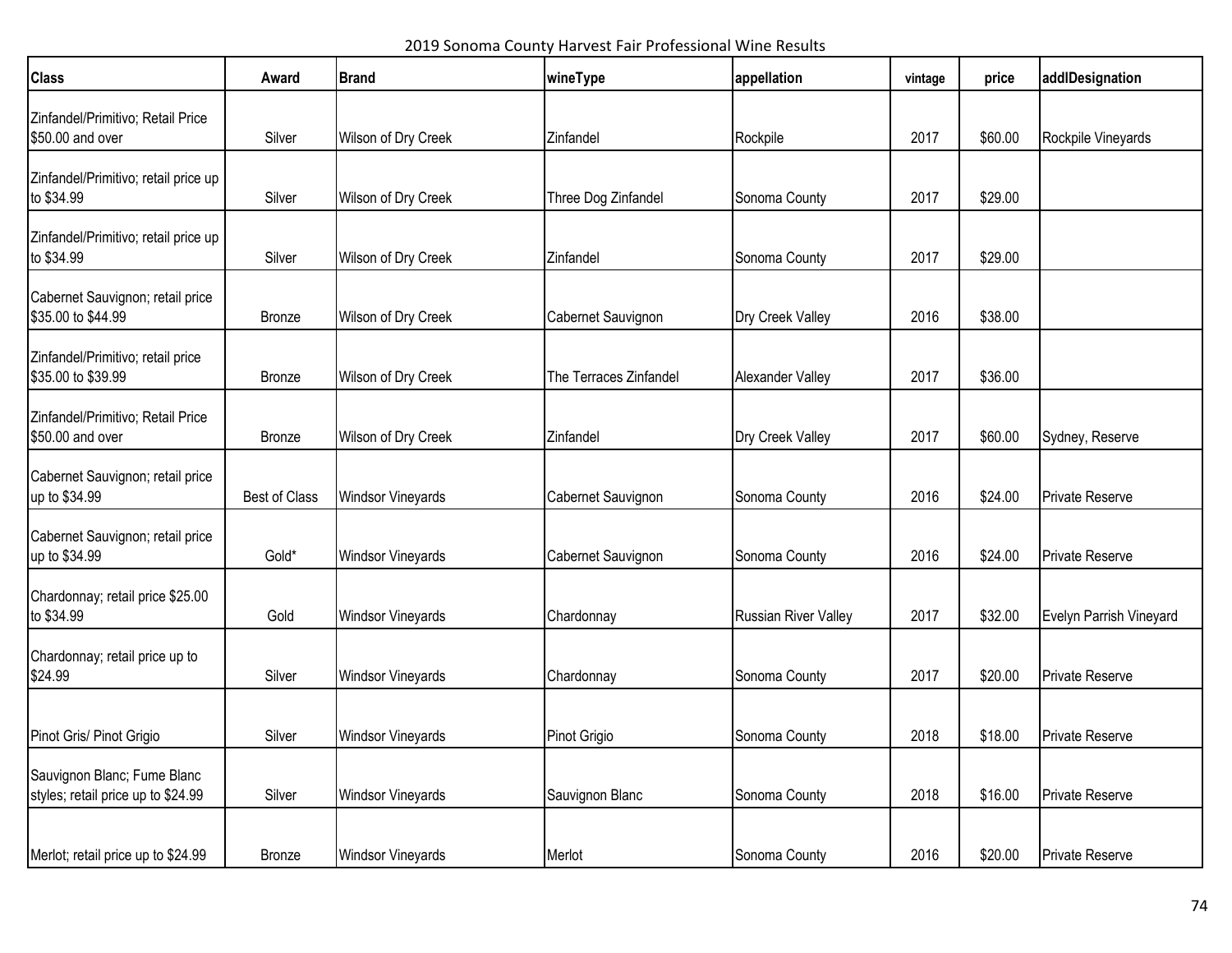2019 Sonoma County Harvest Fair Professional Wine Results

| <b>Class</b>                                                            | Award  | <b>Brand</b>             | wineType             | appellation                 | vintage | price   | addlDesignation                     |
|-------------------------------------------------------------------------|--------|--------------------------|----------------------|-----------------------------|---------|---------|-------------------------------------|
| Zinfandel/Primitivo; retail price up<br>to \$34.99                      | Bronze | <b>Windsor Vineyards</b> | Zinfandel            | Sonoma County               | 2016    | \$20.00 | Private Reserve                     |
| Zinfandel/Primitivo; retail price<br>\$40.00 to \$49.99                 | Silver | Wine Guerrilla           | Zinfandel            | Russian River Valley        | 2017    | \$40.00 | Paradise Lane Vineyard,<br>Old Vine |
| Zinfandel/Primitivo; retail price up<br>to \$34.99                      | Silver | <b>Wine Guerrilla</b>    | Zinfandel            | <b>Russian River Valley</b> | 2017    | \$26.00 |                                     |
| Pinot Noir; Retail Price \$50.00<br>and over                            | Gold   | Woodenhead               | Pinot Noir; Wet Kiss | <b>Russian River Valley</b> | 2015    | \$52.00 |                                     |
| Pinot Noir; Retail Price \$50.00<br>and over                            | Silver | Woodenhead               | <b>Pinot Noir</b>    | <b>Russian River Valley</b> | 2015    | \$65.00 | Ritchie Vineyard; Cinder<br>Cone    |
| Any Sparkling Wines                                                     | Bronze | Woodenhead               | <b>Brut Rose</b>     | Russian River Valley        | 2015    | \$50.00 | Methode Champenoise                 |
| Pinot Noir; retail price \$35.00 to<br>\$49.99                          | Gold   | Zeka Vineyards & Wines   | <b>Pinot Noir</b>    | <b>Bennett Valley</b>       | 2015    | \$49.00 |                                     |
| Pinot Noir; retail price \$35.00 to<br>\$49.99                          | Gold*  | Zeka Vineyards & Wines   | <b>Pinot Noir</b>    | <b>Bennett Valley</b>       | 2016    | \$47.00 |                                     |
| Pinot Noir; retail price \$35.00 to<br>\$49.99                          | Silver | Zeka Vineyards & Wines   | <b>Pinot Noir</b>    | <b>Bennett Valley</b>       | 2017    | \$47.00 |                                     |
| Sauvignon Blanc; Fume Blanc<br>styles; retail price \$25.00 and<br>over | Gold*  | ZO Wines                 | Sauvignon Blanc      | Dry Creek Valley            | 2018    | \$29.00 |                                     |
| Other White Varietals and Blends                                        | Silver | ZO Wines                 | Viognier             | Dry Creek Valley            | 2018    | \$35.00 | <b>BVD Vineyard</b>                 |
| Zinfandel/Primitivo; retail price<br>\$40.00 to \$49.99                 | Silver | ZO Wines                 | Zinfandel            | Dry Creek Valley            | 2017    | \$44.00 |                                     |
| All Other Red Varietals                                                 | Bronze | ZO Wines                 | Carignane            | Alexander Valley            | 2018    | \$44.00 | Oat Valley                          |